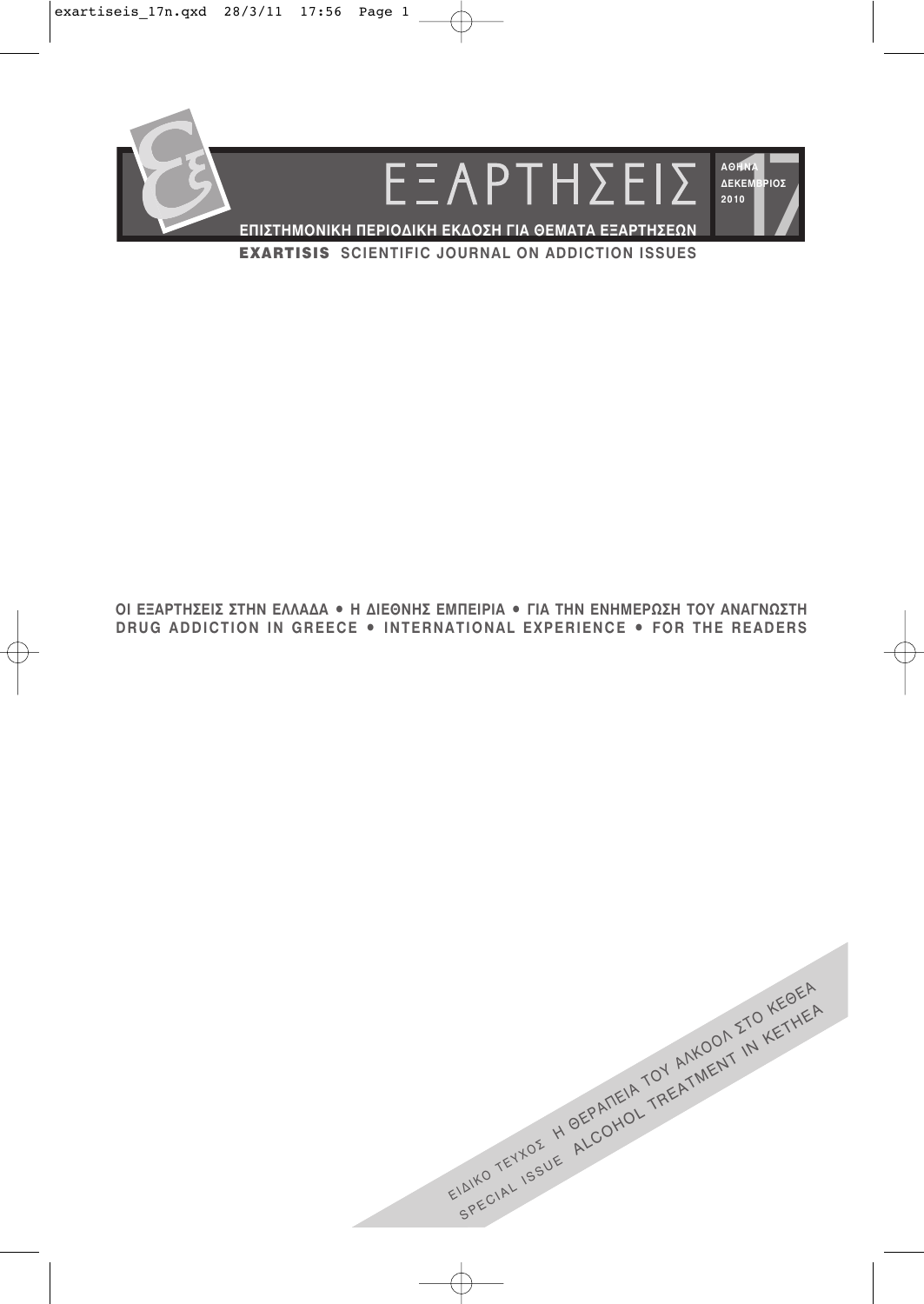

**INTIFIC JOURNAL ON ADDICTION ISSUES** 

#### *Ιδιοκτησία*

Κέντρο Θεραπείας Εξαρτημένων Ατόμων (∫∂£∂∞) Σορβόλου 24, 116 36 ΑΘΗΝΑ τηλ.: 210 9241993-6, φαξ: 210 9241986 ηλεκτρονική διεύθυνση: exartisis@kethea.gr ιστοσελίδα: www.exartiseis.gr

#### *<i>Εκδότης-Διευθυντής*

Γεράσιμος ΝΟΤΑΡΑΣ

 $A$ ναπληρώτρια Διευθύντρια Έκδοσης Άννα ΤΣΙΜΠΟΥΚΛΗ

#### Συντακτική Ομάδα

Ελένη ΑΡΓΥΡΙΑΔΟΥ, Ρέμος ΑΡΜΑΟΣ, Μίρκα ΓΟΝΤΙΚΑ, Κωνσταντίνα ΥΦΑΝΤΗ, Γεωργία ΧΡΙΣΤΟΦΙΛΗ

 $\Sigma$ ύμβουλος Έκδοσης Griffith EDWARDS, Εκδότης του Addiction

#### $Διεθνής Συμβουλευτική Επιτροπή$

David DEITCH, καθηγητής Κλινικής Ψυχιατρικής στο Πανεπιστήμιο Καλιφόρνια Σαν Ντιέγκο Δημήτρης ΙΑΤΡΙΔΗΣ, καθηγητής Έρευνας και Κοινωνικής Πολιτικής στο Boston College Edward KAUFMAN, καθηγητής Κλινικής Ψυχιατρικής στο Πανεπιστήμιο Καλιφόρνια, Irvine και εκδότης ÙÔ˘ *∞merican Journal of Drug and Alcohol Abuse*

#### *<i><del>Ēπιστημονική Επιτροπή Έκδοσης</del>*

Δημοσθένης ΑΓΡΑΦΙΩΤΗΣ, Κωνσταντίνος ΓΑΖΓΑΛΙΔΗΣ, Παναγιώτης ΓΕΩΡΓΑΚΑΣ, Δήμητρα ΓΚΕΦΟΥ-ΜΑΔΙΑΝΟΥ, Ανδρέας ΔΗΜΗΤΡΙΟΥ, Αθανάσιος ΔΟΥΖΕΝΗΣ, Γιώργος ΚΑΛΑΡΡΥΤΗΣ, Χάρις ΚΑΤΑΚΗ, Νέστωρ ΚΟΥΡΑΚΗΣ, Άννα ΚΟΚΚΕΒΗ, Χρήστος ΚΟΚΚΟΡΗΣ, Βασίλης ΚΟΥΤΡΑΣ, †Ευάγγελος ΚΡΟΥΣΤΑΛΑΚΗΣ, Αχιλλέας ΚΡΥΣΤΑΛΛΗΣ, Ιωάννα ΚΥΡΙΤΣΗ, Χρήστος ΛΑΣΚΑΡΑΤΟΣ, Ιωάννης ΛΙΑΠΠΑΣ, Βασίλειος ΜΑΡΚΗΣ, Μάριος ΜΑΡΣΕΛΟΣ, Κατερίνα ΜΑΤΣΑ, Βενετσάνος ΜΑΥΡΕΑΣ, Γιώργος ΜΠΑΡΔΑΝΗΣ, Αλίκη ΜΟΣΤΡΙΟΥ, Δημοσθένης ΜΠΟΥΚΗΣ, Κλήμης ΝΑΥΡΙΔΗΣ, Γεράσιμος ΠΑΠΑΝΑΣΤΑΣΑΤΟΣ, Νικόλαος ΠΑΡΑΣΚΕΥΟΠΟΥΛΟΣ, Βασίλης ΠΑΣΣΑΣ, Άννα ΠΕΤΡΙΔΟΥ, Πέτρος ΠΟΛΥΧΡΟΝΗΣ, Χαράλαμπος ΠΟΥΛΟΠΟΥΛΟΣ, Χρήστος ΡΟΓΚΟΤΗΣ, Διονύσιος ΣΑΚΚΑΣ, Καλλιόπη ΣΠΙΝΕΛΛΗ, Ιωάννης ΤΣΙΑΝΤΗΣ, Ανδρέας ΦΑΚΟΣ, Ιάκωβος ΦΑΡΣΕΔΑΚΗΣ, Μάρθα ΦΩΣΤΕΡΗ

#### Συνδρομές

Ελένη ΡΟΥΣΣΟΥ

#### *Publishing Body*

Therapy Centre for Dependent Individuals (KETHEA) 24, Sorvolou str., 116 36 ATHENS tel.: +30 210 9241993-6, fax: +30 210 9241986 e-mail: exartisis@kethea.gr website: www.exartiseis.gr

#### *Editor in Chief*

Gerassimos NOTARAS

*Assistant Editor* Anna TSIBOUKLI

#### *Editorial Committee*

Eleni ARGYRIADOU, Remos ARMAOS, Mirka GONTIKA, Konstantina YFANTI, Georgia CHRISTOFILI

*Consultant Editor*  Griffith EDWARDS, Editor in Chief of *Addiction* 

# *International Editorial Advisory Group*

David DEITCH, Professor of Clinical Psychiatry, University of California San Diego Demetrius IATRIDIS, Professor, Social Policy Planning, Boston College Graduate School of Social Work Edward KAUFMAN, Professor of Clinical Psychiatry, University of California, Irvine and Editor of the *∞merican Journal of Drug and Alcohol Abuse*

#### *National Editorial Advisory Group*

Dimosthenis AGRAFIOTIS, Konstantinos GAZGALIDIS, Panagiotis GEORGAKAS, Dimitra GEFOU-MADIANOU, Andreas DIMITRIOU, Athanassios DOUZENIS, Giorgos KALARRYTIS, Charis KATAKI, Nestor KOURAKIS, Anna KOKKEVI, Christos KOKKORIS, Vassilis KOUTRAS, †Evangelos KROUSTALAKIS, Achilleas KRYSTALLIS, Ioanna KYRITSI, Christos LASKARATOS, Ioannis LIAPPAS, Vassileios MARKIS, Marios MARSELOS, Katerina MATSA, Venetsanos MAVREAS, Giorgos BARDANIS, Aliki MOSTRIOU, Dimosthenis BOUKIS, Klimis NAVRIDIS, Gerassimos PAPANASTASATOS, Nikolaos PARASKEVOPOULOS, Vassilis PASSAS, Anna PETRIDOU, Petros POLYCHRONIS, Charalampos POULOPOULOS, Christos ROGOTIS, Dionissios SAKKAS, Kalliopi SPINELLI, Ioannis TSIADIS, Andreas FAKOS, Iakovos FARSEDAKIS, Martha FOSTERI

# *Subscriptions*

Eleni ROUSSOU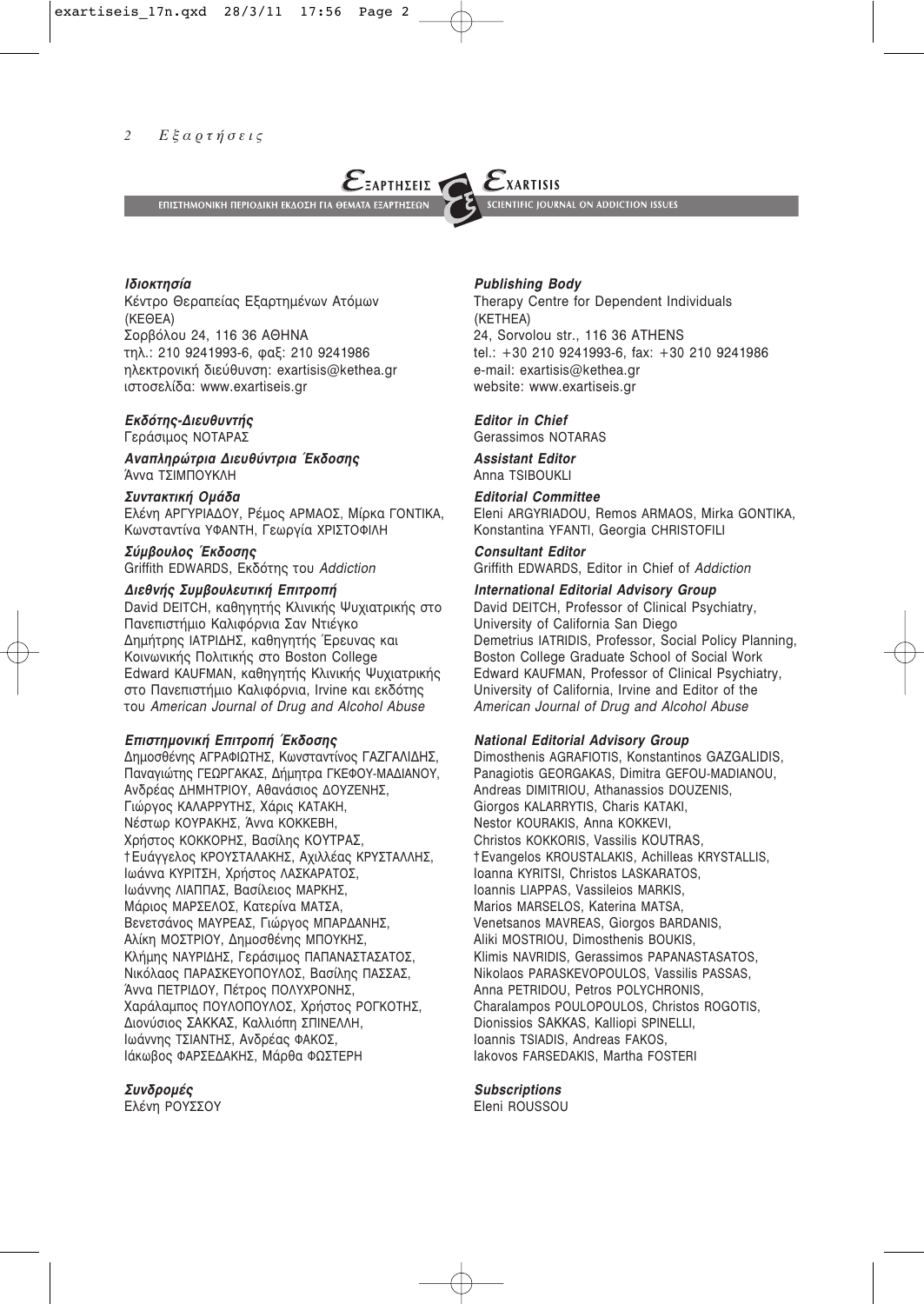# $\Big|\text{exartiseis\_17n.qxd}$  28/3/11 17:56 Page 3

# ¶∂ƒπ∂Ã√ª∂¡∞ - CONTENTS

| Εκδοτικό σημείωμα - Editorial                                                                                                                                                                                                                                                                                                                                                         | 5  |
|---------------------------------------------------------------------------------------------------------------------------------------------------------------------------------------------------------------------------------------------------------------------------------------------------------------------------------------------------------------------------------------|----|
| Συνέντευξη με τον Dr Igor Koutsenok<br>Interview with Dr Igor Koutsenok                                                                                                                                                                                                                                                                                                               | 9  |
| OI ΕΞΑΡΤΗΣΕΙΣ ΣΤΗΝ ΕΛΛΑΔΑ – DRUG ADDICTION IN GREECE<br>ΚΕΘΕΑ ΑΛΦΑ: Επτά Χρόνια Λειτουργίας στην Απεξάρτηση<br>από το Αλκοόλ και τα Τυχερά Παιχνίδια<br>Α. Πάριος<br>KETHEA ALPHA : Seven Years of Alcohol and Gambling Treatment<br>A. Parios                                                                                                                                        | 19 |
| ΚΕΘΕΑ ΑΛΦΑ: Έκθεση εξωτερικής αξιολόγησης<br>Ε. Λύκουρας, Α. Δουζένης<br>KETHEA ALPHA: External evaluation report<br>E. Lykouras, A. Douzenis                                                                                                                                                                                                                                         | 29 |
| Η ΘΕΡΑΠΕΙΑ ΣΤΟ ΣΤΟΧΑΣΤΡΟ – TREATMENT PERSPECTIVES<br>Ιστορικό κέντρο χωρίς σκιές<br>Χ. Πουλόπουλος                                                                                                                                                                                                                                                                                    | 51 |
| Η ΔΙΕΘΝΗΣ ΕΜΠΕΙΡΙΑ - INTERNATIONAL EXPERIENCE<br>Έμμεσες βλάβες από το αλκοόλ: οι επιπτώσεις από τις<br>«έμμεσες συνέπειες της κατανάλωσης αλκοόλ» στον πληθυσμό<br>και οι προτεραιότητες στον τομέα της υγείας<br>Collateral damage from alcohol: implications of 'second-hand effects<br>of drinking' for populations and health priorities<br>N. Giesbrecht, S. Cukier, D. Steeves | 55 |
| ΕΙΔΙΚΟ ΑΦΙΕΡΩΜΑ - LET'S FOCUS ON<br>Η Αμερικανική προσέγγιση - ημερολόγιο μιας επίσκεψης με επίκεντρο<br>την αντιμετώπιση του προβλήματος των ναρκωτικών το 1967<br>Seeing America: diary of a drug-focused study tour made in 1967<br>G. Edwards                                                                                                                                     | 63 |
| Ο κόσμος του αλκοόλ: εθνικές εμπειρίες για τον έλεγχο του αλκοόλ<br>σε 18 χώρες<br>The world of drinking: national alcohol control experiences in 18 countries<br>T. F. Babor, E. L. Winstanley                                                                                                                                                                                       | 76 |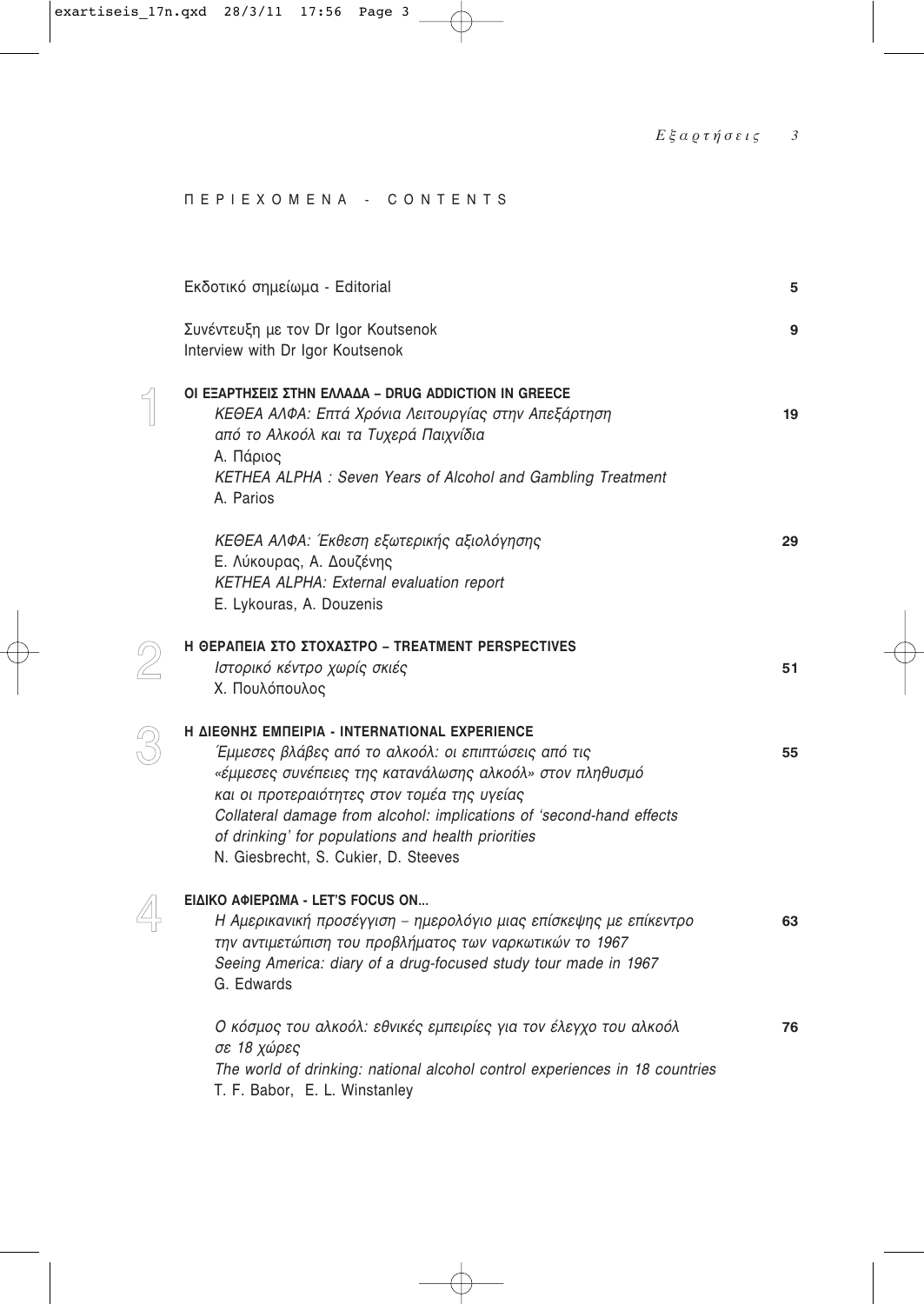#### $\overline{4}$ Εξαρτήσεις



# ΓΙΑ ΤΗΝ ΕΝΗΜΕΡΩΣΗ ΤΟΥ ΑΝΑΓΝΩΣΤΗ - FOR THE READER

Νέα και νενονότα - News and notes Οδηγίες προς τους συγγραφείς - Guidance to the authors 89

92

Για την καλύτερη ενημέρωση των αναγνωστών του περιοδικού τα περιεχόμενα, οι τίτλοι των άρθρων και των περιλήψεων είναι δίγλωσσοι.

Η αναδημοσίευση των πρωτότυπων ελληνικών άρθρων επιτρέπεται μόνο με έγγραφη άδεια από τον εκδότη και θα πρέπει υποχρεωτικά να αναφέρονται η πηγή και οι συγγραφείς. Επίσης, η αναδημοσίευση των μεταφρασμένων άρθρων του περιοδικού επιτρέπεται μόνο με έγγραφη άδεια από τον εκδότη και θα πρέπει υποχρεωτικά να αναφέρονται η πηγή, οι συγγραφείς και το όνομα του μεταφραστή του άρθρου.

For the better information of the readers of this journal the contents, the titles of the articles and of the abstracts are translated into two languages.

Reprint of the original Greek articles is only allowed after the written permission of the editor, and they should always refer the source and the authors. Also reprint of the translated articles is only allowed after the written permission of the editor and they should always refer the source, the authors and the translator.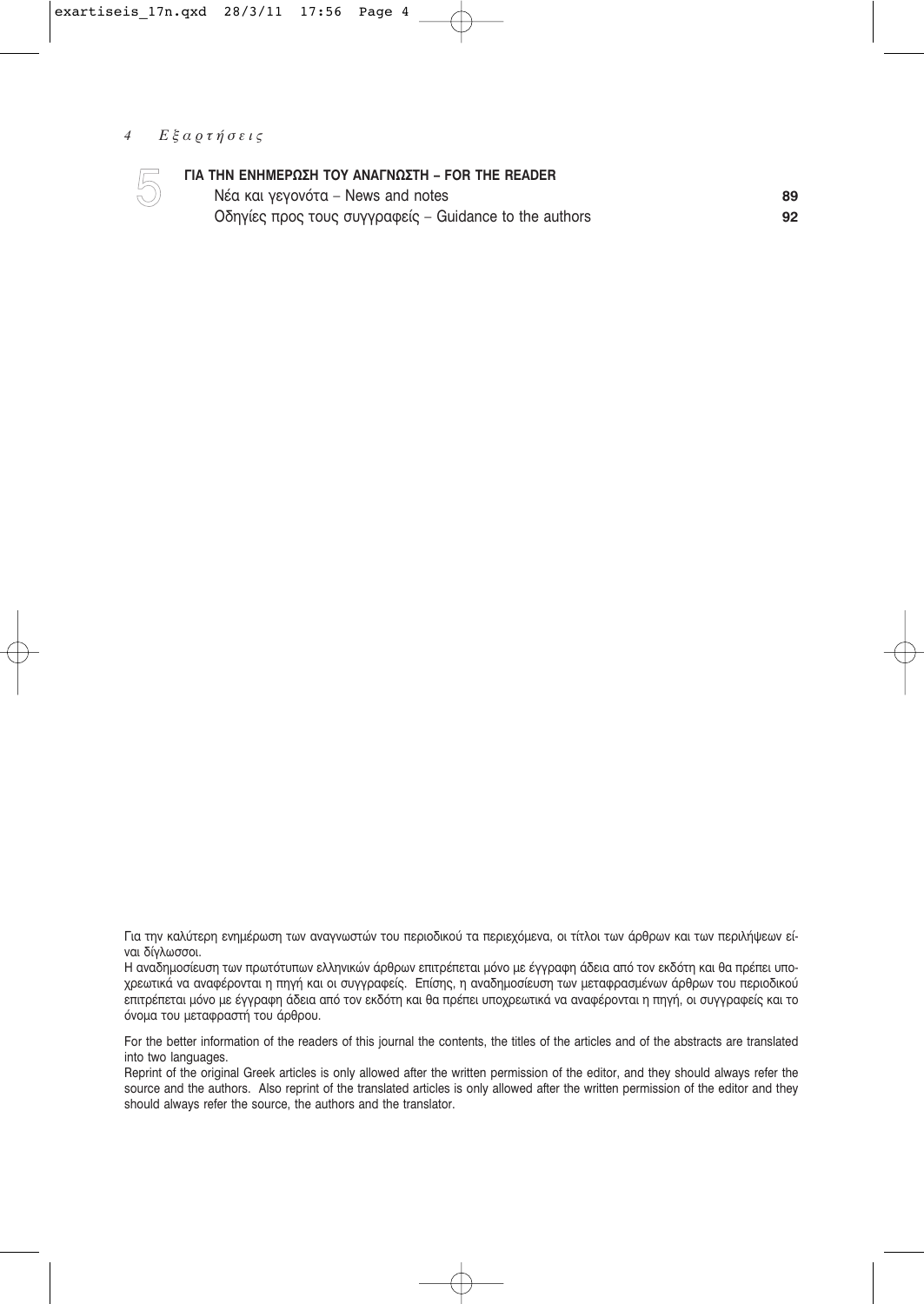# *EΚδοτικό Σημείωμα*

ΣΤΗΝ ΕΛΛΑΔΑ ΤΑ ΘΕΜΑΤΑ ΤΩΝ ΕΞΑΡΤΗΣΕΩΝ και του κοινωνικού αποκλεισμού είναι σήμερα περισσότερο πιεστικά από ποτέ. Η οικονομική κρίση, η ανερνία, η αύξηση των κοινωνικών ανισοτήτων είναι το έδαφος όπου ευδοκιμούν τα προβλήματα ψυχικής υγείας, οι εξαρτήσεις και ο κοινωνικός αποκλεισμός. Tα προσωπικά, οικογενειακά και κοινωνικά αδιέξοδα της κρίσης ενισχύουν τους παράγοντες κινδύνου για εξάπλωση της χρήσης, τόσο παράνομων όσο και νόμιμων εξαρτησιογόνων ουσιών, ή άλλων μορφών εθισμού, όπως ο τζόγος και το αλκοόλ, και κάνουν πιο δύσβατο τον, ούτως ή άλλως, δύσκολο δρόμο της απεξάρτησης και επανένταξης στην κοινωνία.

Τα νέα αυτά δεδομένα έρχονται να προστεθούν στις ήδη αυξημένες ανάγκες, καθώς εδώ και χρόνια πολλές περιοχές της χώρας στερούνται εξειδικευμένες υπηρεσίες για την αντιμετώπιση του προβλήματος και ζητούν με αποφάσεις των τοπικών αρχών και φορέων την άμεση δημιουργία προγραμμάτων. Από την άλλη στο ιστορικό κέντρο της Αθήνας καλά κρατεί ο φαύλος κύκλος της υποβάθμισης, παραβατικότητας, του κοινωνικού αποκλεισμού και περαιτέρω υποβάθμισης, κρατώντας δέσμιους της απουσίας πολιτικού σχεδιασμού χρήστες ουσιών, μετανάστες χωρίς χαρτιά, αστέγους, εκδιδόμενα άτομα, κατοίκους και επαγγελματίες.

Tην ίδια στιγμή ο μισός πληθυσμός στις ελληνικές φυλακές συνεχίζει να αντιμετωπίζει πρόβλημα εξάρτησης και μένουν ακόμα πολλά να γίνουν μέχρι να εξασφαλιστεί η πρόσβαση όλων σε υπηρεσίες συμβουλευτικής και θεραπείας.

Το τεύχος που κρατάτε στα χέρια σας ασχολείται ιδιαίτερα με το Αλκοόλ και τα Τυχερά παιχνίδια και παρουσιάζει την πλήρη ανάπτυξη του προγράμματος του ΚΕΘΕΑ ΑΛΦΑ για το αλκοόλ και τα τυχερά παιχνίδια, ενός προγράμματος με πολύ μεγάλη ζήτηση τα τελευταία έτη και την ανάπτυξη αντίστοιχων υπηρεσιών και στις άλλες περιοχές της Ελλάδας. Στο σχεδιασμό είναι και η λειτουργία μιας γραμμής τηλεφωνικής υποστήριξης για την εξάρτηση από τον τζόγο.

Επίσης σε αυτό το τεύχος γίνεται αναφορά στο ιστορικό κέντρο τη Αθήνας, για το οποίο το ΚΕΘΕΑ προτείνει μέτρα για την ενίσχυση της κοινωνικής φροντίδας και τη βελτίωση της κατάστασης, λαμβάνοντας υπόψη τις ανάγκες τόσο των κατοίκων και ιδιοκτητών στην περιοχή όσο και των ευάλωτων κοινωνικών ομάδων. Οι προτάσεις αυτές, προφανώς, δεν ακολουθούν τη λογική της αυτούσιας μετακίνησης μονάδων, η οποία δεν λύνει το πρόβλημα, απλώς το μετατοπίζει χωροταξικά. Ήδη το ΚΕΘΕΑ, μέσω της αναδιοργάνωσης των υπηρεσιών του, προχωρά στη δημιουργία Κέντρου Κοινοτικής Πρόληψης και Έγκαιρης Παρέμβασης στην περιοχή των Εξαρχείων και τη δημιουργία Κέντρου Άμεσης Πρόσβασης και Ψυχοκοινωνικής Υποστήριξης μετα-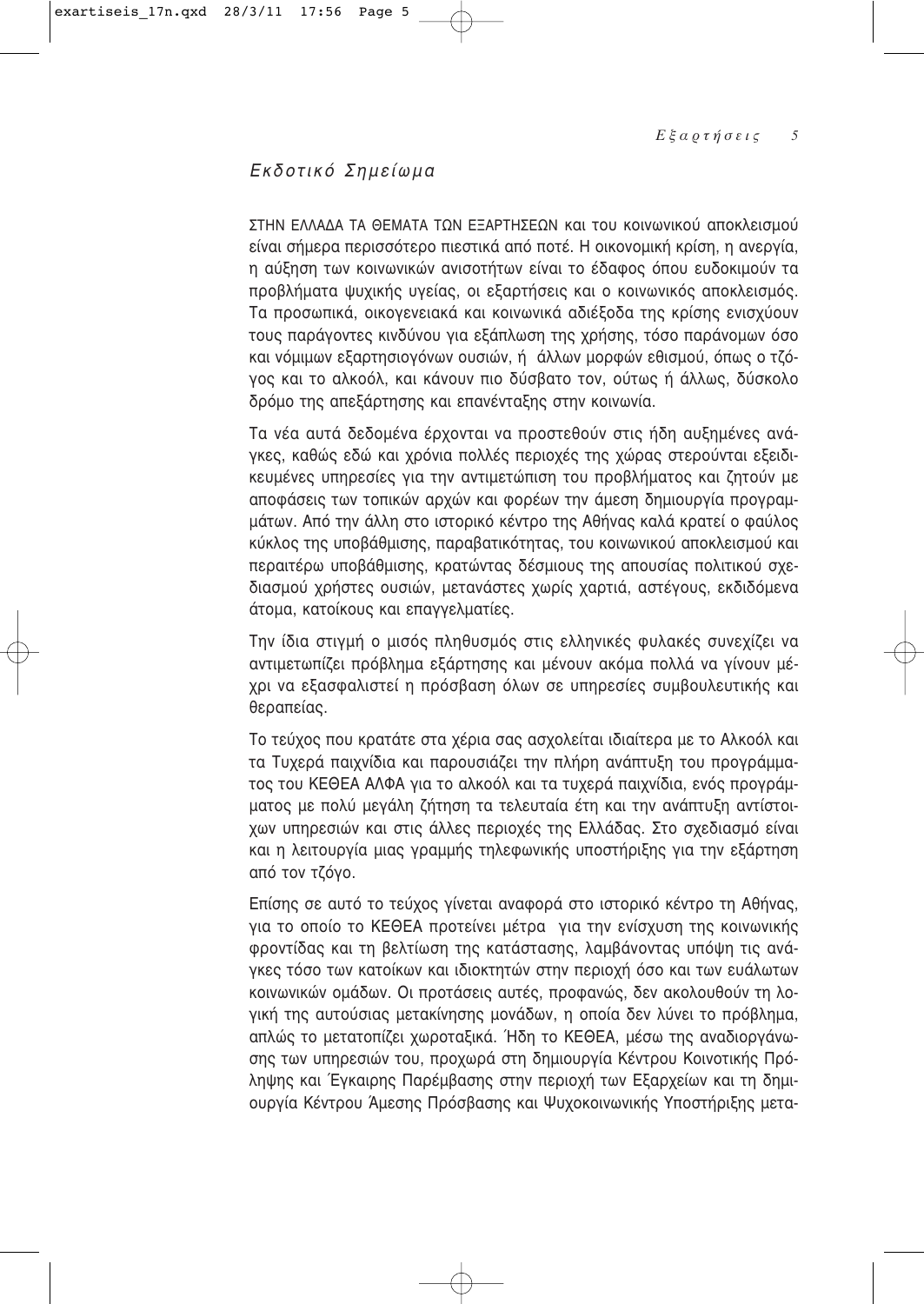ναστών στην περιοχή του Αγίου Παντελεήμονα, εκδίδοντας ενημερωτικό υλικό σε τέσσερις γλώσσες.

Ωστόσο, το ύψος των προβλεπόμενων προς το ΚΕΘΕΑ πιστώσεων για το 2011 όχι μόνο δεν επιτρέπει την ανάπτυξη νέων δράσεων, δεν επαρκεί καν για να συνεχίσει η εύρυθμη λειτουργία των υφισταμένων υπηρεσιών του σε όλη τη χώρα. Συγχρόνως, συνεχίζεται το «πάγωμα» της έγκρισης νέων προσλήψεων από το 2006, παρά την εξαίρεση που έχουν λάβει όλοι οι οργανισμοί θεραπείας από την αναστολή των προσλήψεων. Δεν υπάρχει δυνατότητα αντικατάστασης προσωπικού «πρώτης γραμμής» -φυσικά ούτε και στελέχωσης νέων μονάδων- παρά με τη μετακίνηση εργαζόμενων από άλλες μονάδες, οι οποίες αποδυναμώνονται. Στο μεταξύ οι ανάγκες αυξάνονται. Όσο απουσιάζει η πολιτική βούληση για την εξασφάλιση των απαραίτητων κονδυλίων και του αναγκαίου προσωπικού, η ελληνική κοινωνία θα γίνεται όλο και πιο ευάλωτη στο πρόβλημα της χρήσης και του κοινωνικού αποκλεισμού.

Συντακτική Επιτροπή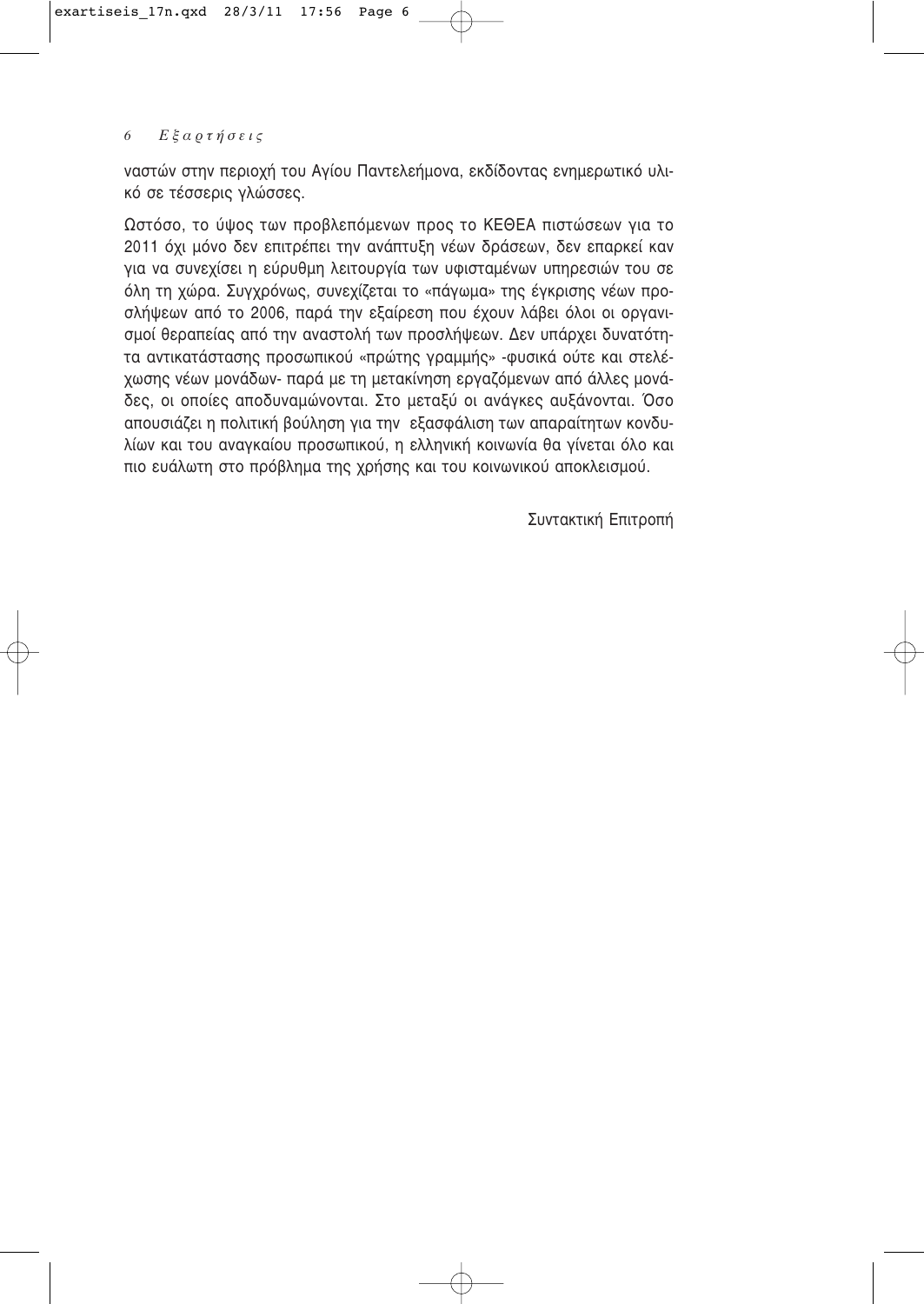## *Editorial*

IN TODAY'S GREECE, THE ISSUES OF ADDICTIONS and social exclusion have come to be more pressing than ever. The rampant financial crisis, unemployment along with an exacerbation of social discrepancies are but some of the factors triggering mental health problems, fomenting addictive behaviors and eventually resulting to social exclusion. Impasses the individual is all-too-often faced with at the personal, social as well as a the family level aggravate risk factors for the expansion of the use of both legal and illegal addictive substances as well as encouraging other forms of addiction, such as alcohol dependence and gambling, therefore making the already difficult uphill drive towards detoxification and social reintegration a formidable task.

The new conjuncture has simply come to intensify the already urgent need for intervention, all the more since for some years now, there are areas in this country that experience a real penury in specialized services to deal with the problem, a situation dramatically reflected in the urgent demands, formulated by way of resolutions adopted by local government authorities and agencies, towards a prompt development of relevant programs. Another matter of deep concern is the vicious circle of degradation, delinquency and social exclusion fostering further degradation currently plaguing the historic centre of the City of Athens, a situation that, because of the lack of appropriate political planning, has resulted in a true deadlock to the detriment of substance users, illegal immigrants, prostitutes and the homeless, a predicament suffered just as much by dwellers and traders in the area.

Meanwhile, addiction problems amongst inmates in Greek prisons are still to be tackled, so much as to say that there is definitely a lot to be done until access for all to counseling and treatment services may be ensured.

The current issue is dedicated to problems related to Alcohol and Gambling and grasps this opportunity to communicate the KETHEA ALPHA program on Alcohol and Gambling in its fully-fledged deployment version. High in demand over the last years, this program has actually triggered the development of similar service modules throughout Greece. Interestingly, the launching of a new hot-line for telephone support on gambling addiction issues is currently at the stage of projection.

Also featured in this issue is an extensive reference to the problems related to the current situation in the historic center of the City of Athens, a matter in which KETHEA has been taking action in the form of proposing specific measures towards enhancing social care modules already in place as well improving conditions as a whole, by taking into account both the needs of local dwellers and proprietors and those of the more vulnerable social groups represented in this zone. Rather than going down the path of integral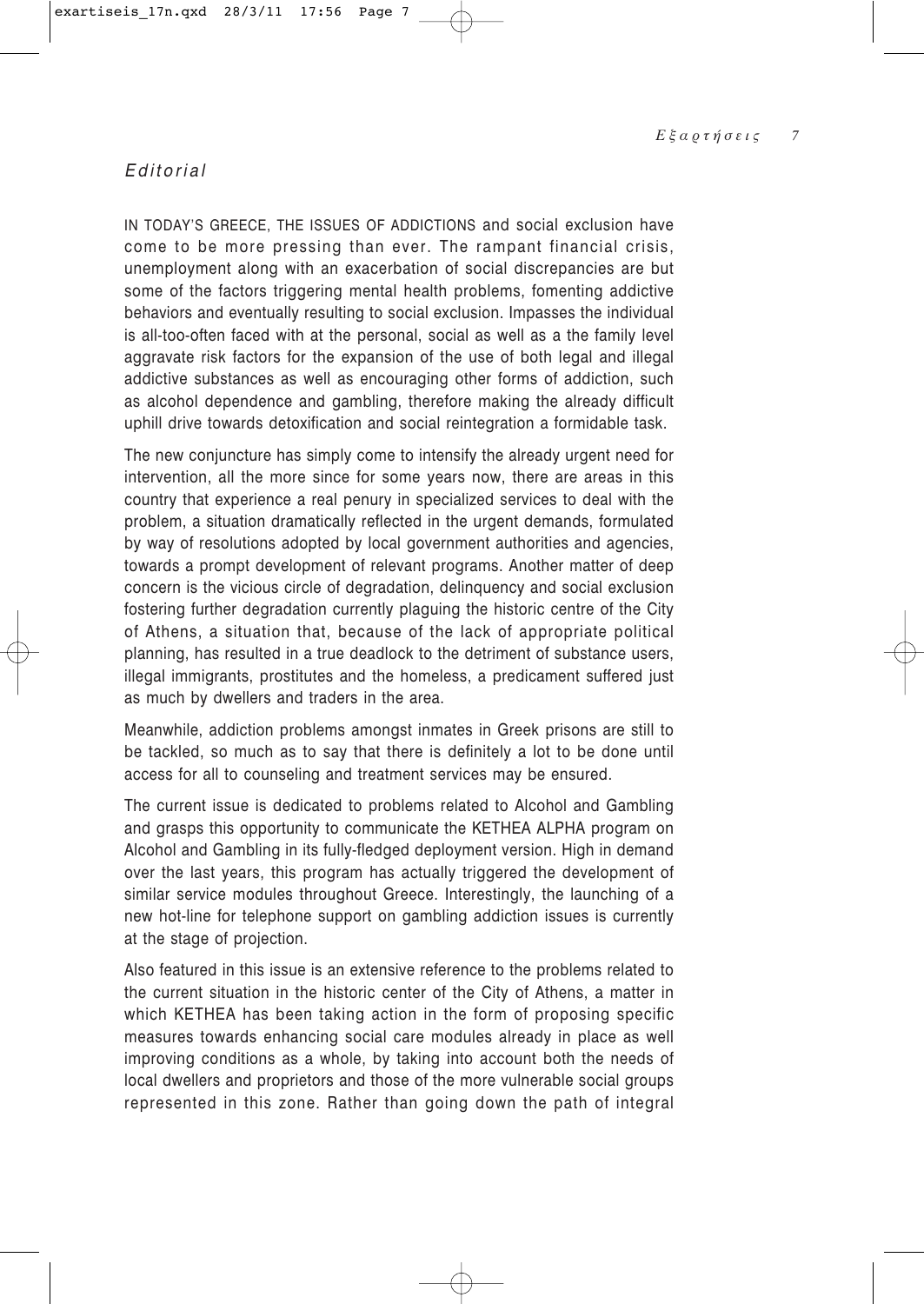relocation of units – an approach that would only displace the problem, without really tackling it – such proposals are made to obey a different perspective. As a matter of fact, by way of a restructuration of its services, KETHEA is at the point of launching a Social Prevention and Timely Intervention Center in the Athens quarter of Exarchia, along with the establishment of a Direct Access and Psychosocial Support Centre for immigrants dwelling in the quarter of Aghios Panteleimonas, also in the Greek capital, an initiative further assorted with the publication of informative literature destined for distribution, in four languages.

Editorial Committee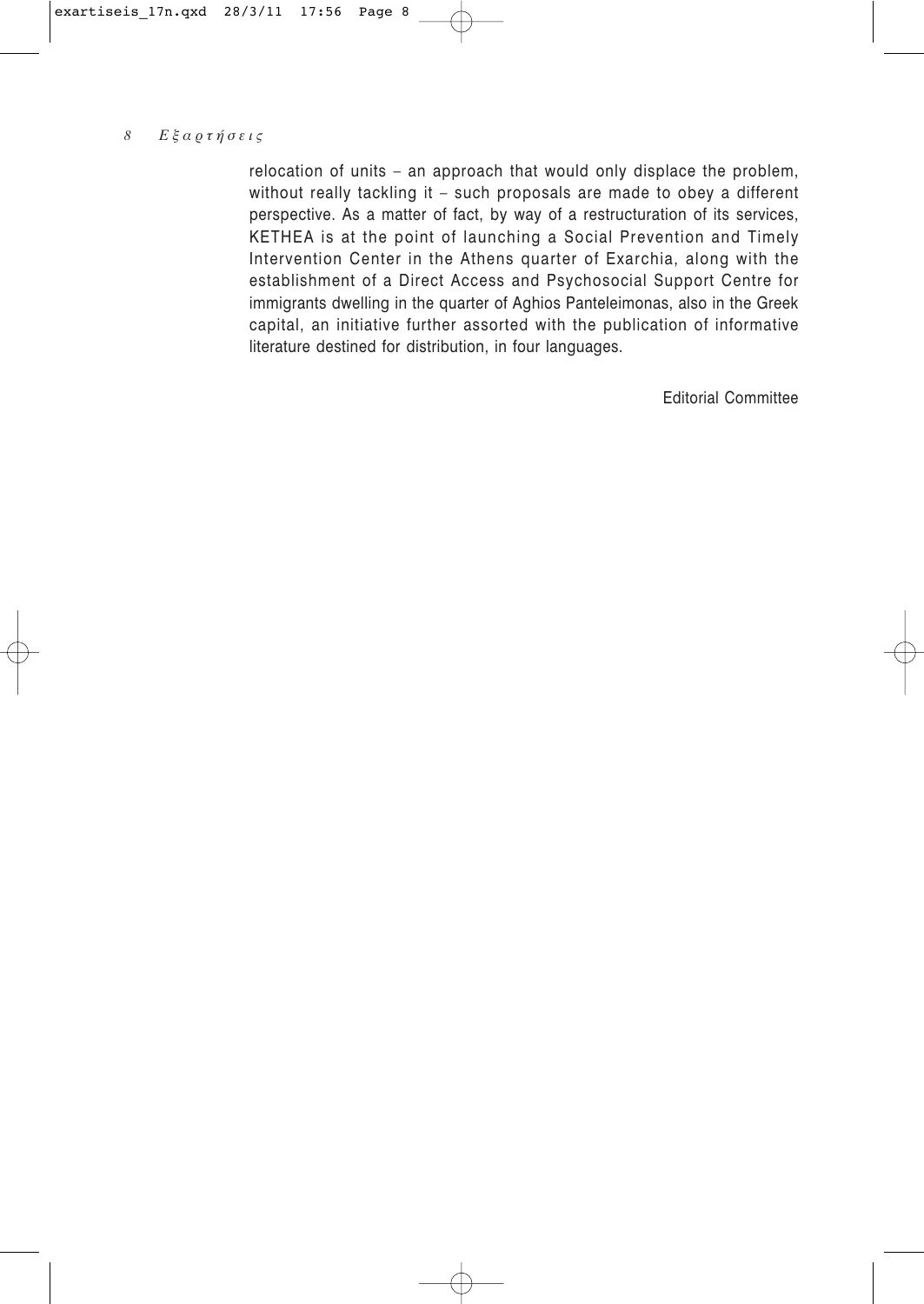*Ε ξ α ρ τ ή σ ε ι ς , τεύχος 17, 2010*

 $\Sigma$ *UV*έντευξη με τον Dr laor Koutsenok *Interview with Dr Igor Koutsenok* 

- Σε αυτό το τεύχος παρουσιάζουμε τη συνέντευξη με τον Dr Igor Koutsenok, Καθηγητή Ψυχιατρικής στην Ιατρική Σχολή του Πανεπιστημίου της Καλιφόρνια, Σαν Ντιέγκο και Διευθυντή του Ερευνητικού Κέντρου για την Εγκληματικότητα και τις Εξαρτήσεις του ίδιου πανεπιστημίου. Ο Dr. Koutsenok, αποφοίτησε το 1982 από την Ιατρική Σχολή του Πανεπιστήμιου του Κιέβου και το 1990 απέκτησε την ειδικότητα της Ψυχιατρικής από το Ιατρικό Πανεπιστήμιο της Σόφιας. Στην περίοδο 1994-1996 εργάστηκε στο Τμήμα Εξαρτητικών Συμπεριφορών και Ψυχολογικής Ιατρικής του Πανεπιστημιακού Νοσοκομείου του Πανεπιστημίου του Λονδίνου St. George από όπου και έλαβε το Μεταπτυχιακό του Δίπλωμα Ειδίκευσης στις Εξαρτήσεις. Συνεργάστηκε ως εμπειρογνώμων με διεθνείς οργανισμούς όπως το Συμβούλιο της Ευρώπης, η Ευρωπαϊκή Ένωση και τα Ηνωμένα Έθνη και το 1997 εντάχθηκε στο επιστημονικό προσωπικό του Τμήματος Ψυχιατρικής του Πανεπιστημίου της Καλιφόρνια. Σαν Ντιένκο,
- Στο πλαίσιο των αρμοδιοτήτων του εντάσσεται η ανάπτυξη και εφαρμογή προγραμμάτων εκπαίδευσης συμβούλων τοξικοεξάρτησης και επαγγελματιών του χώρου της ποινικής δικαιοσύνης και του σωφρονιστικού συστήματος που εργάζονται σε θεραπευτικά προγράμματα στις φυλακές και στην ευρύτερη κοινότητα. Τα τελευταία χρόνια συνεργάζεται στενά με το ΚΕΘΕΑ για την εκπαίδευση επαγγελματιών στην αντιμετώπιση των εξαρτήσεων και ιδιαιτέρως για την εκπαίδευση επαγγελματιών που εργάζονται στο πλαίσιο του σωφρονιστικού συστήματος.

Τη συνέντευξη παρουσιάζει η Κωνσταντίνα Υφαντή.

*Μετάφραση* ΓΕΩΡΓΙΑ ΧΡΙΣΤΟΦΙΛΗ *Translation* GEORGIA CHRISTOFILI

## **Ε: Με ποιον τρόπο ξεκίνησε η εμπλοκή σας στο χώρο των εξαρτήσεων;**

**Dr. I. Koutsenok:** Τα πρώτα μου βήματα ήταν στο χώρο της Γενικής Ψυχιατρικής. Οπότε στα πρώτα στάδια της επαγγελματικής μου καριέρας δούλευα σε μια ψυχιατρική πτέρυγα. Έπειτα, εντελώς τυχαία, άνοιξε μια θέση ακαδημαϊκού, Αναπληρωτή Καθηγητή στο Τμήμα Ψυχιατρικής, που ασχολούνταν με την εξαρτητική συμπεριφορά και τη χρήση ουσιών. Έκανα αίτηση και πήρα τη θέση, έτσι ξεκίνησαν όλα. Αυτό ήταν το 1985, πριν από 25 χρόνια. Αρχικά δεν μου άρεσε, ήμουν κάπως απογοητευμένος γιατί δεν ήξερα τι, ακριβώς, ήταν αυτό που επρόκειτο να ξεκινήσω. Όταν όμως άρχισα να δουλεύω ανακάλυψα ότι πρόκειται για ένα εξαιρετικά ενδιαφέρον θέμα. Όλα όσα συναντάς στη γενική ψυχιατρική τα συναντάς και στον τομέα των εξαρτήσεων και ακόμη περισσότερα. Από τότε που ξεκίνησε η επαφή μου με αυτόν τον τομέα, άρχισε να με ενδιαφέρει ολοένα και πιο πολύ.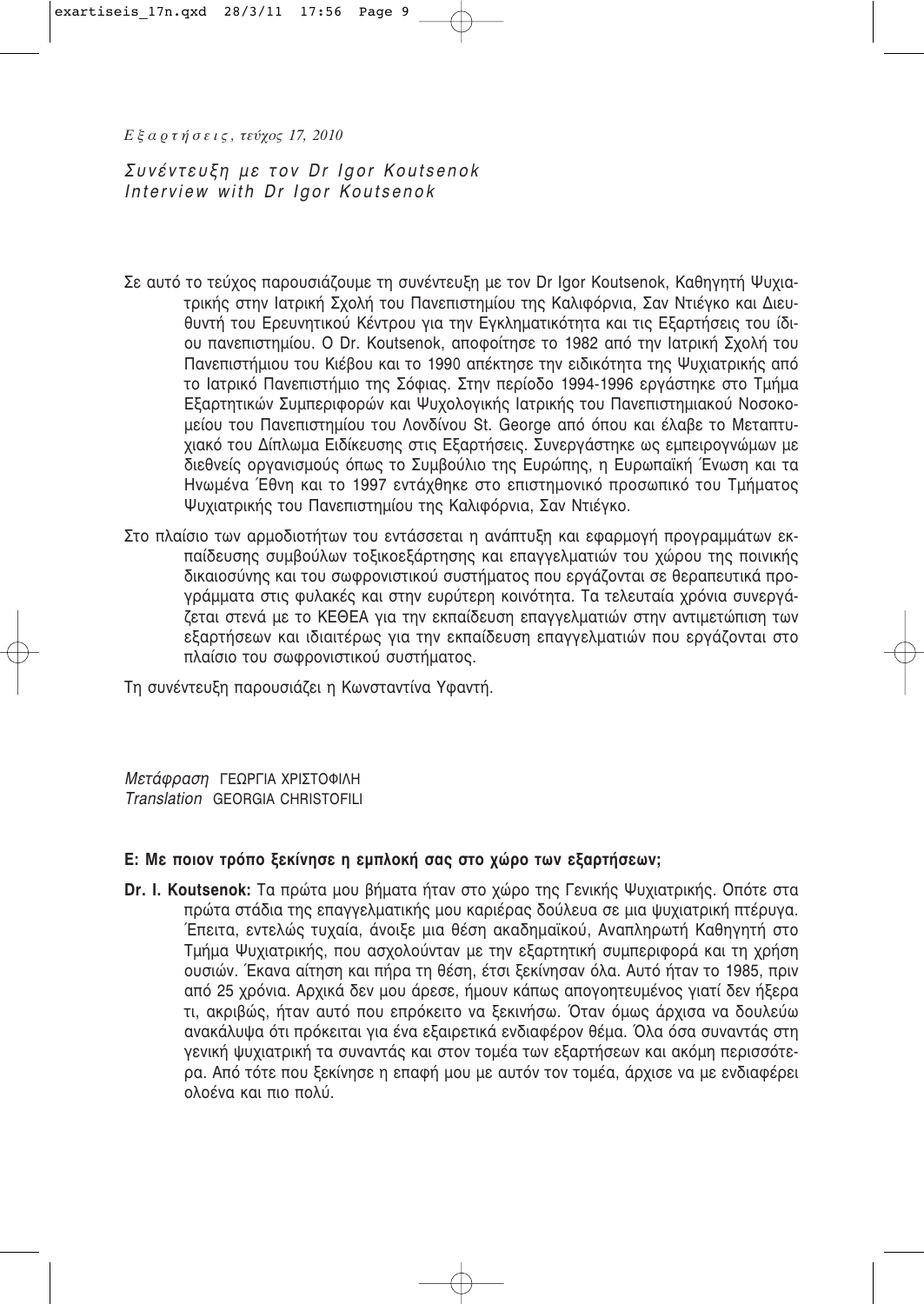- *10 Εξαρτήσεις*
- Ε: Έχετε προσφέρει πολύτιμο έργο στο χώρο της έρευνας, της θεραπείας και της εκπαίδευσης θεραπευτικού προσωπικού. Πώς ξεκίνησε αυτό και ποιες είναι οι κυριότερες κατευθύνσεις στη δουλειά σας;
- **Dr. I. Koutsenok:** Αυτό που απολαμβάνω περισσότερο είναι η κατάρτιση και εκπαίδευση συμβούλων, κοινωνικών λειτουργών, ψυχολόγων, ψυχιάτρων και άλλων επαγγελματιών στον τρόπο παροχής αποτελεσματικών, ερευνητικά τεκμηριωμένων παρεμβάσεων στους θεραπευόμενους. Η αλήθεια είναι ότι σε αυτόν τον τομέα κανείς δεν μπορεί να είναι αποτελεσματικός από μόνος του. Πρέπει να υπάρχει συνεργασία με άλλους ειδικούς. Επιπλέον, δεν υπάρχει φαρμακευτική αγωγή σε ολόκληρο τον κόσμο που να επιλύει τα προβλήματα των ανθρώπων με διαταραχές χρήσης αλκοόλ και ψυχοτρόπων ουσιών. Αυτό σημαίνει ότι δεν μπορεί κανείς να βασίζεται αποκλειστικά στη φαρμακευτική αγωγή και αυτό δεν διαφέρει από οποιονδήποτε τομέα ασχολείται με τις χρόνιες και υποτροπιάζουσες παθήσεις.
- Οι εξυπηρετούμενοί μας έχουν ανάγκη μια αλλαγή συμπεριφοράς. Αυτό λοιπόν που προσπαθώ να κάνω είναι να οργανώσω προγράμματα εκπαίδευσης και κατάρτισης κατάλληλα για άτομα με διαφορετικές επαγγελματικές ιδιότητες και διαφορετική κουλτούρα, ώστε να γίνουν πιο αποτελεσματικοί στη συνεργασία μεταξύ τους, καθώς και στο κοινό έργο που καλούνται να κάνουν με άτομα που έχουν προβλήματα χρήσης ουσιών. Κάτι που επίσης με ενδιαφέρει είναι η ανάπτυξη ειδικών προγραμμάτων για εξυπηρετούμενους με προβλήματα χρήσης ουσιών και εγκληματική συμπεριφορά. Βλέπετε τις περισσότερες φορές η χρήση ουσιών αποτελεί απλώς σύμπτωμα σημαντικής δυσλειτουργίας και η αντιμετώπιση του συμπτώματος χωρίς να έχει αντιμετωπιστεί το πρόβλημα στον πυρήνα του ουσιαστικά δεν έχει πολύ νόημα. Είναι σαν να έχουμε κάποιον που έχει όγκο στον εγκέφαλο και εμείς να του δίνουμε ασπιρίνη για τον πονοκέφαλο. Παρόλο που ο πονοκέφαλος θα υποχωρήσει για ένα μισάωρο, το πρόβλημα δεν θα έχει λυθεί. Έτσι, η εγκληματική συμπεριφορά, η χρήση ουσιών και όλων των ειδών ΟΙ δυσλειτουργικές συμπεριφορές σε πολλές περιπτώσεις αποτελούν απλώς συμπτώματα ενός υποβόσκοντος προβλήματος. Αυτό που προσπαθώ να κάνω είναι να διδάξω πρώτα τον εαυτό μου, και μετά τους άλλους, για το πώς μπορούν να αντιμετωπίσουν και να διαμορφώσουν μια συμπεριφορά, πώς να την κάνουν πιο λειτουργική.
- Ε: Είναι πολύ εντυπωσιακό. Πώς οργανώνει όμως κανείς μέσα στη φυλακή παρεμβάσεις **συμπεριφορικής θεραπείας, είναι δύσκολο;**
- **Dr. I. Koutsenok: Η** δουλειά μέσα στη φυλακή είναι δύσκολη ούτως ή άλλως, ό,τι κι αν κάνεις. Το περιβάλλον είναι πολύ ιδιαίτερο και εξαιρετικά εγκληματογενές. Είναι δύσκολο, χρειάζεται να γίνουν πολλά πράγματα. Η δουλειά γίνεται από πάνω προς τα κάτω και από κάτω προς τα πάνω. Για παράδειγμα, πρέπει οι επικεφαλείς του συστήματος, αυτοί που λαμβάνουν τις αποφάσεις, να πειστούν πραγματικά ότι αυτό που κάνεις έχει vóημα, όσον αφορά στην εξοικονόμηση χρημάτων, στη μείωση αφενός της εγκληματι-Κότητας και αφετέρου στη μείωση της υποτροπής στην εγκληματικότητα. Αυτό χρειάζεται να γίνει από πάνω προς τα κάτω. Τώρα όσον αφορά το από κάτω προς τα πάνω, σημαίνει να μπορέσεις να βρεις τους ανθρώπους, οι οποίοι θα είναι πρόθυμοι να δουλέψουν μέσα στη φυλακή, όπου δεν είναι ακριβώς το καλύτερο περιβάλλον στον Κόσμο. Επιπλέον, το προσωπικό που δουλεύει εκεί, με εξαίρεση το φυλακτικό προσωπικό στην Καλιφόρνια, δεν αμείβεται ιδιαίτερα καλά. Αυτή λοιπόν είναι μια ακόμη πρόκληση, να βρεις τους ανθρώπους που θα έχουν την κατάλληλη εκπαίδευση και οι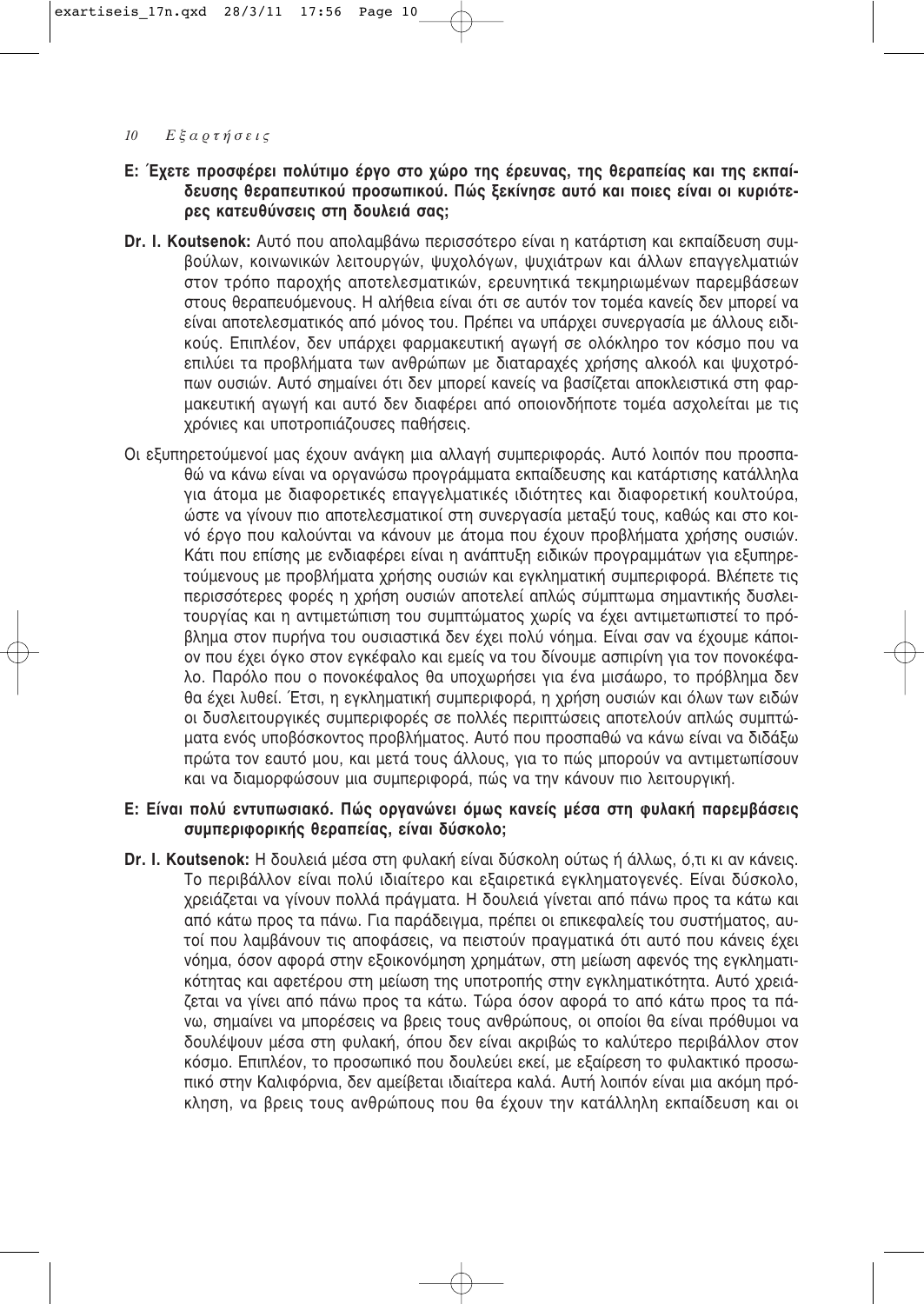οποίοι θα μείνουν και θα κάνουν αυτή τη δουλειά, τουλάχιστον για ένα διάστημα. Υπάρχουν πολλές προκλήσεις, όμως ξέρετε κάτι, ακόμη και με όλες αυτές τις προκλήσεις, μπορεί να πραγματοποιηθεί. Η γνωστική συμπεριφοριστική θεραπεία είναι ένα από τα δύο θεραπευτικά μοντέλα που έχουν αποδείξεις για την αποτελεσματικότητά τους μέσα στη φυλακή. Το μοντέλο της θεραπευτικής κοινότητας είναι πολύ αποτελεσματικό με παραβάτες που παίρνουν πολλά ρίσκα. Για τους παραβάτες που παίρνουν λιγότερα ρίσκα, πιο αποτελεσματικό είναι το μοντέλο της γνωστικής συμπεριφοριστικής παρέμβασης. Επίσης, αυτό το μοντέλο θεραπείας είναι γενικά συντομότερο και πιο οικονομικό.

# Ε: Δουλεύετε με ομάδες μέσα στη φυλακή;

17:56

 $28/3/11$ 

Page 11

exartiseis 17n.qxd

- Dr. I. Koutsenok: Ναι, η δουλειά σε ομάδες συνήθως, είναι πιο αποτελεσματική από την ατομική για τους θεραπευόμενους με διαταραχή χρήσης ουσιών. Ενώ ταυτόχρονα, είναι και πιο οικονομική.
- Ε: Από όλα τα χρόνια εμπειρίας που έχετε στη δουλειά στις φυλακές, τι ήταν αυτό που σας έμαθε τα περισσότερα;
- Dr. I. Koutsenok: Εξαιρετική ερώτηση, να σας πω. Κατ' αρχήν είχα την ευκαιρία να δουλέψω με διαφορετικούς πολιτισμούς σε διάφορα μέρη του κόσμου. Ένα από τα μαθήματα που έχω πάρει είναι ότι οι άνθρωποι είναι διαφορετικοί. Και πρέπει να γνωρίζω περισσότερα για τις διαφορές που υπάρχουν μεταξύ τους. Το δεύτερο, που έχω μάθει δουλεύοντας με άλλους πολιτισμούς και σε διαφορετικά περιβάλλοντα είναι η σημασία που έχει να ακούς. Συνήθως μιλάμε, σπάνια έχουμε μάθει να ακούμε.

# Ε: Ποια είναι τα κοινά σημεία στο χώρο της τοξικοεξάρτησης από τους ανθρώπους με τους οποίους έχετε δουλέψει, και ποιες οι διαφορές ανάμεσα στην εξάρτηση και στην ψυχοπαθολογία;

- Dr. I. Koutsenok: Ας μιλήσουμε αρχικά για την ψυχοπαθολογία. Υπάρχουν περισσότερες ομοιότητες από ό,τι διαφορές στην ανάπτυξη των διαταραχών της εξάρτησης. Η διαταραχή κατάχρησης ουσιών για τα άτομα με εξάρτηση (από ουσίες) είναι μια χρόνια υποτροπιάζουσα πάθηση. Όμως, δεν είναι η μόνη που γνωρίζουμε. Για παράδειγμα, και ο διαβήτης είναι χρόνια υποτροπιάζουσα πάθηση. Οι ομοιότητες ανάμεσα στο διαβήτη και στην εξάρτηση από το αλκοόλ, ή τις ουσίες, είναι πολλές. Ας αναφερθούμε σε κάποιες: και οι δύο επηρεάζονται γενετικά, και οι δύο επηρεάζονται από το μεταβολισμό, και οι δύο είναι χρόνιες και οι δύο παρουσιάζουν επιδείνωση και έπειτα βελτίωση. Και, τέλος, και οι δύο εκτός από τη φαρμακευτική αγωγή, απαιτούν αρκετές αλλαγές σε επίπεδο συμπεριφοράς. Κάποιος που έχει διαβήτη, ακόμη κι αν του δώσουμε το καλύτερο φάρμακο στον κόσμο, εάν δεν ακολουθεί πρόγραμμα άσκησης, εάν δεν αλλάξει τη διατροφή του, εάν δεν σταματήσει το κάπνισμα, εάν δεν αλλάξει κάποιες συμπεριφορές και δεν υιοθετήσει κάποιες άλλες, θα πεθάνει. Ακόμη και με το καλύτερο φάρμακο στον κόσμο. Εκτός από τη φαρμακευτική αγωγή θα πρέπει να γίνει πολλή δουλειά και σε συμπεριφοριστικό επίπεδο. Το ίδιο ισχύει και για την εξάρτηση.
- Η βασική διαφορά που υπάρχει είναι η στάση της κοινωνίας απέναντι στις δύο παθήσεις. Η κοινωνία θεωρεί ότι ο διαβήτης είναι μια «καλή πάθηση» ενώ η εξάρτηση από το αλκοόλ, ο αλκοολισμός, μια «κακή πάθηση». Οι διαφορές λοιπόν βρίσκονται κατά κύριο λόγο στην αντιμετώπιση που δέχονται οι άνθρωποι που έχουν αυτό το πρόβλημα από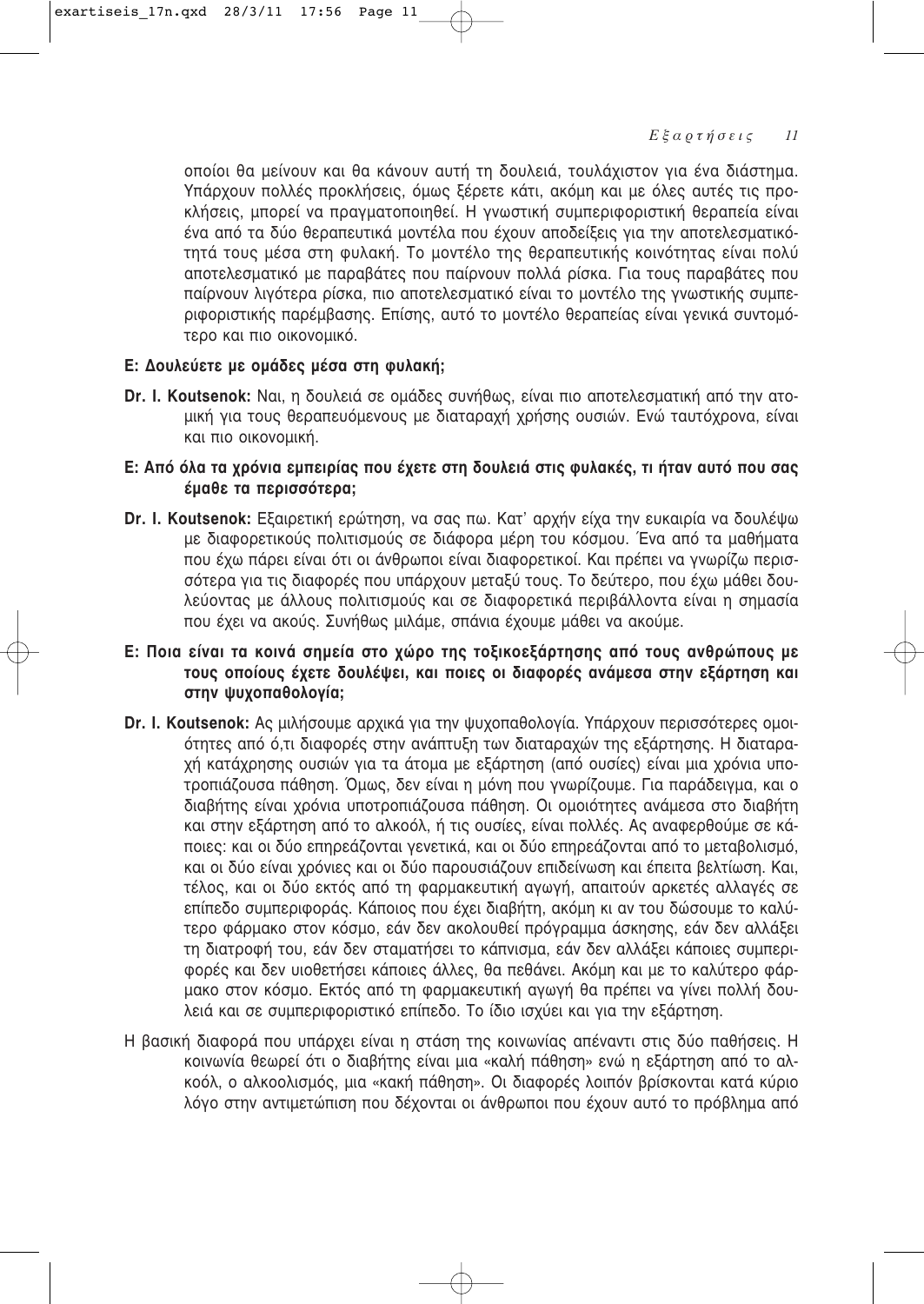την κοινωνία. Φυσικά, κάποιες κοινωνίες μπορεί να είναι πιο ανεκτικές απέναντι στο πρόβλημα της εξάρτησης από το αλκοόλ και τα ναρκωτικά και κάποιες λιγότερο. Υπάρχουν κάποιες κοινωνίες που είναι πολύ ανεκτικές προς τον αλκοολισμό και λιγότερο ανεκτικές προς τη χρήση ουσιών, όπως για παράδειγμα η Ρωσία.

# Ε: Θεωρείτε ότι υπάρχουν σημαντικές διαφορές στο χώρο αυτό μεταξύ Ευρώπης και Αμε**ρικής;**

- **Dr. I. Koutsenok:** Αυτό είναι πραγματικά δύσκολο να το απαντήσω. Οι Ηνωμένες Πολιτείες είναι μια τεράστια χώρα, με πάρα πολλές διαφορές ακόμη και μεταξύ των πολιτειών. Εγώ δουλεύω στην Καλιφόρνια, η οποία είναι μια πολύ προηγμένη πολιτεία, με υψηλό μορφωτικό επίπεδο. Η Καλιφόρνια είναι πολύ διαφορετική σε σύγκριση με το Μιζούρι, ή κάποιες κεντρικές πολιτείες, ο τρόπος ζωής διαφέρει πολύ. Υπάρχουν, συνεπώς, πάρα πολλές διαφορές στη στάση. Οι ευρωπαίοι... και οι αμερικανοί... η κοινωνία στην Αμερική τείνει να τιμωρεί περισσότερο σε σύγκριση με την Ευρώπη.
- Οι ευρωπαϊκές κοινωνίες, τουλάχιστον οι περισσότερες από τις δυτικοευρωπαϊκές κοινωνίες, Φαίνεται να έχουν πιο ανεκτική και λιγότερο τιμωρητική στάση. Στις Ηνωμένες Πολιτείες, για παράδειγμα, είναι αρκετά εύκολο να βρεθεί κανείς στη φυλακή. Πραγματικά πολύ εύκολο. Στις περισσότερες δυτικοευρωπαϊκές χώρες πρέπει να κάνεις κάτι πραγματικά ανόητο για να βρεθείς στη φυλακή. Αντίθετα στις ΗΠΑ, λόγω της τιμωρητικής στάσης, δεν είναι τόσο δύσκολο. Υπάρχουν πολλές διαφορές λοιπόν, μέσα στις Ηνωμένες Πολιτείες, όσον αφορά στη στάση απέναντι στα άτομα που κάνουν χρήση ναρκωτικών και αλκοόλ.

# Ε: Από την εμπειρία που έχετε αποκομίσει από διαφορετικές χώρες ποιες είναι οι ομοιό-**Τητες και ποιες οι διαφορές στις εξαρτήσεις;**

**Dr. I. Koutsenok:** Και πάλι το ίδιο ισχύει η Ευρώπη είναι πολύ μεγάλη, με πολλές διαφορετικές παραδόσεις. Οι Νοτιοευρωπαϊκές χώρες όπως για παράδειγμα η Ελλάδα, η Ισπανία, είναι, συνήθως, κοινωνίες με έντονο το ρόλο της οικογένειας και αυτό επηρεάζει τα άτομα που κάνουν χρήση ή είναι εξαρτημένα από τα ναρκωτικά ή το αλκοόλ. Για παράδειγμα, απ' όσο γνωρίζω στην Ελλάδα τα άτομα που είναι εξαρτημένα παραμέ-VOUV για μεγάλο χρονικό διάστημα με την οικογένειά τους. Οι οικογένειες δεν τους διώχνουν. Άτομα ηλικίας 20, 22, 25, ακόμη και 30 ετών, με σοβαρά προβλήματα με το αλκοόλ και τα ναρκωτικά εξακολουθούν και μένουν με τους γονείς τους. Εδώ φαίνεται και πάλι ο ρόλος των παραδόσεων και της οικογένειας σε αυτόν τον τρόπο ζωής. Στην Aμερική είναι μάλλον απίθανο να συμβεί κάτι τέτοιο. Και η οικονένεια είναι ένα από τα σημαντικότερα δίκτυα υποστήριξης που μπορούν να έχουν. Τους διώχνουν από την οι-Κογένειά τους και συνεπώς χάνουν έναν πολύ σημαντικό παράγοντα στήριξης.

# Ε: Ποια είναι κάποια από τα σχέδιά σας και τα κύρια σημεία που θα θέλατε να συζητήσε**τε μαζί μας;**

**Dr. I. Koutsenok:** Πιστεύω ότι δύο είναι τα πολύ σημαντικά πράγματα που θα πρέπει να μοιραστώ μαζί σας. Το ένα είναι η συνέχιση των θεραπευτικών προγραμμάτων για παραβάτες με προβλήματα χρήσης αλκοόλ και ναρκωτικών. Το άλλο είναι κάτι που υλοποιώ με το προσωπικό μου στην Καλιφόρνια. Πρόκειται νια την αποτελεσματική διαχείριση των παραβατών που έχουν απολυθεί από καθεστώς κράτησης. Να σας εξηγήσω όμως τι εννοώ. Και πάλι επιτρέψτε μου να χρησιμοποιήσω το παράδειγμα με το διαβήτη. Οι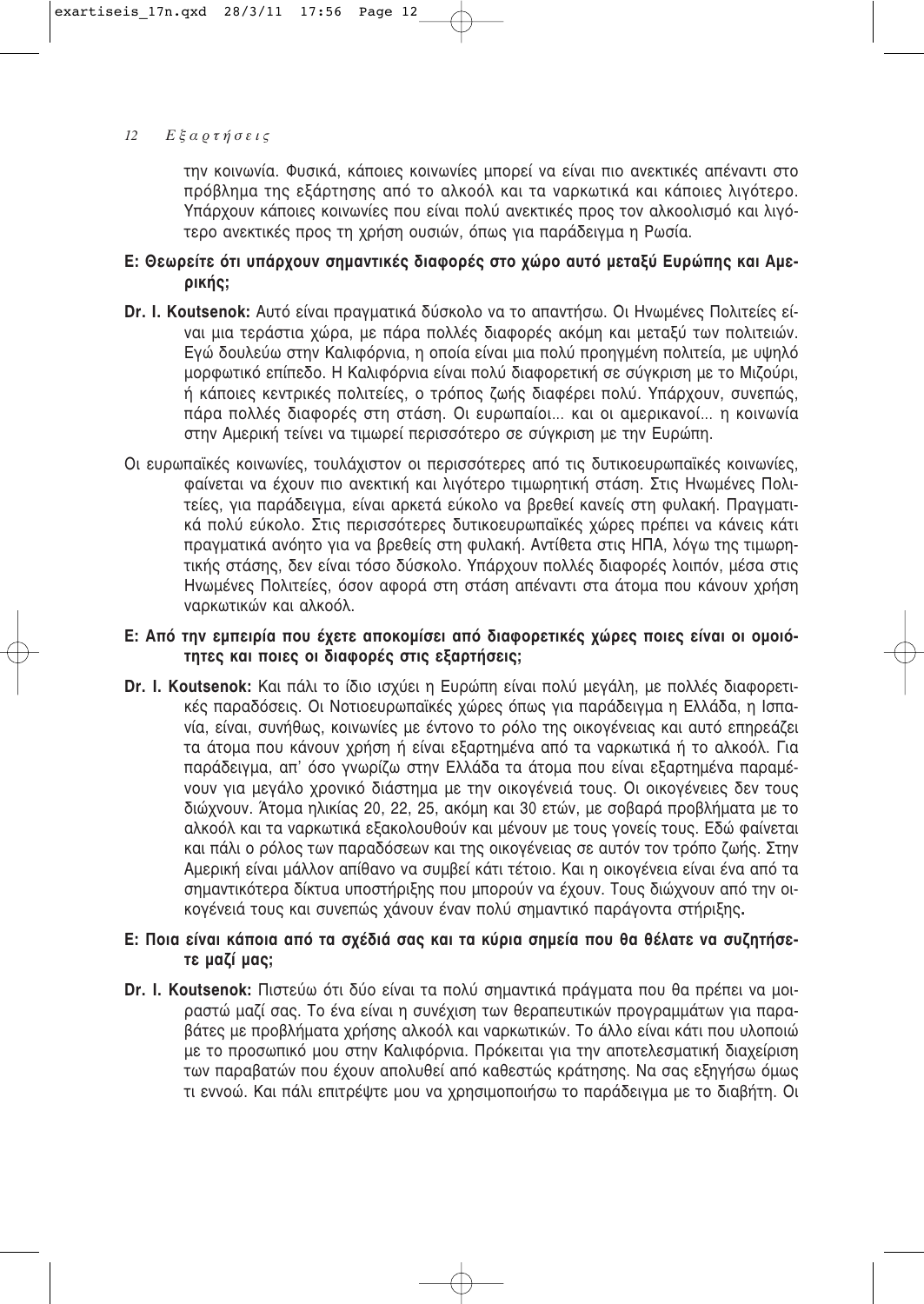άνθρωποι που έχουν διαβήτη, συνήθως, έχουν και άλλα πολλά ακόμη προβλήματα. Χρειάζονται πολλές υπηρεσίες, για τα μάτια τους, επεμβάσεις για τα προβλήματα διαβήτη και άλλα πολλά και ιδιαίτερα πολύπλοκα ζητήματα. Ακόμη και αν είσαι ο θεραπευτής θαύμα δεν μπορείς να τα κάνεις όλα μόνος σου. Αυτό δεν είναι δικό σου σφάλμα, έχει να κάνει με τη φύση του προβλήματος. Πρέπει λοιπόν να γίνει διαχείριση του περιστατικού. Χρειάζεται να υπάρχει ένας άνθρωπος ή μια ομάδα ανθρώπων, που θα διασφαλίζουν ότι παρέχονται όλες οι απαραίτητες υπηρεσίες. Το άτομο αυτό λοιπόν έχει όλες τις πληροφορίες, έχει πρόσβαση στο θεραπευόμενο κάθε στινμή και θα τον καθοδηγήσει σε όλη τη διαδικασία απεξάρτησης. Αυτό είναι που ονομάζουμε διαχείριση περιστατικού. Εξάρτηση από το αλκοόλ και τα ναρκωτικά συν την παραβατικότητα, τα άτομα που έχουν και τα δύο και βρίσκονται στη φυλακή είναι άνθρωποι με πολλά προβλήματα. Δεν έχουν χρήματα, δεν έχουν που να μείνουν, δεν έχουν στέγη, δεν έχουν πηγή εισοδήματος, έχουν πολλά προβλήματα σωματικής και ψυχικής υγείας, οδοντιατρικά προβλήματα, ό,τι πρόβλημα μπορείτε να φανταστείτε. Ακόμη και αν έχετε παράσχει την καλύτερη πιθανή θεραπεία σε κάποιον που βρίσκεται στη φυλακή, εάν μετά τον αφήσετε απλώς να φύγει, και τον απελευθερώσετε για να επιστρέψει στο «τίποτα», τότε έχετε χάσει το νόημα. Δεν μπορείτε να το κάνετε αυτό. Οι συγκεκριμένοι άνθρωποι θα υποτροπιάσουν πολύ γρήγορα. Για ποιο λόγο; Επειδή έχουν πάρα πολλές ανάγκες για να μπορέσουν να ζήσουν εκτός. Ένας από τους τρόπους να αντιμετωπιστούν αυτές οι ανάγκες είναι η καθιέρωση της διαδικασίας της διαχείρισης περιστατικού, η οποία είναι πολύ σημαντική μετά την απόλυση από τη φυλακή. Και αυτό είναι που κάνουμε στην Καλιφόρνια και το κάνουμε με αρκετή επιτυχία.

## Ε: Πώς είναι οργανωμένη η ομάδα των ειδικών;

Dr. I. Koutsenok: Πρόκειται για ειδικά εκπαιδευμένους κοινωνικούς λειτουργούς που δουλεύουν με 20-25 θεραπευόμενους. Δουλεύουν με αυτούς τους ανθρώπους ακόμη και πριν πάνε στη φυλακή. Αξιολογούν τις ανάγκες τους. Αυτοί οι άνθρωποι θα πάνε στη φυλακή και θα εκτίσουν ακοιβώς την ποινή που τους επιβλήθηκε από το δικαστήριο, αυτό δεν μπορεί να αλλάξει. Όμως, ο διαχειριστής του περιστατικού θα διασφαλίσει ότι κατά την περίοδο της φυλάκισης αυτοί οι άνθρωποι θα έχουν πρόσβαση στα προγράμματα φυλακών.

## Ε: Χρειάζονται επιπλέον εκπαίδευση για τον τρόπο αντιμετώπισης;

Dr. I. Koutsenok: Ναι, χρειάζεται παρόλο που είναι εκπαιδευμένοι κοινωνικοί λειτουργοί. Αποτελούν τη σύνδεση ανάμεσα στις διάφορες υπηρεσίες και το θεραπευόμενο. Σκεφτείτε το λίγο.

## Ε: Ποιες είναι οι δεξιότητες που έχετε αναπτύξει που σας βοηθούν να είστε αυτός που είστε;

Dr. I. Koutsenok: Έμαθα από νωρίς στην επαγγελματική μου πορεία ότι η εργασία μου και η προσωπική μου ζωή είναι δύο διαφορετικά πράγματα. Δεν παίρνω τη δουλειά μου στο σπίτι, τουλάχιστον προσπαθώ να μην το κάνω. Όταν είμαι σπίτι παίζω με τα παιδιά μου, περνάω καλά με τη γυναίκα μου, παίζω με το σκύλο μου και προσπαθώ να μη μιλάω καθόλου για τη δουλειά. Πιστέψτε με βοηθάει!

## Ε: Ο λόγος που μπορείτε να συνεχίσετε να εργάζεστε σε ένα τόσο δύσκολο χώρο, είναι ότι έχετε δει να γίνονται σημαντικές αλλαγές στο χώρο της φυλακής;

Dr. I. Koutsenok: Ναι. Η φυλακή είναι ένας πολύ συντηρητικός χώρος. Το σωφρονιστικό σύ-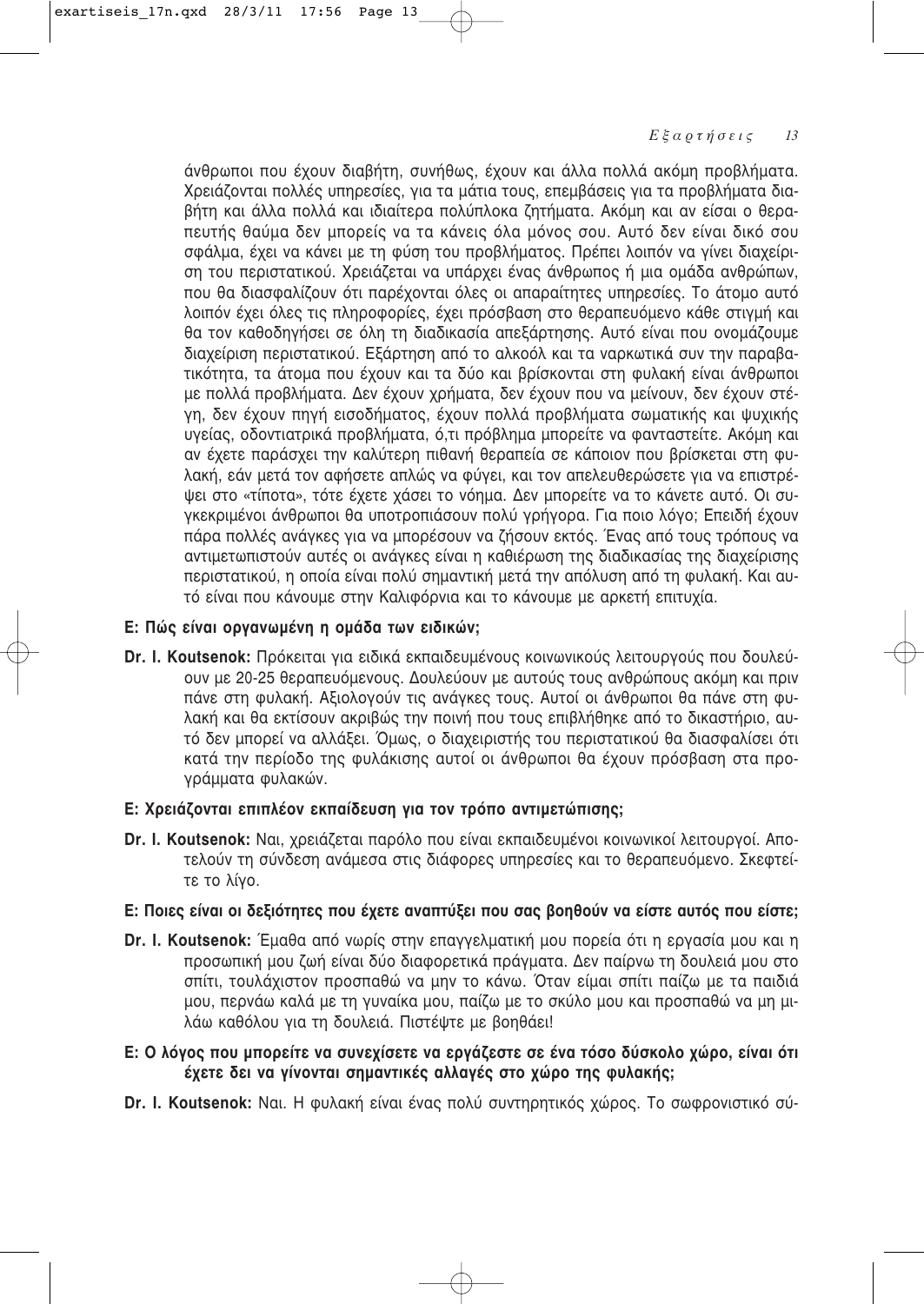> στημα στην Αμερική, ιδιαίτερα στην Καλιφόρνια είναι πολύ γραφειοκρατικό. Όσο περισσότερη είναι η γραφειοκρατία τόσο λιγότερη είναι η πρόοδος. Όμως έχω δει βελτιώσεις. Έχω δει πολύ θετικά πράγματα παρά τη γραφειοκρατία. Ιδιαίτερα όταν συζητάς με τα άτομα που λαμβάνουν τις αποφάσεις, αυτούς που βρίσκονται ψηλά, στα ανώτατα στελέχη της διοίκησης χρειάζεται να τους παρουσιάσεις λογικά στοιχεία.

# Ε: Ποιες είναι οι πιο σημαντικές δεξιότητες που έχετε σε επαγγελματικό επίπεδο;

Dr. I. Koutsenok: Το να ακούς, η συνέντευξη κινητοποίησης ή η δουλειά κινητοποίησης, η ικανότητα να δουλεύεις σε ομάδες και να κατανοείς που βρίσκεσαι. Οι φυλακές είναι ένα μοναδικό περιβάλλον. Οι περισσότεροι έχουν δει τις φυλακές, όπως παρουσιάζονται στις ταινίες. Η πραγματικότητα είναι πολύ διαφορετική. Έχω συναντήσει πολλούς ανθρώπους, πολλούς συμβούλους με καλή διάθεση, καλές προθέσεις να βοηθήσουν και οι οποίοι κάνουν αίτηση για να πιάσουν δουλειά σε κάποια φυλακή ως σύμβουλοι. Έπειτα όταν πάρουν τη δουλειά συνειδητοποιούν ότι η φυλακή είναι ένα περιβάλλον διαφορετικό από αυτό που περίμεναν. Άνθρωποι με εξαιρετικό ταλέντο, χωρίς ωστόσο σαφή εικόνα του που πάνε να «μπλέξουν». Αυτό λοιπόν είναι κάτι πολύ σημαντικό που θα πρέπει να γνωρίζουν οι σύμβουλοι, αυτό χρειάζεται. Επίσης, χρειάζονται συμβουλευτική εποπτεία. Υποστήριξη και πνευματική καθοδήγηση.

# Ε: Υπάρχουν άτομα που τα θεωρείτε ότι είναι μέντορες, δάσκαλοι τόσο στην επαγγελματική όσο και στην προσωπική σας ζωή;

Dr. I. Koutsenok: Στάθηκα πολύ τυχερός στη ζωή μου, είχα εξαιρετικούς δασκάλους. Ο Dr David Deitch είναι ένας από αυτούς και εκτός από δάσκαλος και μέντοράς μου είναι και πολύ καλός φίλος. Είναι πολύ σημαντικό πρόσωπο στη ζωή μου με εξίσου σημαντικό ρόλο. Δεν είναι απλά δάσκαλός μου σε επαγγελματικά θέματα αλλά και σε θέματα ζωής. Είχα όμως και άλλους πολύ καλούς δασκάλους. Ήμουν τυχερός σε αυτό το θέμα.

# Ε: Να σας ρωτήσω κάτι λίγο πιο προσωπικό; Ίσως αρκετά πιο προσωπικό. Πώς ήταν το περιβάλλον στο οποίο μεγαλώσατε; Η οικογένειά σας. Πώς ήταν η παιδική σας ηλικία;

Dr. I. Koutsenok: Μεγάλωσα στην Ουκρανία. Και μάλιστα σε μια περίοδο που αποτελούσε τμήμα της Σοβιετικής Ένωσης. Ήταν μια κομμουνιστική κοινωνία με όλες τις δυσκολίες μιας κομμουνιστικής κοινωνίας, σπάνια το σκέφτεται αυτό ο κόσμος επειδή αυτή η κοινωνία δεν υπάρχει πλέον. Οι γονείς μου εργάζονταν και οι δύο. Ο πατέρας μου ήταν ψυχίατρος και η μητέρα μου, η οποία ζει ακόμη μαζί μου στο Σαν Ντιέγκο, ήταν Καθηγήτρια Φυσικής. Μεγάλωσα σε ένα ιδιαίτερα πνευματικό περιβάλλον, ένα περιβάλλον με πολλά πνευματικά ερεθίσματα. Επειδή η κοινωνία, το περιβάλλον στο οποίο ζούσαμε εκείνη την περίοδο δεν είχε πολλές εξωτερικές ευκαιρίες αναψυχής, προσπαθούσαμε να περνάμε καλά μεταξύ μας. Διασκεδάζαμε πνευματικά μέσα στην οικογένεια, κάτι που πλέον δεν το κάνουν πολλοί άνθρωποι. Τώρα με το διαδίκτυο μπορείς να ταξιδέψεις τον κόσμο, μπορείς να κάνεις ένα σωρό πράγματα. Τότε δεν τα είχαμε αυτά. Συνεπώς, βρίσκαμε άλλους τρόπους να περνάμε καλά μεταξύ μας, περνούσα καλά μεγαλώνοντας.

## Ε: Ποια είναι η άποψή σας σήμερα, για τη δουλειά που κάνατε αυτές τις ημέρες στην Ελλάδα; Έχετε εντοπίσει διαφορές ή κάτι που σας εντυπωσίασε;

Dr. I. Koutsenok: Ναι, αυτό που ανακάλυψα ήταν ότι οι άνθρωποι με τους οποίους δούλεψα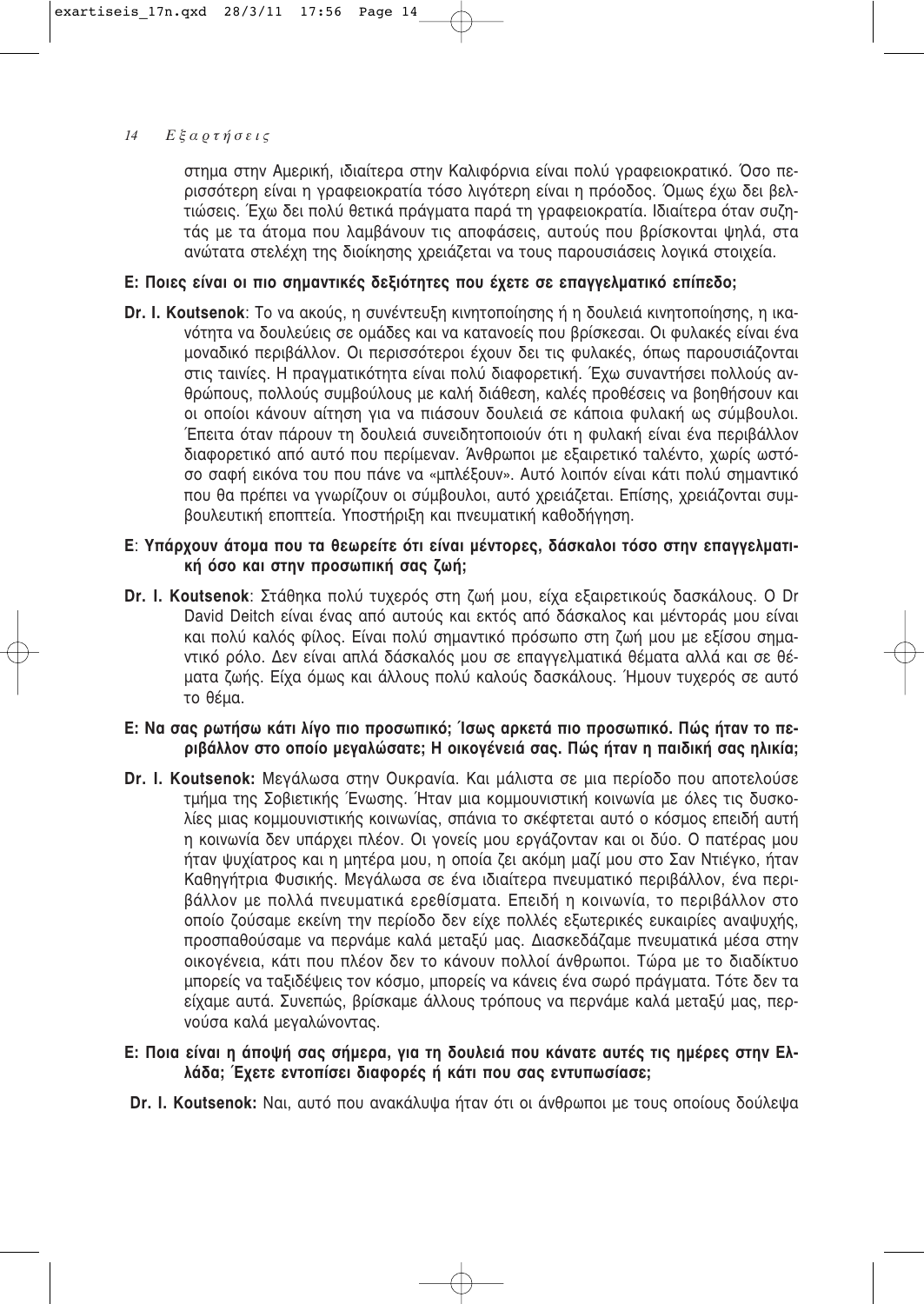exartiseis 17n. qxd 28/3/11 17:56 Page 15

> τις τελευταίες ημέρες είναι πολύ πιο ενήμεροι από όσο πίστευα αρχικά. Όταν προετοιμαζόμουν για να έρθω στο σεμινάριο αυτό, συγκέντρωνα όλο το υλικό που θα χρησιμοποιούσα. Ξεκίνησα λοιπόν από τα πολύ θεμελιώδη σε θεωρητικό επίπεδο. Στο μυαλό μου είχα ότι θα ξεκινούσα αρχικά να παρουσιάζω τη θεωρία και έπειτα θα στηριζόμουν σε αυτά για να προχωρήσω. Θα ξεκινούσα από την αρχή. Όταν λοιπόν, ξεκίνησα να δουλεύω πριν από δύο ημέρες με αυτούς τους ανθρώπους συνειδητοποίησα ότι ήταν πολύ πιο εξοικειωμένοι με αυτό για το οποίο θα μιλούσαμε. Έχουν καλές βάσεις και είναι καλά εκπαιδευμένοι, έχουν μεγάλη εμπειρία. Την επόμενη φορά λοιπόν, εάν έχω την ευκαιρία να ξανάρθω, πιθανόν θα αλλάξω την προσέγγισή μου. Θα μιλήσω για πιο προχωρημένα θέματα και πιο πρακτικά ζητήματα.

# Ε: Και η τελευταία μου ερώτηση. Τι θα συμβουλεύατε ένα νέο θεραπευτή ή ερευνητή;

Dr. I. Koutsenok: Ξέρετε είναι πολλά αυτά που θα του έλεγα. Πιθανόν η πιο σημαντική μου συμβουλή θα ήταν να μην κολλάει μόνο με ένα πράγμα. Δεν υπάρχει τίποτα τόσο συγκεκριμένο, τόσο απόλυτο στη συμπεριφοριστική θεραπεία. Δεν υπάρχει τίποτα τόσο απόλυτο στην ψυχιατρική γενικότερα, παρόλο που πολλές φορές πρέπει να χρησιμοποιείς το θεραπευτικό μοντέλο που λειτουργεί συγκεκριμένα για κάποιον πληθυσμό. Δεν υπάρχει κάτι συγκεκριμένο. Δεν υπάρχουν αποδείξεις, τουλάχιστον στον τομέα των εξαρτήσεων ότι κάποιο μοντέλο είναι καλύτερο από κάποιο άλλο. Είναι αποτελεσματικά με διαφορετικό τρόπο για διαφορετικούς ανθρώπους με άλλες ανάγκες. Όταν λοιπόν ακούω κάποιον να λέει: «Η οικογενειακή ψυχοθεραπεία είναι το καλύτερο για τους εξαρτημένους», αυτό δεν ισχύει, ίσως ισχύει για κάποιους, για κάποιους άλλους όμως όχι, ή «Το μοντέλο της Θεραπευτικής Κοινότητας είναι το καλύτερο για τους εξαρτημένους», δεν ισχύει πάντα. Δεν υπάρχει αυτό που θα λέγαμε «η καλύτερη θεραπεία». Υπάρχουν ποικίλα μοντέλα, λειτουργούν διαφορετικά και είναι αποτελεσματικά για διαφορετικούς ανθρώπους. Ένας νέος θεραπευτής, ιδιαίτερα οι νέοι θεραπευτές, έχουν την τάση να το πιστεύουν αυτό.

Ε: Σας ευχαριστώ.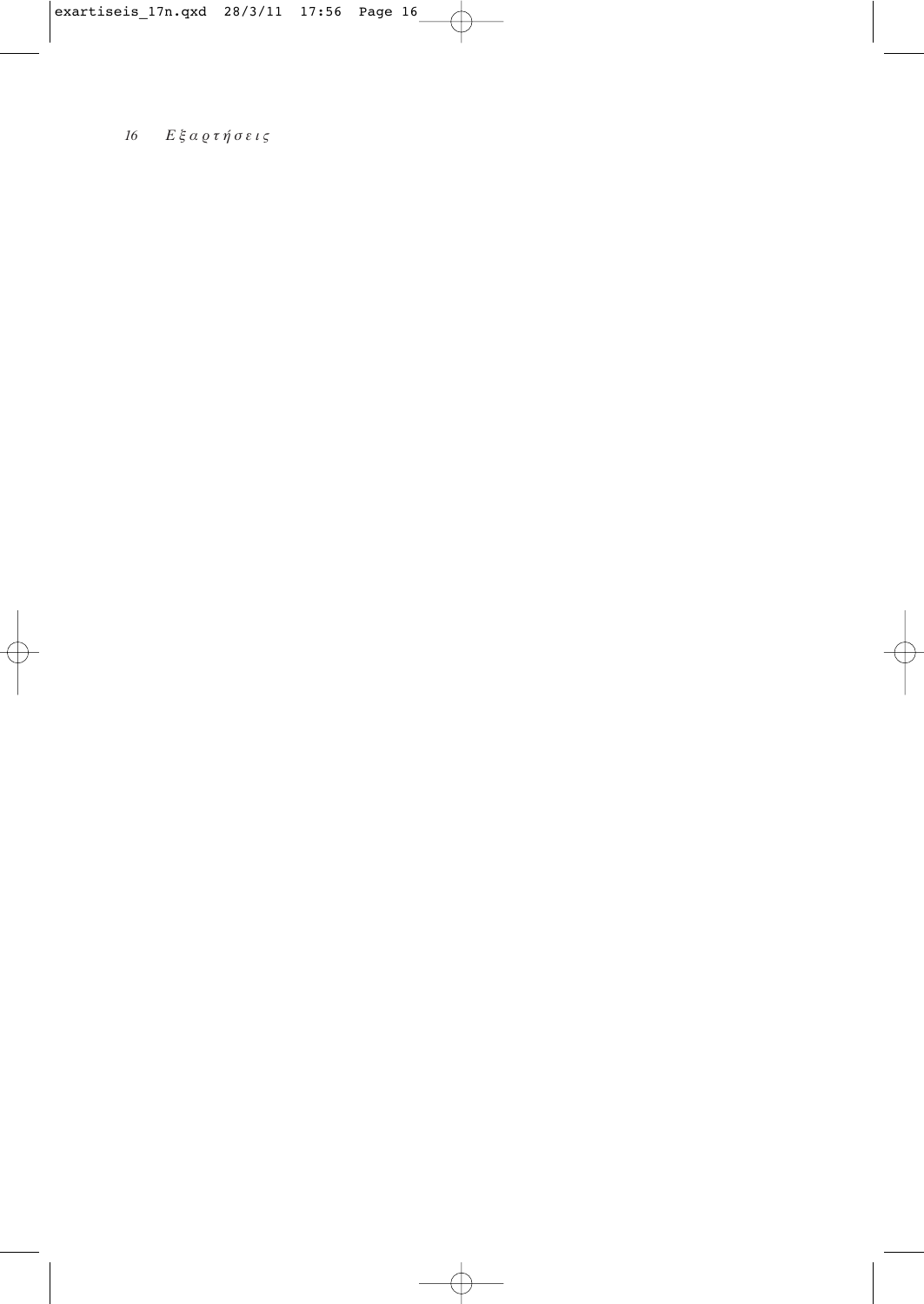$E \xi a \varrho \tau \eta \sigma \varepsilon \iota$ ς 17

# <u>ΟΙ ΕΞΑΡΤΗΣΕΙΣ ΣΤΗΝ ΕΛΛΑΔΑ</u><br>DRUG ADDICTION IN GREECE</u>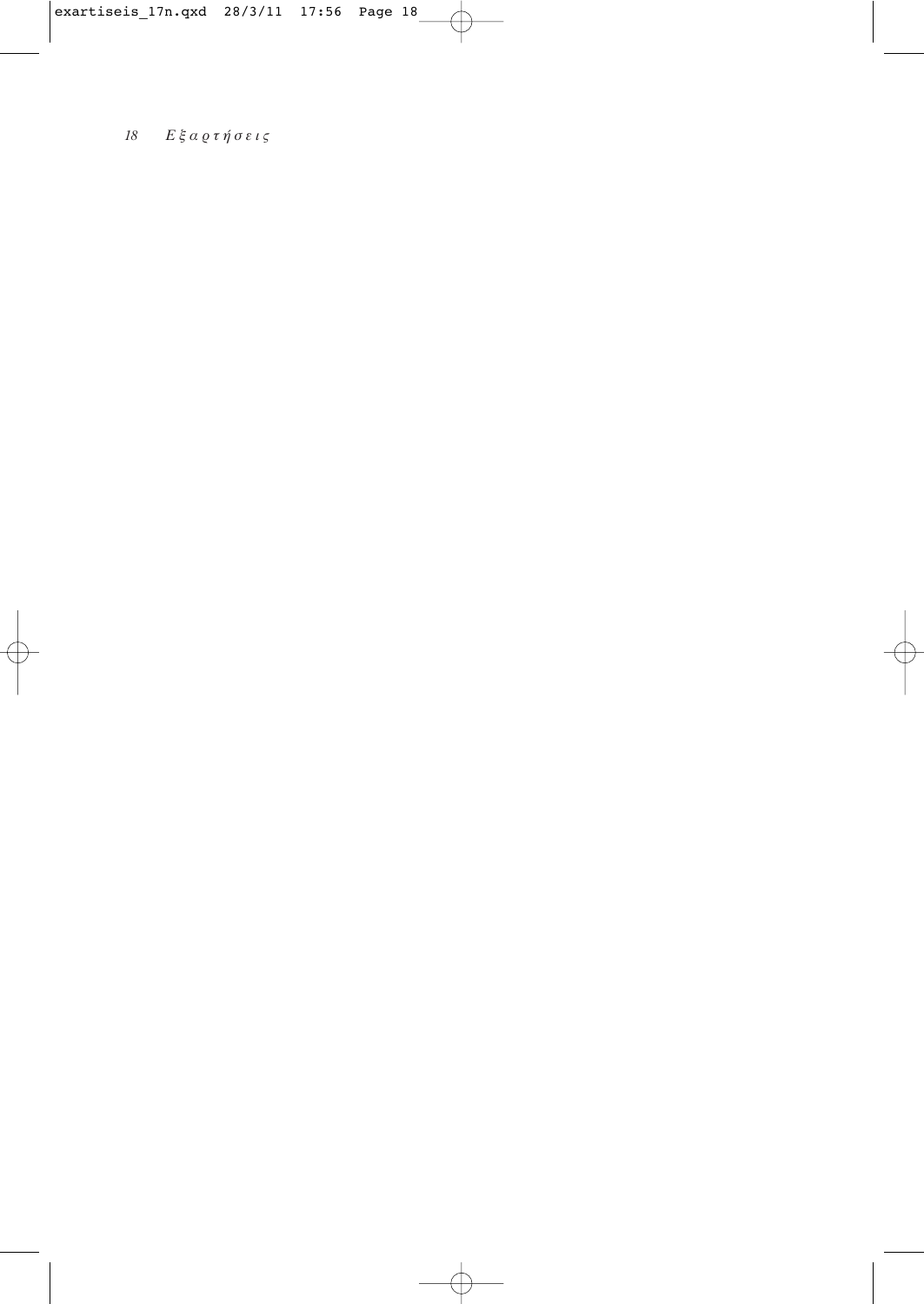*Ε ξ α ρ τ ή σ ε ι ς , τεύχος 17, 2010*

# KETHEA ALPHA: SEVEN YEARS OF ALCOHOL AND GAMBLING TREATMENT

ANTONIS PARIOS<sup>1</sup>

## Abstract

KETHEA ALPHA started its operation in 2003 in response to the need for treatment of alcohol and gambling addiction. The treatment proposal for the ALPHA programme, which addresses these two legal addictions was based on KETHEA's experience offering drug abuse treatment. In addition, the international research data and a review of the literature relating to alcohol and gambling were taken into account. Other substance intervention programmes operating in Greece were also considered as models of treatment. An evaluation of the data indicates the need for the development of an outpatient programme. In this programme, the gambler and the alcohol abuser become aware of their "problem relationship" with alcohol and gambling. The user in recovery remains in a health work relationship and requires the support of his/her family and social environment in order to achieve abstinence. The ALPHA programme operates in accordance with the code of ethics and the basic principles of KETHEA by offering free-of-charge services to alcohol users and gamblers who approach the programme voluntarily. The program observes strict standards of confidentiality and anonymity to protect the identities of participants.

<sup>1</sup> Social Worker, Psychotherapist and Family Therapist, Head of KETHEA ALPHA Unit Contact address: Antonis Parios, KETHEA ALPHA, 1 Xarvouri Str., 11636, Athens Greece, T.: ++30 210 9215776, email: info@kethea-alfa.gr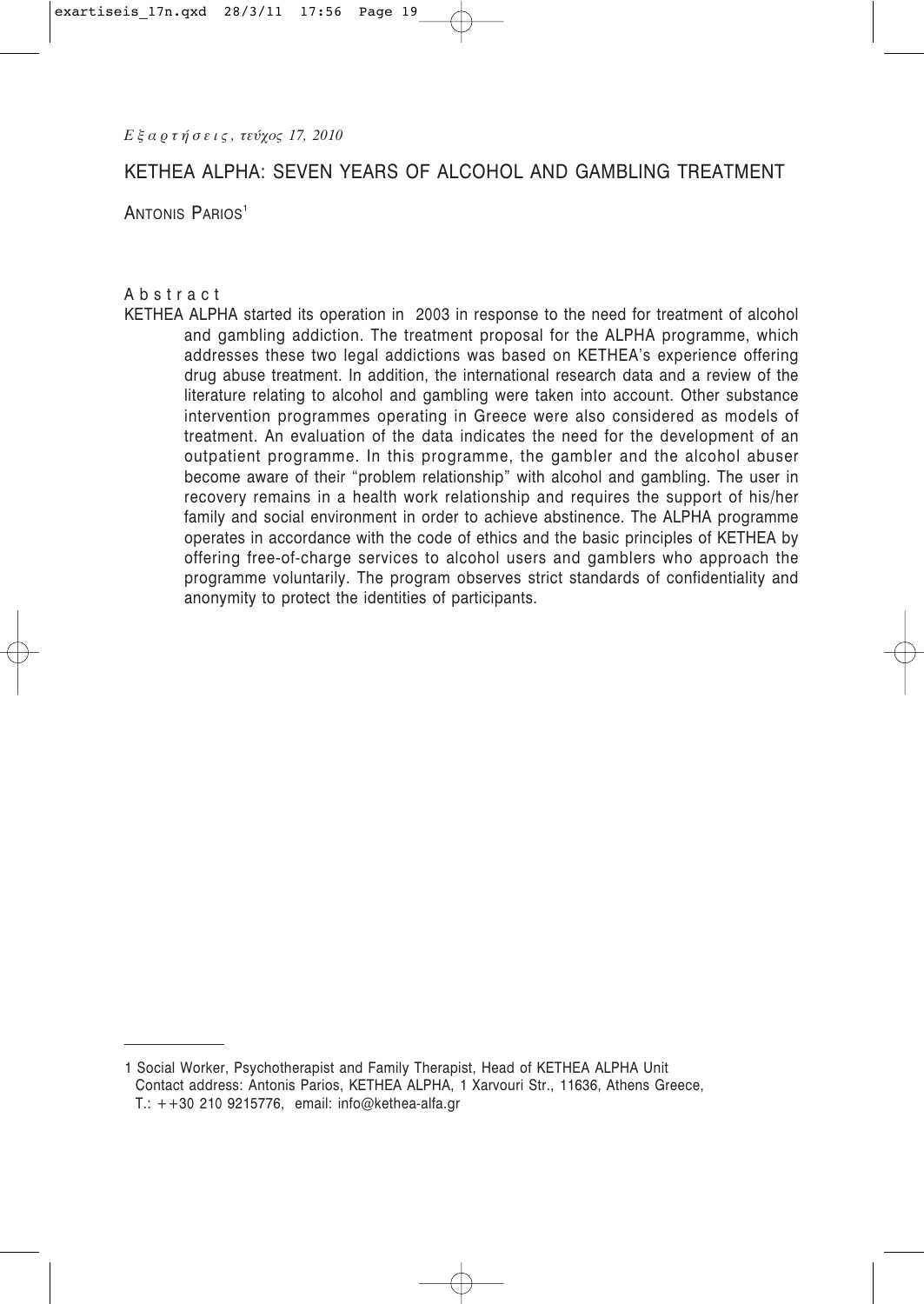*Ε ξ α ρ τ ή σ ε ι ς , τεύχος 17, 2010*

# ΚΕΘΕΑ ΑΛΦΑ: ΕΠΤΑ ΧΡΟΝΙΑ ΛΕΙΤΟΥΡΓΙΑΣ ΣΤΗΝ ΑΠΕΞΑΡΤΗΣΗ ΑΠΟ ΤΟ ΑΛΚΟΟΛ ΚΑΙ ΤΑ ΤΥΧΕΡΑ ΠΑΙΧΝΙΔΙΑ

 $ANTONH<sub>2</sub>$   $TAPIO<sub>2</sub>$ 

#### $\Box$ ερίληψη

Το ΑΛΦΑ είναι πρόγραμμα του Κέντρου Θεραπείας Εξαρτημένων Ατόμων (ΚΕΘΕΑ). Ξεκίνησε τη λειτουργία του το 2003, απαντώντας στις ανάγκες της ευρύτερης κοινότητας για τη θεραπεία του αλκοολισμού και των τυχερών παιχνιδιών. Η θεραπευτική πρόταση για τη λειτουργία προγράμματος για τις δύο νόμιμες εξαρτήσεις, στηρίχθηκε στην εμπειρία αντιμετώπισης της ουσιοεξάρτησης από το KEΘEA, στα διεθνή εμπειρικά στοιχεία για τον αλκοολισμό και τον τζόγο, καθώς και στη λειτουργία των ήδη υπαρχόντων προγραμμάτων στην Ελλάδα. Η αξιολόγηση των παραπάνω στοιχείων έδειξε ότι υπήρχε η ανάγκη λειτουργίας ενός προγράμματος εξωτερικής παρακολούθησης, όπου το άτομο καλείται να αντιμετωπίσει τα προβλήματα που απορρέουν από την «προβληματική σχέση του» με το αλκοόλ και τον τζόγο, χωρίς να απομακρυνθεί από το οικογενειακό, εργασιακό και ως επί το πλείστον κοινωνικό του περιβάλλον. Το πρόγραμμα ακολουθώντας τις βασικές αρχές της φιλοσοφίας του φορέα, δέχεται την εθελοντική προσέλευση των ατόμων και των συγγενικών προσώπων, τη δωρεάν παροχή των υπηρεσιών, τη διαφύλαξη του απορρήτου και τη διατήρηση της ανωνυμίας.

#### ΕΙΣΑΓΩΓΗ

Το πρόγραμμα ΚΕΘΕΑ ΑΛΦΑ αντιμετωπίζει τις εξαρτητικές συμπεριφορές του αλκοολισμού και του τζόγου με αρκετές κοινές θεραπευτικές διαδικασίες αλλά και διαφορές. Ενθαρρύ-Vει το άτομο να σκεφθεί την εξαρτητική συμπεριφορά ως συμπεριφορά που ανταποκρίνεται σε μια ευρεία γκάμα επιρροών και παρεμβάσεων. Παροτρύνει τον εξυπηρετούμενο να θέσει στόχους για την επίλυση των προβλημάτων του, λαμβάνοντας σοβαρά υπ' όψιν τα εμπόδια που θα συναντήσει. Η διαδρομή που θα ακολουθήσει το άτομο για την αποκατάσταση της υγιούς συμπεριφοράς, θα υλοποιηθεί μέσω της συνειδητής αλλαγής, που πολλές φορές κινείται μεταξύ εξαρτημένης και μη εξαρτημένης συμπεριφοράς. Το ΑΛΦΑ ακολουθεί ένα ολιστικό μοντέλο θεραπείας με θεραπευτικές ενέργειες που τοποθετούνται πέρα από τη μείωση ή τη διακοπή της χρήσης / ενασχόλησης, δίνοντας βάρος στα ιδιαίτερα χαρακτηριστικά του κάθε ατόμου. Στελεχώνεται από διεπιστημονική ομάδα (ψυχολόγοι, κοινωνικοί λειτουργοί, ψυχίατροι, οικογενειακοί θερα-

<sup>2</sup> Κοινωνικός Λειτουργός, Ψυχοθεραπευτής και Θεραπευτής Οικογένειας, Υπεύθυνος της Μονάδας KEΘEA AΛΦA

Διεύθυνση αλληλογραφίας: Αντώνης Πάριος, ΚΕΘΕΑ ΑΛΦΑ, Χαρβούρη 1, 11636 Αθήνα, ΔËÏ.: 210 9215776, email: info@kethea-alfa.gr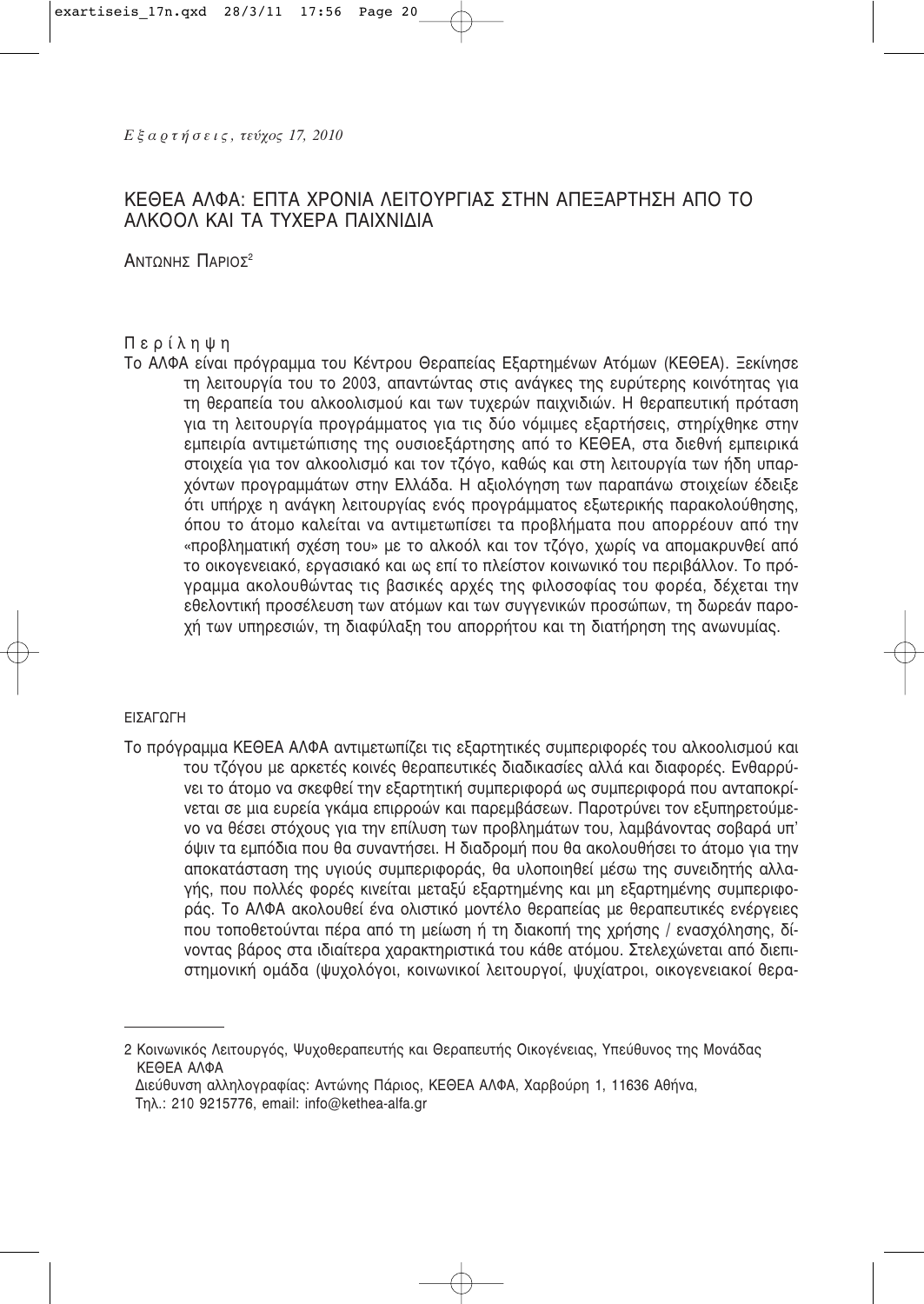πευτές) εκπαιδευμένοι στις εξαρτήσεις. Απευθύνεται σε άτομα 15 ετών και άνω των οποίων η χρήση του αλκοόλ και η ενασχόληση με τον τζόγο αυξάνουν τον κίνδυνο πρόκλησης σωματικών και ψυχολογικών δυσλειτουργιών. Παράλληλα, απευθύνεται σε προβληματικούς καταναλωτές αλκοόλ και παίκτες με εμμονική συμπεριφορά, που βρίσκονται στο στάδιο της εξάρτησης. Επίσης, σε συγγενικά πρόσωπα που ενδιαφέρονται να ενημερωθούν για τις αρνητικές συνέπειες του αλκοόλ και του τζόγου ή να υποστηρίξουν την προσπάθεια για την απεξάρτηση του συγγενικού τους ατόμου.

#### **ӨГРАПЕҮТІКН ПРОТАΣН**

exartiseis 17n.qxd 28/3/11

17:56

Page 21

- Οι υπηρεσίες του ΑΛΦΑ περιλαμβάνουν ατομική συμβουλευτική, ψυχιατρική υποστήριξη, σεμινάρια ενημέρωσης για τον αλκοολισμό και τον τζόγο, ομάδες αυτοβοήθειας εξυπηρετούμενων και συγγενικών προσώπων, οικογενειακή θεραπεία, θεραπεία ζεύγους, υποστηρικτικές δράσεις, όπως είναι η χοροθεραπεία και η δραματοθεραπεία και ψυχοεκπαιδευτικές ομάδες εφήβων.
- Η θεραπευτική αντιμετώπιση των δύο νόμιμων εξαρτήσεων λειτουργεί με τρεις βασικές φάσεις θεραπείας: την εντατική, τη μεσαία και την ήπια. Η κάθε φάση περιέχει συγκεκριμένα κριτήρια, στόχους, στρατηνική και διάρκεια παραμονής, Απευθύνεται σε διαφορετικές πληθυσμιακές ομάδες ατόμων ώστε η τοποθέτηση των εξυπηρετούμενων να πραγματοποιείται μέσα από ένα μηχανισμό που αξιοποιεί την ανθρώπινη επικοινωνία και σχέση. βοηθούμενη και υποστηριζόμενη από ερευνητικά εργαλεία.
- Η εντατική φάση θεραπείας απευθύνεται σε άτομα και οικογένειες που βρίσκονται στο στάδιο της απελπισίας. Το οικογενειακό σύστημα έχει βρεθεί μετά από επανειλημμένες προσπάθειες αποτυχίας για την αποχή σε «απόγνωση» με αποτέλεσμα να επικρατεί μια έντονα συγκρουσιακή ατμόσφαιρα που εκφράζεται πολλές φορές μέσα από βία, παραμέληση ρόλων και ευθυνών από τους δύο γονείς για την καθημερινότητα και οικονομικά προβλήματα. Οι επιπτώσεις ως προς τα μικρότερα μέλη της οικογένειας, είναι συνήθως το χαλαρό ενδιαφέρον για το σχολείο και ο έλεγχος της παρέας, καθώς και ο επωμισμός ρόλων που δεν αρμόζουν στη χρονοσυναισθηματική ηλικία των παιδιών. Στο εργασιακό πλαίσιο εμφανίζονται συχνές απουσίες και χαμηλή παραγωγικότητα. Ένα αρκετά μεγάλο ποσοστό εξαρτημένων παρουσιάζεται με σκέψεις ή τάσεις αυτοκαταστροφικές για τον εαυτό του και με έκδηλη επιθετικότητα προς τους άλλους. Βασικός στόχος της φάσης αυτής είναι η διαχείριση της κρίσης τόσο στο άτομο όσο και στην οικογένεια του δια μέσου ατομικής συμβουλευτικής. Η συχνότητα ενδέχεται να είναι καθημερινή με παράλληλη οικογενειακή θεραπεία ή θεραπεία ζεύγους. Σε αρκετές περιπτώσεις αναζητείται ψυχιατρική υποστήριξη και χορηγείται φαρμακευτική αγωγή ως υποβοηθητική φροντίδα, χωρίς ωστόσο να δίνονται υποκατάστατα για τα στερητικά συμπτώματα του αλκοόλ. Η χρονική διάρκεια της φάσης κυμαίνεται περίπου από 1-2 μήνες. Όταν αντιμετωπιστεί η κρίση το άτομο τοποθετείται συνήθως στη μεσαία φάση θεραπείας και η οικογένεια στις ομάδες συγγενικών προσώπων.
- Η Μεσαία Φάση Θεραπείας απευθύνεται σε άτομα που βρίσκονται στο στάδιο της κατάχρησης του αλκοόλ ή έχουν εγκλωβιστεί στον κύκλο αναζήτησης των χαμένων χρημάτων στον τζόγο. Ο θεραπευτικός σχεδιασμός στη φάση αυτή περιλαμβάνει ατομική συμβουλευτική, συμμετοχή σε ομάδες ανωνύμων αυτό-θεραπευομένων, θεραπεία ζεύγους και υποστηρικτικές θεραπευτικές δράσεις. Η στρατηγική της φάσης εστιάζει σε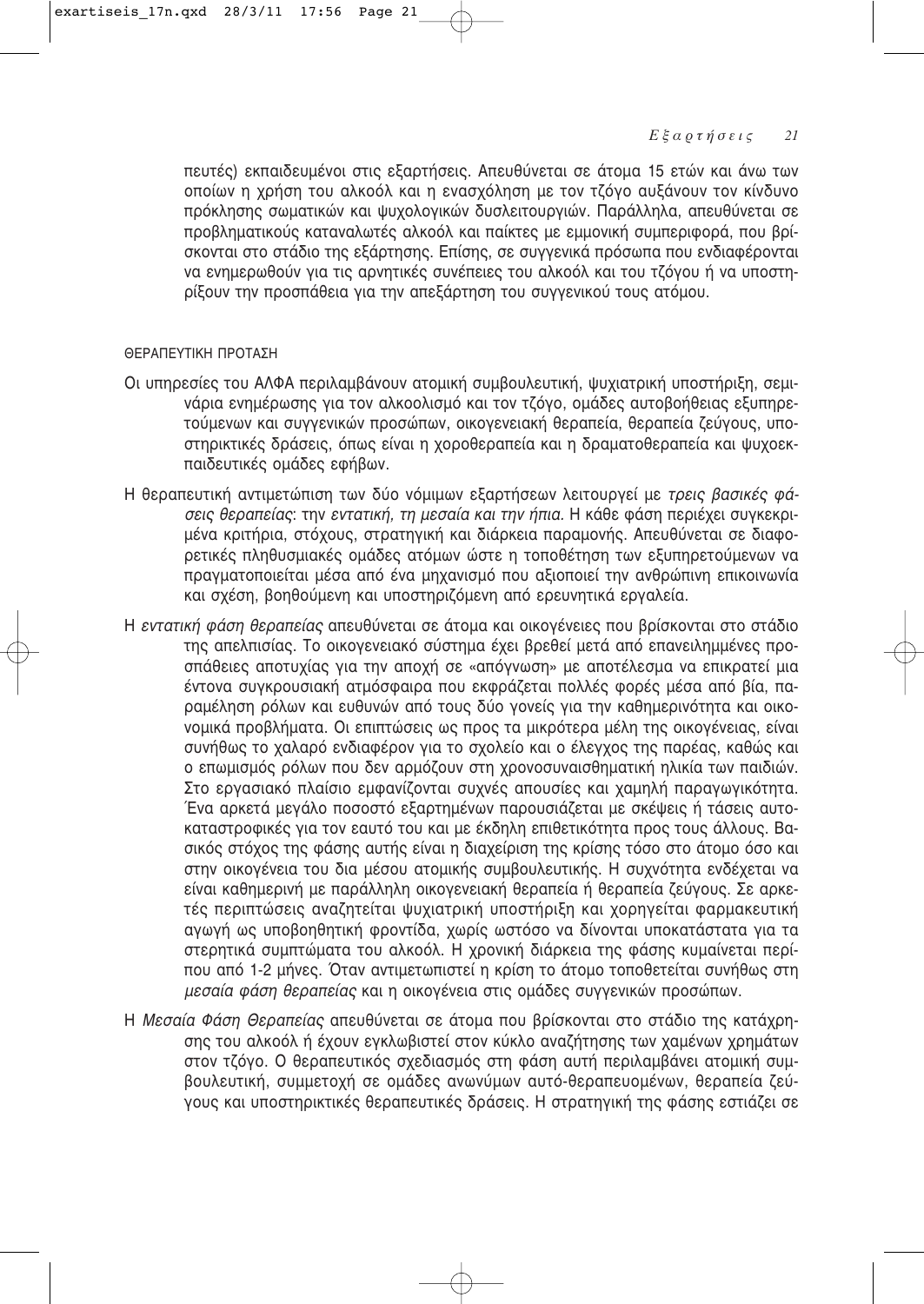ένα σχέδιο για τη μείωση της κατανάλωσης του αλκοόλ ή της προβληματικής ενασχόλησης με τον τζόγο, στην υποστήριξη ατομικών δεξιοτήτων για τη βελτίωση καταστάσεων που έχουν σχέση με άμεση ή έμμεση κοινωνική πίεση, την επεξεργασία των δυσάρεστων συναισθημάτων, στη διαχείριση των συγκρούσεων με τους άλλους, ώστε να μειωθεί η ψυχολογική δυσφορία που χρησιμοποιείται ως μέσον αναβολής για την αποχή. Επίσης, στην επεξεργασία, αναγνώριση και αποδοχή των εσφαλμένων πεποιθήσεων που σχετίζονται με την εξαρτητική συμπεριφορά, στην αναδιοργάνωση των κοινωνικών συνηθειών και σχέσεων ώστε να οργανωθεί ένα νέο περιβάλλον που θα παρέχει ασφάλεια, στην εκπαίδευση στην πρόληψη της υποτροπής, στο ρόλο του συμβούλου στις ομάδες ομοτίμων. Η χρονική διάρκεια αυτής της φάσης κυμαίνεται από 16-18 μήνες.

Τα άτομα που εντάσσονται στην *ήπια φάση* δεν έχουν αποκτήσει εξαρτητική συμπεριφορά, αλλά βρίσκονται σε μια επικίνδυνη πορεία στο πλαίσιο της «κοινωνικότητας». Κατά διαστήματα παρουσιάζουν αυξημένη ευερεθιστότητα, αστάθεια της διάθεσης με καταθλιπτικές εκδηλώσεις, οικογενειακές συγκρούσεις και τάση για δημιουργία οικονομικών προβλημάτων. Γνωρίζουμε ότι δεν έχει μόνο σημασία πόσο πίνεις ή παίζεις, αλλά τι σου κάνει αυτό που πίνεις ή παίζεις. Η φάση περιέχει ατομική συμβουλευτική και συναντήσεις ζεύγους. Η στρατηγική της φάσης εστιάζει στη σταθεροποίηση του κινήτρου για την οργάνωση της θεραπείας, (λόγω του αυξημένου κινήτρου που παρουσιάζουν οι εξυπηρετούμενοι της ήπιας φάσης). Επεξεργασία και ανάλυση των αιτιολογικών παραγόντων που οδηγούν σε αύξηση της καταναλωτικής / προβληματικής συμπεριφοράς και σε εκπαίδευση σε μεθόδους αντιμετώπισης στρεσογόνων οικογενειακών και εργασιακών καταστάσεων. Επίσης, στην αποκωδικοποίηση της κοινωνικής παραπλάνησης που περικλείεται από τη νομιμότητα των δύο εξαρτήσεων. Επιπλέον, παρέχεται εκπαίδευση στην πρόληψη της υποτροπής, ενώ έμφαση δίνεται στη θεραπεία ζεύγους για να προσδιοριστούν τα προβλήματα της σχέσης που «πυροδοτούν» τη χρήση / ενασχόληση ώστε να βρεθούν οι τρόποι διαχείρισης αυτών. Η χρονική διάρκεια της φάσης κυμαίνεται μεταξύ 12-16 συνεδριών.

## ΠΡΟΛΗΨΗ ΤΗΣ ΥΠΟΤΡΟΠΗΣ

- Η υποτροπή αντιπροσωπεύει τη μεγαλύτερη δυσκολία για τους θεραπευτές που εργάζονται στο χώρο των εξαρτήσεων. «Η υποτροπή δεν είναι τόσο το τι κάνουμε, αλλά το τι δεν κάνουμε και θεωρεί το ολίσθημα όχι αδιέξοδο αλλά σταυροδρόμι». Το ΚΕΘΕΑ ΑΛΦΑ εστιάζει στην εκπαίδευση των εξυπηρετούμενων αλλά και των συγγενικών τους προσώπων στο *πώς και πότε* θα διακρίνουν αλλά και θα αντιμετωπίσουν καταστάσεις υψηλού κινδύνου. Οι κατηγορίες υψηλού κινδύνου εντοπίζονται μέσα από εσωτερικές/προσωπικές διεργασίες που αφορούν συναισθήματα και σκέψεις για τον εαυτό μέσα από διαπροσωπικές σκέψεις, οι οποίες αφορούν καταστάσεις προσωπικές που εμπλέκουν και κάποιον άλλον και μέσα από κοινωνικές σχέσεις, την πίεση των ομότιμων, δηλαδή το «εγώ και οι άλλοι».
- Στην πρόληψη της υποτροπής χρησιμοποιείται κυρίως το κοινωνικο-διαγνωστικό μοντέλο των Marlatt and Gordon μαζί με άλλα διαγνωστικά μοντέλα όπως των Heather and Stackwell (2004) και μελέτες των Finney and Monahan (1996), Miller, Bowers, Dunn and Wang (1999), Carrol(1998), Terence and Gorski (2006), που αποδεικνύουν ότι η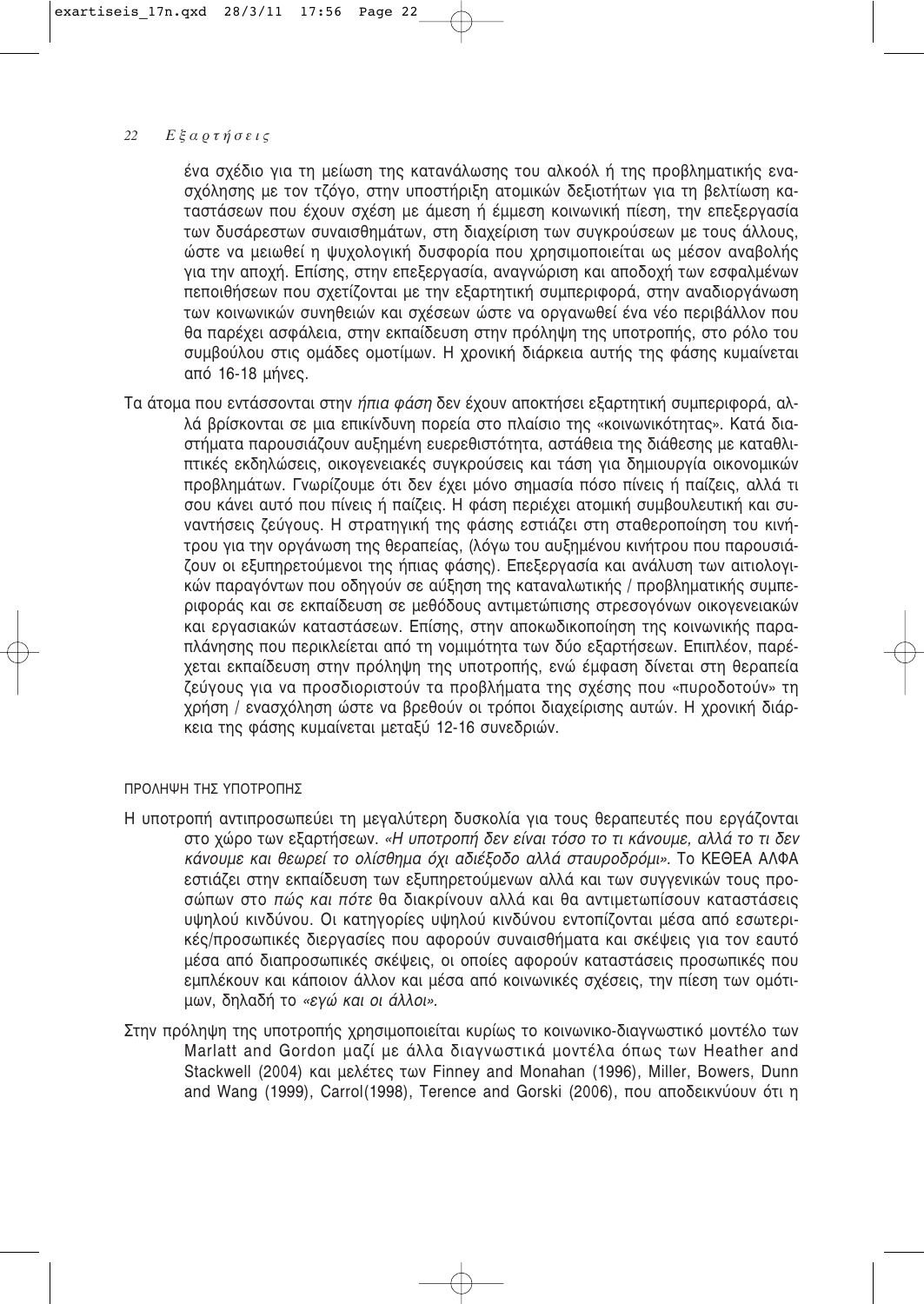πρόληψη της υποτροπής επιδρά πρωταρχικά στην ψυχοκοινωνική λειτουργία και λιγότερο στην έκβαση της χρήσης. Με βάση την αποδοχή ότι κάθε άτομο αντιμετωπίζει τις δικές του καταστάσεις υψηλού κινδύνου, σημαντικό μέρος των θεραπευτικών διαδικασιών περιλαμβάνει την εκτίμηση των ειδικών καταστάσεων μέσω καθημερινού αυτοπροσδιορισμού και αυτοελέγχου της εξαρτητικής συμπεριφοράς. Για τις δύο νόμιμες εξαρτήσεις, που είναι εύκολα προσβάσιμες, κοινωνικά αποδεκτές και αποκτώνται με μικρό ποσό χρημάτων, τα προβλήματα εντοπίζονται σε τρεις βασικούς τομείς: α) στην κακή διαχείριση των ενδό-προσωπικών και διαπροσωπικών σχέσεων, β) στα πλεονεκτήματα της δράσης του αλκοόλ και γ) στην αίσθηση υπεροχής, αυτοελέγχου και αποδοτικότητας του παίκτη των τυχερών παιχνιδιών.

Οι διαδικασίες για την ατομική και ομαδική εκπαίδευση για την πρόληψη της υποτροπής περιλαμβάνουν μείωση της συχνότητας και της έντασης που δημιουργείται με αύξηση της γνώσης των θεμάτων που σχετίζονται με αυτήν, αναγνώριση και ταυτοποίηση των λανθασμένων σκέψεων που εμποδίζουν τη συνέχιση της αποχής, ενδυνάμωση του εξυπηρετούμενου ώστε να γίνει ο φορέας της συντήρησης της αποχής, εκπαίδευση σε τρόπους διαχείρισης καταστάσεων υψηλού κινδύνου με τη βοήθεια από τους άλλους και σχεδιασμό εκ των προτέρων για στρατηγικές που στοχεύουν να κρατούν σε εγρήγορση τον τρόπο ζωής, ώστε να αναγνωρίζουν «τις κρυφές καταστάσεις ή τα σημάδια που δημιουργούνται στην καθημερινότητα».

#### ΟΙΚΟΓΕΝΕΙΑΚΗ ΘΕΡΑΠΕΙΑ ΚΑΙ ΘΕΡΑΠΕΙΑ ΖΕΥΓΟΥΣ

- Στη δυτική κουλτούρα κατά κύριο λόγο, η οικογένεια θεωρείται θεμελιώδης θεσμός, μέσω του οποίου διασφαλίζονται οι απαραίτητες προϋποθέσεις για την ανάπτυξη του ατόμου. Εν τούτοις τα μέλη που απαρτίζουν μία οικογένεια δε σχετίζονται μεταξύ τους απλώς και μόνο ως μια ομάδα ατόμων, αλλά ως ένα σύστημα που καθορίζεται από σύνολα σχέσεων που εκτυλίσσονται με τρόπους μοναδικούς για κάθε οικογένεια. Οι τρόποι που συνεισφέρουν ή εμποδίζουν στην πρόοδο της οικογένειας, αλλά και του καθενός από τα μέλη της σε όλη τη διάρκεια των αναπτυξιακών φάσεων, η έννοια δηλαδή του κύκλου ζωής της οικογένειας, εάν εξαιρέσουμε συγκεκριμένες «ανεπάρκειες» προσφέρει ένα πρίσμα για να παρατηρήσουμε την οικογένεια ως ένα σύστημα που κινείται στον χρόνο, έχοντας κατορθώσει συγκεκριμένα εξελικτικά καθήκοντα σε κάθε στάδιο της εξέλιξής του.
- Η συμμετοχή της οικογένειας ή του ζεύγους στη θεραπεία της απεξάρτησης έχει αποδειχθεί ότι αυξάνει την παραμονή του ατόμου στη θεραπεία, ενισχύει την αποχή και τη σταθεροποίησή της και δρα προληπτικά στην αντιμετώπιση της ψυχολογικής δυσφορίας των νεότερων μελών. Επίσης, μειώνει τις καταστάσεις έντονου στρες, δυναμώνει την αυτοεκτίμηση των συμμετεχόντων και βελτιώνει τη συζυγική σχέση. Η προσέγγιση του προγράμματος στην οικογένεια ή το ζεύγος, πραγματοποιείται με ατομικές συνεντεύξεις συμβουλευτικής, σεμινάρια ενημέρωσης για τον αλκοολισμό και τον τζόγο και ομάδες αυτό-θεραπευόμενων συγγενών. Οι θεραπευτικές παρεμβάσεις απευθύνονται στην οικογένεια κυρίως ως ένα σύστημα που ορθώνεται από υποσύνολα σχέσεων και στοχεύουν να παροτρύνουν τα μέλη της οικονένειας να κατανοήσουν, να αναγνωρίσουν και να αποδεχθούν τις συνθήκες εμφάνισης της συμπτωματικής συμπεριφοράς και να επαναπροσδιορίσουν τις σχέσεις τους με στόχο την εξελικτική πρόοδο της οι-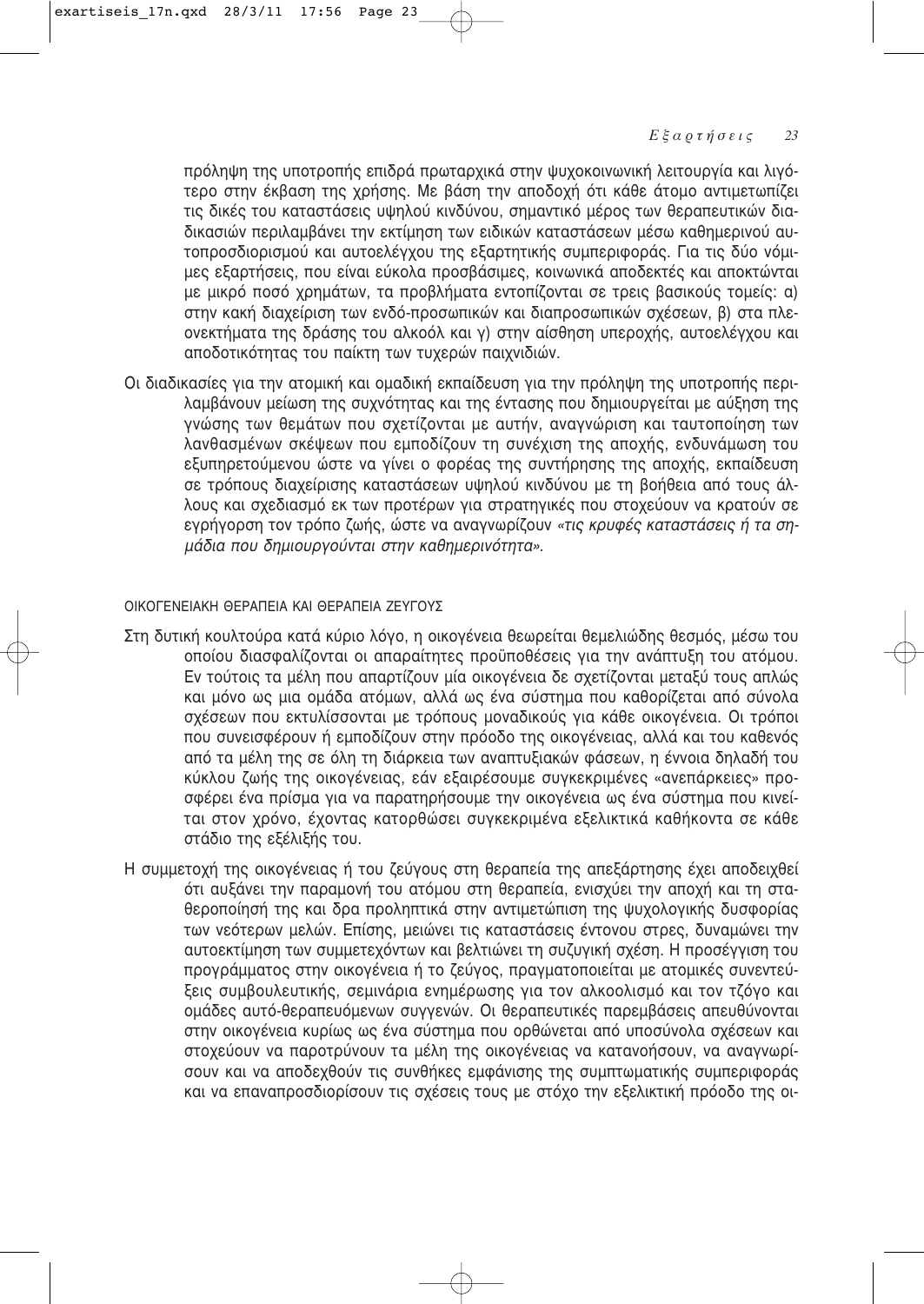Κογένειάς τους. Στη θεραπεία ζεύγους βασικός στόχος είναι ο προσδιορισμός των προβλημάτων της σχέσης, που πιθανόν ενθαρρύνουν ή πυροδοτούν τη χρήση και ο εντοπισμός των συγκρούσεων ώστε να βρεθούν τρόποι διαχείρισης αυτών (Fals, Stewart, O' Farel and Birchleer, 1999).

#### ΟΜΑΔΕΣ ΑΥΤΟ-ΘΕΡΑΠΕΥΟΜΕΝΩΝ ΣΥΓΓΕΝΩΝ

Οι ομάδες αυτές λειτουργούν με βάση τη φιλοσοφία των ομάδων Al-anon, Gam-anon, τροποποιημένες σε ορισμένα σημεία της διεργασίας. Οι βασικοί στόχοι περιλαμβάνουν τη μείωση της κοινωνικής απομόνωσης, την αύξηση της αυτοεκτίμησης, την ανάδυση συναισθημάτων υποστήριξης από τους άλλους και τη δυνατότητα για μεγαλύτερη ενόραση, καθώς και την εκπαίδευση για την αντιμετώπιση του ολισθήματος ή της υποτροπής στο συγγενικό ρόλο.

#### ΨΥΧΩ-ΕΚΠΑΙΛΕΥΤΙΚΕΣ ΩΜΑΛΕΣ ΕΦΗΒΩΝ

Οι ομάδες αυτές λειτουργούν με την προϋπόθεση ότι ο ένας από τους δύο γονείς παρακολουθεί το ΑΛΦΑ. Οι συναντήσεις των ομάδων έχουν ενημερωτικό, εκπαιδευτικό και υποστηρικτικό περιεχόμενο και στοχεύουν στην αξιοποίηση των νοητικών και ψυχολογικών δυνατοτήτων του κάθε έφηβου. Παρέχεται οργανωμένη ενημέρωση για την προ- $\beta$ ληματική χρήση του αλκοόλ και την ενασχόληση με τον τζόνο, μέθοδοι ανάπτυξης δεξιοτήτων ως προς τη διαχείριση των προβλημάτων στην οικογένεια αλλά και στην καθημερινότητα, καθώς και η δυνατότητα αποφόρτισης από τα αρνητικά βιώματα που υπήρχαν ή υπάρχουν λόγω της εξάρτησης. Στις υπηρεσίες του προγράμματος εντάσσονται η δραματοθεραπεία και η χοροθεραπεία, ως δύο υποβοηθητικές δράσεις που δίνουν τη δυνατότητα στο άτομο να αναπτύξει τη δημιουργικότητα, τη φαντασία και την αυτογνωσία του και να επεξεργαστεί τα συναισθήματά του με τους άλλους.

#### ΕΘΕΛΟΝΤΕΣ – ΣΥΜΒΟΥΛΟΙ

Το πρόγραμμα παρέχει τη δυνατότητα για εθελοντική (βοηθητική) συμμετοχή στις θεραπευτικές διαδικασίες. Αξιοποιεί τους απόφοιτους (πρώην αλκοολικούς ή τζογαδόρους) που επιθυμούν να προσφέρουν τη γνώση και την εμπειρία που απέκτησαν στη θεραπεία για την απεξάρτηση. Είναι τα πρόσωπα που παρέχουν συμβουλές και υποστήριξη στους νεοεισερχόμενους εξυπηρετούμενους στη θεραπεία ως προς την αντιμετώπιση επικίνδυνων καταστάσεων που μπορεί να οδηγήσουν σε υποτροπή και διακοπή της θεραπείας. Παράλληλα, έχουν τη δυνατότητα συμμετοχής στις ομάδες ΑΑΑ και ΑΑΤ, <u>όπου μιλώντας για τα βιώματά τους μεταφέρουν την ενστάλαξη της ελπίδας, τον αλ-</u> τρουϊσμό, την πίστη, την ανάπτυξη της εμπιστοσύνης και τη μιμητική συμπεριφορά, απαραίτητους θεραπευτικούς παράγοντες στη θεραπεία της απεξάρτησης.

## ΕΡΕΥΝΗΤΙΚΑ ΔΕΔΟΜΕΝΑ

#### *Το προφίλ του χρήστη Αλκοόλ (2003-2010)*

Η αξιολόγηση των εξυπηρετούμενων πραγματοποιείται με ατομικές συνεντεύξεις για την καταγραφή του ατομικού, ψυχολογικού και οικογενειακού ιστορικού. Η καταγραφή των ΚΟΙΥΦΥΙΟ-δημονραφικών στοιχείων νίνεται με βάση τα διεθνώς ένκυρα και αξιόπιστα ερωτηματολόγια FTDI (First Treatment Demand Indicator), EuropAsi, Audit, Beck,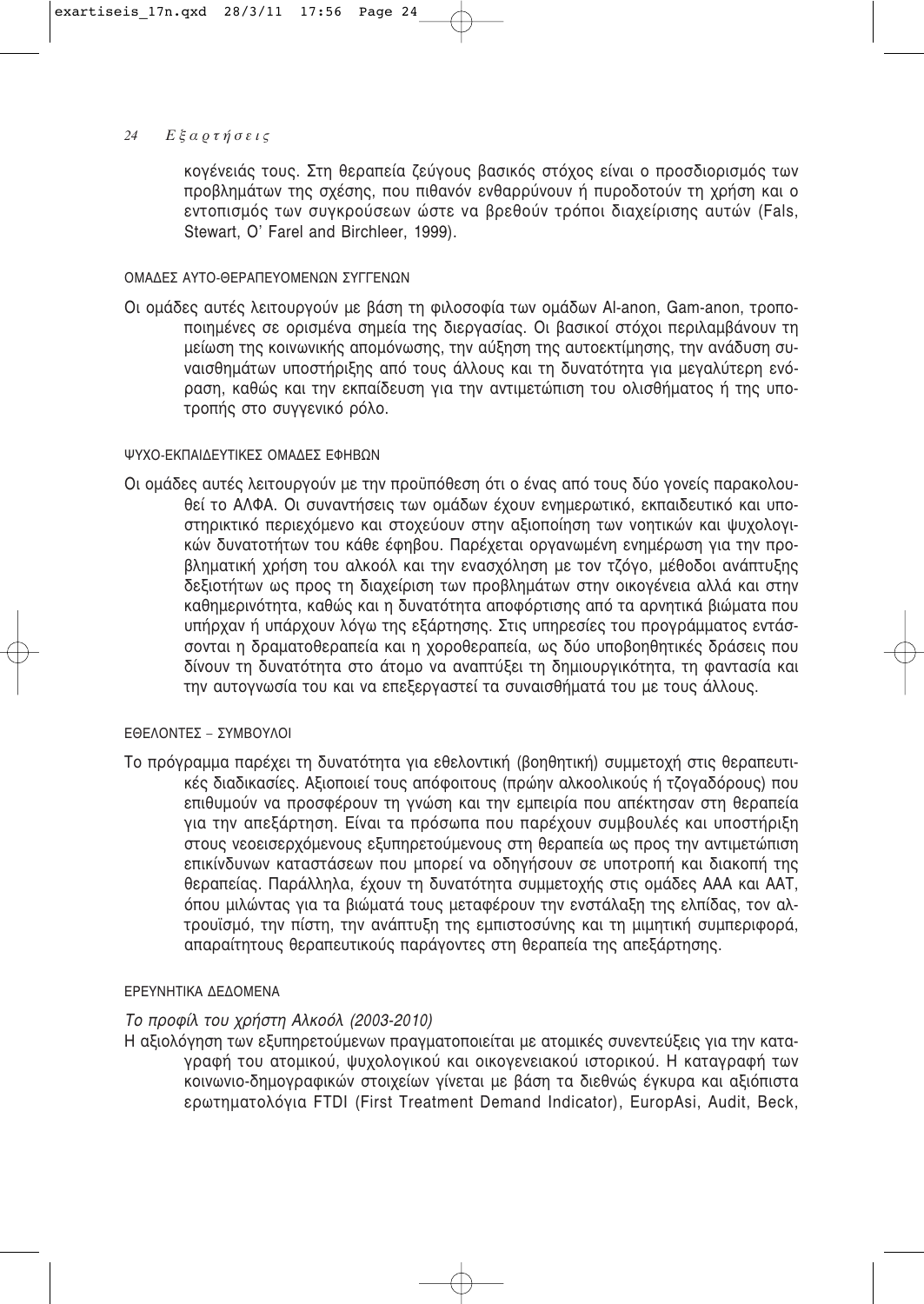Socrates, SCL-90 για την προβληματική κατανάλωση αλκοόλ (SCAN), την προβληματική ενασχόληση με τα τυχερά παιχνίδια, την παρορμητικότητα κ.ά. Τα στοιχεία που προκύπτουν από την αξιολόγηση αξιοποιούνται στην οργάνωση του θεραπευτικού σχεδιασμού ώστε ο εξυπηρετούμενος να τοποθετηθεί στην κατάλληλη θεραπευτική φάση ή στην παραπομπή του σε δημόσια δομή που διαθέτει τις κατάλληλες υπηρεσίες για την κάλυψη των αναγκών του.

Με βάση τα στοιχεία που έχουν συλλεχθεί τα τελευταία επτά έτη με σχετική ασφάλεια μπορεί να εξαχθεί το συμπέρασμα ότι ο μέσος χρήστης αλκοόλ που έχει επισκεφθεί το ΚΕΘΕΑ ΑΛΦΑ είναι 43 ετών, παντρεμένος τουλάχιστον με ένα παιδί, απόφοιτος λυκείου και με σταθερή εργασιακή απασχόληση (ειδικευμένη εργασία). Το σύνηθες είναι η πρώτη δοκιμή αλκοόλ να έχει συμβεί σε ηλικία14-16 ετών με την παρότρυνση των φίλων (παρέα). Στη φάση αυτή οι περισσότεροι δηλώνουν ότι δεν είχαν κάποια προτίμηση για ένα συγκεκριμένο ποτό και απλώς τους άρεσε που έπιναν. Ο μέσος χρήστης αλκοόλ φαίνεται να μέθυσε για πρώτη φορά σε ηλικία 12-15 ετών. Έκτοτε όμως δηλώνει πώς έχει μεθύσει πολλές φορές στη ζωή του επειδή περνούσε καλά. Η κατάχρηση ωστόσο φαίνεται να ξεκίνησε στην ηλικία των 26-35 ετών κυρίως τις βραδινές ώρες τις οποίες έπινε αρκετές φορές μόνος του περισσότερα από 10 ποτά, Κρυφά, σε ημερήσια βάση. Το 68% των ατόμων δηλώνει ότι δεν έχει κάνει καμία προσωπική προσπάθεια θεραπείας. Επίσης το 63% δεν έχει ζητήσει ποτέ τη βοήθεια ενός προγράμματος.

## *Προφίλ χρήστη Τζόγου*

Ο παίκτης είναι 40 ετών, παντρεμένος και διαμένει σε σταθερή στέγη με τη σύζυγό του και τα δύο τους παιδιά. Έχει σταθερή απασχόληση και δεν έχει εμπλοκή με το νόμο. Παίζει κυρίως παιχνίδια με αθλήματα και αντιμετωπίζει οικονομικό πρόβλημα λόγω του τζόγου. Κάθε εβδομάδα φαίνεται να ξοδεύει 200-1000 ευρώ ενώ καταναλώνει 5-10 ώρες την ημέρα για να μελετήσει τα αθλήματα και να παίξει. Το 86% αντιμετωπίζει οικονομικά προβλήματα. Η ηλικία της προβληματικής ενασχόλησης ξεκίνησε μεταξύ 23-35 ετών. Ο μέσος χρήστης τζόγου δηλώνει κοινωνικός πότης ο οποίος δεν έκανε χρήση άλλων ναρκωτικών ουσιών. Παρουσιάζει μειωμένη απόδοση στην εργασία του, με συχνές απουσίες και αργοπορίες. Από το οικογενειακό του περιβάλλον προκύπτει ότι και ο πατέρας του είχε προβληματική ενασχόληση με τον τζόγο. Στην οικογενειακή ζωή το 87,5% παρουσιάζει έντονα προβλήματα σχέσεων (γάμους, παιδιά, διαζύγιο, ερωτική ζωή).

#### ΣΥΜΠΕΡΑΣΜΑΤΑ

- Το ΚΕΘΕΑ ΑΛΦΑ στα επτά χρόνια λειτουργίας του, κατάφερε να αναδειχθεί σε ένα ολοκληρωμένο πρόγραμμα εξωτερικής παρακολούθησης για την αντιμετώπιση των δύο νόμιμων εξαρτήσεων. Το ολιστικό μοντέλο θεραπείας που ακολουθεί, παρέχει τη δυνατότητα ευελιξίας στη θεραπευτική ομάδα για θεραπευτικές παρεμβάσεις σύμφωνα με τις ανάγκες των εξυπηρετούμενων.
- Η ατομική συμβουλευτική, οι ομάδες αυτοβοήθειας, η εκπαίδευση στην πρόληψη της υποτροπής και οι βοηθητικές δράσεις, δίνουν τη δυνατότητα στον εξυπηρετούμενο, χωρίς να απομακρυνθεί από το οικογενειακό και το εργασιακό του περιβάλλον, να προσδιορί-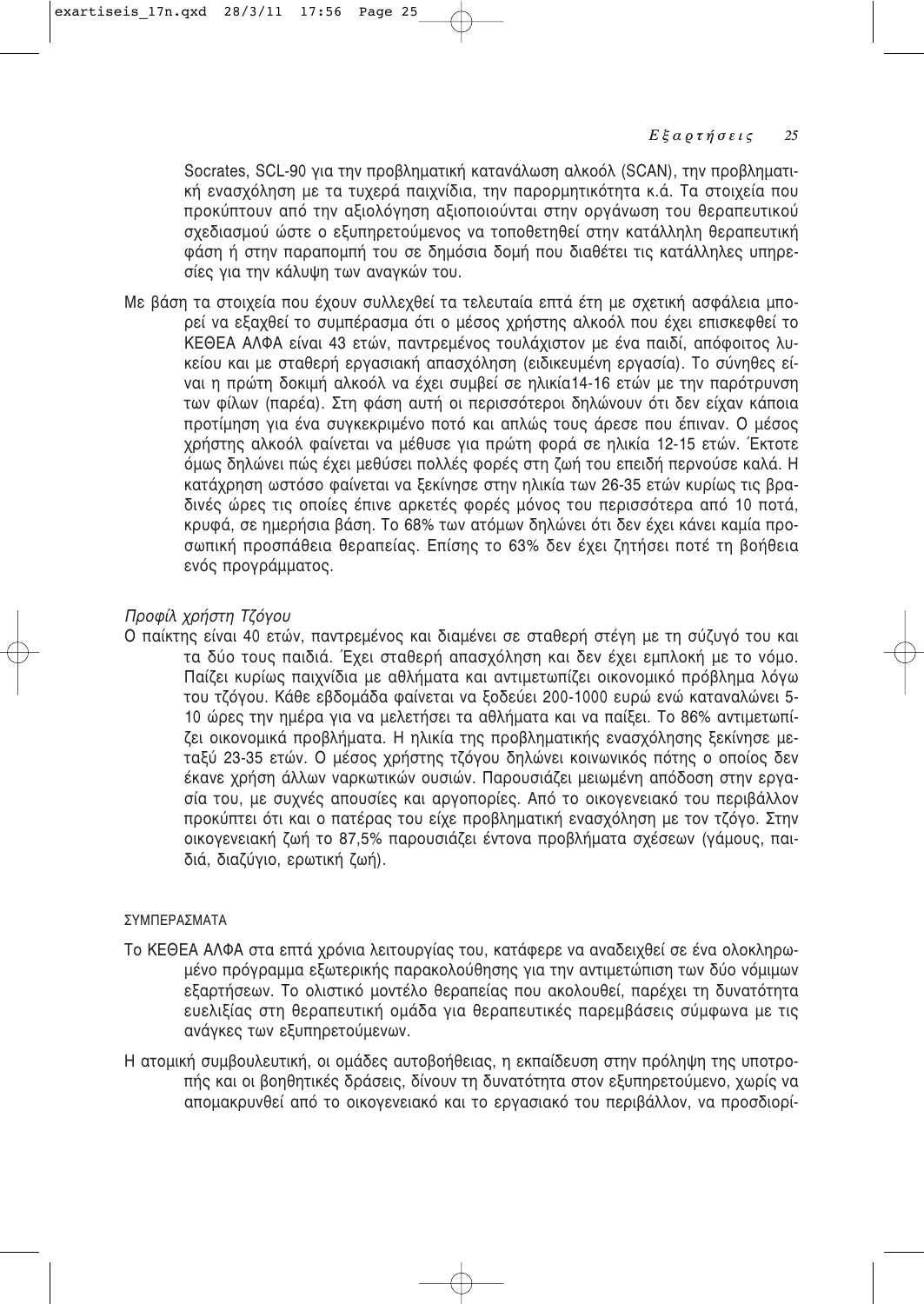σει και να κατανοήσει τους παράγοντες της εξαρτητικής του συμπεριφοράς και να αποφασίσει να προχωρήσει στη δράση με αποτελεσματικές κινήσεις για την αλλαγή. Παράλληλα, να φροντίζει για την πρόληψη της υποτροπής και για την αποχή από την προβληματική συμπεριφορά. Τέλος, να σταθεροποιήσει την αλλαγή και να την ενσωματώσει στον τρόπο ζωής του.

- Ως προς την πρόληψη και τη διαχείριση της υποτροπής, οι στρατηγικές παρέμβασης που ακολουθεί το πρόγραμμα για τις δύο εξαρτήσεις, εστιάζουν περισσότερο στην προσένγιση εκπαίδευσης σε δεξιότητες αντιμετώπισης, ώστε το άτομο και το σύστημα να αναπτύξει έναν ικανό αριθμό εναλλακτικών απαντήσεων σε καταστάσεις «υψηλού κινδύνου». Οι καταστάσεις κινδύνου που εντοπίζονται νωρίς μπορούν συνήθως να ελεγχθούν ευκολότερα, από τις καταστάσεις που παραβλέπονται, ώσπου να γίνουν έντονες. Ως προς τα τυχερά παιχνίδια, οι παράγοντες κινδύνου που έχουμε εντοπίσει, σχετίζονται με την ώρα της ημέρας, τη σκέψη της νίκης και τη «λαχτάρα» που νιώθει κάποιος να βγάλει χρήματα.
- Η εμπλοκή της οικογένειας ή του ζευγαριού και οι ψυχοεκπαιδευτικές ομάδες εφήβων στην πορεία της απεξάρτησης, αποδείχτηκαν πολύ βοηθητικές, γιατί μείωσαν τις καταστάσεις του έντονου στρες, δυνάμωσαν την αυτοεκτίμηση του οικογενειακού συστήματος, αύξησαν την παραμονή των εξυπηρετούμενων στη θεραπεία και ενίσχυσαν την αποχή.
- Συνεργασία με αντίστοιχες δομές απεξάρτησης του εξωτερικού ως προς τις θεραπευτικές μεθόδους αντιμετώπισης και συλλογής δεδομένων σε ερευνητικό επίπεδο θα ήταν επίσης επιθυμητή.

#### ΠΡΟΟΠΤΙΚΕΣ ΓΙΑ ΤΗΝ ΑΝΤΙΜΕΤΩΠΙΣΗ ΤΩΝ ΔΥΟ ΕΞΑΡΤΗΣΕΩΝ

- Το ΚΕΘΕΑ ΑΛΦΑ δέχεται αιτήματα από πληθυσμιακούς στόχους που αφορούν την ενημέρωση, πληροφόρηση και θεραπεία για τις δύο εξαρτήσεις. Ο σχεδιασμός ανταπόκρισης (παρά την οικονομική κρίση) εστιάζει στη δημιουργία και λειτουργία θεραπευτικών μονάδων εξωτερικής παρακολούθησης, στο ήδη υπάρχον δίκτυο των δομών του ΚΕΘΕΑ σε μεγάλα αστικά κέντρα.
- Επιπλέον, δίνει έμφαση στην συνεργασία με νοσοκομεία του ΕΣΥ για την αντιμετώπιση του στερητικού συνδρόμου στον αλκοολισμό και προωθεί τη δικτύωση με τις Κοινωνικές Υπηρεσίες των νοσοκομείων για προετοιμασία ή παραπομπή των εξαρτημένων στο Δίκτυο του ΚΕΘΕΑ για την ψυχολογική απεξάρτηση. Τέλος, προωθεί τη συνεργασία σε χώρους που αναπτύσσεται η εξάρτηση με τη δημιουργία συμβουλευτικών κέντρων σε καζίνο και εταιρείες στοιχημάτων (επίγειες ή διαδικτυακές), με παρεμβάσεις σε στέκια νεολαίας, με ευαισθητοποίηση και πληροφόρηση για την επικινδυνότητα του αλκοόλ και του παθολογικού τζόγου και με τη δικτύωση με την τοπική αυτοδιοίκηση για την ανάπτυξη ομάδων Ανωνύμων Αυτοθεραπευόμενων (σε χώρους εκτός του ΑΛΦΑ).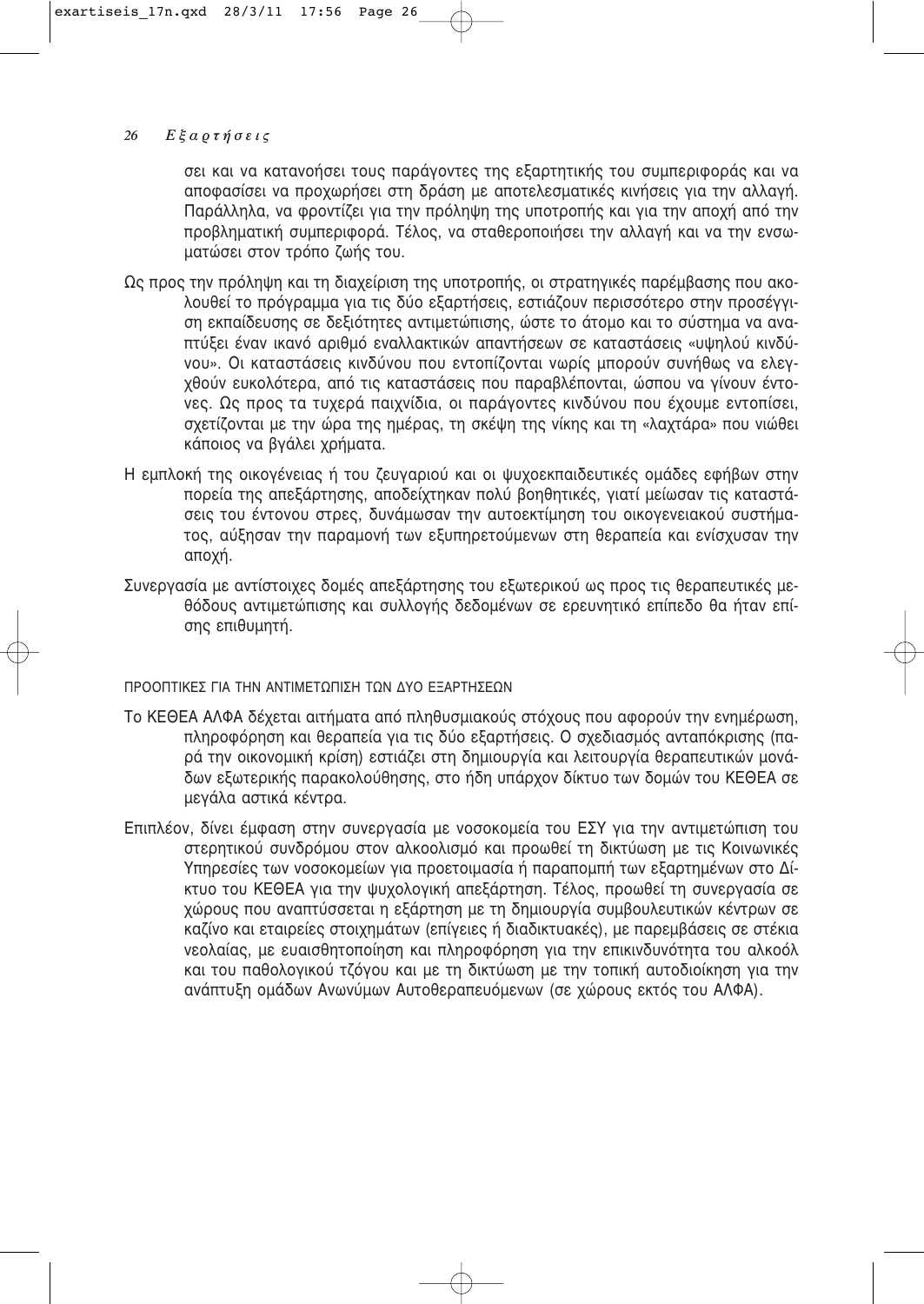#### exartiseis 17n.qxd 17:56 Page 27  $28/3/11$

Προτεινόμενη Βιβλιογραφία

Ackerman, N.W., (1988). A theory of family systems. New York. Cardner Press Inc.

Al-anon Family Groups, (1998). Living with alcoholism, Al-anon Family Groups Headquarters Inc.

- Calsiki, T., (2000). The Handbook of Pathological Gambling. Charies C. Thomas Publishers, Spriengfield, Illinois.
- Carroll, J. (1998) A Tertiary Prevention Strategy for Drug-Dependent Clients Completing Residential Treatment. Alcoholism Treatment Quarterly, 16(3), 51 - 61.

Γιωσαφάτ, Μ., (1996). Ο κύκλος ζωής της οικογένειας. Αθήνα. Εκδ. Καστανιώτη.

- WHO (2000) European Alcohol Action Plan. Phase 2.
- Eadigton, W.R., Cornelius, J.A., (2004). Gambling Behaviour and Problem Gambling. Reno, Nevada. Institute for the study of Gambling and Commercial Gaming, University of Nevada.
- Finney, JW & SC Monahan (1996) The cost effectiveness of treatment for alcoholism: A second approximation. Journal of Studies on Alcohol, 57 : 229-243.

Fals-Stewart W, Birchler GR, O'Farrell TJ, (1999) Drug-abusing patients and their intimate partners: dyadic adjustment, relationship stability, and substance use. Journal of Abnormal Psychology.  $108(1):11-23.$ 

- Grants, J.E., Potenza, M.N., (2005). Pathological Gambling. A Clinical Guide to Treatment. Washington. American Psychiatric Publishing. Inc.
- Gorski, T. (2006) Depression and Relapse: A Guide to Recovery, Herald Publishing
- Hepworth, D.,H., and Larsen, J.A., (1988). Direct social work practice: Theory and Skills. Chicago, IL: Dorsey Press.
- Hibell, B., Anderson, B., Bjarnasson, T., Ahlstroem, S., Balakireva, O., Morgan, M., (2006). The ESPAD Report.
- Irvin, J.E., Bowers, C.A., Dunn, M.E., and Wang. M.C., (1999). Efficary of relapse prevention. A mataanalytic review. Journal of Consulting anad Clinical Psychology, 67, 563-570.
- Jung, M., (1984). Structural Family Therapy: its Application to Chinese Families. Family Process. 23,365-374
- Κατάκη, Χ., (2003). Οι τρεις ταυτότητες της ελληνικής οικογένειας. 10η έκδ. Αθήνα. Ελληνικά Γράμματα.

Λιάππας, Ι., Μέλλος, Ε., Πομίνι, Β., (2006). Κατάχρηση και εξάρτηση από το οινόπνευμα. Αθήνα. ΙΤΑΟΑ.

- Ladouceur, R., Sylvian, C., Boutin, C., Lachance, S., Doucet, C., and Lebland, S., (2003). Group Therapy for pathological gamblers. A cognitive approach, behaviour research and therapy. 41(5), 587-596.
- Lakshman, J.A.R., (1998). A woman' s life lost to gambling suicide. Highlights berring' s dark side. Boston Globe, p. 13-20.

Marlatt, G.A., and Gordon, J.R., (1998). 3d ed.. Relapse prevention. N.York, Guilford Press.

- Miller, W.R., and Rollnick, S., (2002). Motivational interviewing. Preparing people for change. N.York, Guilford Press.
- Minuchin, S., (2000). Οικογένεια και οικογενειακή θεραπεία. Ελληνικά Γράμματα.

Minuchin, S., and Fishman, H.C., (1983). Family therapy techniques. Cambridge. Harvard University Press.

Μουζάς, Γ., (2006). Αλκοολογία. ιδιωτ. Έκδοση. Ηράκλειο Κρήτης.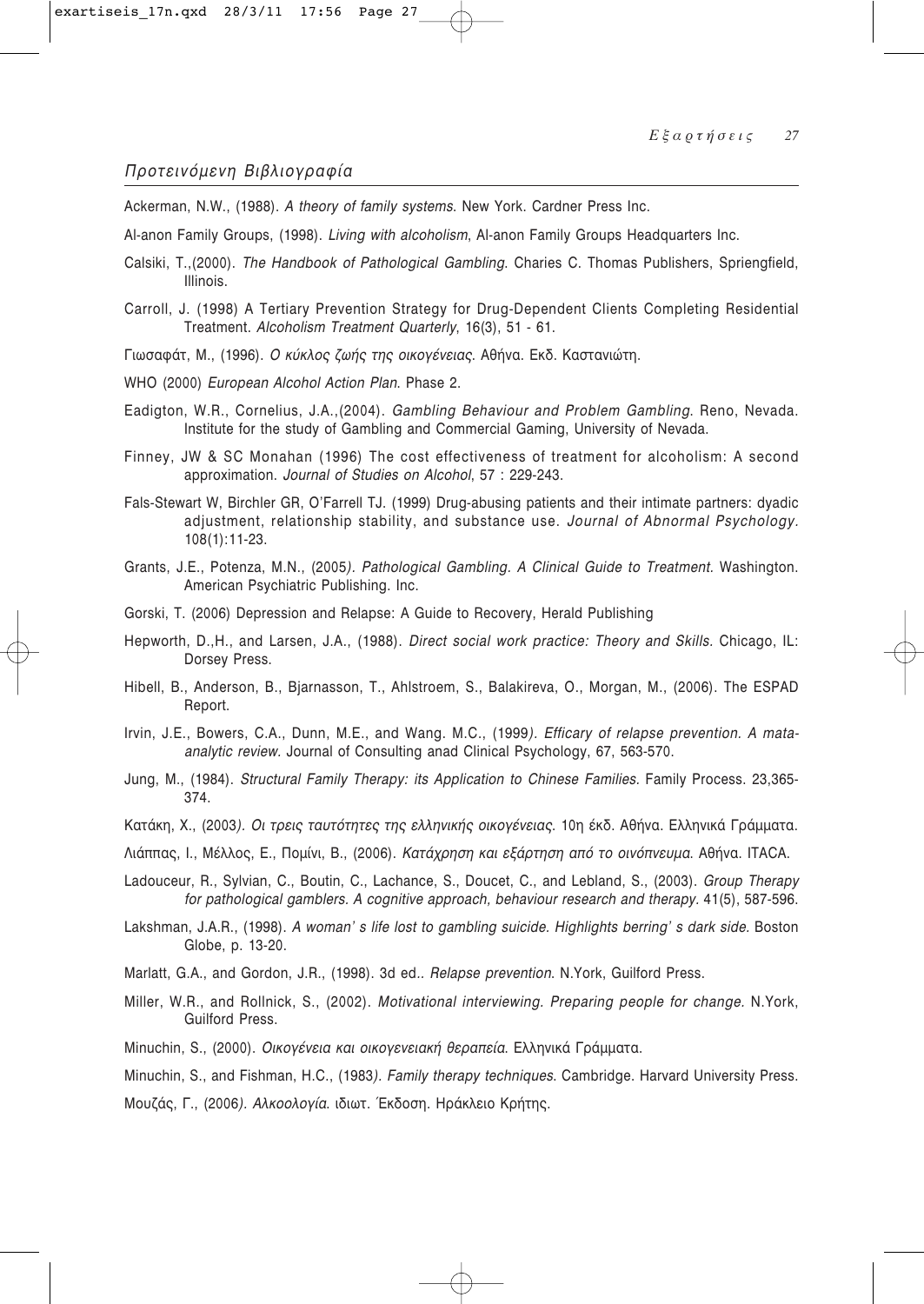Μουσούρου, Λ., (1996). Κοινωνιολογία της σύγχρονης οικογένειας. Αθήνα. Εκδ. Gutenberg.

- Πάριος, Α., (2006). Διερεύνηση παραγόντων στον αλκοολισμό. Ανάλυση βιογραφιών αλκοολικών. Περιοδικό Εξαρτήσεις. Τεύχος 7.
- Π.Ο.Υ. (2002). Ταξινόμηση ICD-10 ψυχικών διαταραχών και διαταραχών συμπεριφοράς. Εκδόσεις Βήτα. Αθήνα.
- Πουλόπουλος, Χ., (2004). Το αλκοόλ ως πρόδρομος ουσία στην υποτροπή των εξαρτημένων από οποιούχα. Περιοδικό Εξαρτήσεις. Τεύχος 5. σελ.10-20.
- Prochaska, S,O., Diclemente, C.C., and Norcross, S.C., (1995). In search of how people change: Applications to addictive behaviours. American Psychologist, 47, 1102-1114.
- Robinson, B.E., Rhoden, S.L., (2002). Working with children of alcoholics. The practitioner' s handbook. Thousand Oaks, CA:SAGE.
- Romeis, J.C., Waterman, B., Schetter, J.F., Goldberg,j., Eisen, S.A., Heath, A., et al. (1999). The impact of sociodemographics, comorbidity and symptom recency on health-related quality of life in alcoholics. Journal of Studies on alcohol. 60(5),659-665.
- Schuckit, M.A., (2002). Drug and Alcohol Abuse: a clinical quide to diagnosis and treatment. 8th ed. Kluwer Academic Publishers.
- Schuckit, M.A., Tipp, J.E., Bergman, M., Reich, W., Hesselbrock, V.M., and Smith, T.L., (1999). Comparison of induced and independent major depressive disorders in 2.945 alcoholics. American Journal of Psychiatry, 154, 948-957.
- Skynner, R., (1999). Οικογενειακές υποθέσεις. Αθήνα. Ελληνικά Γράμματα.
- Stanton, M.D., (1988). Strategic approaches to Family Therapy. In A., Gurman and D. Kniskern (Eds), Family Therapy. New York. Brunner/Marel.
- Touliatos, S., Perimutter, B.F., and Straus, M.A., (1995). Handbook of family measurement teckniques. Newbury Park.
- Walker, M., (1998). The Psychology of Gambling. Oxford. Pergamon Press.
- Wilsnak, S.C., (1999). Patterns and Trends in women's drinking: Recent Findings and some Implications for Prevention. National Institute of Alcohol Abuse and Alcoholism. Women and Alcohol: issues for prevention research. Research Monograph.32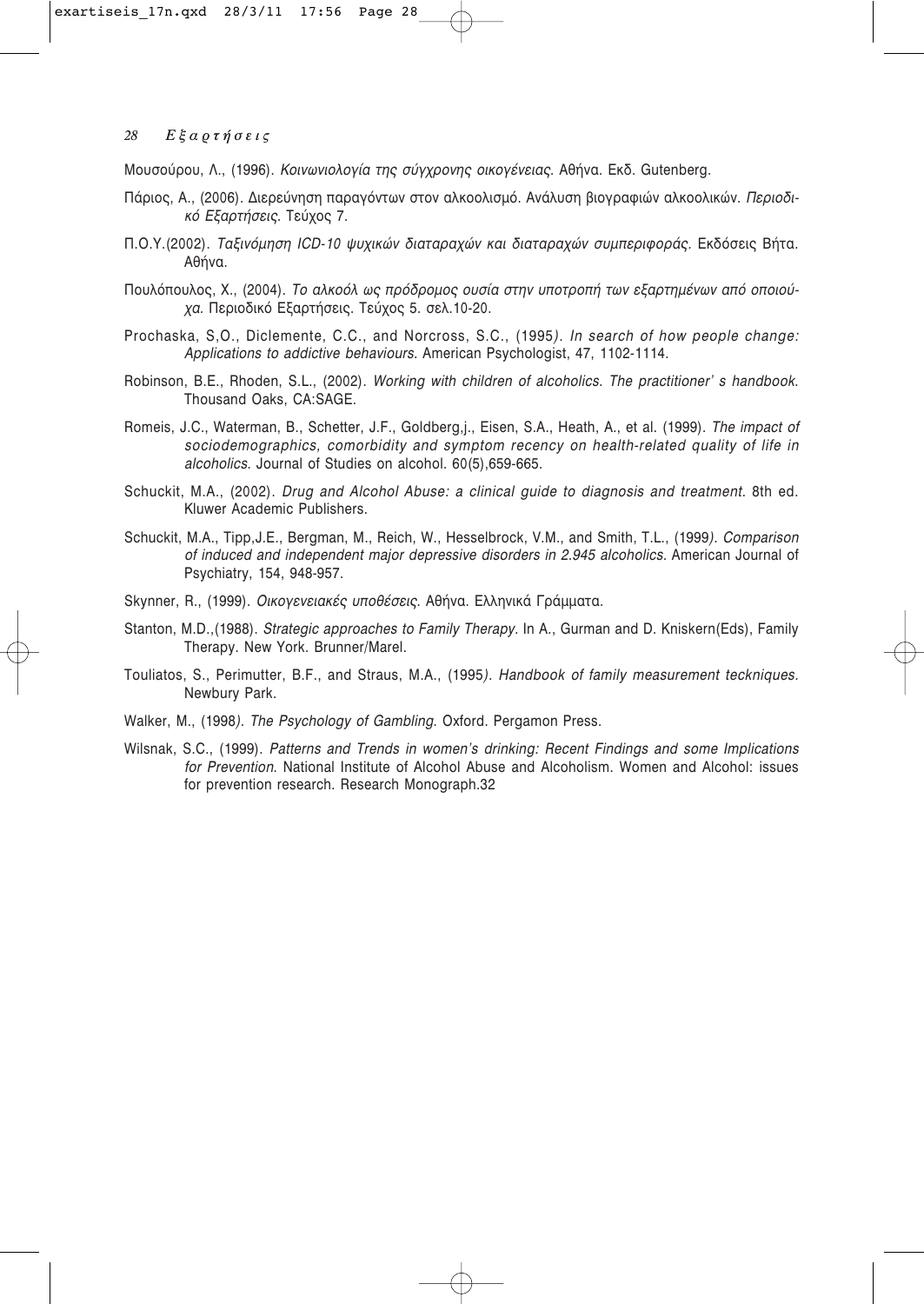*Ε ξ α ρ τ ή σ ε ι ς , τεύχος 17, 2010*

# KETHEA ALPHA: EXTERNAL EVALUATION REPORT

E. LYKOURAS<sup>1</sup> & A. DOUZENIS<sup>2</sup>

## Abstract

KETHEA ALPHA is an outpatient KETHEA treatment programme for alcoholics and gamblers that started its operation in 2003. The programme was evaluated by an External Evaluation Research Committee from the 2nd University Clinic of the University Hospital "Attikon" under the directorship of Professor E. Lykouras. The committee consisted of Dr. A. Douzenis, Senior Lecturer of Forensic Psychiatry, Dr. I. Michopoulou, Lecturer of Psychiatry and Ms. P. Korkoliakou, Psychologist. Members of the external evaluation group have a range of skills and expertise in various models of intervention. The results of the evaluation clearly demonstrate that within six years of intervention KETHEA ALPHA has become a significant and holistic model of intervention for alcohol addicts and gamblers.

<sup>1</sup> Professor, Director 2nd Psychiatric Clinic, University of Athens

<sup>2</sup> Senior Lecturer, University of Athens, Contact address: +30 210 3565528, +30 210 5832426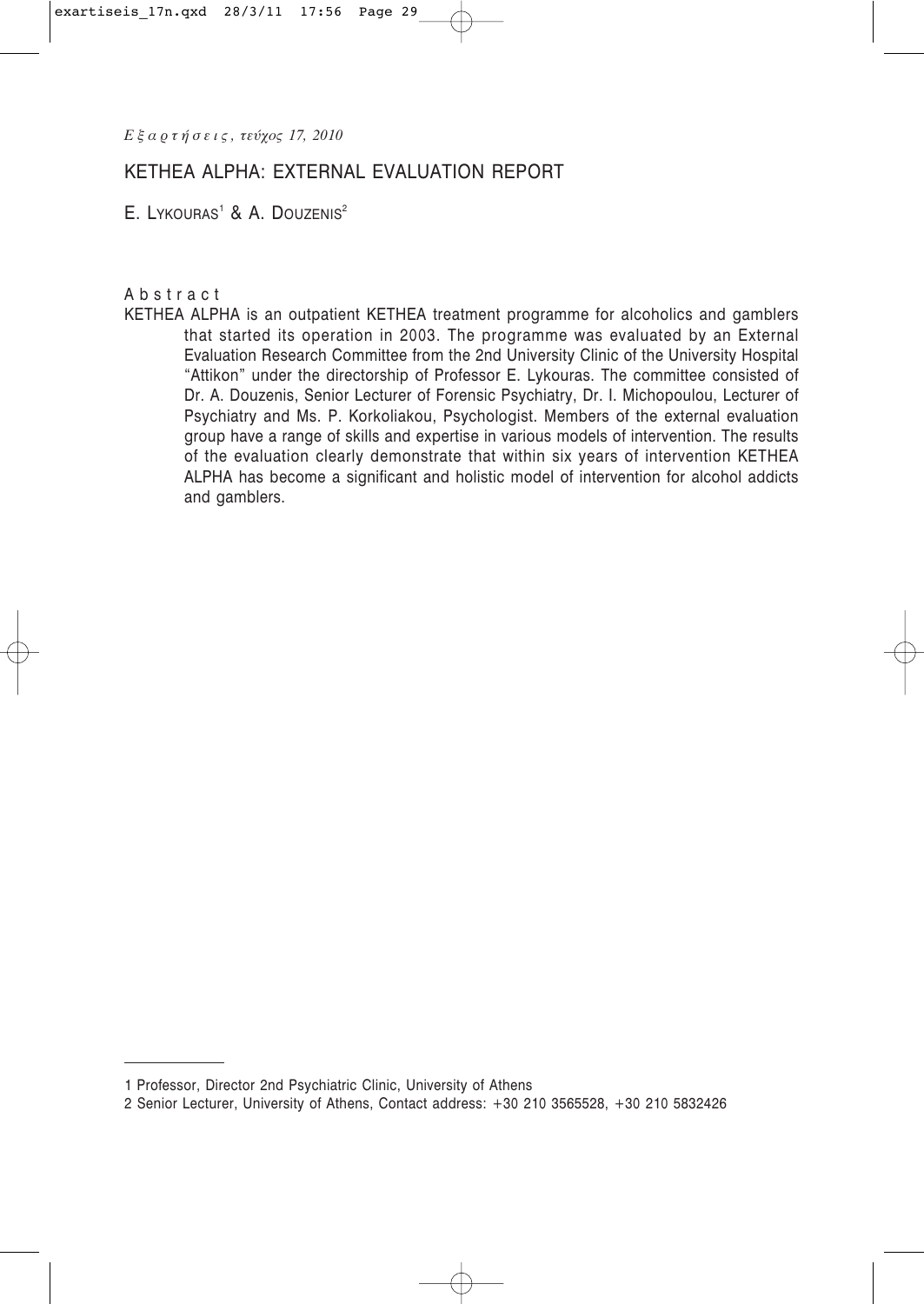*Ε ξ α ρ τ ή σ ε ι ς , τεύχος 17, 2010*

# ΚΕΘΕΑ ΑΛΦΑ: ΕΚΘΕΣΗ ΕΞΩΤΕΡΙΚΗΣ ΑΞΙΟΛΟΓΗΣΗΣ

 $E. \Lambda$ ΥΚΟΥΡΑΣ<sup>1</sup> & A. ΔΟΥΖΕΝΗΣ<sup>2</sup>

#### $\Box$ ερίληψη

Η μονάδα ΚΕΘΕΑ ΑΛΦΑ είναι μια από τις υπηρεσίες του ΚΕΘΕΑ που άρχισε να λειτουργεί το 2003 και αποτελεί ένα ολοκληρωμένο θεραπευτικό πρόγραμμα εξωτερικής παρακολούθησης παρέχοντας συστηματική υποστήριξη σε άτομα με προβλήματα εξάρτησης από το αλκοόλ και τα τυχερά παιχνίδια. Ύστερα από απόφαση της Διεύθυνσης του ΚΕΘΕΑ συγκροτήθηκε επιτροπή εξωτερικής αξιολόγησης της μονάδας απεξάρτησης από το αλκοόλ και τα τυχερά παιχνίδια από τη Β' Πανεπιστημιακή κλινική του Π.Γ.Ν. «Αττικόν», Διευθυντής της οποίας είναι ο Καθηγητής Ε. Λύκουρας με τη συμμετοχή του Επίκουρου Καθηγητή Ψυχιατροδικαστικής Α. Δουζένη, του Λέκτορα Ψυχιατρικής Ι. Μιχόπουλου και της ψυχολόγου Π. Κορκολιάκου. Η ομάδα εξωτερικής αξιολόγησης είχε τα χαρακτηριστικά αλληλεπικάλυψης δεξιοτήτων και εμπειρίας σε διαφορετικά μοντέλα παρέμβασης. Η μονάδα του ΚΕΘΕΑ ΑΛΦΑ μέσα σε σύντομο χρονικό διάστημα από τη λειτουργία της (έξι χρόνια), αποτελεί ήδη ένα πολύ σημαντικό πλαίσιο ολιστικής προσέγγισης ατόμων με αλκοολική εξάρτηση και προβληματική ενασχόληση με τα τυχερά παιχνίδια, στο χώρο των εξαρτήσεων.

#### ΕΙΣΑΓΩΓΗ

- Η αξιολόγηση του ΚΕΘΕΑ-Άλφα έδωσε βάρος στον έλεγχο των δεικτών που αφορούν τα ποσοτικά δεδομένα της μονάδας αλλά και στην αξιοποίηση των ποιοτικών χαρακτηριστικών της μονάδας. Η μέθοδος που επιλέχτηκε βασίστηκε, αφενός στη μελέτη του υλικού τεκμηρίωσης που διατηρεί η μονάδα, ως δεδομένα που συλλέγονται σε καθημερινή βάση και αφετέρου στις επισκέψεις που πραγματοποίησε η ομάδα αξιολόγησης με τη συμμετοχή τους στις εργασίες της μονάδας σύμφωνα με τη μεθοδολογία εξωτερικής αξιολόγησης που συμφωνήθηκε να ακολουθηθεί από την ομάδα εξωτερικής αξιολόγησης για το έργο αυτό. Τα βασικά πεδία για διερεύνηση που ορίστηκαν ήταν:
	- 1. Η αντίληψη της μονάδας ως προς τη λειτουργία της και τις αρχές που έχει ορίσει.
	- 2. Η λειτουργία της μονάδας ως προς τη θεραπευτική αντίληψη που έχει θέσει.
	- 3. Ο τρόπος οργάνωσης της μονάδας και η λειτουργικότητα της.
	- 4. Η επάρκεια του προσωπικού για τις ανάγκες της μονάδας και κυρίως των θεραπευτών
	- 5. Το ιστορικό ανάπτυξης της μονάδας, η εκπαίδευση και υποστήριξη του προσωπικού που απασχολείται και η αξιοποίηση των προοπτικών που ανοίγονται.

<sup>1</sup> Καθηγητής, Διευθυντής Β' Ψυχιατρικής Κλινικής, Εθνικό Καποδιστριακό Πανεπιστήμιο Αθηνών

<sup>2</sup> Επίκουρος Καθηγητής, Εθνικό Καποδιστριακό Πανεπιστήμιο Αθηνών, Τηλέφωνα επικοινωνίας: 210 3565528, 210 5832426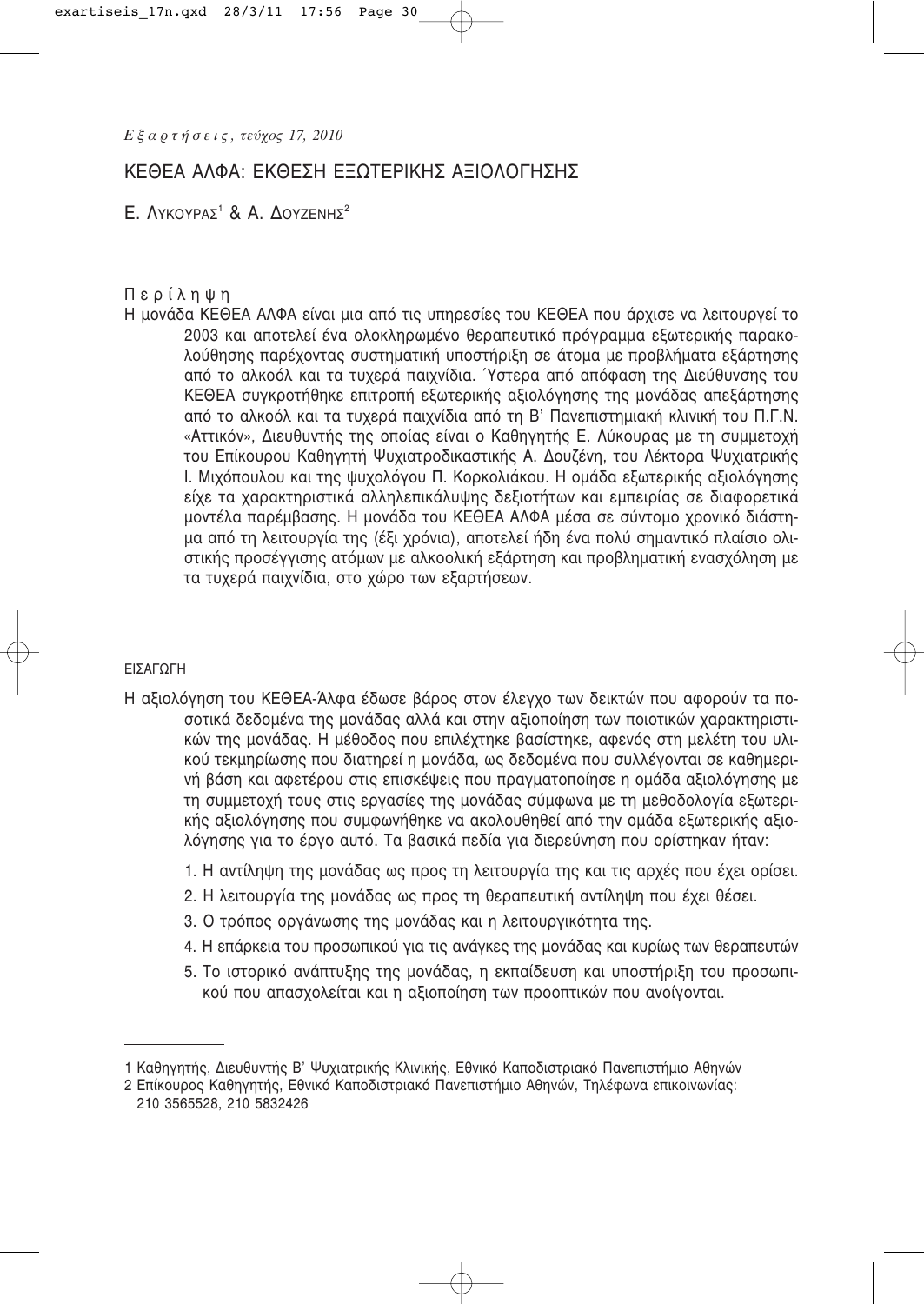- 6. Η αποτελεσματικότητα της μονάδας που αποτελεί συνάρτηση ποιοτικών και ποσοτικών χαρακτηριστικών και αναλύονται στη συνέχεια.
- Σκοπός της ομάδας εξωτερικής αξιολόγησης ήταν να εξετάσει τη συμβατότητα της εφαρμογής του προγράμματος ως προς τον αρχικό σχεδιασμό του, τη διερεύνηση των δυνατών σημείων του προγράμματος, τις ενδεχόμενες αδυναμίες του, τις ευκαιρίες που του ανοίγονται και πώς μπορεί να τις αξιοποιήσει και τις δυσκολίες που μπορεί να αντιμετωπίσει. Τέλος κρίθηκε αναγκαίο να γίνουν και συγκεκριμένες προτάσεις με σκοπό να βοηθήσουν σε κάποια από τα προβλήματα της μονάδας και να δώσουν ερεθίσματα για περαιτέρω ανάπτυξη της μονάδας.
- Σε μελλοντικό χρόνο η αξιολόγηση αυτή αισιοδοξούμε ότι μπορεί να χρησιμοποιηθεί ανατροφοδοτικά για το προσωπικό, μέσα από τη μελέτη της αποτελεσματικότητας της μονάδας και την περαιτέρω αξιοποίησή της.

#### ΜΕΘΟΔΟΛΟΓΙΑ

Η ομάδα εξωτερικής αξιολόγησης προγραμμάτισε το σύστημα αξιολόγησης, τους στόχους και τις προσδοκίες από την εφαρμογή του εγχειρήματος της αξιολόγησης. Για το σκοπό αυτό από την ομάδα εξωτερικής αξιολόγησης πραγματοποιήθηκαν συναντήσεις με τα μέλη του προσωπικού, παραλήφθηκε υλικό από τη μονάδα, υπήρξε ενεργός παρουσία στις θεραπευτικές διαδικασίες της μονάδας και στις συναντήσεις με μέλη των οικογενειών ατόμων που συμμετέχουν στα προγράμματα και τέλος εξετάστηκαν τα αρχεία της μονάδας. Επίσης δόθηκε για συμπλήρωση στη μονάδα, η κλίμακα εξωτερικής αξιολόγησης που κατασκευάστηκε από την ομάδα εξωτερικής αξιολόγησης, για την οποία λόγος θα γίνει παρακάτω. Για τη διενέργεια όλων αυτών πραγματοποιήθηκαν σειρά επισκέψεων στη μονάδα στις 10 και 25 Φεβρουαρίου, στις 5,8, 10, 15 ,20 και 27 Μαρτίου 2009. Το προσωπικό της Μονάδας ΚΕΘΕΑ ΑΛΦΑ έθεσε στη διάθεση της ομάδας αξιολόγησης της Β' Ψυχιατρικής Κλινικής του ΕΚΠΑ, όλες τις βάσεις δεδομένων που υπήρχαν για τη συλλογή στοιχείων των θεραπευομένων, αλλά και των ατόμων που ήλθαν σε επαφή με το Πρόγραμμα σε ηλεκτρονική και έντυπη μορφή.

#### ΠΡΩΤΗ ΣΥΝΑΝΤΗΣΗ

- Aπό την πρώτη φάση του σχεδιασμού της αξιολόγησης προγραμματίστηκε συνάντηση με το προσωπικό που απαρτίζει τη μονάδα ΑΛΦΑ με σκοπό την παρουσίαση του προγράμματος της αξιολόγησης, τη γνωριμία με το προσωπικό και τη δημιουργία του κατάλληλου κλίματος εμπιστοσύνης ώστε να επιτευχθεί η καλύτερη συνεργασία με τη μονάδα. Παράλληλα, τέθηκε ο σκοπός της αξιολόγησης, αναπτύχθηκαν οι βασικοί άξονες που θα εστιαστούμε, η μέθοδος που θα ακολουθηθεί, και επιχειρήθηκε η μείωση των ανησυχιών από το προσωπικό που συνδέονται με διαστρεβλωμένη αντίληψη για την αξιολόγηση. Σε αυτό βοήθησε σημαντικά και η προηγούμενη εμπειρία της εσωτερικής αξιολόγησης που είχε προηγηθεί, λίγους μήνες πριν από το ίδιο το KEΘEA.
- Κατά τη συνάντηση αυτή μας δόθηκε η ευκαιρία να συγκεντρώσουμε πληροφορίες για τον αριθμό των ατόμων που απασχολούνται στη μονάδα. Η μονάδα απαρτίζεται από πέντε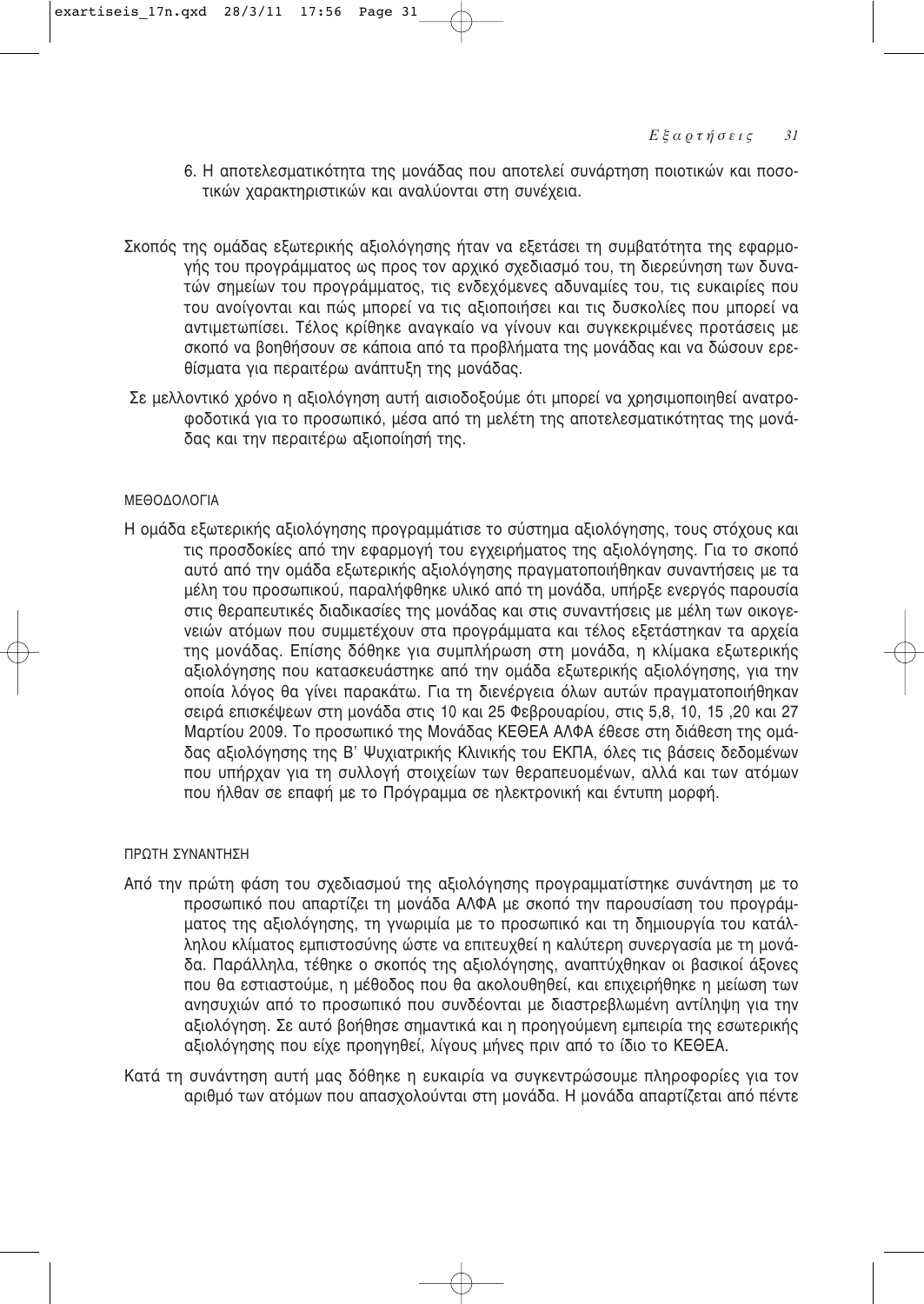θεραπευτές (συμπεριλαμβανομένου του Υπεύθυνου της Μονάδας), από τη γραμματέα που αποτελεί το πρώτο σημείο επαφής τηλεφωνικά (ένα άτομο), από την υπεύθυνη της έρευνας, που ασχολείται με τα στατιστικά στοιχεία της μονάδας (ένα άτομο) και μία λογίστρια. Είχαμε δε, την ευκαιρία να παρατηρήσουμε εκ του σύνενγυς τον τρόπο με τον οποίο ερνάζονται και πλαισιώνουν τη μονάδα.

- Πρέπει να τονιστεί θετικά η πρακτική της μονάδας, σύμφωνα με την οποία το μη θεραπευτικό προσωπικό συμμετέχει σταθερά στις θεραπευτικές διαδικασίες (μέσα από το ρόλο του παρατηρητή) τόσο στις ομάδες Ανωνύμων Αυτοθεραπευομένων, όσο και στις ομάδες συγγενικών προσώπων. Το γεγονός αυτό είναι ένα από τα θετικά σημεία του προγράμματος αφού δεν συναντάται σε άλλα πλαίσια. Η συμμετοχή αυτή αξιοποιείται σε συναντήσεις διαχείρισης περιστατικών και ομάδων ως μια διαφορετική εικόνα από τον παρατηρητή μη θεραπευτή. Η συμμετοχή «μη ειδικών» στις ομάδες προσφέρει, όπως διαπιστώθηκε επιπλέον ικανοποίηση στο μη θεραπευτικό προσωπικό, αυξάνει την αυτοεκτίμηση και την αίσθηση συμμετοχής και προσφοράς σε κάτι σημαντικό.
- Το μόνο δυνητικό μειονέκτημα αφορά τον κίνδυνο άρσης του απορρήτου, αλλά από τις κατ' ιδίαν συζητήσεις με το προσωπικό κατέστη σαφές ότι η έμφαση στο απόρρητο που το ΚΕΘΕΑ έχει ως το βασικό του θεμέλιο στη φιλοσοφία του έχει γίνει πλήρως αποδεκτό από όλους τους εργαζόμενους.
- Η μονάδα παράλληλα μας ενημέρωσε για τις λειτουργίες της και παρέδωσε στην αξιολογική ομάδα έναν ενημερωτικό φάκελο με τα έντυπα πληροφοριών για την εσωτερική λειτουργία της μονάδας (έντυπα θεραπευτικών διαδικασιών, θεραπευτικό συμβόλαιο, έντυπα θεραπευτικού σχεδιασμού, έντυπα απολογισμού, αφίσες, προσκλήσεις κ.λπ). Μέσα από αυτή τη διαδικασία διαπιστώθηκε η άρτια οργάνωση που έχει η μονάδα στα πλαίσια των προσφερόμενων υπηρεσιών για άτομα εξαρτημένα στο αλκοόλ και τα τυχερά παιχνίδια. Τα ενημερωτικά έντυπα για το θεραπευτικό σχεδιασμό, είναι σαφή, πλήρη και κατανοητά σε όποιον επιθυμεί να ενημερωθεί. Οι στόχοι και τα βήματα είναι πολύ συγκεκριμένα, όπως και η διαδικασία που ακολουθείται. Παράλληλα, μας αναφέρθηκαν κάποια από τα προβλήματα της μονάδας όπως είναι η έλλειψη προσωπικού. Την ίδια ώρα έγινε ξενάγηση και στους χώρους της μονάδας.

#### **FΠΟΜΕΝΕΣ ΣΥΝΑΝΤΗΣΕΙΣ**

- Σε επόμενη συνάντηση το προσωπικό της μονάδας ενημέρωσε την ομάδα αξιολόγησης για τις ομάδες που πραγματοποιούνται στη μονάδα, όπως ομάδα με συγγενείς χρηστών αλκοόλ, ομάδα συγγενών ατόμων με παθολογική ενασχόληση με τα τυχερά παιχνίδια, ομάδα αυτοθεραπευομένων ατόμων με παθολογική ενασχόληση με τα τυχερά παιχνίδια και ομάδα ανωνύμων αυτοθεραπευόμενων αλκοολικών (AA).
- Σε αυτές τις ομάδες μπορεί να μιλήσει και να εξωτερικεύσει τα συναισθήματά του, όποιο μέλος της το επιθυμεί πάντοτε στο πλαίσιο των ορίων και των στόχων που έχει θέσει η κάθε ομάδα. Τα ίδια τα μέλη δίνουν ρυθμό στην ομάδα και συντονίζουν τη συνάντηση. Τα παλαιότερα μέλη βοηθούν τα νέα να προσαρμοστούν και ενδυναμώνουν την προσπάθειά τους μέσα από την κατάθεση της δικής τους εμπειρίας. Τακτικά πραγματοποιείται επίσης και ομάδα με παιδιά των εξαρτημένων που οι γονείς τους είναι μέλη του προγράμματος. Παράλληλα πραγματοποιούνται οι θεραπευτικές συναντήσεις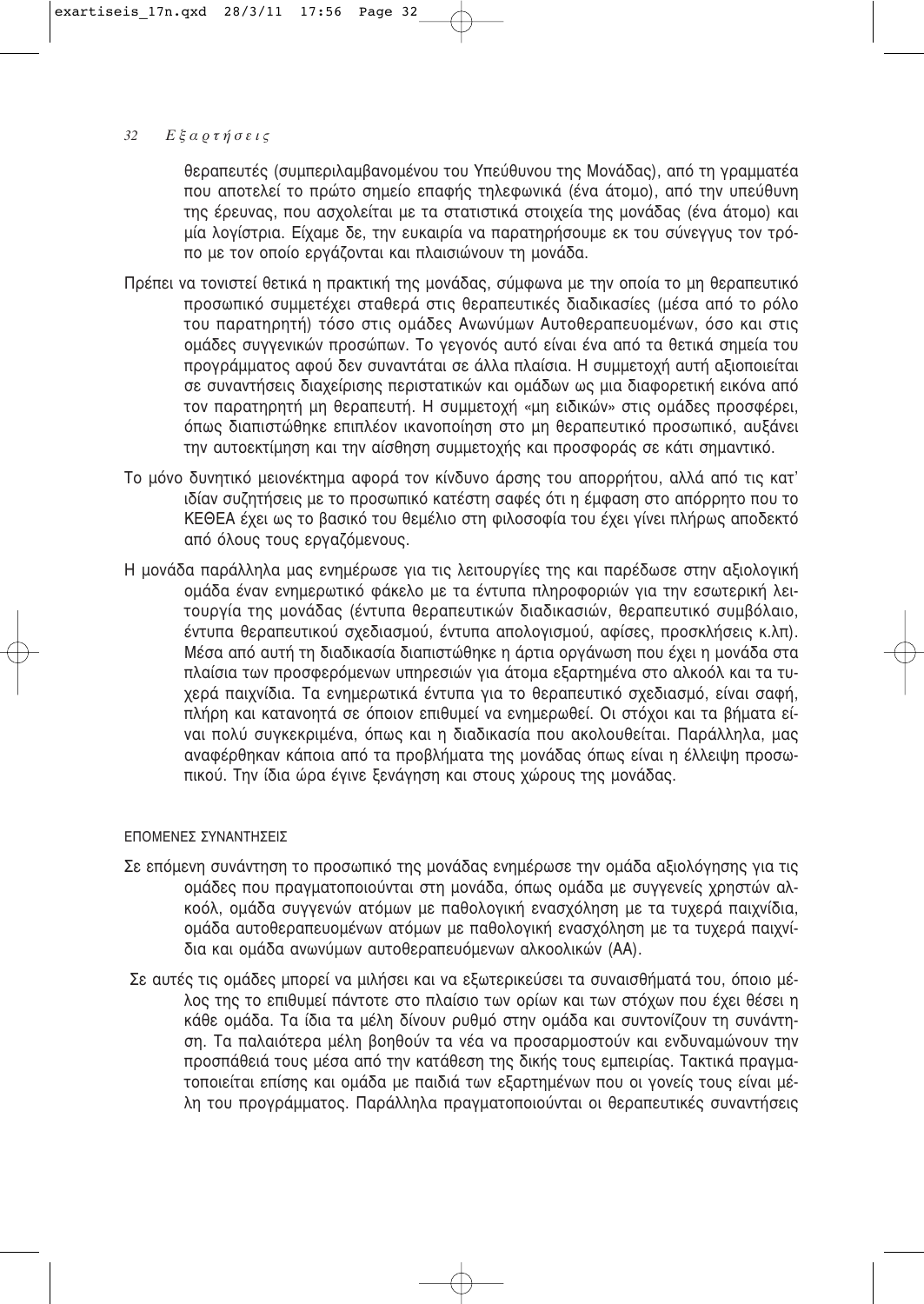ζεύγους και οικογένειας, ατομικές θεραπείες με τους θεραπευόμενους της μονάδας, καθώς και συνεδρίες δραματοθεραπείας.

- Σημαντικός είναι και ο τρόπος με τον οποίο η μονάδα έχει σχεδιάσει την πρόληψη των υποτροπών των χρηστών. Η ανάπτυξη της παρέμβασης αναδεικνύει μια σειρά στρατηγικών διαχείρισης προειδοποιήσεων που μπορεί να οδηγήσουν σε υποτροπή: από τη σταθερή ανάρρωση στην εξαρτητική συμπεριφορά. Σε όλες τις ομάδες έχουν τεθεί συγκεκριμένοι στόχοι και άξονες, στους οποίους κινείται η κάθε ομάδα.
- Σύμφωνα με τη λειτουργία των ομάδων αυτοβοήθειας, οι συντονιστές διαχειρίζονται τη θεραπευτική διαδικασία και τα μέλη αλληλοϋποστηρίζονται καταθέτοντας τις βιωματικές τους εμπειρίες. Επιπλέον η ομάδα διαχειρίζεται την πρόληψη των υποτροπών και τις τυχόν υποτροπές.
- Μία ημέρα την εβδομάδα (κάθε Παρασκευή) ένας εξυπηρετούμενος αυτοπαρουσιάζεται μπροστά στο μονόδρομο καθρέφτη και ομιλεί για τον εαυτό του. Σε αυτή τη συνάντηση μπορεί να παρευρίσκεται όλο το προσωπικό που εργάζεται στη μονάδα και να συμμετέχει ενεργά κάνοντας ερωτήσεις, εκφράζοντας απορίες και σκέψεις (αναστοχαστική ομάδα). Σε κάποιες συναντήσεις η παρουσίαση του προβλήματος της εξάρτησης αναβιώνεται μέσα από την παρουσία του ζεύγους που αποκαλύπτει τις παραμέτρους και τις επιπτώσεις της προβληματικής συμπεριφοράς στην οικογενειακή καθημερινότητα. Στο τέλος όλη η διεπιστημονική ομάδα συζητά για τη συνάντηση και σχεδιάζει τις επόμενες θεραπευτικές της κινήσεις.

#### ΣΥΜΜΕΤΟΧΗ ΣΤΙΣ ΘΕΡΑΠΕΥΤΙΚΕΣ ΛΙΑΛΙΚΑΣΙΕΣ

- Σύμφωνα με το πρόγραμμα της αξιολόγησης, τα μέλη της ομάδας αξιολόγησης παραβρεθήκαν σε κάποιες από τις συναντήσεις που προβλέπονταν στο εβδομαδιαίο πρόγραμμα, παρακολουθώντας τις διεργασίες. Συγκεκριμένα συμμετείχαμε ως παρατηρητές στις ομάδες υποστήριξης συγγενών ατόμων με παθολογική ενασχόληση στα τυχερά παιχνίδια και συγγενών εξαρτημένων από το αλκοόλ, ομάδα ανώνυμων αλκοολικών και ομάδα ανωνύμων ατόμων με παθολογική ενασχόληση στα τυχερά παιχνίδια, καθώς και στην αναστοχαστική ομάδα (ομάδα ανατροφοδότησης). Τα πεδία που θα δίνονταν σημασία θα ήταν:
	- Τα θέματα που αναδεικνύονται κάθε φορά μέσα από τις συναντήσεις και η διαχείριση αυτών τόσο από τα μέλη των ομάδων, όσο και από τους συντονιστές
	- Ο τρόπος με τον οποίο αντιμετωπίζονται τα προβλήματα που τυχόν προκύπτουν κατά τη διάρκεια των συναντήσεων
	- Η αλληλεπίδραση των μελών των ομάδων, το κλίμα και η ατμόσφαιρα που επικρατεί στις ομάδες
	- Η αποτελεσματικότητα της κάθε ομάδας ανάλογα με τους θεραπευτικούς στόχους που έχει θέσει
	- Ο σχεδιασμός των επόμενων θεραπευτικών κινήσεων από τους θεραπευτές των ομάδων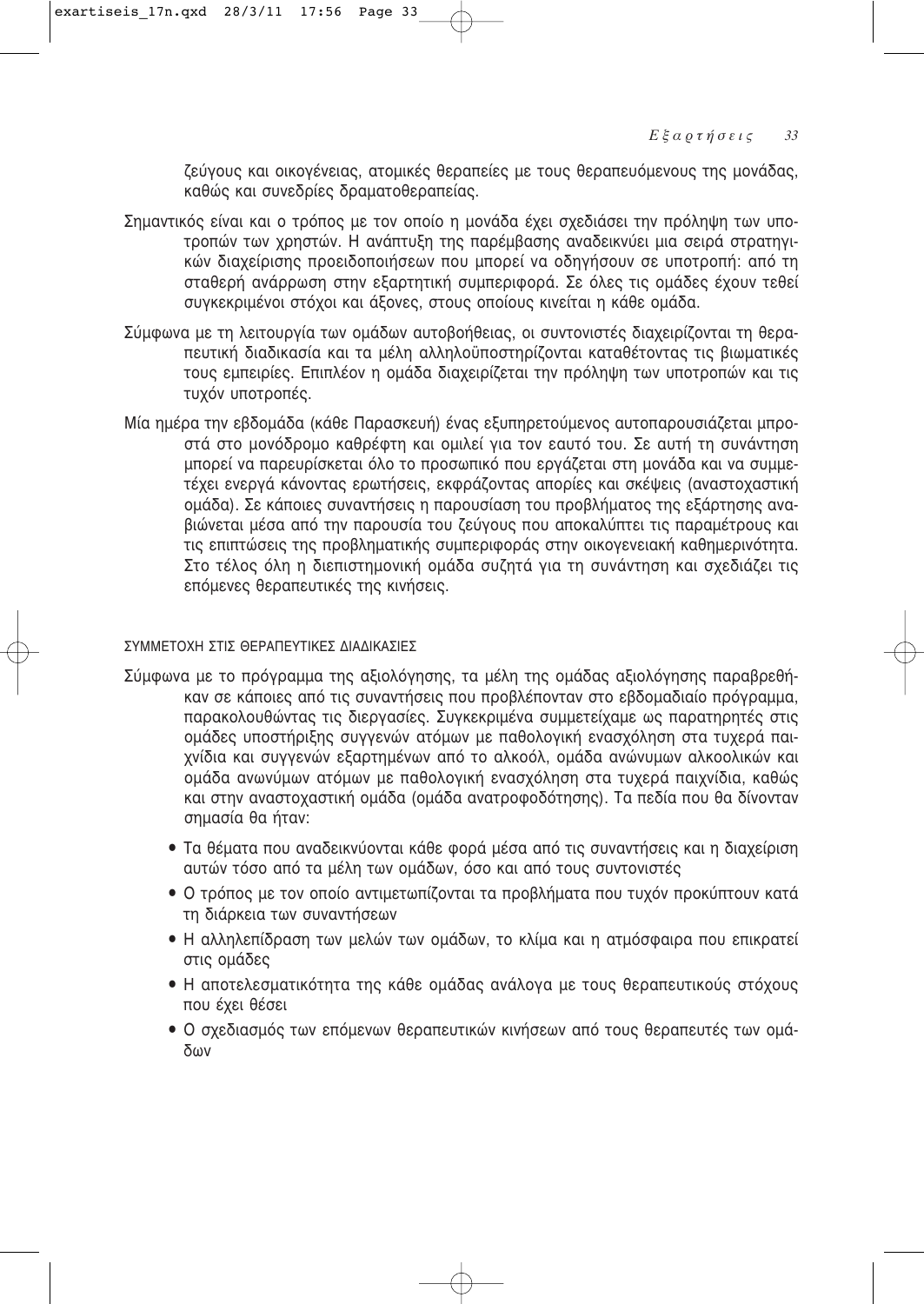#### ΕΞΕΤΑΣΗ ΤΩΝ ΑΡΧΕΙΩΝ

- Η μονάδα ΚΕΘΕΑ ΑΛΦΑ προσφέρει υπηρεσίες σε άτομα, τα οποία προσέρχονται οικιοθελώς. Αυτό όπως είναι γνωστό σε όλους που ασχολούνται με τη θεραπεία των εξαρτήσεων, δεν είναι κάτι το συνηθισμένο. Η εμφάνιση του εξαρτημένου και η αίτηση του να λάβει βοήθεια είναι αποτέλεσμα μίας πορείας συνειδητοποίησης και αποδοχής του προβλήματος από τον ίδιο, στην οποία έχει μεγάλη επιρροή το οικογενειακό περιβάλλον. Συνεπές προς τις αρχές του το Πρόγραμμα δέχεται για υποστήριξη και κινητοποίηση συγγενείς του εξαρτημένου (μέλη της οικογένειας) ΠΡΙΝ από την προσέλευση του εξαρτημένου. Αυτό μπορεί να πάρει αρκετό χρόνο (δεν υπάρχει όριο) και πολλές φορές (αλλά όχι πάντοτε) οδηγεί σε αύξηση της κινητοποίησης για θεραπεία και τελικά στην προσέλευση για θεραπεία του ατόμου με το πρόβλημα.
- Η υποστήριξη, αξιολόγηση και η καταγραφή των ατομικών συναντήσεων συμβουλευτικής των συγγενικών προσώπων απαιτεί χρόνο από τους θεραπευτές που προσπαθούν να αυξήσουν την κινητοποίηση και να αξιολογήσουν το μέγεθος του προβλήματος, χωρίς να εξετάζουν το άτομο με την προβληματική (εξαρτητική) συμπεριφορά, Όμως, η προσπάθεια αυτή δεν είναι μάταιη και η συλλογή των στοιχείων κρίνεται βοηθητική, είναι μία μορφή θεραπευτικής «επένδυσης» και αξιοποιείται στο θεραπευτικό σχεδιασμό της πορείας προς την απεξάρτηση.

#### ΕΞΕΤΑΣΗ ΑΛΛΩΝ ΤΟΜΕΩΝ ΣΤΗ ΜΟΝΑΔΑ

Αντικείμενο εξέτασης στη μονάδα από την ομάδα αξιολόγησης ήταν επίσης:

- Η ύπαρξη κανόνων ασφαλείας στη μονάδα
- Η αντιμετώπιση των προβλημάτων υγείας των εξυπηρετούμενων
- Η επάρκεια σε χώρους και εγκαταστάσεις για την πραγματοποίηση των εργασιών στη μονάδα
- Ο περιβάλλων χώρος της μονάδας και οι χώροι που πραγματοποιούνται οι ομάδες
- Η διαδικασία της συνεχιζόμενης εκπαίδευσης του προσωπικού
- Η ύπαρξη εξωτερικής εποπτείας του προσωπικού που αλληλεπιδρά θεραπευτικά με τους εξυπηρετούμενους της μονάδας

#### Η ΕΠΕΞΕΡΓΑΣΙΑ ΤΩΝ ΔΕΔΟΜΕΝΩΝ

- Με την ολοκλήρωση των επισκέψεων και της συμμετοχής της ομάδας αξιολόγησης στις διεργασίες της μονάδας, συγκεντρώθηκαν τα στοιχεία που είχαν συλλεχθεί για περαιτέρω επεξεργασία και ανάλυση των δεδομένων. Η έκθεση ποιοτικής αξιολόγησης θα συντασσόταν με βάση:
	- Τα πρακτικά που κρατήθηκαν από τα μέλη της εξωτερικής αξιολόγησης κατά τις συναντήσεις
	- Τις παρατηρήσεις και τις σημειώσεις που κρατήθηκαν κατά τις επισκέψεις
	- Τα αποτελέσματα από τα αρχεία (στατιστικά δεδομένα)
	- Την προηγούμενη έκθεση εσωτερικής αξιολόγησης, που είχε προηγηθεί μερικούς μήνες πριν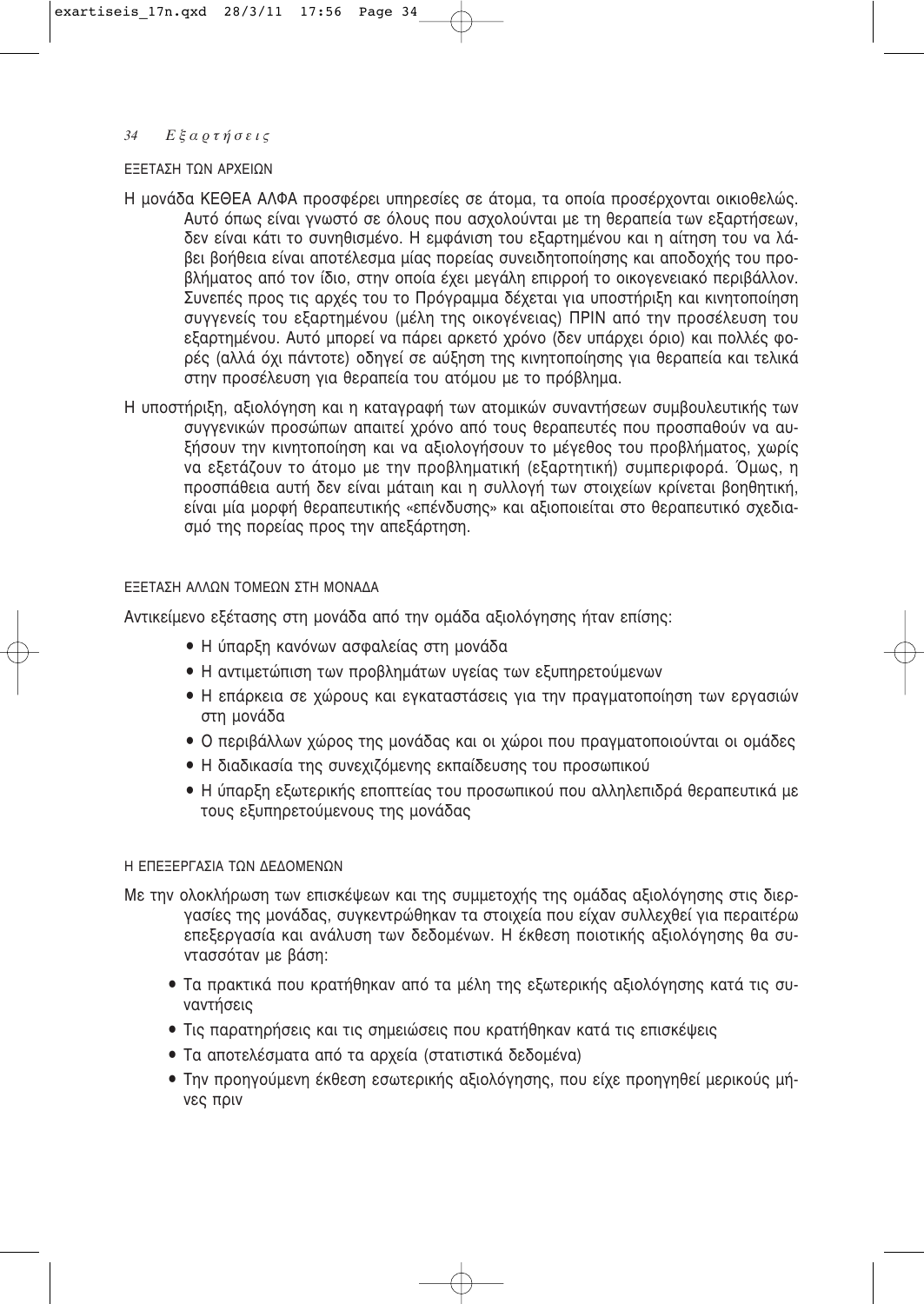• Την κλίμακα εξωτερικής αξιολόγησης που κατασκευάστηκε από την ομάδα εξωτερικής αξιολόγησης για να διερευνήσει την επιτυχία του προγράμματος της μονάδας του ΚΕ-ΘΕΑ ΑΛΦΑ ανάλογα με τους στόχους που έχει θέσει το πρόγραμμα

## ∫§πª∞∫∞ ∂•øΔ∂ƒπ∫∏™ ∞•π√§√°∏™∏™

- Για την καλύτερη αξιοποίηση και ερμηνεία των ποιοτικών και ποσοτικών χαρακτηριστικών της μονάδας ΚΕΘΕΑ ΑΛΦΑ, κατασκευάστηκε από την ομάδα εξωτερικής αξιολόγησης, κλίμακα αξιολόγησης, βασισμένη στους στόχους που έχει θέσει το πρόγραμμα και στις επιμέρους θεραπευτικές διαδικασίες που εφαρμόζει. Η κλίμακα εστίασε στους παρακάτω τομείς:
	- Συμμετοχή χρηστών αλκοόλ και εξαρτημένων από τα τυχερά παιχνίδια στο πρόγραμμα (πόσοι προσήλθαν, πόσοι ολοκλήρωσαν, χρόνος παραμονής στο θεραπευτικό πρόγραμμα, αριθμός υποτροπών).
	- Συμμετοχή συγγενών χρηστών αλκοόλ και εξαρτημένων από τα τυχερά παιχνίδια σε υποστηρικτικά προνράμματα (ομάδες συννενών, θεραπείες ζεύνους, ατομικές συνεδρίες κ.λπ.).
	- Επαγγελματική κατάσταση εξυπηρετούμενων που ολοκλήρωσαν το θεραπευτικό πρόγραμμα (άνεργοι, υποαπασχολούμενοι, επαγγελματικά αποκαταστημένοι).
	- Οικογενειακή κατάσταση εξυπηρετούμενων που ολοκλήρωσαν το θεραπευτικό πρόγραμμα (απομακρυσμένοι από την οικογένεια, επανενταγμένοι στο οικογενειακό περιβάλλον με βελτιωμένες σχέσεις, επανενταγμένοι στο οικογενειακό περιβάλλον με άριστες οικογενειακές σχέσεις) και
	- Σημερινό κοινωνικό δίκτυο εξυπηρετούμενων που ολοκλήρωσαν το θεραπευτικό πρόγραμμα (καμία επαφή με φίλους, μέτριες κοινωνικές συναναστροφές, άριστες κοινωνικές σχέσεις).
- Ο συσχετισμός των υπο-κλιμάκων αυτών θα αναδείκνυε την επιτυχία του προγράμματος. Όσο περισσότερα άτομα ολοκληρώνουν με επιτυχία το πρόγραμμα -και μιλώντας για επιτυχία εννοούμε την ταυτόχρονη επαγγελματική, προσωπική και οικογενειακή αποκατάσταση τους- τόσο μεγαλύτερη θα είναι η διαφορά, σε σχέση με την αρχική εκτίμηση της κατάστασης από τη μονάδα. Σημαντική παράμετρος δηλαδή αποτελεί όχι μόνο ο αριθμός των εξυπηρετούμενων που ολοκληρώνει το θεραπευτικό πρόγραμμα αλλά και οι προοπτικές που του ανοίγονται έτσι ώστε να μειωθεί όσο το δυνατό περισσότερο η πιθανότητα υποτροπής τους. Οι Schuckit και Kaufman, (2004) και οι σύγχρονοι τους αναφέρουν ότι η εξάρτηση από το αλκοόλ είναι μία περίπλοκη κατάσταση. Αυτή οδηγεί σε μειωμένη απόδοση σε πολλές δραστηριότητες της ζωής όπως: επιφέρει προβλήματα στην οικογένειά του αλκοολικού, περιορίζει την ικανότητά του να εργαστεί σωστά και να συσχετιστεί με τους άλλους. Παρόμοια είναι και η τοποθέτηση της Aμερικανικής Ψυχολογικής Εταιρείας (1999) για τον παθολογικό τζόγο. Ο παθολογικός παίχτης επίσης χαρακτηρίζεται από ανικανότητα ελέγχου που έχει επιβλαβείς ψυχο-Κοινωνικές και άλλες συνέπειες: προσωπικές, οικογενειακές, επαγγελματικές, ψυχολογικές και πολλές φορές νομικές.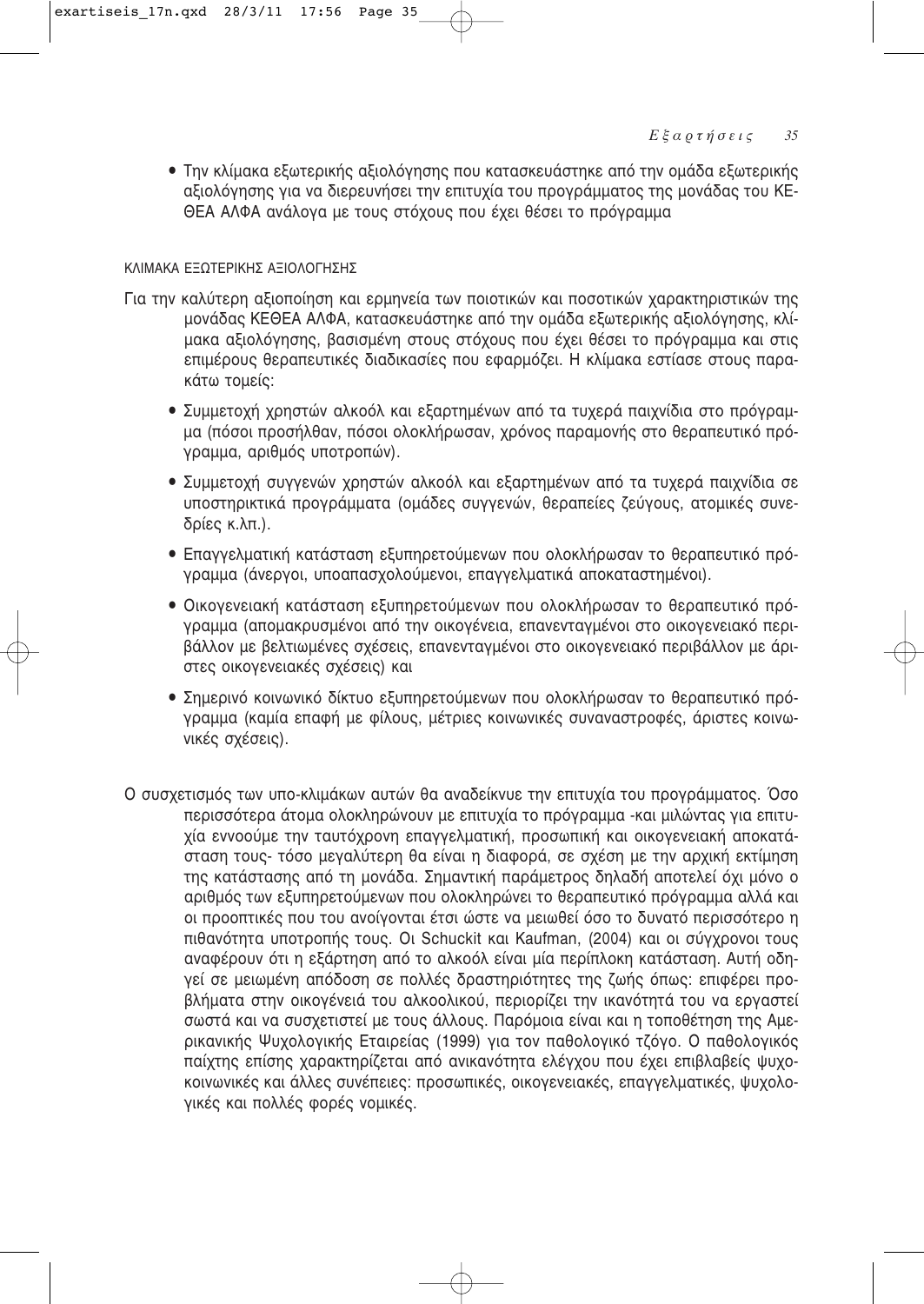- Ο πρώην χρήστης που, κατά την έξοδό του από ένα πρόγραμμα απεξάρτησης πλαισιώνεται από ένα σωστό οικογενειακό και κοινωνικό περιβάλλον που θα τον στηρίξει ενεργά έχει σημαντικά λιγότερες πιθανότητες να κάνει υποτροπή. Σε αυτό θα βοηθήσει και η ένταξη του σε κάποιας μορφής απασχόληση που θα του προσφέρει αφενός οικονομικές διεξόδους αλλά και την αίσθηση της προσωπικής ικανοποίησης και της προσφοράς του στην οικογένεια του και το κοινωνικό σύνολο.
- Το πρόνραμμα απεξάρτησης από το αλκοόλ και τα τυχερά παιχνίδια του ΚΕΘΕΑ, δίνει μενάλη σημασία στην ενδυνάμωση των μελών της οικογένειας των χρηστών με ομάδες και ατομικές συναντήσεις, καθώς και με οικογενειακές συνεδρίες. Αυτό δεν είναι τυχαίο αφού πολλές φορές όλο το οικογενειακό σύστημα νοσεί και όχι μόνο ο χρήστης και πρέπει να μετακινηθεί όλο το οικογενειακό σύστημα, τα μέλη να υιοθετήσουν άλλους τρόπους πιο λειτουργικούς στη διατήρηση της ισορροπίας χωρίς να χρειάζονται το σύμπτωμα της εξάρτησης. Η προσπάθεια όμως από τη μονάδα συνεχίζεται και στην αντιμετώπιση προβλημάτων σε εργασιακό επίπεδο με σκοπό την επανένταξη του ατόμου σε υγιή πλαίσια στην αγορά εργασίας.

#### ΑΠΟΤΕΛΕΣΜΑΤΙΚΟΤΗΤΑ

## Εξάρτηση στα τυχερά παιχνίδια (Τζόγος):

Ο ποσοτικός προσδιορισμός της αποτελεσματικότητας στις θεραπείες των εξαρτήσεων είναι ένα εξαιρετικά πολύπλοκο και ακανθώδες θέμα, καθώς η αποτελεσματικότητα εξαρτάται άμεσα από τους στόχους που έχουν τεθεί. Προγράμματα που θέτουν ως μοναδικό στόχο την πλήρη αποχή πολλές φορές δείχνουν ιδιαίτερα αναποτελεσματικά, καθώς η αποχή είναι μία ενεργός διαδικασία και ό,τι θεωρείται επιτυχία σήμερα μπορεί να μετρηθεί ως αποτυχία αύριο αν ο εξαρτημένος υποτροπιάσει. Η εξάρτηση γενικά μιλώντας πλέον ορίζεται ως μία χρόνια υποτροπιάζουσα διαταραχή και οι υποτροπές σε ένα χρόνιο πρόβλημα δεν είναι σωστό να θεωρούνται μόνο ως αποτυχίες. Είναι ορθότερο επιστημονικά αλλά και από την πλευρά της αποφυγής επαγγελματικής εξουθένωσης των θεραπευτών ως ένα στάδιο της διαταραχής που πρέπει να αντιμετωπισθεί άμεσα. Στην παρούσα αξιολόγηση οι δείκτες αποτελεσματικότητας είναι καταρχήν η επιτυχής ολοκλήρωση του προγράμματος. Ο τρόπος που το Πρόγραμμα συλλέγει δεδομένα και η προσοχή στην ανωνυμία, καθώς και το ότι ορισμένοι θεραπευόμενοι έφυγαν από το πρόγραμμα και επανήλθαν σε δεύτερο χρόνο (με άλλον κωδικό) και είτε ολοκλήρωσαν το πρόγραμμα είτε όχι, καθιστούν την απάντηση του φαινομενικά απλού αυτού ερωτήματος δύσκολη. Επιπλέον οι θεραπευόμενοι εξαρτημένοι πρέπει να διαχωριστούν από τα μέλη της οικογένειας, τα οποία επίσης λαμβάνουν θεραπεία αλλά δεν είναι φυσικά θεραπευόμενοι. Η συνολική εικόνα αναφορικά με το στόχο «ολοκλήρωση του Προγράμματος» είναι:

## ΑΤΟΜΑ ΕΞΑΡΤΗΜΕΝΑ ΣΤΟ ΑΛΚΟΟΛ

Τα ερευνητικά δεδομένα δείχνουν ότι 333 άτομα που πληρούσαν τα κριτήρια για εξάρτηση προσήλθαν στο πρόνραμμα από το 2003 (έναρξη λειτουρνίας) μέχρι το Μάρτιο 2009 (συλλογή δεδομένων). Από αυτά 222 (66,7%) έγιναν μέλη του προγράμματος (δέσμευση στο πρόγραμμα) και από αυτά 121 διέκοψαν (54,5%). Τα 50 (22,5%) ολοκλήρωσαν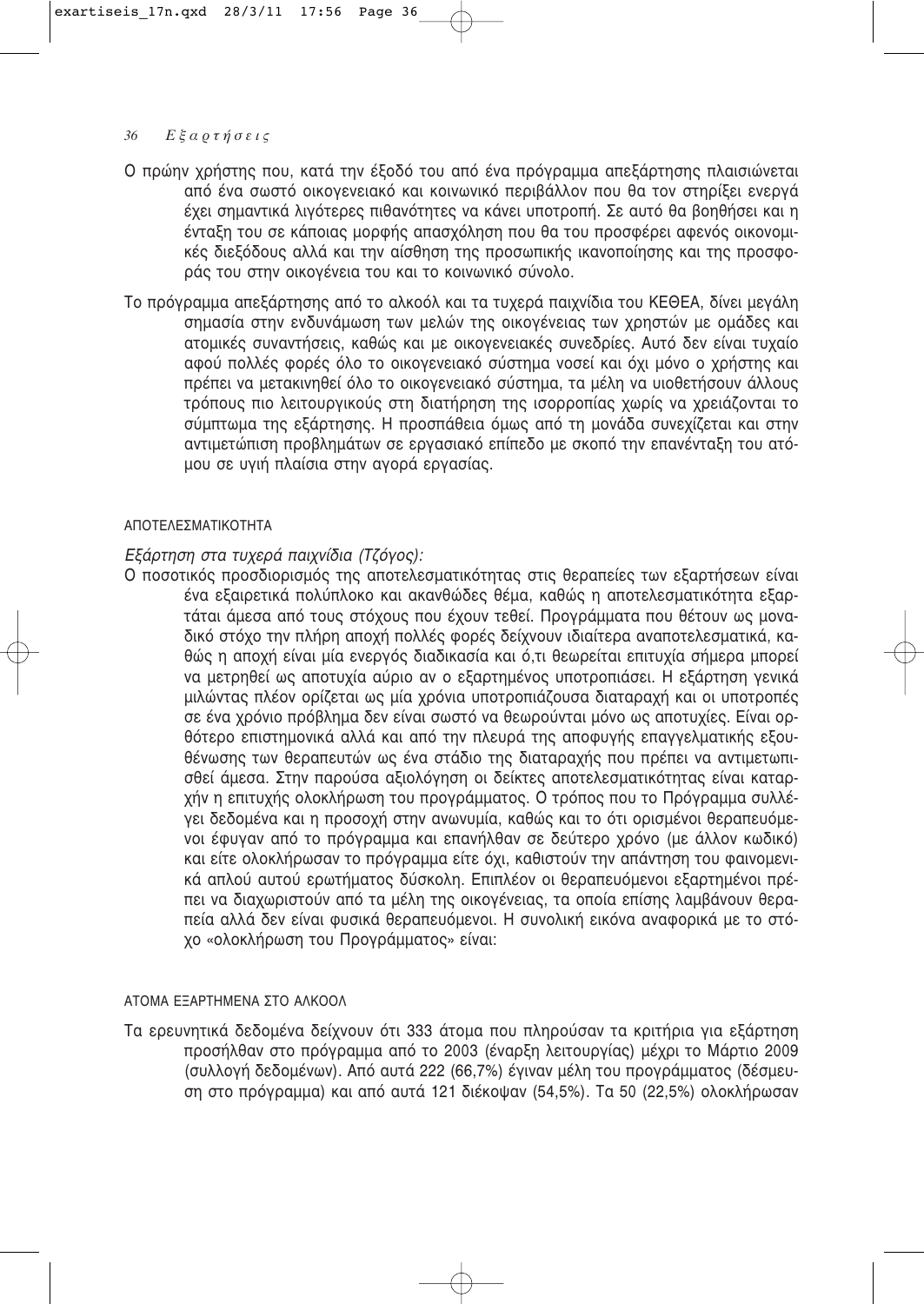επιτυχώς το πρόγραμμα και 51 (23%) παραμένουν στο πρόγραμμα και συνεχίζουν τη θεραπεία. Για τους εξαρτημένους από το αλκοόλ, τα άτομα που ολοκλήρωσαν επιτυχώς το πρόγραμμα είναι 50 από 222 που εντάχθηκαν στο πρόγραμμα. Αυτό δίνει εξαιρετικά υψηλό ποσοστό επιτυχίας 22,5%, ποσοστό που ξεπερνά τα συνήθη ποσοστά που αναφέρονται από προγράμματα απεξάρτησης στη διεθνή βιβλιογραφία.

## ΔΤΟΜΑ ΜΕ ΠΑΘΟΛΟΓΙΚΗ ΕΝΑΣΧΟΛΗΣΗ ΣΤΑ ΤΥΧΕΡΑ ΠΑΙΧΝΙΔΙΑ

- Στο πρόγραμμα στο αντίστοιχο χρονικό διάστημα προσήλθαν 161 άτομα που πληρούσαν τα Κριτήρια της παθολογικής εξάρτησης στα τυχερά παιχνίδια. Από αυτά 145 (90,1%) έγιναν μέλη του προγράμματος (δέσμευση στο πρόγραμμα) και από αυτά διέκοψαν 70 (48,3%). Επίσης, 26 (17,9%) ολοκλήρωσαν επιτυχώς το πρόγραμμα ενώ 49 (33,8%) παραμένουν στο πρόγραμμα και συνεχίζουν τη θεραπεία.
- Όπως φαίνεται 26 άτομα ολοκλήρωσαν επιτυχώς το πρόγραμμα και σταμάτησαν να παίζουν τυχερά παιχνίδια. Κατά μέσο όρο, τα άτομα αυτά παρέμειναν στο πρόγραμμα περί τα δύο χρόνια μέχρι να το ολοκληρώσουν. Ένας ασθενής του προγράμματος ολοκλήρωσε το πρόγραμμα σε 2 μήνες και ένας άλλος σε 48 μήνες. Ο μικρότερος δυνατός χρόνος ολοκλήρωσης δημιουργεί κάποιο προβληματισμό αναφορικά με τα στάδια, τα οποία πρέπει να περάσει κάποιος και πόσος χρόνος απαιτείται μέχρι να τα ολοκληρώσει και να θεωρηθεί «θεραπευμένος». Από την άλλη πλευρά το μεγάλο εύρος του χρόνου υπογραμμίζει τις δυσκολίες ολοκλήρωσης του προγράμματος αλλά και την εξατομικευμένη εφαρμογή του. Οι εξαρτημένοι που δεν ολοκλήρωσαν το πρόγραμμα είναι 74. Άρα το ποσοστό επιτυχίας είναι 17,9%. Το ποσοστό αυτό είναι εξαιρετικά υψηλό συγκρινόμενο με αντίστοιχα της διεθνούς βιβλιογραφίας. Ο ολοένα αυξανόμενος αριθμός εξυπηρετούμενων στα πέντε χρόνια λειτουργίας αυτού του πλαισίου, καθώς και η εμπιστοσύνη που έχουν στη φροντίδα που τους παρέχεται, δεικνύει και την αποτελεσματικότητα της όλης προσπάθειας. Αυτό ισχύει και για τις δύο μονάδες της Μονάδας ΑΛΦΑ. Πέραν όμως των αποτελεσμάτων τα στοιχεία που συγκεντρώθηκαν έχουν ιδιαίτερη σημασία. Τα χαρακτηριστικά των θεραπευομένων για τις δύο μονάδες παρουσιάζονται ανεξάρτητα.

## **∞§∫√√§**

Aπό τους εξαρτημένους που προσήλθαν τα δημογραφικά χαρακτηριστικά περιγράφονται στους πίνακες 1, 2, 3, 4 και 5. Σημειώνεται ότι στη συντριπτική πλειοψηφία τους οι θεραπευόμενοι ήταν Ελληνικής καταγωγής (103/108)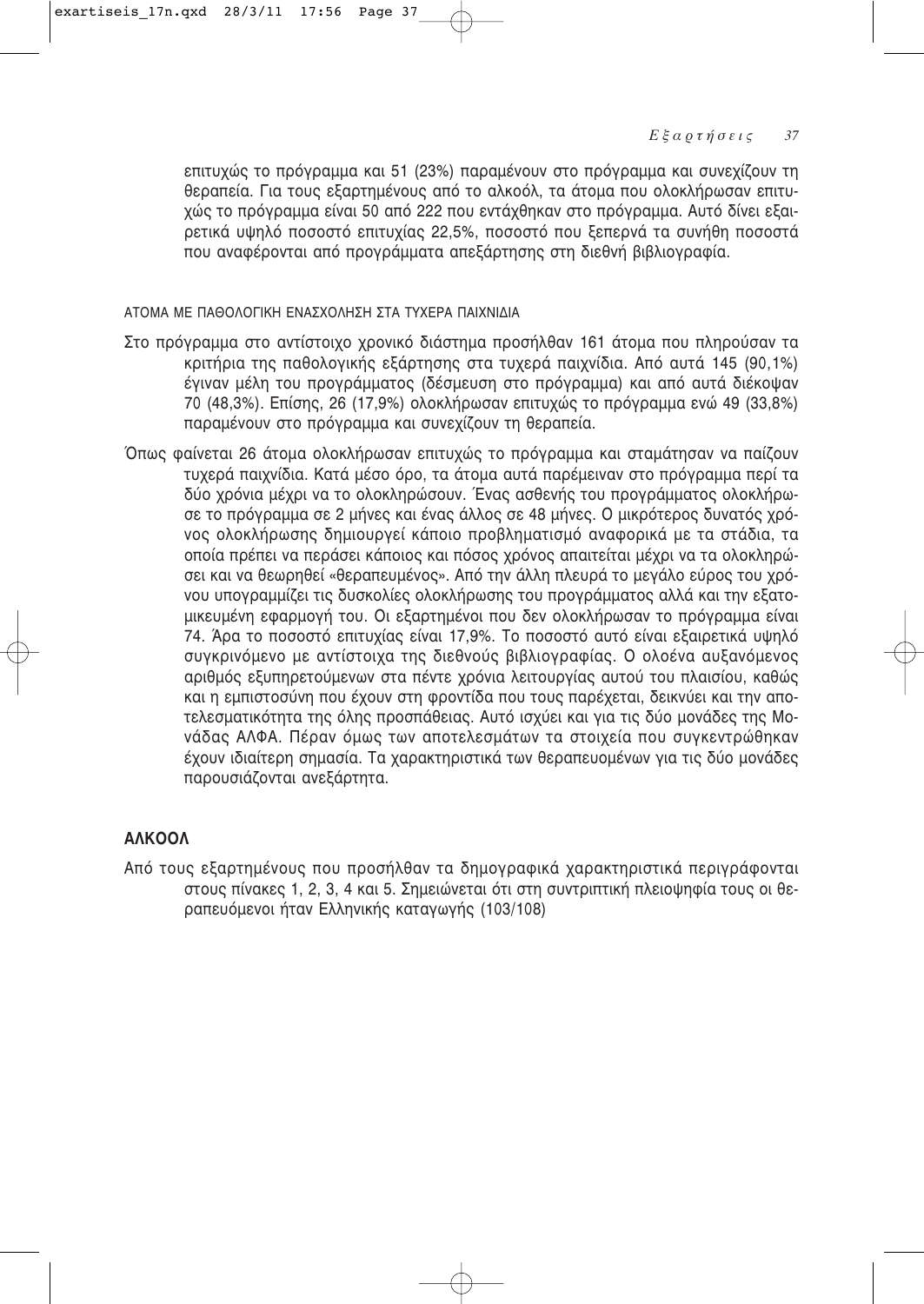## ΠΙΝΑΚΑΣ 1 ΗΛΙΚΙΑ



## ΠΙΝΑΚΑΣ 2 ΦΥΛΟ

|        |         | Συχνότητα | Ποσοστό | Έγκυρο<br>ποσοστό | Συνολικό<br>Ποσοστό |  |
|--------|---------|-----------|---------|-------------------|---------------------|--|
| Έγκυρο | Άνδρας  | 72        | 66,7    | 66,7              | 66,7                |  |
|        | Γυναίκα | 36        | 33,3    | 33,3              | 100,0               |  |
|        | Σύνολο  | 108       | 100,0   | 100,0             |                     |  |

## ΠΙΝΑΚΑΣ 3 ΟΙΚΟΓΕΝΕΙΑΚΗ ΚΑΤΑΣΤΑΣΗ

|        |              | Συχνότητα      | Ποσοστό | Έγκυρο<br>Ποσοστό | Συνολικό<br>Ποσοστό |  |
|--------|--------------|----------------|---------|-------------------|---------------------|--|
| Έγκυρο | ΑΓΑΜΟΣ       | 39             | 36,1    | 36,1              | 36,1                |  |
|        | ΕΓΓΑΜΟΣ      | 47             | 43,5    | 43,5              | 79,6                |  |
|        | ΔΙΑΖΕΥΓΜΕΝΟΣ | 15             | 13,9    | 13,9              | 93,5                |  |
|        | ΧΗΡΟΣ        | 3              | 2,8     | 2,8               | 96,3                |  |
|        | Άλλο         | $\overline{4}$ | 3,7     | 3,7               | 100,0               |  |
|        | Σύνολο       | 108            | 100,0   | 100,0             |                     |  |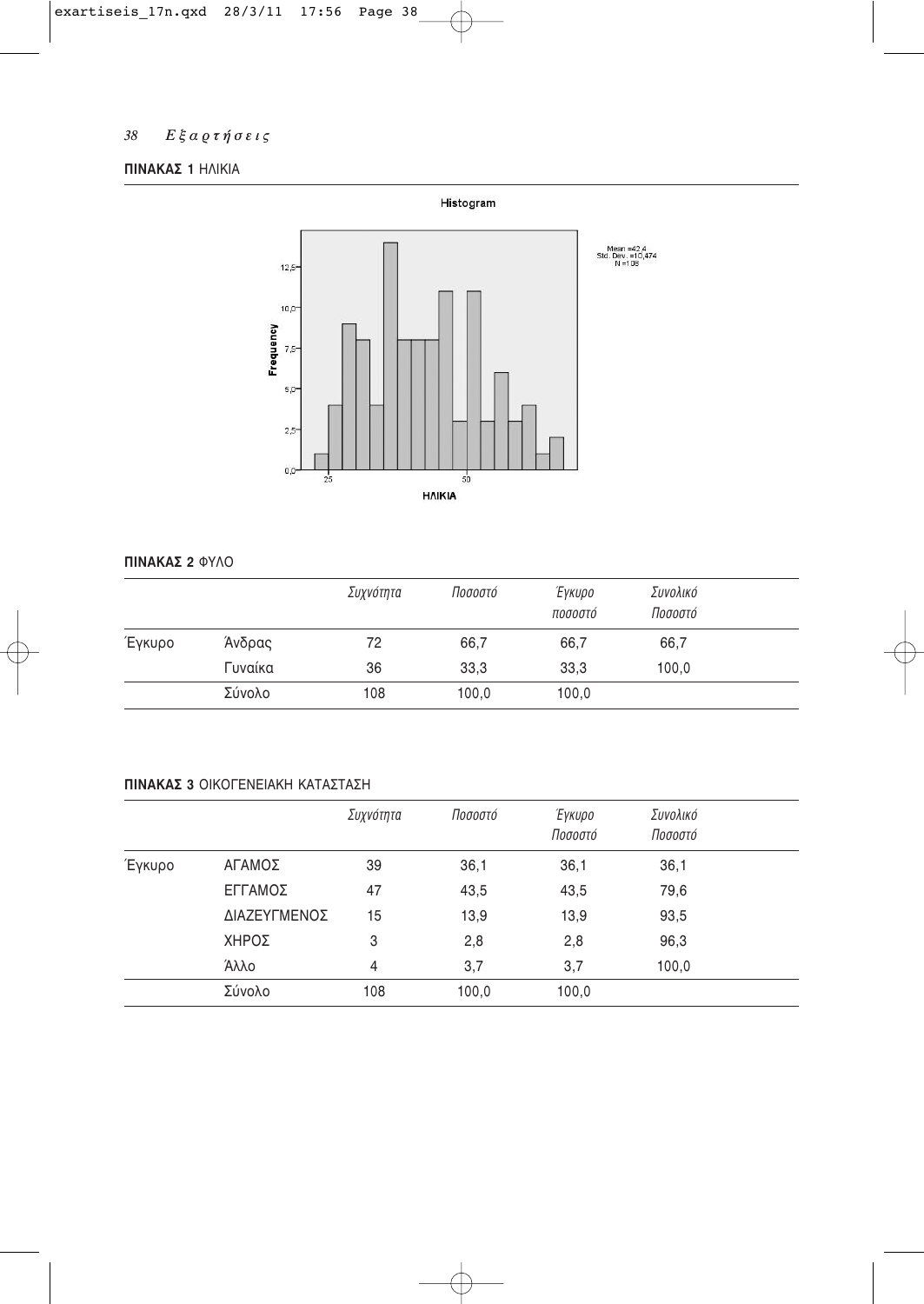|        |                   | Συχνότητα | Ποσοστό | Έγκυρο<br>Ποσοστό | Συνολικό<br>Ποσοστό |  |
|--------|-------------------|-----------|---------|-------------------|---------------------|--|
| Έγκυρο | Έως 300 ευρώ      |           | 6,5     | 6,5               | 6,5                 |  |
|        | 301-800 ευρώ      | 23        | 21,3    | 21,3              | 27,8                |  |
|        | 801-1500 ευρώ     | 41        | 38,0    | 38,0              | 65,7                |  |
|        | 1501-2500 ευρώ    | 14        | 13,0    | 13,0              | 78,7                |  |
|        | 2501ευρώ και πάνω | 13        | 12,0    | 12,0              | 90,7                |  |
|        | Άγνωστο           | 10        | 9,3     | 9,3               | 100,0               |  |
|        | Σύνολο            | 108       | 100,0   | 100,0             |                     |  |

## **ΠΙΝΑΚΑΣ 4 ΟΙΚΟΝΟΜΙΚΗ ΚΑΤΑΣΤΑΣΗ** ΣΥΝΩΛΙΚΩ ΜΗΝΙΔΙΩ ΔΤΩΜΙΚΩ ΕΙΣΩΛΗΜΑ

## **ΠΙΝΑΚΑΣ 5 ΕΚΠΑΙΔΕΥΣΗ**  $\overline{M}$

|  | ANVIATO ENTALETTINO ELIITELIO |  |
|--|-------------------------------|--|
|  |                               |  |

|        |                                                       | Συχνότητα | Ποσοστό | Έγκυρο<br>Ποσοστό | Συνολικό<br>Ποσοστό |
|--------|-------------------------------------------------------|-----------|---------|-------------------|---------------------|
| Έγκυρο | Αναλφάβητος                                           |           | 0,9     | 0,9               | 0,9                 |
|        | Απόφοιτος Δημοτικού                                   | 11        | 10,2    | 10,2              | 11,1                |
|        | Απόφοιτος Γυμνασίου<br>Απόφοιτος Λυκείου, ΙΕΚ,        | 16        | 14,8    | 14,8              | 25,9                |
|        | ΟΑΕΔ, τεχνικές σχολές<br>Απόφοιτος ΤΕΙ/               | 48        | 44.4    | 44,4              | 70.4                |
|        | Ανώτερης Τεχνικής Σχολής<br>Απόφοιτος Πανεπιστημίου / | 10        | 9,3     | 9,3               | 79,6                |
|        | Ανώτατης Σχολής                                       | 22        | 20.4    | 20,4              | 100.0               |
|        | Σύνολο                                                | 108       | 100.0   | 100.0             |                     |

- Το προφίλ που διαγράφεται είναι ενός ατόμου μέσης ηλικίας και σε αρκετές περιπτώσεις με παιδεία και έσοδα άνω του μέσου όρου. Το πρόγραμμα ΚΕΘΕΑ ΑΛΦΑ φαίνεται πως προσελκύει άτομα από διάφορα κοινωνικά στρώματα, όπως φαίνεται στους πίνακες 4 και 5 αλλά και άτομα με σταθερές σχέσεις (πίνακας 3). Οι σταθερές οικογενειακές σχέσεις στους θεραπευόμενους αποτελούν, όπως προκύπτει θεμέλιο, στο οποίο οικοδομείται η ανάρρωση του εξαρτημένου, καθώς το πρόγραμμα έχει πολλές θεραπευτικές δραστηριότητες που απευθύνονται στα μέλη του οικογενειακού περιβάλλοντος του θεραπευόμενου.
	- Το 22% χρησιμοποιεί περιστασιακά, έστω, παράνομες εξαρτητικές ουσίες (Πίνακας 6). Όπως φαίνεται στον πίνακα, το μεγαλύτερο ποσοστό (77,8%) δεν χρησιμοποιεί κάποια ουσία. Στη στήλη με τον τίτλο «μερικό ποσοστό» αναφέρονται τα ποσοστά κάθε ουσίας για τον πληθυσμό που προκύπτει αν εξαιρεθούν αυτοί που δεν κάνουν καμία χρήση. Όπως φαίνεται, περισσότεροι από τους μισούς χρήστες ουσιών προτιμούν το χασίς.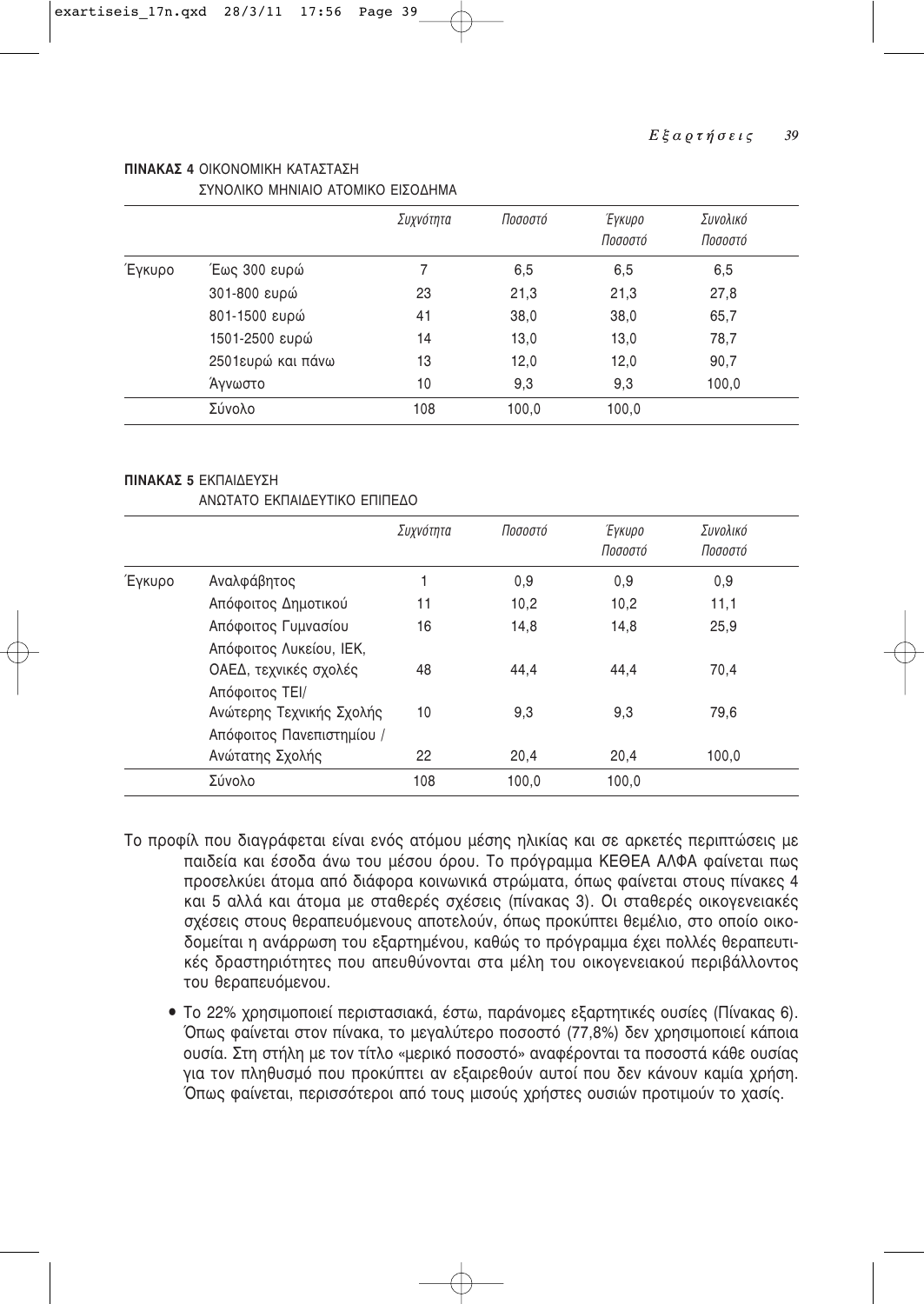## **ΠΙΝΑΚΑΣ 6** (ΑΛΛΗ ΕΞΑΡΤΗΣΗ)

## ΔΕΥΤΕΡΕΥΟΥΣΑ ΟΥΣΙΑ ΧΡΗΣΗΣ 1

|         |                                                 | Συχνότητα      | Ποσοστό | Μερικό<br>ποσοστό | Συνολικό<br>Ποσοστό |
|---------|-------------------------------------------------|----------------|---------|-------------------|---------------------|
| Έγκυρο  | Ηρωίνη                                          | 7              | 6,5     | 29,2              | 29,2                |
|         | Αγνώστου τύπου κοκαΐνη<br>Αγνώστου τύπου ινδική | $\overline{2}$ | 1,9     | 8,3               | 37,5                |
|         | κάνναβη<br>Ακατέργαστη ρητίνη                   | $\overline{2}$ | 1,9     | 8,3               | 45,8                |
|         | (χασίς, μαύρο)                                  | 13             | 12,0    | 54,2              | 100,0               |
|         | Σύνολο                                          | 24             | 22,2    | 100,0             |                     |
| Άγνωστο | <b>KAMIA</b>                                    | 84             | 77,8    |                   |                     |
| Σύνολο  | 108                                             | 100,0          |         |                   |                     |

• Το 32% δηλώνει κατά την εισαγωγή ότι έχει «ψυχολογικά προβλήματα». Η απουσία ψυχιατρικής αξιολόγησης, έστω και με τη μορφή χορήγησης ενός σταθμισμένου ερωτηματολογίου ψυχοπαθολογίας δεν επιτρέπει περαιτέρω ανάλυση.

• Ο τρόπος χρήσης και η ποσότητα αλκοόλ που καταναλώνεται πριν από την είσοδο στο πρόγραμμα περιγράφεται στους πίνακες 7 και 8

## **ΠΙΝΑΚΑΣ 7** ΑΛΚΟΟΛ/ΗΜΕΡΑ

ΠΟΤΗΡΙΑ ΑΛΚΟΟΛ / ΕΡΓΑΣΙΜΗ ΜΕΡΑ

|        |                           | Συχνότητα                 | Ποσοστό | Έγκυρο<br>Ποσοστό | Συνολικό<br>Ποσοστό |  |
|--------|---------------------------|---------------------------|---------|-------------------|---------------------|--|
| Έγκυρο | 0                         | $\overline{4}$            | 3,7     | 3,7               | 3,7                 |  |
|        | $\sqrt{2}$                | $\overline{4}$            | 3,7     | 3,7               | 7,4                 |  |
|        | $\ensuremath{\mathsf{3}}$ | 8                         | 7,4     | 7,4               | 14,8                |  |
|        | $\overline{4}$            | 14                        | 13,0    | 13,0              | 27,8                |  |
|        | 5                         | 6                         | 5,6     | 5,6               | 33,3                |  |
|        | $\,6\,$                   | 8                         | 7,4     | 7,4               | 40,7                |  |
|        | $\overline{7}$            | 7                         | 6,5     | 6,5               | 47,2                |  |
|        | 8                         | 6                         | 5,6     | 5,6               | 52,8                |  |
|        | Άγνωστο                   | 9                         | 8,3     | 8,3               | 61,1                |  |
|        | 10                        | 23                        | 21,3    | 21,3              | 82,4                |  |
|        | 12                        | 3                         | 2,8     | 2,8               | 85,2                |  |
|        | 15                        | 7                         | 6,5     | 6,5               | 91,7                |  |
|        | 20                        | $\ensuremath{\mathsf{3}}$ | 2,8     | 2,8               | 94,4                |  |
|        | 24                        | 1                         | 0,9     | 0,9               | 95,4                |  |
|        | 30                        | 1                         | 0,9     | 0,9               | 96,3                |  |
|        | 40                        | $\overline{c}$            | 1,9     | 1,9               | 98,1                |  |
|        | 48                        | 1                         | 0,9     | 0,9               | 99,1                |  |
|        | 60                        | 1                         | 0,9     | 0,9               | 100,0               |  |
|        | Σύνολο                    | 108                       | 100,0   | 100,0             |                     |  |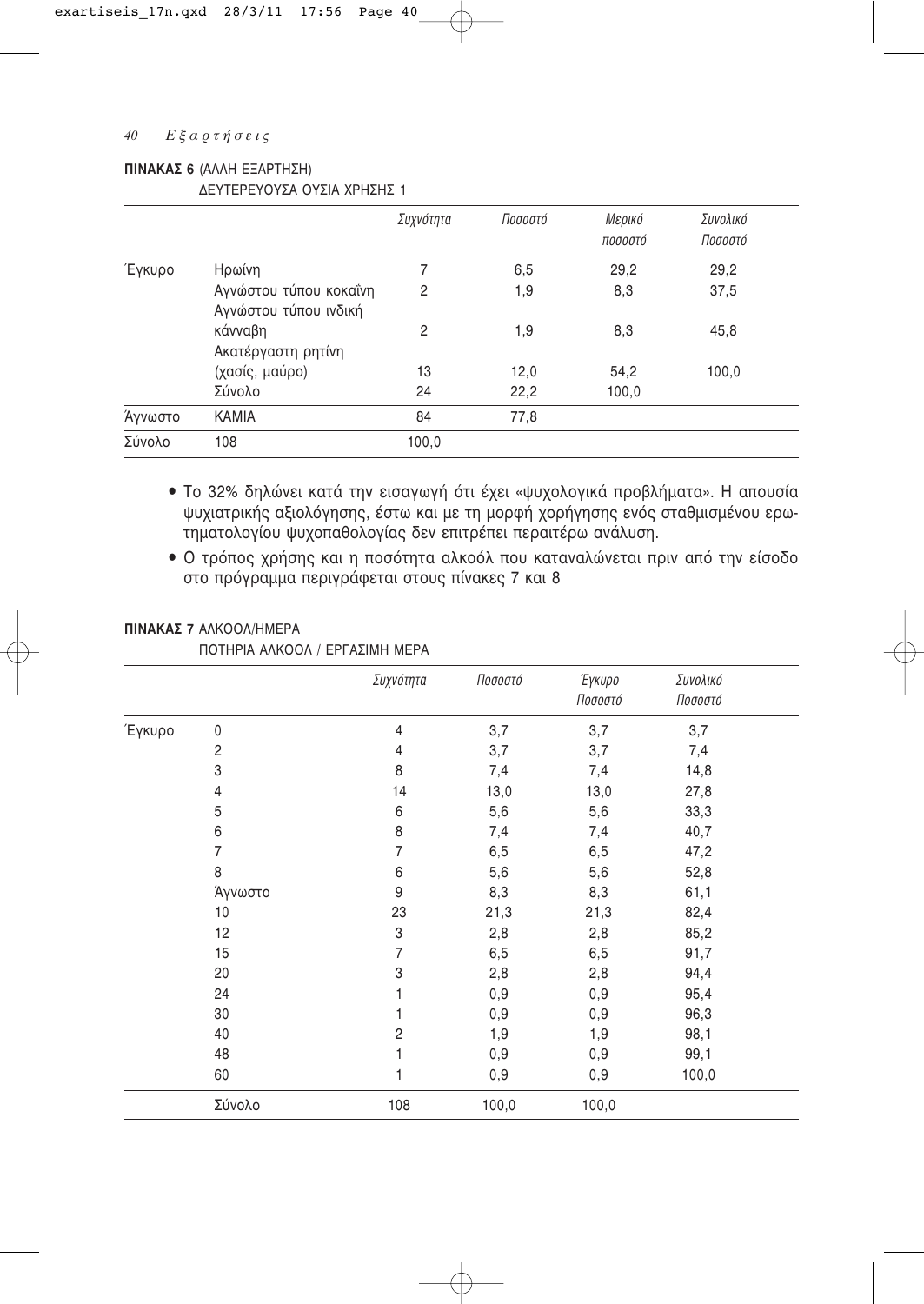|        |                                              | Συχνότητα | Ποσοστό | Έγκυρο<br>ποσοστό | Συνολικό<br>Ποσοστό |  |
|--------|----------------------------------------------|-----------|---------|-------------------|---------------------|--|
| Έγκυρο | Ποτέ<br>Λιγότερο από μία φορά                | 63        | 58,3    | 58,3              | 58,3                |  |
|        | το μήνα                                      | 12        | 11,1    | 11,1              | 69,4                |  |
|        | Μία φορά το μήνα                             | 6         | 5,6     | 5,6               | 75,0                |  |
|        | Μία φορά την εβδομάδα<br>Καθημερινά ή σχεδόν | 16        | 14,8    | 14,8              | 89,8                |  |
|        | καθημερινά                                   | 11        | 10,2    | 10,2              | 100,0               |  |
|        | Σύνολο                                       | 108       | 100,0   | 100,0             |                     |  |

## **ΠΙΝΑΚΑΣ 8** ΒΑΡΥΤΗΤΑ ΕΞΑΡΤΗΣΗΣ ΠΟΣΕΣ ΦΟΡΕΣ ΗΠΙΕΣ ΓΙΑ ΝΑ ΣΥΝΕΛΘΕΙΣ

Οι έμμεσοι δείκτες επικινδυνότητας στους πίνακες 9 και 10 υπογραμμίζουν το πόσο οι αλκοολικοί είναι επικίνδυνοι όχι μόνο για τον εαυτό τους, αλλά και για το κοινωνικό σύνολο, ταρόλο που ένα πολύ μικρό ποσοστό (4,6%) από τους θεραπευόμενους του προγράμματος έχει καταδικασθεί.

## **ΠΙΝΑΚΑΣ 9 ΒΙΑ**

ΑΣΚΗΣΗ ΒΙΑΣ

|        |                     | Συχνότητα | Ποσοστό | Έγκυρο<br>ποσοστό | Συνολικό<br>Ποσοστό |
|--------|---------------------|-----------|---------|-------------------|---------------------|
| Έγκυρο | Ναι, λεκτικής βίας  | 50        | 46,3    | 46,3              | 46,3                |
|        | Ναι, σωματικής βίας | 5         | 4,6     | 4,6               | 50,9                |
|        | Ναι, και τα δύο     | 25        | 23,1    | 23,1              | 74,1                |
|        | Όχι, ποτέ           | 28        | 25.9    | 25,9              | 100,0               |
|        | Σύνολο              | 108       | 100,0   | 100,0             |                     |

## **ΠΙΝΑΚΑΣ 10** ΟΔΗΓΗΣΗ ΥΠΟ ΤΗΝ ΕΠΗΡΕΙΑ ΟΔΗΓΗΣΗ ΟΧΗΜΑΤΟΣ

|        |         | Συχνότητα | Ποσοστό | Έγκυρο<br>ποσοστό | Συνολικό<br>Ποσοστό |  |
|--------|---------|-----------|---------|-------------------|---------------------|--|
| Έγκυρο | Πάντα   | 16        | 14,8    | 14,8              | 14,8                |  |
|        | Συχνά   | 32        | 29,6    | 29,6              | 44,4                |  |
|        | Σπάνια  | 20        | 18,5    | 18,5              | 63,0                |  |
|        | Ποτέ    | 37        | 34,3    | 34,3              | 97,2                |  |
|        | Άγνωστο | 3         | 2,8     | 2,8               | 100,0               |  |
|        | Σύνολο  | 108       | 100,0   | 100,0             |                     |  |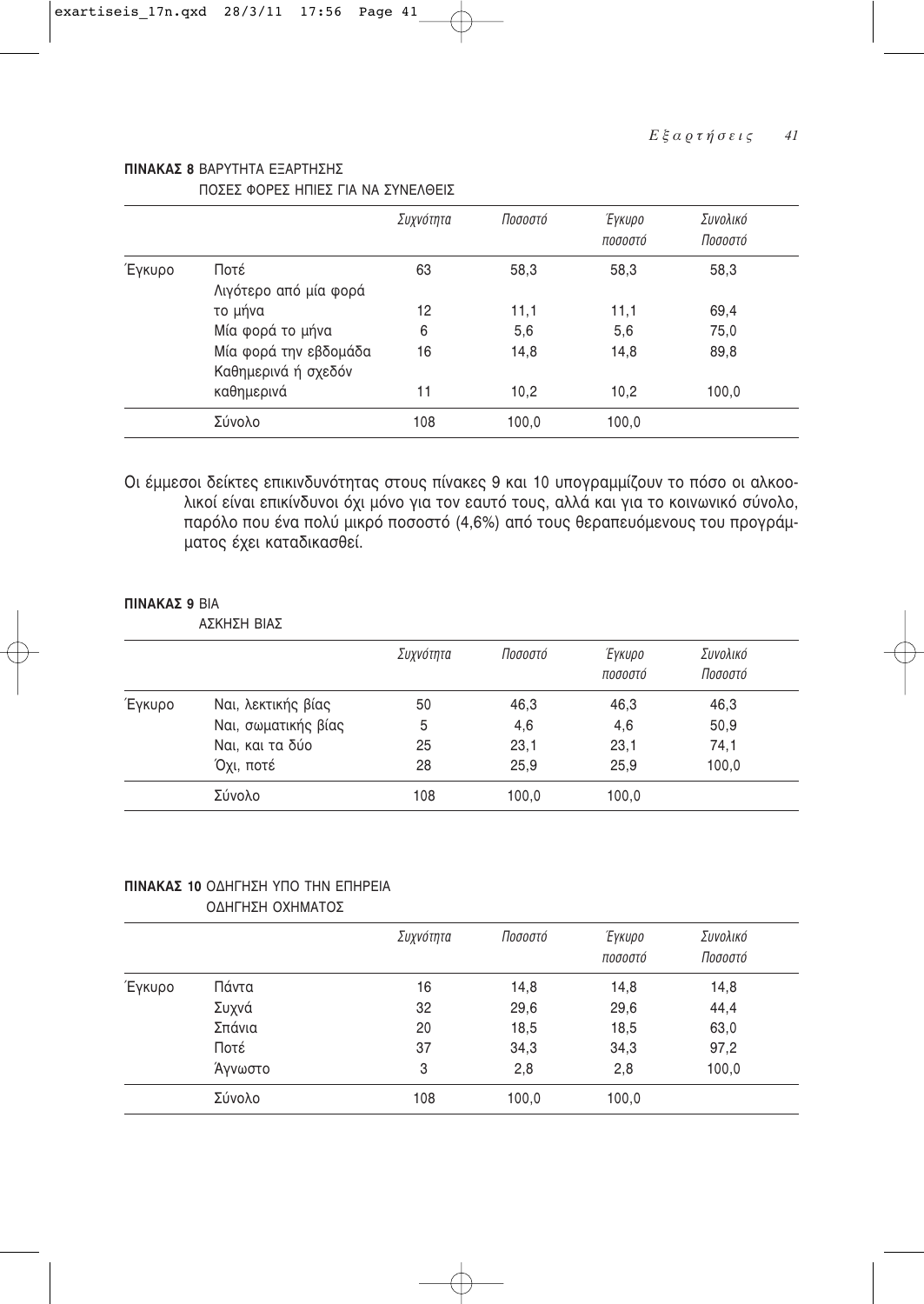- *42 Εξαρτήσεις*
- Με δεδομένο ότι τα στοιχεία αυτά συγκεντρώθηκαν κατά την είσοδο στο πρόγραμμα είναι πολύ πιθανό ότι οι εξαρτημένοι υποεκτιμούσαν τη βίαιη και επικίνδυνη συμπεριφορά τους. Τουλάχιστον λοιπόν τα 2/3 οδηγούσαν, συχνά, ενώ βρίσκονταν σε τοξίκωση και τα 3/4 εξ αυτών υπήρξαν βίαιοι.

## ΕΞΑΡΤΗΣΗ ΣΤΑ ΤΥΧΕΡΑ ΠΑΙΧΝΙΔΙΑ (ΤΖΟΓΟΣ)

- Η εξάρτηση από τα παράνομα παιχνίδια είναι μία συμπεριφορά που μόλις πρόσφατα έχει κατηγοριοποιηθεί και περιγραφεί ως εξαρτητική συμπεριφορά και ως ψυχική διαταραχή. Το Πρόγραμμα ΚΕΘΕΑ ΑΛΦΑ είναι το μοναδικό πρόγραμμα στην Ελλάδα που έχει δημιουργηθεί για τα άτομα αυτά. Τα στοιχεία που το ΚΕΘΕΑ έχει συλλέξει έχουν μεγάλη σημασία, καθώς είναι τα μόνα από τον Ελληνικό χώρο που αφορούν την ψυχική αυτή διαταραχή. Η αναγνώριση του προβλήματος είναι πρόσφατη, επομένως και οι θεραπευτικές προσπάθειες, καθώς και η αποτελεσματικότητα τους έχουν σημασία και ενδιαφέρον όχι μόνο για τον ελλαδικό χώρο αλλά και ευρύτερα.
- Aπό την περίοδο έναρξης συλλογής των στοιχείων (2004), μέχρι σήμερα (Μάρτιος 2009), 282 εξαρτημένοι από τυχερά παιχνίδια έχουν προσέλθει (οι ίδιοι) για θεραπεία στη μονάδα.
- Από τους εξαρτημένους που προσήλθαν τα δημογραφικά χαρακτηριστικά περιγράφονται στους πίνακες 1, 2, 3, 4 και 5.
- Σημειώνεται ότι η συντριπτική πλειονότητα των θεραπευομένων ήταν Ελληνικής καταγωγής (276/282).



## **ΠΙΝΑΚΑΣ 1 ΗΛΙΚΙΑ**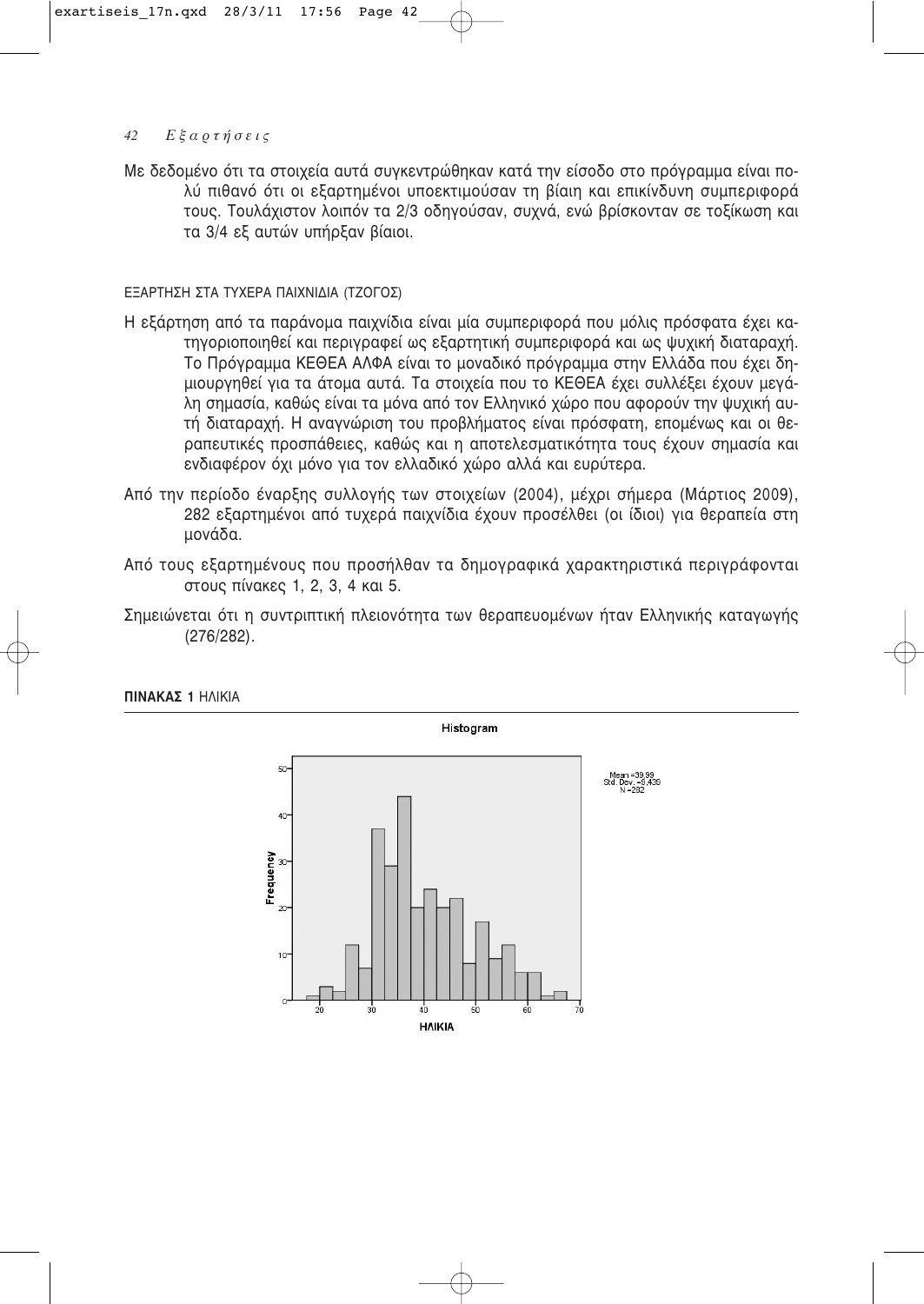## **ΠΙΝΑΚΑΣ 2 ΦΥΛΟ**

|        |         | Συχνότητα | Ποσοστό | Έγκυρο<br>ποσοστό | Συνολικό<br>Ποσοστό |  |
|--------|---------|-----------|---------|-------------------|---------------------|--|
| Έγκυρο | Άνδρας  | 264       | 93,6    | 93,6              | 93,6                |  |
|        | Γυναίκα | 18        | 6,4     | 6,4               | 100,0               |  |
|        | Σύνολο  | 282       | 100,0   | 100.0             |                     |  |

## **ΠΙΝΑΚΑΣ 3** ΟΙΚΟΓΕΝΕΙΑΚΗ ΚΑΤΑΣΤΑΣΗ

|        |              | Συχνότητα | Ποσοστό | Έγκυρο<br>Ποσοστό | Συνολικό<br>Ποσοστό |  |
|--------|--------------|-----------|---------|-------------------|---------------------|--|
| Έγκυρο | Άγαμος       | 86        | 30,5    | 30,5              | 30,5                |  |
|        | Έγγαμος      | 172       | 61,0    | 61,0              | 91,5                |  |
|        | Διαζευγμένος | 18        | 6,4     | 6,4               | 97,9                |  |
|        | Χήρος        | 3         | 1,1     | 1,1               | 98,9                |  |
|        | Άλλο         | 3         | 1,1     | 1,1               | 100,0               |  |
|        | Σύνολο       | 282       | 100,0   | 100,0             |                     |  |

## ΠΙΝΑΚΑΣ 4 ΕΠΑΓΓΕΛΜΑΤΙΚΗ ΚΑΤΑΣΤΑΣΗ ΕΡΓΑΣΙΑΚΗ ΚΑΤΑΣΤΑΣΗ

|         |                       | Συχνότητα      | Ποσοστό | Έγκυρο<br>Ποσοστό | Συνολικό<br>Ποσοστό |  |
|---------|-----------------------|----------------|---------|-------------------|---------------------|--|
| Έγκυρο  | Σταθερή /Πλήρης       |                |         |                   |                     |  |
|         | Απασχόληση            | 219            | 77,7    | 77,9              | 77,9                |  |
|         | Σταθερή/μερική        |                |         |                   |                     |  |
|         | απασχόληση            | 8              | 2,8     | 2,8               | 80,8                |  |
|         | Περιστασιακή εργασία  | 15             | 5,3     | 5,3               | 86,1                |  |
|         | Οικονομικά νη ενεργός | 26             | 9,2     | 9,3               | 95,4                |  |
|         | Άνεργος               | 9              | 3,2     | 3,2               | 98,6                |  |
|         | Φοιτητής/σπουδαστής/  |                |         |                   |                     |  |
|         | μαθητής               | $\overline{2}$ | 0,7     | 0,7               | 99,3                |  |
|         | Άλλο                  | $\overline{2}$ | 0,7     | 0,7               | 100,0               |  |
|         | Σύνολο                | 281            | 99,6    | 100,0             |                     |  |
| Άγνωστο | Άγνωστο               | 1              | 0,4     |                   |                     |  |
| Σύνολο  | 282                   | 100,0          |         |                   |                     |  |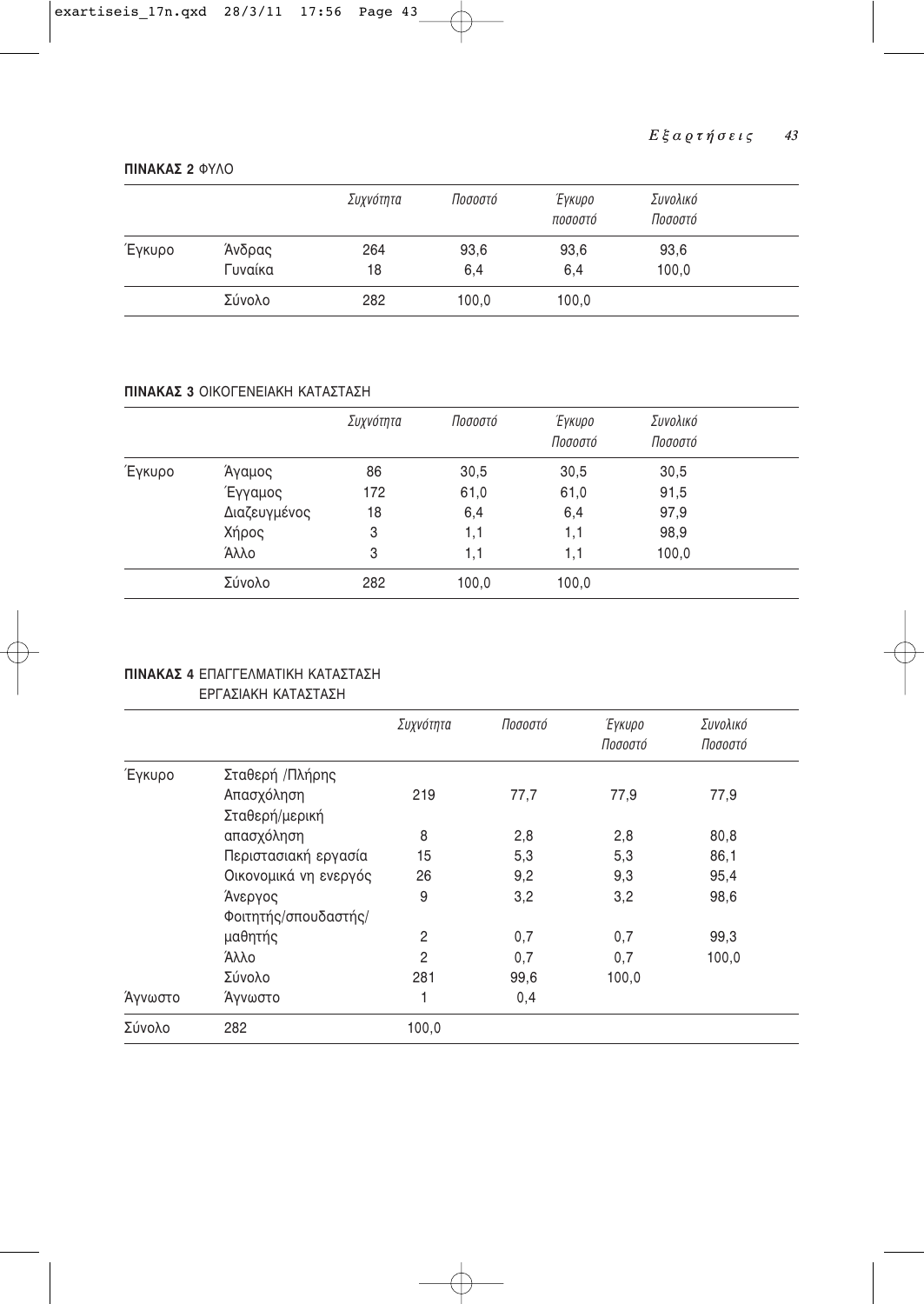## ΠΙΝΑΚΑΣ 5 ΕΚΠΑΙΔΕΥΣΗ

**ΑΝΩΤΑΤΟ ΕΚΠΑΙΔΕΥΤΙΚΟ ΕΠΙΠΕΔΟ** 

|        |                                                 | Συχνότητα | Ποσοστό | Έγκυρο<br>Ποσοστό | Συνολικό<br>Ποσοστό |  |
|--------|-------------------------------------------------|-----------|---------|-------------------|---------------------|--|
| Έγκυρο | Απόφοιτος Δημοτικού                             | 21        | 7,4     | 7,4               | 7,4                 |  |
|        | Απόφοιτος Γυμνασίου<br>Απόφοιτος Λυκείου, ΙΕΚ,  | 25        | 8,9     | 8,9               | 16,3                |  |
|        | ΟΑΕΔ, τεχνικές σχολές<br>Απόφοιτος ΤΕΙ/Ανώτερης | 140       | 49,6    | 49.6              | 66.0                |  |
|        | Τεχνικής Σχολής<br>Απόφοιτος Πανεπιστημίου /    | 34        | 12,1    | 12,1              | 78,0                |  |
|        | Ανώτατης Σχολής                                 | 58        | 20,6    | 20,6              | 98,6                |  |
|        | Μεταπτυχιακό / Διδακτορικό                      | 4         | 1,4     | 1,4               | 100.0               |  |
|        | Σύνολο                                          | 282       | 100.0   | 100.0             |                     |  |

- Aπό τα παραπάνω προκύπτει σαφώς ότι τα άτομα του προγράμματος KEΘEA ΑΛΦΑ για την εξάρτηση από τα τυχερά παιχνίδια διαφέρουν πολύ από τους άλλους εξαρτημένους όσον αφορά την οικογενειακή και επαγγελματική τους κατάσταση. Το 61% ήταν έγγαμοι κατά το χρόνο που παρακολουθούσαν το Πρόγραμμα. Αυτό υπογραμμίζει την ορθότητα της προσέγγισης του Προγράμματος που προσπαθεί πάντοτε να εμπλέξει στη θεραπεία την οικογένεια. Το 22% των θεραπευομένων στο Πρόγραμμα Άλφα για την εξάρτηση από τα τυχερά παιχνίδια έχει πτυχίο ανώτατης εκπαίδευσης και 77% κατέχει έμμισθη θέση πλήρους απασχόλησης. Παρόμοια ποσοστά απασχόλησης και ολοκλήρωσης επιτυχώς της εκπαίδευσης δεν απαντώνται στη βιβλιογραφία για άτομα εξαρτημένα από αλκοόλ ή τα ναρκωτικά.
- Επίσης, με εξαίρεση την εξάρτηση από τη νικοτίνη, όπου 86.5% των θεραπευομένων δηλώνουν καθημερινοί καπνιστές, οι εξαρτημένοι από τα τυχερά παιχνίδια δεν εμφανίζουν εξάρτηση από το αλκοόλ ή τα ναρκωτικά, καθώς η πλειονότητα (95%) δεν καταναλώνει αλκοόλ σε ποσότητες που θα μπορούσαν να χαρακτηρισθούν παθολογικές (πάνω από 5 ποτά την εβδομάδα), και κανείς δεν κάνει χρήση παράνομων ουσιών.

ΠΛΕΟΝΕΚΤΗΜΑΤΑ ΤΗΣ ΜΟΝΑΔΑΣ ΤΟΥ ΚΕΘΕΑ ΑΛΦΑ

- Η λειτουργία μίας τέτοιας μονάδας απαιτεί πιστοποίηση και εμπειρία, στοιχεία που προσκομίζει ο Διευθυντής του ΚΕΘΕΑ και ο Διευθυντής της Μονάδας ΚΕΘΕΑ ΑΛΦΑ.
- Το άρτια εκπαιδευμένο προσωπικό της μονάδας ΑΛΦΑ, η πολύχρονη εμπειρία του, η ευαισθησία του και οι επικοινωνιακές δεξιότητες που έχει αναπτύξει.
- Η πολυμορφία στις ψυχοθεραπευτικές εξειδικεύσεις των θεραπευτών της μονάδας, που συνδυάζουν και δεξιότητες γνωσιακών-συμπεριφορικών τεχνικών, δεξιότητες προσέγγισης και οικογενειακής υποστήριξης, καθώς και ευαισθητοποίηση ψυχοδυναμικού τύπου, γεγονός που τους επιτρέπει να είναι πιο ευέλικτοι στη διάρκεια των συνεδριών.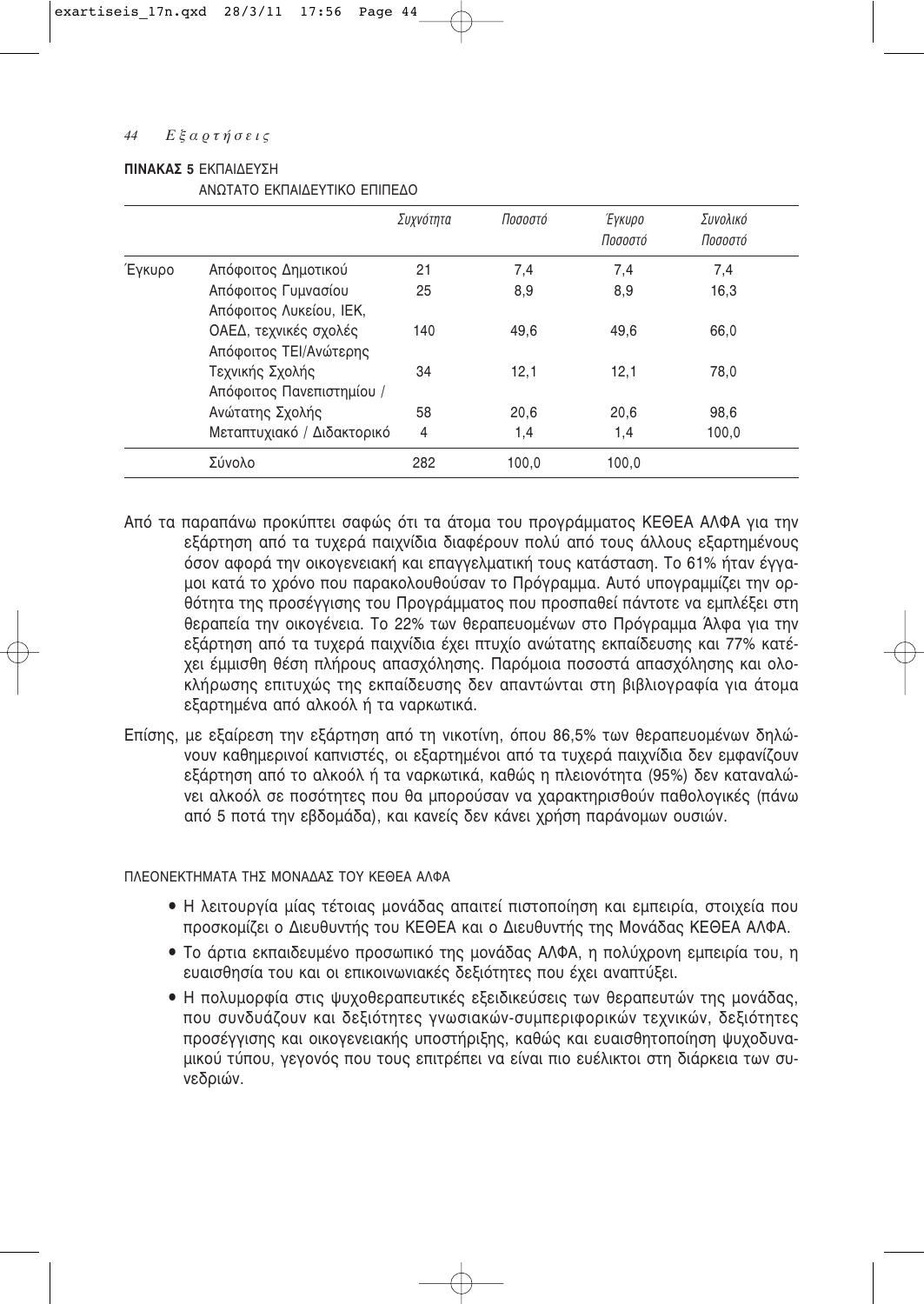- Η συμμετοχή όλου του προσωπικού στις θεραπευτικές διαδικασίες, στις ομάδες προσωπικού και στις συναντήσεις διαχείρισης των περιστατικών.
- Η στενή συνεργασία του προσωπικού τόσο σε θέματα της διαχείρισης των περιστατικών όσο και της εξεύρεσης λύσεων σε κοινά προβλήματα της μονάδας.
- Οι θεραπευτικές παρεμβάσεις του προγράμματος, απευθύνονται τόσο στους χρήστες αλκοόλ και εξαρτημένους από τα τυχερά παιχνίδια, όσο και σε όλη την οικογένεια.
- Οι εναλλακτικές θεραπευτικές προτάσεις εξατομικεύονται ανάλογα με τις ανάγκες των εξυπηρετούμενων, όπως είναι οι ατομικές συνεδρίες, η δραματοθεραπεία, η οικογενειακή θεραπεία, η διενέργεια των ομάδων και η πρόληψη των υποτροπών με την έγκαιρη παρέμβαση, ενσωματώνοντας στοιχεία γνωσιακής και συμπεριφορικής θεραπείες ανάλογα με την περίπτωση.
- Οι παρεμβάσεις αποσκοπούν στην ατομική, οικογενειακή, κοινωνική και εργασιακή αποκατάσταση των χρηστών.
- Οι ατομικές συνεδρίες διεξάγονται με πνεύμα εμπιστοσύνης, εχεμύθειας και ασφάλειας.
- Η οργάνωση των θεραπευτικών διαδικασιών και ο πλήρης σχεδιασμός των επόμενων θεραπευτικών κινήσεων.
- Η δημιουργία και η τήρηση συγκεκριμένων κανόνων και στόχων που διέπουν τις ομάδες.
- Η ανάπτυξη της πρόληψης των παιδιών των εξαρτημένων που βρίσκονται σε κίνδυνο ανάπτυξης ανάλογων δυσλειτουργιών μέσα από την οργάνωση ομάδων.
- Ο μεγάλος αριθμός συμμετεχόντων στις θεραπευτικές ομάδες, ετερόκλητων μάλιστα μεταξύ τους μελών, γεγονός που δεικνύει και την επιτυχία τους.
- Η αυστηρή διαδικασία τήρησης δεδομένων μέσα από τα αρχεία και η ανάλυση των στατιστικών στοιχείων της μονάδας.
- Η ανάθεση εξωτερικής αξιολόγησης σε άλλο φορέα εκτός ΚΕΘΕΑ, που θα αναδείξει στοιχεία τα οποία θα βοηθήσουν στη μέγιστη αποτελεσματικότητα του προγράμματος.
- Το ζεστό και υποστηρικτικό κλίμα που αναδύεται μέσα από τις ομάδες
- Το ζεστό περιβάλλον στους χώρους της μονάδας.

## ΑΔΥΝΑΜΙΕΣ ΤΗΣ ΜΟΝΑΔΑΣ

- Η έλλειψη προσωπικού και ειδικότερα θεραπευτών.
- Ο περιορισμένος χώρος της μονάδας που ενώ είναι ζεστός και φιλικός, αναγκάζει τους θεραπευτές να προσφεύγουν σε άλλο χώρο, εκτός μονάδας, για να διεξάγονται κάποιες από τις ομάδες.
- Η μονάδα ΚΕΘΕΑ ΑΛΦΑ, σε αντιστοιχία με το ΚΕΘΕΑ συνολικά εφαρμόζει μία ολιστική ανθρωπιστική θεώρηση του προβλήματος των εξαρτήσεων. Η στάση αυτή είναι απαραίτητη στη θεραπευτική προσέγγιση των εξαρτημένων αποτρέπει όμως τη διαμόρφωση ερευνητικών ερωτημάτων προς επιστημονική διερεύνηση. Το πλούσιο υλικό που υπάρχει στη Μονάδα καθιστά επιτακτική την ενθάρρυνση της έρευνας με συγκεκριμένα ερωτήματα, καθώς και την επιστημονική περιγραφή των θεραπευομένων. Αυτό είναι δυνατόν να γίνει χωρίς το παραμικρό συμβιβασμό στην εχεμύθεια. Απόδειξη είναι και η παρούσα αξιολόγηση. Η έρευνα επίσης, θα αυξήσει το ενδιαφέρον και την κινητοποίηση του προσωπικού καθώς και τη συνεχιζόμενη ενημέρωση τους.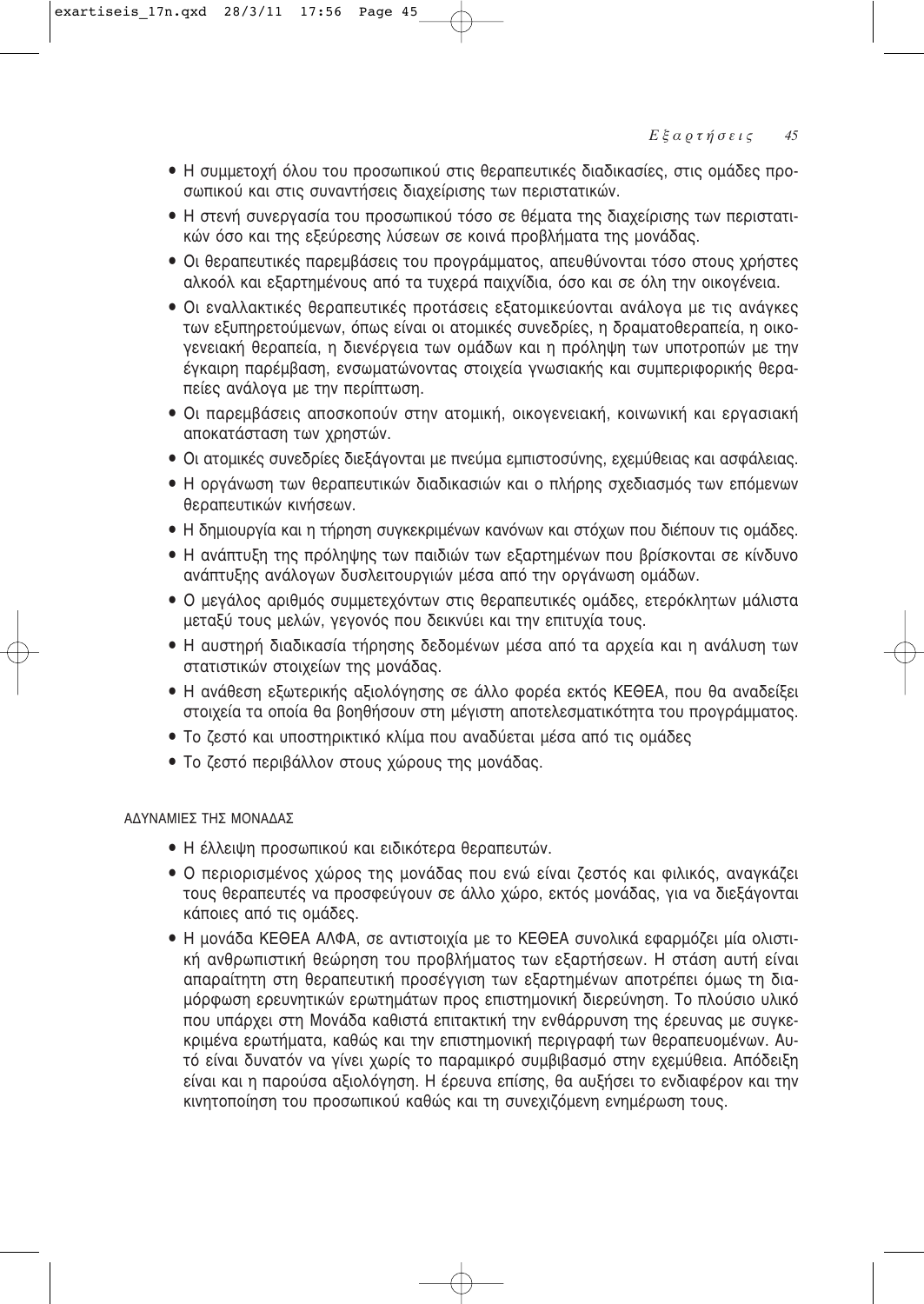- *46 Εξαρτήσεις*
	- Η μέθοδος συλλογής δεδομένων δεν έχει ακόμα παγιοποιηθεί, ενώ βελτιώνεται από χρόνο σε χρόνο. Το πρόβλημα έγκειται στο ότι προστίθενται νέα στοιχεία που καταγράφονται καθιστώντας δύσκολη τη συνολική επεξεργασία του υλικού. Η απουσία σταθερής μεθόδου συλλογής δεδομένων κατά την είσοδο.
	- Επίσης η απουσία ενός συγκεκριμένου κωδικού που να αντιστοιχεί σε ένα θεραπευόμενο και τον ακολουθεί δυσκολεύει την ανάλυση των στοιχείων. Με την παρούσα πρα-Κτική κάθε «νέα εισαγωγή» έχει άλλο αριθμό, ανεξάρτητα από το αν είναι ένας παλαιός θεραπευόμενος που επανέρχεται κάποιος νέος.
	- Η έλλειψη σταθερής, καθημερινής παρουσίας από ψυχίατρο για τα προβλήματα που μπορεί να παρουσιάζονται στους εξυπηρετούμενους.
	- Η μη ύπαρξη συνεργασίας με παθολογική κλινική γενικού νοσοκομείου του ΕΣΥ για την αντιμετώπιση των στερητικών συμπτωμάτων του αλκοολισμού.

## ΣΥΜΠΕΡΑΣΜΑΤΑ- ΠΡΟΤΑΣΕΙΣ ΓΙΑ ΤΟ ΜΕΛΛΟΝ

- Η μονάδα του ΚΕΘΕΑ ΑΛΦΑ μέσα σε σύντομο χρονικό διάστημα από τη λειτουργία της (έξι χρόνια), αποτελεί ήδη ένα πολύ σημαντικό πλαίσιο ολιστικής προσέγγισης ατόμων με αλκοολική εξάρτηση και προβληματική ενασχόληση με τα τυχερά παιχνίδια, στο χώρο των εξαρτήσεων. Οι θεραπευτικές διαδικασίες στοχεύουν σε μια μακροχρόνια ψυχοκοινωνική υποστήριξη του ατόμου και των συγγενικών του προσώπων. Η παρέμβαση στους εξυπηρετούμενους από τη μονάδα στηρίζεται στις αρχές της αυτοβοήθειας. Η μονάδα παρέχει επίσης, ενημέρωση και συμβουλευτική σε οποιονδήποτε ενδιαφερόμενο αποταθεί στη μονάδα είτε είναι ο άμεσα ενδιαφερόμενος, είτε ζητάει πληροφόρηση για κάποιο δικό του άνθρωπο.
- Η μονάδα του ΚΕΘΕΑ ΑΛΦΑ είναι μία οργανωμένη μονάδα φροντίδας χρηστών αλκοόλ και εξαρτημένων από τα τυχερά παιχνίδια. Σε ό,τι αφορά την υποστήριξη στον πληθυσμό με παθολογική ενασχόληση με τα τυχερά παιχνίδια, η ανάπτυξη της μονάδας σε αυτό το πεδίο, αποτελεί καινοτομία στο χώρο των εξαρτήσεων. Τα δεδομένα που η μονάδα του ΚΕΘΕΑ ΑΛΦΑ έχει συγκεντρώσει για τα άτομα αυτά είναι εξαιρετικά σημαντικά για την κατανόηση της διαταραχής αυτής και αποτελούν μία βάση δεδομένων, η οποία δεν πρέπει να μείνει ανεκμετάλλευτη.
- Η μονάδα μπορεί να αποτελέσει χώρο εκπαίδευσης και ευαισθητοποίησης ειδικευομένων ψυχιάτρων, αλλά και γενικά εργαζομένων στο χώρο της ψυχικής υγείας, οι οποίοι θα έχουν την ευκαιρία να παρακολουθήσουν την ολιστική παρέμβαση που προσφέρει σε αυτά τα άτομα και τις οικογένειές τους. Αυτό φυσικά προϋποθέτει τη σύμφωνη γνώμη του προσωπικού της μονάδας και του ΚΕΘΕΑ γενικότερα. Μία τέτοια συνεργασία του ΚΕΘΕΑ και υπηρεσιών ψυχικής υγείας θα είναι πολύτιμη για τους εκπαιδευόμεvους, αλλά και χρήσιμη όσον αφορά την επιστημονική τεκμηρίωση των δράσεων του ΚΕΘΕΑ και της καταξίωσης του ως «κέντρου αριστείας» στην ψυχοθεραπευτική αντιμετώπιση των εξαρτήσεων.
- Σημαντική επίσης είναι η πραγματοποίηση σταθερής συνεργασίας με γενικό νοσοκομείο του ΕΣΥ, για την καλύτερη υνειονομική περίθαλψη των συμμετεχόντων στο πρόνραμμα, καθώς και την αντιμετώπιση των επειγόντων ιατρικών και ψυχιατρικών προβλημάτων.

Aλλά και ο τομέας της πρόληψης, όπου πραγματοποιείται στη μονάδα του ΚΕΘΕΑ ΑΛΦΑ, θα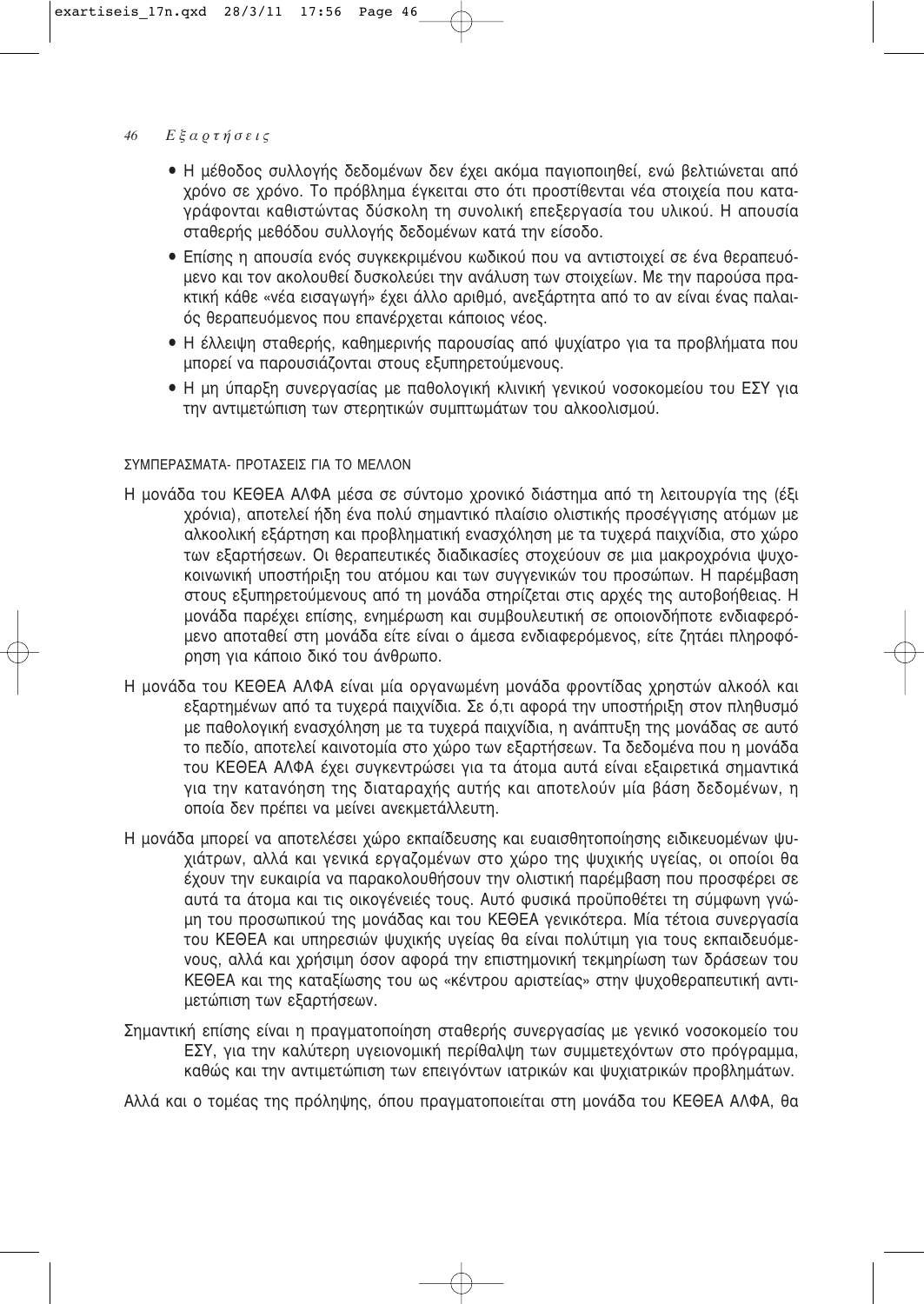μπορούσε να αναπτυχθεί και σε άλλες ομάδες του υγιούς πληθυσμού (ενημερώσεις σε σχολεία, στην κοινότητα, σε δήμους κ.λπ).

exartiseis  $17n.qxd$   $28/3/11$   $17:56$  Page

- Aισιοδοξούμε ότι μέσα από αυτή την αξιολόγηση θα υπάρξει ευαισθητοποίηση για την εξεύρεση λύσεων σε τεχνικά θέματα, όπως είναι η αναζήτηση μεγαλύτερου χώρου, για να λάβουν χώρα οι ομαδικές θεραπευτικές συνεδρίες και οι συγκεντρώσεις του προσωπικού, καθώς και την πρόσληψη προσωπικού και ειδικότερα έμπειρων θεραπευτών που θα βοηθήσουν στο σημαντικό έργο της μονάδας.
- Επίσης ευελπιστούμε ότι το περιεχόμενο της αξιολόγησης σε μελλοντικό χρόνο μπορεί να χρησιμοποιηθεί ανατροφοδοτικά για το προσωπικό, μέσα από τη μελέτη της αποτελε-Όματικότητας της μονάδας και την περαιτέρω αξιοποίησή της όπως αναφέρθηκε και στον πρόλονο.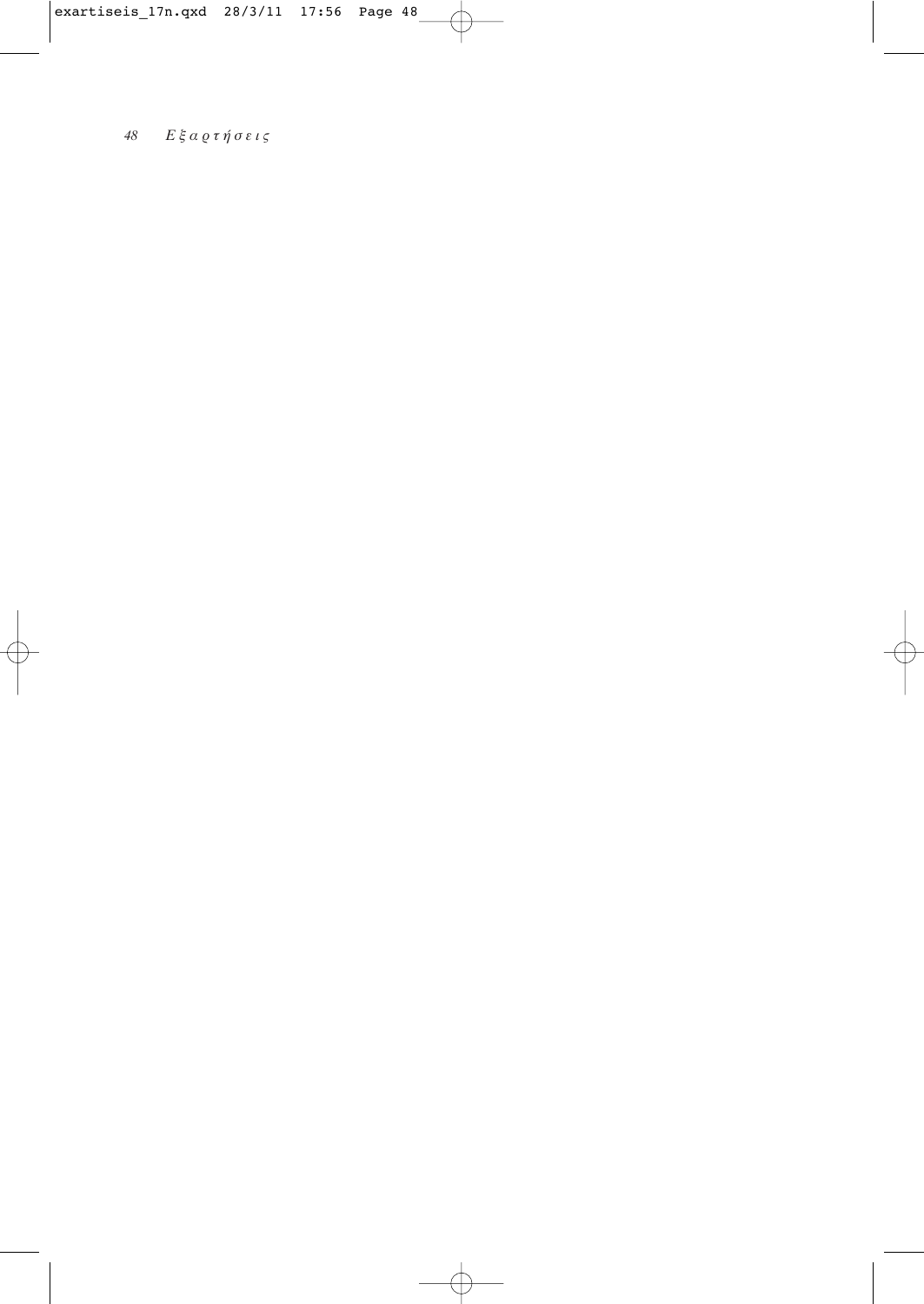$E \xi a \varrho \tau \eta \sigma \varepsilon \iota$ ς 49

## <u>Η ΘΕΡΑΠΕΙΑ ΣΤΟ ΣΤΟΧΑΣΤΡΟ</u><br>ΓREATMENT PERSPECTIVES</u>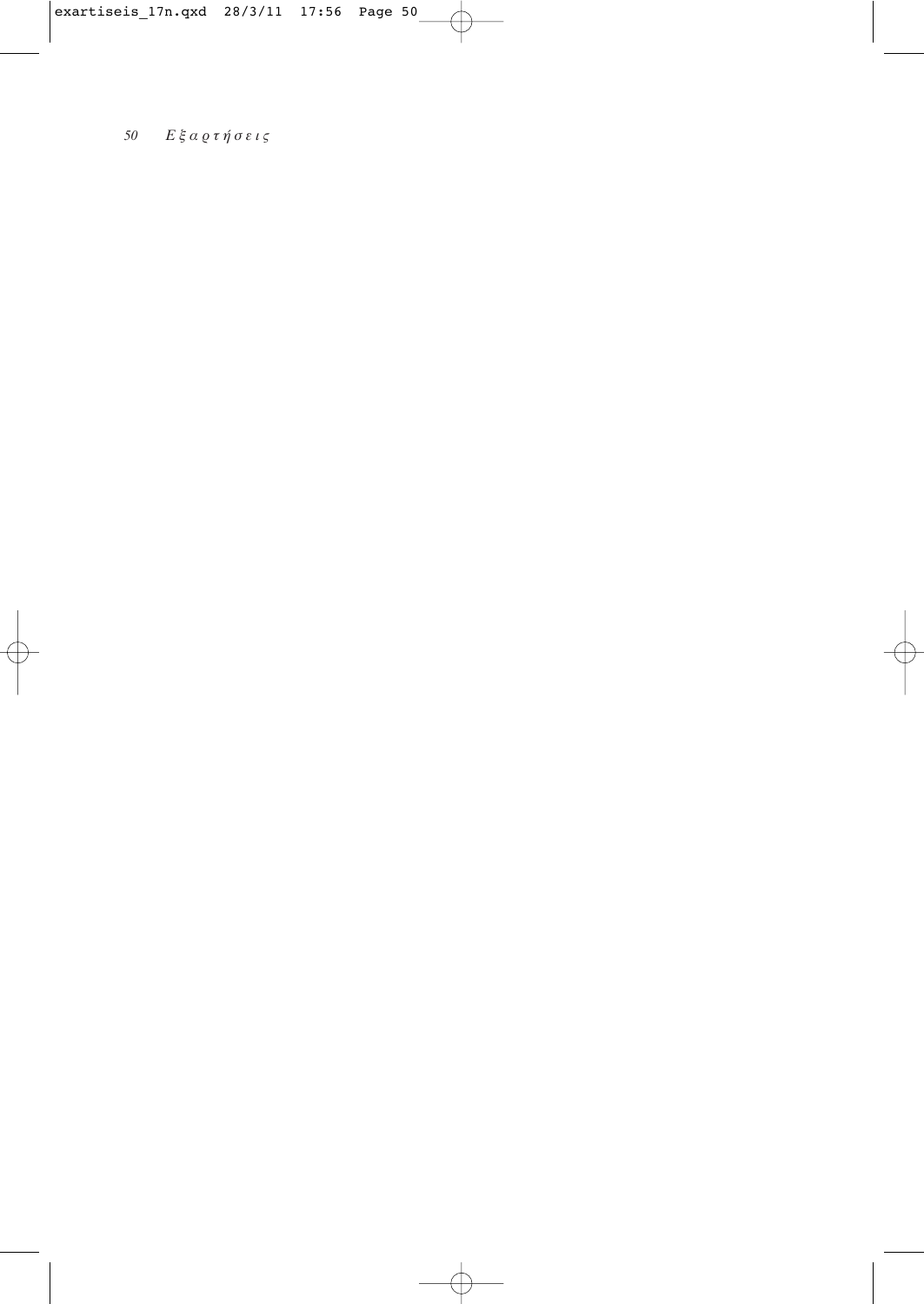*Ε ξ α ρ τ ή σ ε ι ς , τεύχος 17, 2010*

## ΙΣΤΟΡΙΚΟ ΚΕΝΤΡΟ ΧΩΡΙΣ ΣΚΙΕΣ

ΧΑΡΑΛΑΜΠΟΣ ΠΟΥΛΟΠΟΥΛΟΣ<sup>1</sup>

Η οικονομική κρίση και η αύξηση της ανεργίας εντείνουν τα φαινόμενα κοινωνικού αποκλεισμού και μπορούν να μετατρέψουν το ήδη βεβαρημένο ιστορικό κέντρο της Αθήνας σε θερμοκήπιο παραβατικότητας αλλά και κοινωνικών αντιπαραθέσεων. Το κέντρο προσελκύει καθημερινά χιλιάδες πολίτες, μεταξύ αυτών μετανάστες, εξαρτημένους και αστέγους, που όχι απαραίτητα με τη συμπεριφορά τους αλλά και με την παρουσία τους και μόνο μπορούν να προκαλέσουν τις αντιδράσεις καταστηματαρχών και κατοίκων. Όσον αφορά τους εξαρτημένους η συζήτηση πολύ συχνά επικεντρώνεται στη σκοπιμότητα ή μη της μετακίνησης των μονάδων του OKANA που χορηγούν υποκατάστατα.

Η απομάκρυνση ενός τμήματος του πληθυσμού των χρηστών από την περιοχή, είτε αυτοί συμμετέχουν σε πρόγραμμα υποκατάστασης είτε είναι στη λίστα αναμονής, έχει να προφέρει ελάχιστα, γιατί αυτή η προσέγγιση δεν βλέπει ούτε την πόλη ούτε τους κατοίκους της ούτε τα προβλήματα στο σύνολό τους. Αν ο στόχος μας είναι μια πιο ανθρώπινη πόλη, χρειάζεται ένας ολοκληρωμένος και μακρόπνοος σχεδιασμός που θα αναγνωρίζει τόσο τις ανάγκες και τα προβλήματα των κατοίκων ή επαγγελματιών κάθε περιοχής όσο και των ευάλωτων κοινωνικών ομάδων. Είναι σημαντικό επίσης να εμπλέκει τις τοπικές κοινωνίες, φορείς και πολίτες, στην προσπάθεια να περιοριστούν τα προβλήματα διακίνησης ναρκωτικών και μικρο-παραβατικότητας στην περιοχή ή τη γειτονιά τους.

Το πρώτο βήμα προς μια ολοκληρωμένη λύση είναι να καταγραφούν οι ανάγκες και να χαρτογραφηθούν οι υπηρεσίες στο δήμο της Αθήνας, ώστε να αναδειχθούν οι ιδιαιτερότητες κάθε περιοχής. Με τον τρόπο αυτό θα ενισχυθούν οι συνεργασίες, θα αξιοποιηθεί καλύτερα το ανθρώπινο δυναμικό και οι υποδομές των φορέων δημόσιας υγείας και κοινωνικής φροντίδας και θα εξοικονομηθούν οι δυσεύρετοι σήμερα πόροι.

Mια σειρά από ενέργειες, μεταξύ των οποίων και κάποιες που δεν απαιτούν μεγάλο κόστος, μπορούν να ενισχύουν την κοινωνική φροντίδα και να βελτιώσουν την κατάσταση.

Είναι προφανές ότι η μετακίνηση μιας αυτούσιας μονάδας υγείας ή κοινωνικής πρόνοιας, όπως ένα πρόγραμμα υποκατάστασης ή ένα συσσίτιο απόρων, θα σημάνει απλώς τη μεταφορά των συνδεόμενων με τη λειτουργία τους προβλημάτων σε μία νέα περιοχή. Aυτό, ωστόσο, που έχει νόημα να γίνει είναι η αποκέντρωση των υπηρεσιών αυτών με ταυτόχρονη κατάτμηση και επανασχεδιασμό τους αλλά και αναβάθμιση της ποιότητάς τους. Με τον τρόπο αυτό θα διευκολυνθεί η πρόσβαση σε υπηρεσίες από περισσότερα σημεία της πόλης, ενώ τυχόν επιβαρύνσεις από τη λειτουργία τους θα είναι περιορισμένες, λόγω του μικρότερου μεγέθους τους. Στη χωροθέτηση των μονάδων αυτών βασικό κριτήριο χρειάζεται να είναι η ευκολία πρόσβασης, όπως για παράδειγμα η εγγύτητα σε σταθμούς του μετρό.

<sup>1</sup> Ο κ. Χαράλαμπος Πουλόπουλος είναι διδάκτωρ κοινωνικών επιστημών, Διευθυντής του ΚΕΘΕΑ (Κέντρο Θεραπείας Εξαρτημένων Ατόμων)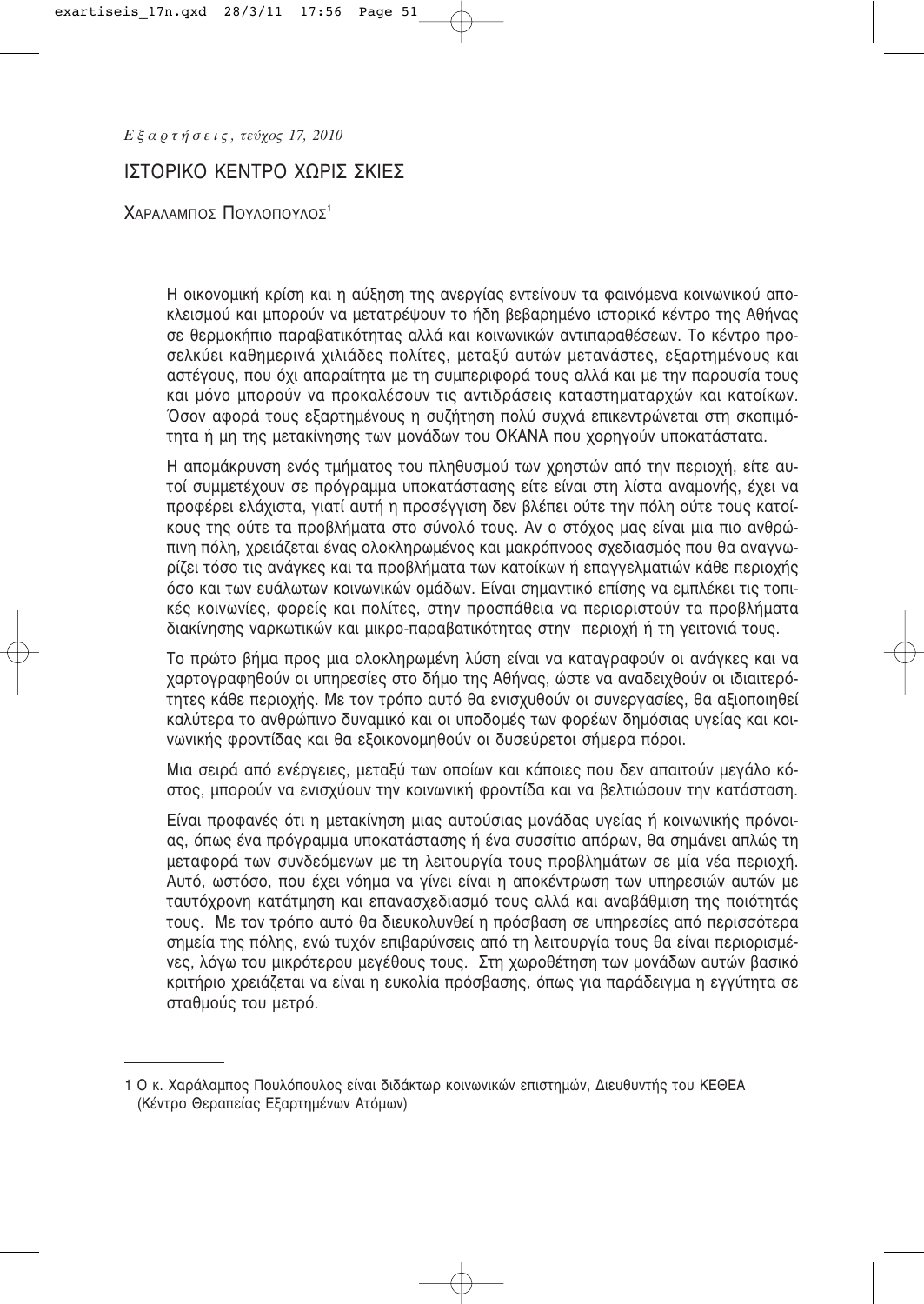Είναι, ωστόσο, γνωστό ότι οι μετανάστες, οι χρήστες, τα εκδιδόμενα άτομα, οι άστεγοι, που έχουν μεγάλη ανάγκη από πολύπλευρη υποστήριξη, συχνά λόγω φόβου ή επιφυλακτικότητας δυσκολεύονται να προσεγγίσουν τις υπηρεσίες. Για να τους παρασχεθεί βοήθεια και φροντίδα, χρειάζεται οι φορείς να αναπτύξουν προγράμματα προσέγγισης στο δρόμο (street-work). Οι λειτουργοί που στελεχώνουν αυτά τα προγράμματα γρειάζεται να κατανοούν το σύστημα αξιών και την κουλτούρα των ανθρώπων που καλούνται να βοηθήσουν και να σέβονται τη διαφορετικότητά τους. Η αποτελεσματικότητά τους μπορεί να αυξηθεί, αν προέρχονται από τις ίδιες τις ομάδες στις οποίες απευθύνονται, όπως μετανάστες ή πρώην χρήστες.

Στο πλαίσιο των προγραμμάτων προσέγγισης στο δρόμο ένα αποδοτικό και μη δαπανηρό μέτρο είναι και ο συντονισμός όλων όσοι ήδη εφαρμόζουν τέτοιες δράσεις, όπως το ΚΕΘΕΑ, οι άλλοι φορείς θεραπείας και οι εθελοντικές οργανώσεις ιατρικής φροντίδας, σε συνεργασία με το δήμο της Αθήνας. Αυτό θα επιτρέψει την κατάρτιση κοινού σχεδίου εντατικοποίησης και συντονισμού των παρεμβάσεων σε περιοχές-κλειδιά, όπως Γερανίου, Ομόνοια, Γ' Σεπτεμβρίου, Πολυτεχνείο-Μουσείο, Κουμουνδούρου, Πλατεία Βάθη, Εξάρχεια, Σταθμός Λαρίσης κ.λπ.

Όσον αφορά τα εγκαταλελειμμένα κτήρια στις παραπάνω περιοχές, και ιδίως τα διατηρητέα, κάποια από αυτά θα μπορούσαν να ανακαινιστούν για να φιλοξενήσουν δημόσιες υπηρεσίες κοινωνικής φροντίδας, εκπαίδευσης και πολιτισμού, αλλά και να αξιοποιηθούν από ομάδες πρωτοβουλίας πολιτών που στοχεύουν στην αναβάθμιση της πόλης.

Και βέβαια, αντί για θεαματικές επιχειρήσεις-σκούπα, που προσφέρουν τροφή στα ΜΜΕ, η παρουσία της αστυνομίας χρειάζεται να είναι διακριτική και να στοχεύει στην ουσιαστική προστασία του πολίτη, χωρίς προκαταλήψεις και με σεβασμό στα ανθρώπινα δικαιώματα όλων των πολιτών.

Μια πιο ανθρώπινη πόλη δεν σημαίνει αποστειρωμένο κέντρο, δεν σημαίνει οριοθέτηση προνομιούχων ζωνών, στις παρυφές των οποίων θα συνεχίσουν να φυτοζωούν οι κοινωνικά αποκλεισμένοι, και βέβαια δεν επιτυγχάνεται από τη μια στιγμή στην άλλη.

## *Βιβλιογραφικές αναφορές*

Goffman, E., (1963). Stigma: Notes on the management of spoiled identity, Prentice-Hall Inc. H ελληνική έκδοση «Στίγμα», εκδόσεις Αλεξάνδρεια

- Ζαραφωνίτου, Χ., (2008). Τιμωρητικότητα. Σύγχρονες τάσεις, διαστάσεις και εγκληματολογικοί προβληματισμοί. Αθήνα: Νομική Βιβλιοθήκη.
- Συνήγορος του Πολίτη (2010). Διαπιστώσεις και προτάσεις του Συνηγόρου του Πολίτη για το ιστορικό εμπορικό κέντρο της Αθήνας. Αθήνα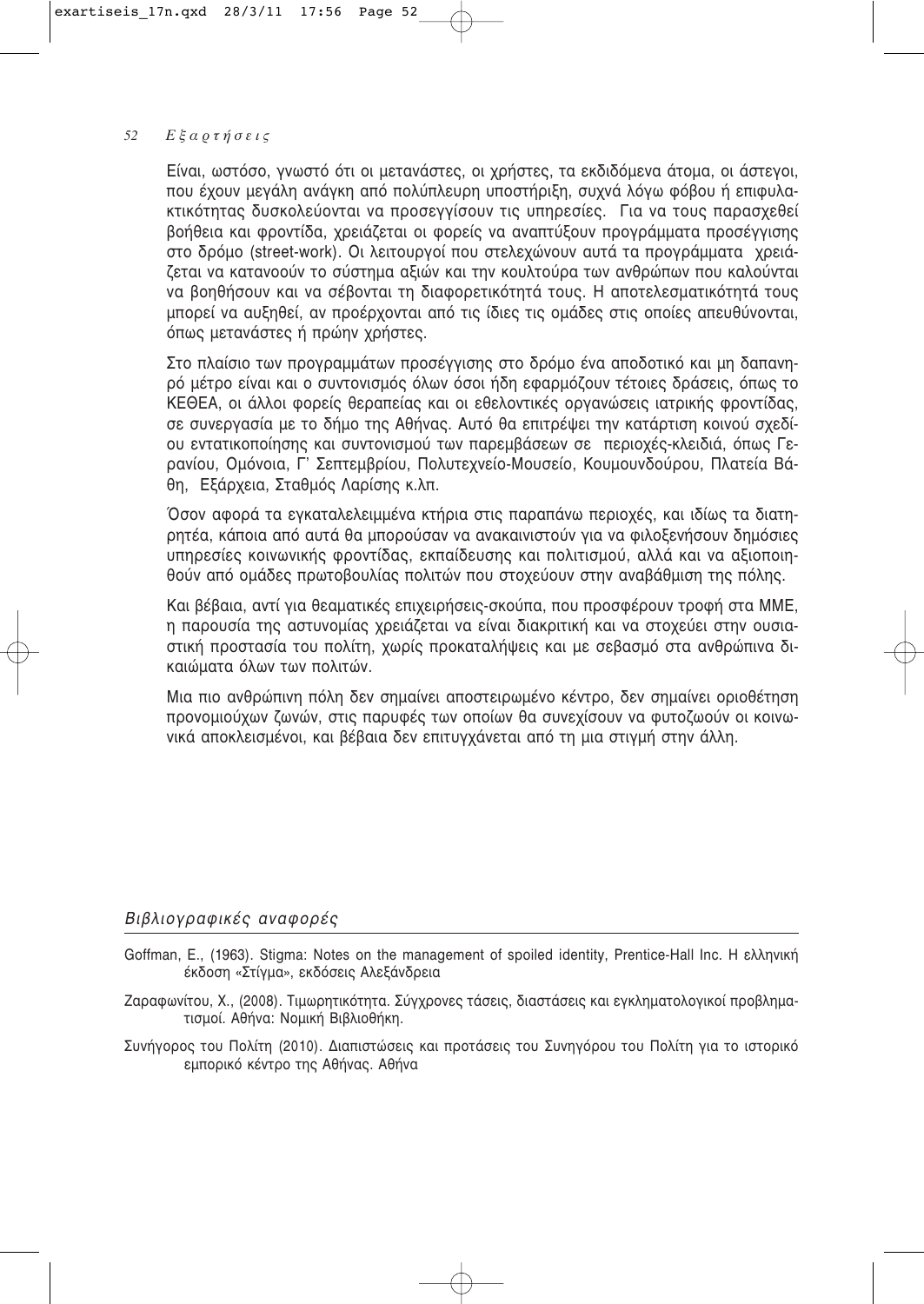$E \xi a \varrho \tau \eta \sigma \varepsilon \iota$ ς 53

# H AIEONH E EMPEIPIA<br>INTERNATIONAL EXPERIENCE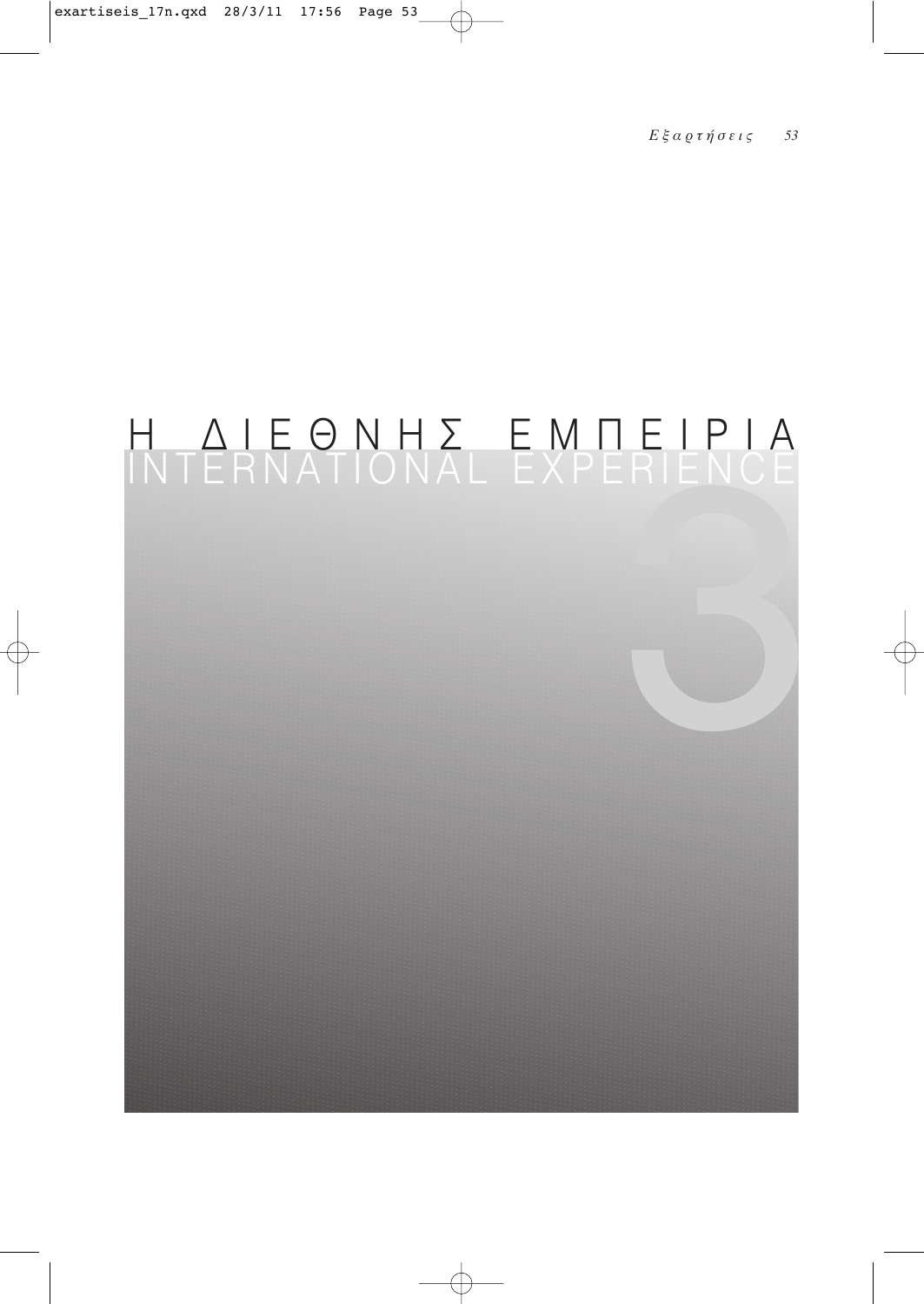54  $E$ ξαρτήσεις

Αναφορές ή παραπομπές στα άρθρα που δημοσιεύονται μεταφρασμένα στις Εξαρτήσεις πρέπει να αναφέρουν ως πηγή τα στοιχεία του πρωτότυπου ξενόγλωσσου άρθρου, όπως αυτά καταγράφονται στην αρχική σελίδα κάθε άρθρου της παρούσας δημοσίευσης.

References or quotations from the articles published in translation in the Journal Exartisis have to refer as source, the information on the original article, as they are printed on the first page of each article.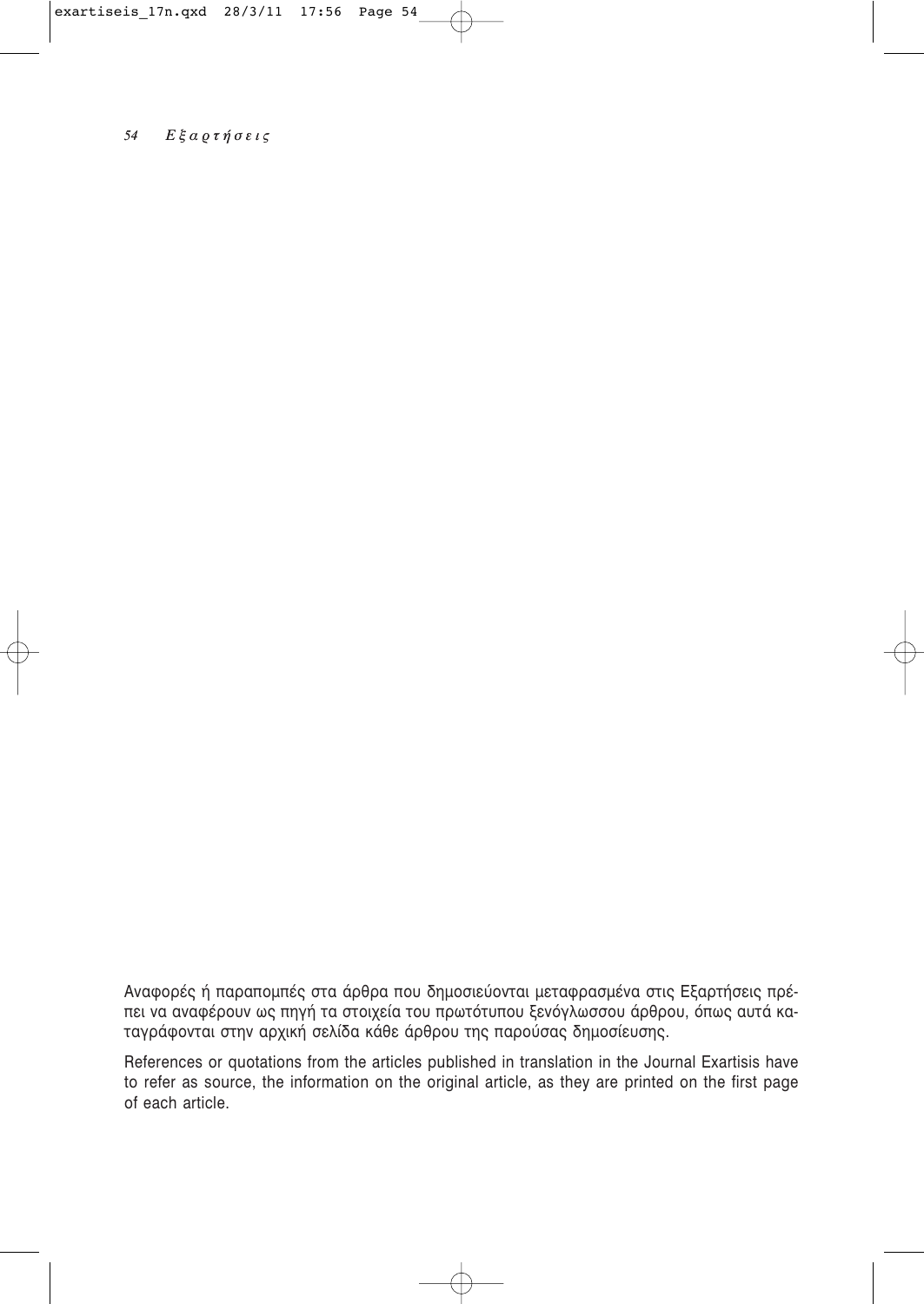Εξαρτήσεις, τεύχος 17, 2010

## ΕΜΜΕΣΕΣ ΒΛΑΒΕΣ ΑΠΟ ΤΟ ΑΛΚΟΟΛ: ΟΙ ΕΠΙΠΤΩΣΕΙΣ ΑΠΟ ΤΙΣ «ΕΜΜΕΣΕΣ ΣΥΝΕΠΕΙΕΣ ΤΗΣ ΚΑΤΑΝΑΛΩΣΗΣ ΑΛΚΟΟΛ» ΣΤΟΝ ΠΛΗΘΥΣΜΟ ΚΑΙ ΟΙ ΠΡΟΤΕΡΑΙΟΤΗΤΕΣ ΣΤΟΝ ΤΟΜΕΑ ΤΗΣ ΥΓΕΙΑΣΊ

NORMAN GIESBRECHT<sup>2</sup>, SAMANTHA CUKIER<sup>3</sup>, DAN STEEVES<sup>4</sup>

Μετάφραση ΓΕΩΡΓΙΑ ΧΡΙΣΤΟΦΙΛΗ Translation GEORGIA CHRISTOFILI

## Περίληψη

Ο όρος «έμμεσες συνέπειες από την κατανάλωση αλκοόλ» περιγράφει το κοινωνικό κόστος και τις βλάβες που απορρέουν από την ατομική κατανάλωση αλκοόλ. Αυτή η οπτική αποτελεί χρήσιμη πηγή τόσο για μια ουσιαστική δημόσια πολιτική για την υγεία όσο και για την παρακολούθηση της κατανάλωσης αλκοόλ και τη μείωση του κενού που υπάρχει ανάμεσα στα προβλήματα που προκαλεί το αλκοόλ και στους αποτελεσματικούς τρόπους αντιμετώπισής τους.

## ΚΟΙΝΩΝΙΚΟ ΠΛΑΙΣΙΟ ΠΑΡΕΜΒΑΣΕΩΝ ΣΕ ΕΠΙΠΕΔΟ ΠΛΗΘΥΣΜΟΥ

Διεθνείς αναλύσεις έχουν δείξει ότι η παγκόσμια επιβάρυνση από τη χρήση αλκοόλ είναι σχεδόν ίση με αυτή του καπνού [1,2]. Σε ορισμένες χώρες της Νότιας Αμερικής με χαμηλή θνησιμότητα η επιβάρυνση είναι μεγαλύτερη ακόμα και από αυτή του καπνού [3]. Σε παγκόσμιο επίπεδο, η επιβάρυνση από τη χρήση του αλκοόλ είναι μεγαλύτερη από τις επιδράσεις καθενός από τα παρακάτω: υψηλή χοληστερίνη, δείκτης μάζας σώματος, χαμηλή κατανάλωση φρούτων και λαχανικών, σωματική ακινησία και παράνομη χρήση ναρκωτικών [1]. Παρά την πληθώρα των αποδεικτικών στοιχείων εξακολουθούν να υπάρχουν σημαντικές διαφορές μεταξύ των επιδημιολογικών αποδείξεων σχετικά με τις βλάβες που προκαλούνται από τον καπνό από τη μια πλευρά και το επίπεδο πρόληψης και προστασίας από την άλλη. Το νομοθετικό πλαίσιο για τον καπνό, όπως αυτό προέκυψε από τις αποδείξεις σχετικά με τις βλάβες που συσχετίζονται με τον καπνό και αφορούσε περισσότερες από 200 μη κυβερνητικές οργανώσεις (ΜΚΟ) από

<sup>1</sup> Τίτλος Πρωτοτύπου: "Collateral damage from alcohol: implications of 'second-hand effects of drinking' for populations and health priorities" Addiction, Vol. 105, No. 8, August 2010

<sup>2</sup> Διεύθυνση αλληλογραφίας: Public Health and Regulatory Policy Section, Social, Prevention and Health Policy Research Department, Centre for Addiction and Mental Health, 33 Russell Street, Toronto, Ontario M5S 2S1, Canada, and Dalla Lana School of Public Health, Faculty of Medicine, University of Toronto, Ontario, Canada. E-mail: norman giesbrecht@camh.net

<sup>3</sup> Διεύθυνση αλληλογραφίας: School of Health and Human Performance, Dalhousie University, Halifax, Nova Scotia, Canada, and Addiction Services, South Shore, SouthWest and Annapolis Valley Health, 197 Dufferin Street, Suite 200, Bridgewater, Nova Scotia B4V 2G9 Canada. E-mail: scukier@ssdha.nshealth.ca

<sup>4</sup> Διεύθυνση αλληλογραφίας: Addiction Prevention and Treatment Services, Capital District Health Authority, Dartmouth, Nova Scotia, Canada. E-mail: dan.steeves@cdha.nshealth.ca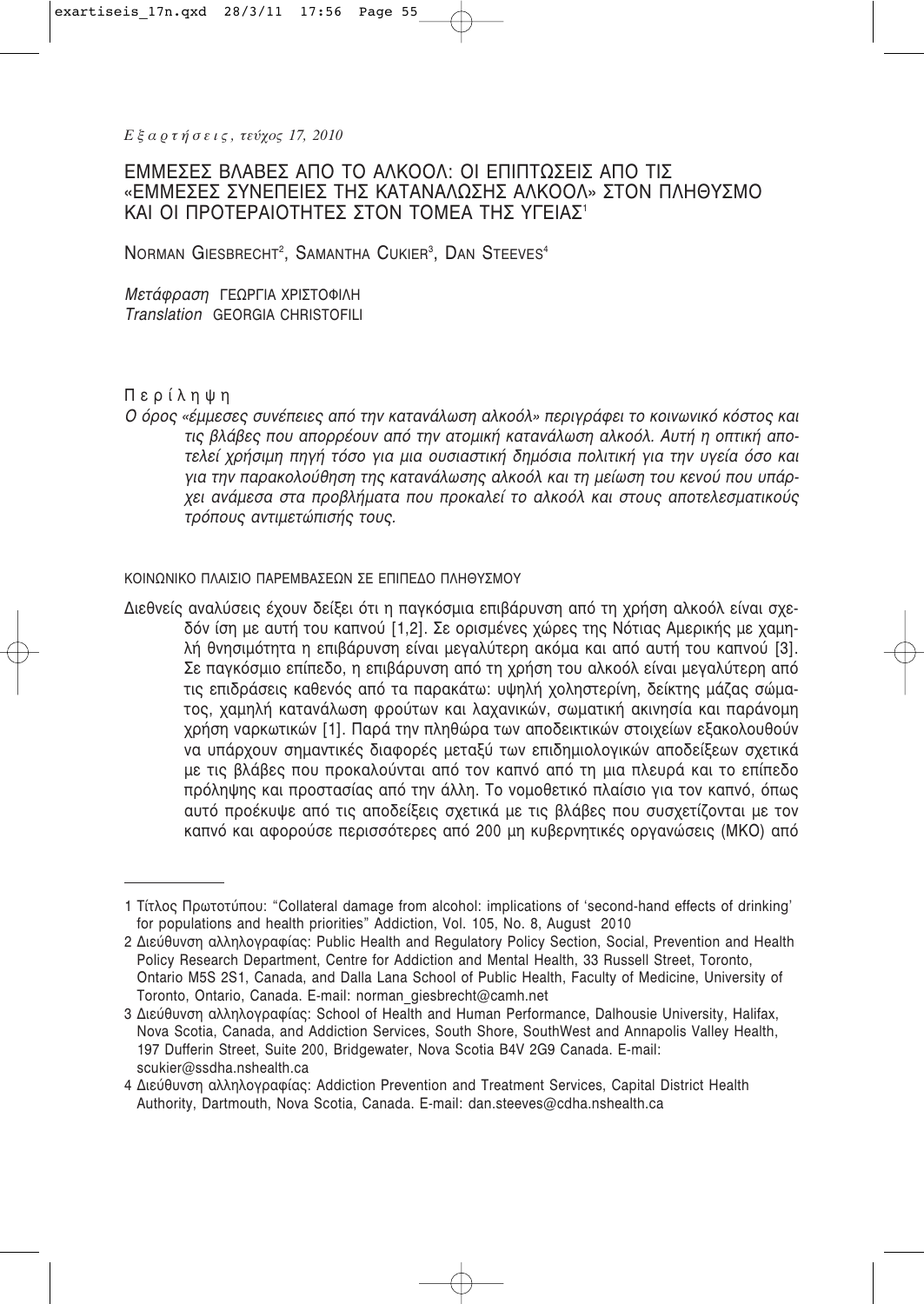περισσότερες από 90 χώρες χρησιμοποιείται ώστε να παρέχει ένα συγκριτικό παράδειγμα [4]. Σε αντίθεση με τον καπνό οι ολοένα αυξανόμενες αποδείξεις σχετικά με τις επιβαρύνσεις που σχετίζονται με το αλκοόλ δεν ήταν επαρκείς μέχρι σήμερα ώστε να προκαλέσουν παγκόσμιες επεμβάσεις ίσης έντασης [5].

Οι λόγοι αναφορικά με τα αίτια της παρούσας κατάστασης είναι πολλοί. Μεταξύ αυτών περιλαμβάνονται οι δημόσιες απόψεις σχετικά με τα ενδεχόμενα οφέλη για την υγεία που έχει το αλκοόλ, την υψηλή επικράτηση κατανάλωσης αλκοόλ σε πολλές χώρες, την «κανονικοποίηση» της κατανάλωσης αλκοόλ και την ένταξη της χρήσης του αλκοόλ σε πολλές περιστάσεις, τη χαλαρή σχέση ανάμεσα στις κυβερνήσεις και στη βιομηχανία ποτών και την επιθετική πολιτική διαφήμισης των αλκοολούχων προϊόντων [6,7]. Ένας άλλος πιθανός παράγοντας είναι οι παρανοήσεις που υπάρχουν σχετικά με τη φύση και το βαθμό των προβλημάτων και της βλάβης που προκαλεί η χρήση αλκοόλ, συμπεριλαμβάνοντας τις βλάβες προς τρίτους και όχι μόνο προς το ίδιο το άτομο. Το θέμα του συγκεκριμένου εκδοτικού σημειώματος είναι οι δευτερεύουσες βλάβες από το αλκοόλ.

## ΕΜΜΕΣΕΣ ΒΛΑΒΕΣ ΑΠΟ ΤΟ ΑΛΚΟΟΛ

- Αρκετοί όροι έχουν χρησιμοποιηθεί για να περιγράψουν την επίδραση του αλκοόλ σε άτομα άλλα, εκτός από αυτό που κάνει χρήση: σε αυτές περιλαμβάνονται οι κοινωνικές συνέπειες [8], εξωτερικοί παράγοντες [9,10], η θυματοποίηση [11,12] και οι έμμεσες βλάβες [13]. Παρόλο που το εύρος αυτών των όρων δεν είναι ίδιο, κοινό στοιχείο αποτελεί η βλάβη ή το κοινωνικό βάρος που προκαλείται από τη χρήση αλκοόλ και το οποίο δεν αφορά μόνο το ίδιο το άτομο που κάνει χρήση αλλά και άλλους είτε είναι άτομα που κάνουν σοβαρή κατανάλωση αλκοόλ [12] είτε δεν πίνουν καθόλου αλκοόλ  $[10]$  είτε είναι ακόμη έμβρυα.
- Ο όρος «έμμεσες βλάβες από την κατανάλωση αλκοόλ» προτείνεται ως σύνοψη όλων αυτών των επιπτώσεων/βλαβών. Αυτός ο όρος αναφέρεται στις βλάβες από το αλκοόλ σε άλλα άτομα από το άτομο που κάνει χρήση, παρόλο που ορισμένα από τα θύματα του αλκοόλ μπορεί να κάνουν επίσης σοβαρή χρήση αλκοόλ ή να έχουν υποστεί ήδη βλάβες στην περίοδο του συμβάντος. Γενικότερα, ο παραπάνω όρος αναφέρεται στις κοινωνικές συνέπειες από τη χρήση αλκοόλ όπως είναι η πρόκληση τραύματος σε άλλους [10], τα προβλήματα στην εργασία, τα περιστατικά σε συνθήκες μαζικής μεταφοράς, τα προβλήματα στην οικογένεια, η βία ή η κακοποίηση [8,13,14].
- Aυτό το εκδοτικό σημείωμα αντλεί τις πληροφορίες του από στοιχεία από τον Καναδά και άλλες χώρες, για να δείξει ότι οι έμμεσες βλάβες από την κατανάλωση αλκοόλ είναι πολλές και συνεπάγονται σημαντικό κοινωνικό κόστος. Το βάρος και το κόστος από αυτές τις συνέπειες αφορούν τον γενικό πληθυσμό, μεταξύ του οποίου περιλαμβάνονται και παιδιά, άτομα που απέχουν από το αλκοόλ, καθώς και άτομα που καταναλώ-VOUV μέτριες αλλά και υψηλές ποσότητες αλκοόλ. Η έκταση αυτού του κόστους δεν καταγράφεται ιδιαίτερα [4] και συνεπώς συχνά παραμελείται ή εκλογικεύεται, όταν γίνεται συζήτηση γύρω από τις πολιτικές για το αλκοόλ. Από την άλλη πλευρά τονίζονται τα οφέλη από την παραγωγή φορολογικού εισοδήματος ενώ αγνοούνται το κόστος και οι συνέπειες από τις έμμεσες βλάβες του αλκοόλ.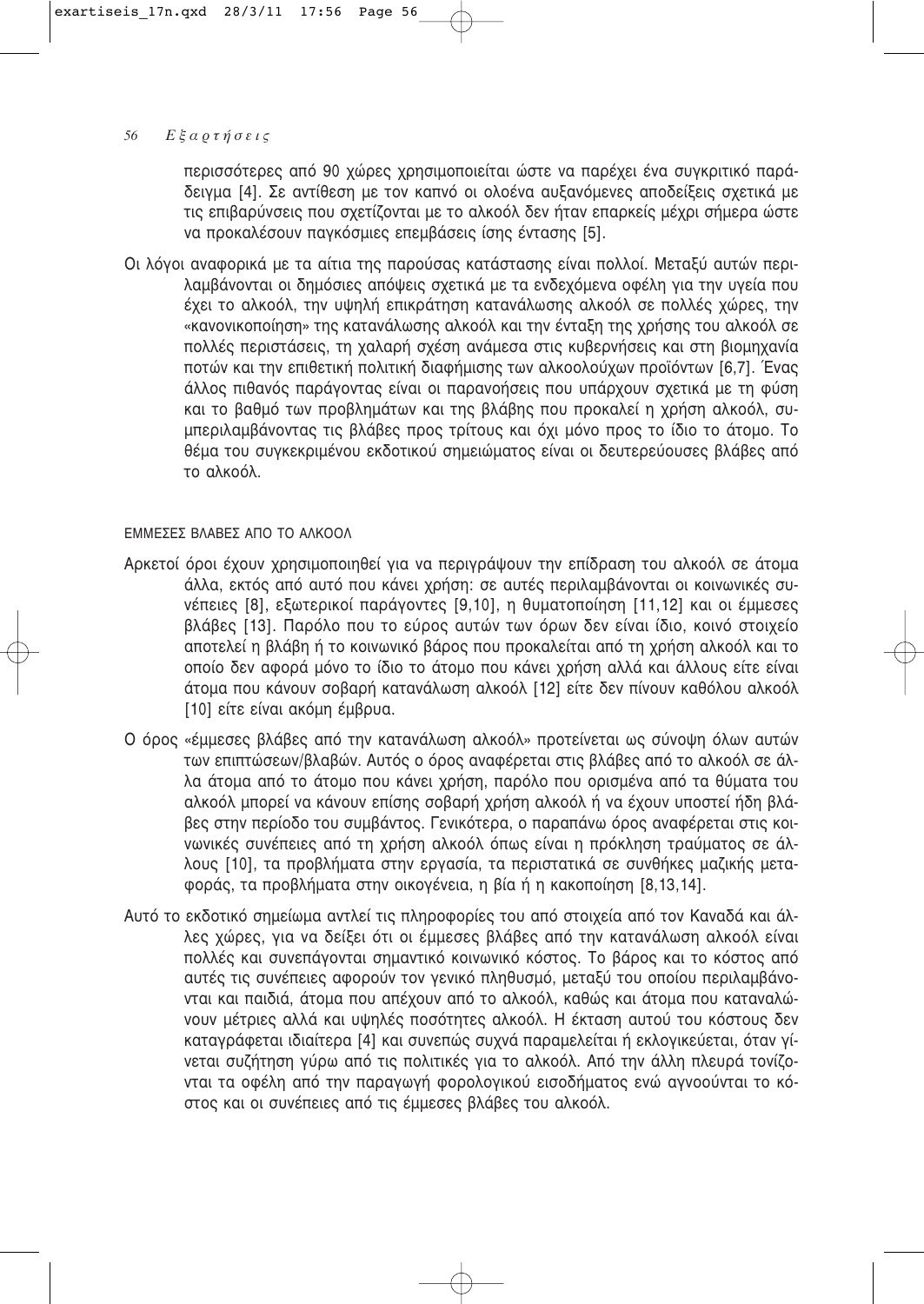exartiseis  $17n.qxd$   $28/3/11$   $17:56$  Page

Η έμφαση στις έμμεσες επιπτώσεις από την κατανάλωση αλκοόλ ενδεχομένως να συνεισφέρει στη συζήτηση που αφορά στις πολιτικές για το αλκοόλ. Αυτό γίνεται σαφές, όταν διερευνώνται οι μακροχρόνιες και πολυδιάστατες πρωτοβουλίες που έχουν στόχο τον έλενχο της κατανάλωσης αλκοόλ κατά την οδήνηση. Οι επιπτώσεις δεν αφορούν μό-VO τις μειωμένες λειτουργίες του ατόμου αλλά και τα αθώα θύματα των έμμεσων επιδράσεων από την κατανάλωση αλκοόλ [10,15]. Ολοκληρωμένες εκστρατείες αυτού του τύπου έχουν καταφέρει να επηρεάσουν την πολιτική με βάση τις έμμεσες επιδράσεις από την κατανάλωση αλκοόλ.

## ΠΑΡΑΔΕΙΓΜΑΤΑ ΕΜΜΕΣΩΝ ΠΡΟΒΛΗΜΑΤΩΝ ΑΠΟ ΤΟ ΑΛΚΟΟΛ

- Οι έμμεσες επιπτώσεις της κατανάλωσης αλκοόλ δεν είναι εμφανείς μόνο σε σχέση με την οδήγηση υπό την επήρεια αλκοόλ αλλά και σε τομείς όπως η διαπροσωπική βία. Τα τετραετή αναδρομικά συγκεντρωτικά στατιστικά στοιχεία που δίνει το Υπουργείο Δικαιοσύνης των Ηνωμένων Πολιτειών δείχνουν ότι το 38% των ατόμων που εμπλέκονται σε περιστατικά βίας βρίσκονται υπό την επήρεια αλκοόλ την ώρα του περιστατικού [16]. Επιπλέον, τόσο οι σεξουαλικές επιθέσεις όσο και οι βιασμοί είναι πιθανότερο να συμβούν όταν ο θύτης καταναλώνει αλκοόλ: το 1997 το 40% των ατόμων που διέπραξαν σεξουαλικά αδικήματα στις Ηνωμένες Πολιτείες ήταν σε κατάσταση μέθης [16].
- Οι έρευνες στο γενικό πληθυσμό παρουσιάζουν ένα άλλο είδος αποδείξεων. Στην Καναδική Έρευνα του 2004 για τις Εξαρτήσεις, ένα αντιπροσωπευτικό δείγμα του πληθυσμού ατόμων 18 ετών και άνω (*n* = 13.328) ρωτήθηκε εάν είχαν βιώσει κάποιου είδους παρεvόχληση ή βλάβη ως αποτέλεσμα της κατανάλωσης αλκοόλ τρίτων [17]. Περίπου το 33% των συμμετεχόντων ανέφεραν ότι τον περασμένο χρόνο βίωσαν ένα ή περισσότερα βλαπτικά επεισόδια λόγω της κατανάλωσης αλκοόλ τρίτων. Τα στοιχεία του 2008 από τη Nova Scotia (για άτομα ηλικίας 15 ετών και άνω) και τα στοιχεία του 2006 από το Οντάριο (για άτομα ηλικίας 18 ετών και άνω) είναι παρόμοια (Πίνακας 1) [18,19]. Ομοίως, μια Νορβηγική μελέτη [12] με 2.170 συμμετέχοντες κατέληξε ότι το 40% των ατόμων είχε βιώσει στους τελευταίους 12 μήνες ένα ή δυο βλαπτικά περιστατικά από την κατανάλωση αλκοόλ τρίτων. Μεταξύ των περιστατικών καταγράφονται η παρενόχληση σε δημόσιο χώρο ή σε κάποια συγκέντρωση/πάρτυ και η σωματική βλάβη. Μια αμερικανική μελέτη από τον Greenfield και τους συνεργάτες του [9] βασίστηκε σε μέρος του δείγματος (*n* = 2550) μιας εθνικής μελέτης του 2005. Οι συμμετέχοντες ρωτήθηκαν για έξι «εξωτερικούς παράγοντες» που σχετίζονται με τη χρήση αλκοόλ, μεταξύ των οποίων περιλαμβάνονταν τα οικογενειακά προβλήματα, οι επιθέσεις, να είναι συνεπιβαίνοντες σε όχημα με μεθυσμένο οδηγό, τα ατυχήματα με το αυτοκίνητο και τα οικονομικά προβλήματα. Το 60% ανέφερε ότι είχε βιώσει ένα ή περισσότερα από αυτά τα προβλήματα κάποια στιγμή στη ζωή του και το 9% ανέφερε το ίδιο για τους τελευταίους 12 μήνες. Αυτά τα παραδείγματα από τρεις χώρες είναι ενδεικτικά των αποδείξεων που έχουν συγκεντρωθεί σχετικά με τις έμμεσες συνέπειες από τη χρήση αλκοόλ.

## ΣΥΝΕΠΕΙΕΣ ΓΙΑ ΤΗ ΕΡΕΥΝΑ ΚΑΙ ΤΗΝ ΠΟΛΙΤΙΚΗ

Η έννοια των «έμμεσων επιπτώσεων από την κατανάλωση αλκοόλ» έχει τουλάχιστον τρεις «προεκτάσεις». Αρχικώς είναι σημαντικό να συνειδητοποιήσουν τις έμμεσες επιπτώ-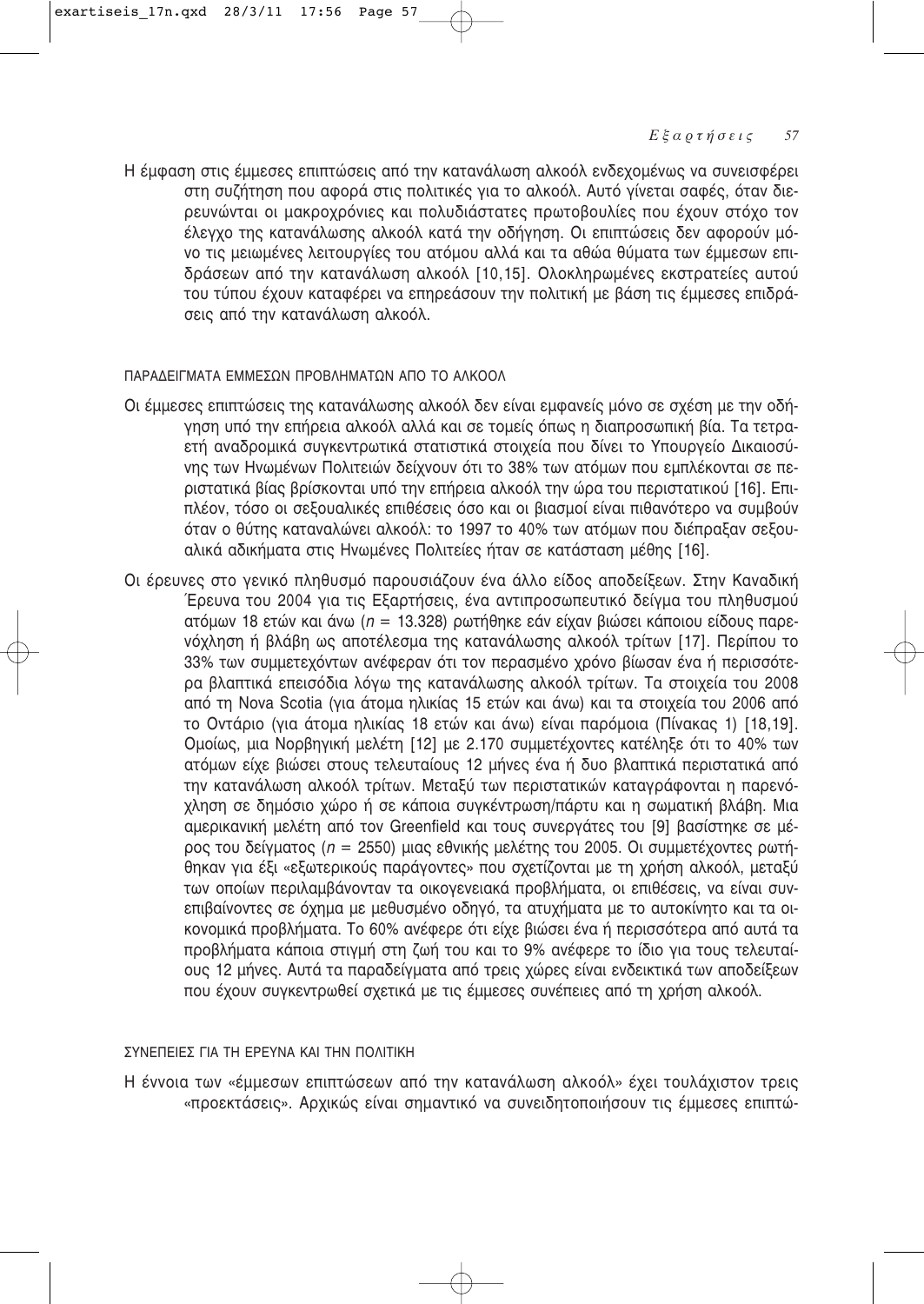σεις όλοι όσοι διαχειρίζονται πολιτικές για το αλκοόλ και χρηματοδοτούν και υλοποιούν προγράμματα πρόληψης, συμπεριλαμβανομένων όσων αφορούν στο χώρο εργασίας, στους νέους και στην οικογένεια. Για παράδειγμα, η πληροφορία ότι το ένα τρίτο του πληθυσμού των ενηλίκων, σε περιοχές όπως ο Καναδάς επηρεάζεται αρνητικά κάθε χρόνο από περιστατικά που σχετίζονται με το αλκοόλ αρκεί για να αιτιολογήσει ένα σημαντικό ποσοστό χρηματοδότησης δράσεων πρόληψης.

- Δεύτερον, χρειάζονται πιο συστηματικές και διευρυμένες μελέτες διερεύνησης των διαστάσεων του φαινομένου, συμπεριλαμβανόμενης της αποτίμησης του βάρους που προκαλείται στο σύστημα υγείας και πρόνοιας από τα κοινωνικά και οικογενειακά προβλήματα που σχετίζονται με τις «έμμεσες επιπτώσεις από την κατανάλωση αλκοόλ» [4]. Στις μελέτες αυτές περιλαμβάνεται η διερεύνηση του κόστους για τα ίδια τα άτομα που κάνουν χρήση αλκοόλ, για τρίτους, για την κυβέρνηση ή για το ευρύτερο κοινωνικό σύνολο.
- Τρίτον, η έννοια των «έμμεσων επιπτώσεων από την κατανάλωση αλκοόλ» υποστηρίζει περαιτέρω τις κρατικές πολιτικές και τις πρωτοβουλίες της κοινότητας, οι οποίες δεν σταματούν στην απαγγελία κατηγοριών στο θύμα ή στην αποκλειστική εστίαση στο άτομο. Οι πολιτικές, που αφορούν ολόκληρο τον πληθυσμό, οι οποίες φαίνεται να είναι πιο αποτελεσματικές [7] απευθύνονται στους επαγγελματίες δημόσιας υγείας και στους υποστηρικτές των διαφόρων πολιτικών. Η διασφάλιση της διατήρησης της τιμής του αλκοόλ στο ίδιο επίπεδο με το κόστος ζωής, ο έλεγχος της διαθεσιμότητας του αλκοόλ, ο περιορισμός της προώθησης του αλκοόλ, η προαγωγή της πολιτικής της ελεγχόμενης κατανάλωσης αλκοόλ και άλλων συναφών πολιτικών μέσω διαδικτύου, η παρακολούθηση της κατάστασης και η έγκαιρη παρέμβαση δεν θα ωφελήσουν μόνο τα άτομα που κάνουν σοβαρή κατανάλωση αλκοόλ αλλά και τους συντρόφους τους, τα μέλη των οικογενειών τους, καθώς και μέλη των κοινωνικών δικτύων κάθε ατόμου που κάνει κατανάλωση αλκοόλ αλλά και τρίτους.
- Προκειμένου να ληφθούν σημαντικά μέτρα πρόληψης και απαντήσεις σε θέματα προαγωγής της υγείας και προστασίας από το αλκοόλ θα πρέπει να δοθεί αφενός η απαραίτητη έμφαση στην καταγραφή των βλαβών από την κατανάλωση αλκοόλ για το ίδιο το άτομο αλλά και να υπολογιστούν οι βλάβες, το κόστος και οι συνέπειες για την ευρύτερη κοινωνία. Με την καταγραφή αυτών των χαρακτηριστικών και υπό το πρίσμα των «έμμεσων συνεπειών από την κατανάλωση αλκοόλ» είναι πιο εφικτό να διευκολυνθεί η δημόσια πολιτική και τα προληπτικά μέτρα για την υγεία, καθώς επίσης και μια συντονισμένη αντίδραση, η οποία θα είναι σύμφωνη με τα σύγχρονα επιδημιολογικά στοιχεία αναφορικά με τις σημαντικές επιπτώσεις από την ασθένεια και τις βλάβες από τη χρήση αλκοόλ.

## ΕΥΧΑΡΙΣΤΙΕΣ

Οι Anca Lalomiteanu και Rose Schmidt συνέβαλαν με τα στοιχεία από το Οντάριο που παρουσιάζονται στον Πίνακα 1. Ευχαριστούμε νια το υλικό που παρείχαν οι Thomas Greenfield, Robin Room και Ingeborg Rossow, καθώς και για τις εύστοχες παρατηρήσεις από τους κριτικούς αναγνώστες παλαιότερης έκδοσης του παρόντος άρθρου. Όσον αφορά στην συμβολή ενός από τους συννραφείς (N.G.), το Υπουρνείο Υνείας και Μακρόχρονης Πρόνοιας του Οντάριο έχει παράσχει υποστήριξη στο Κέντρο Εξαρ-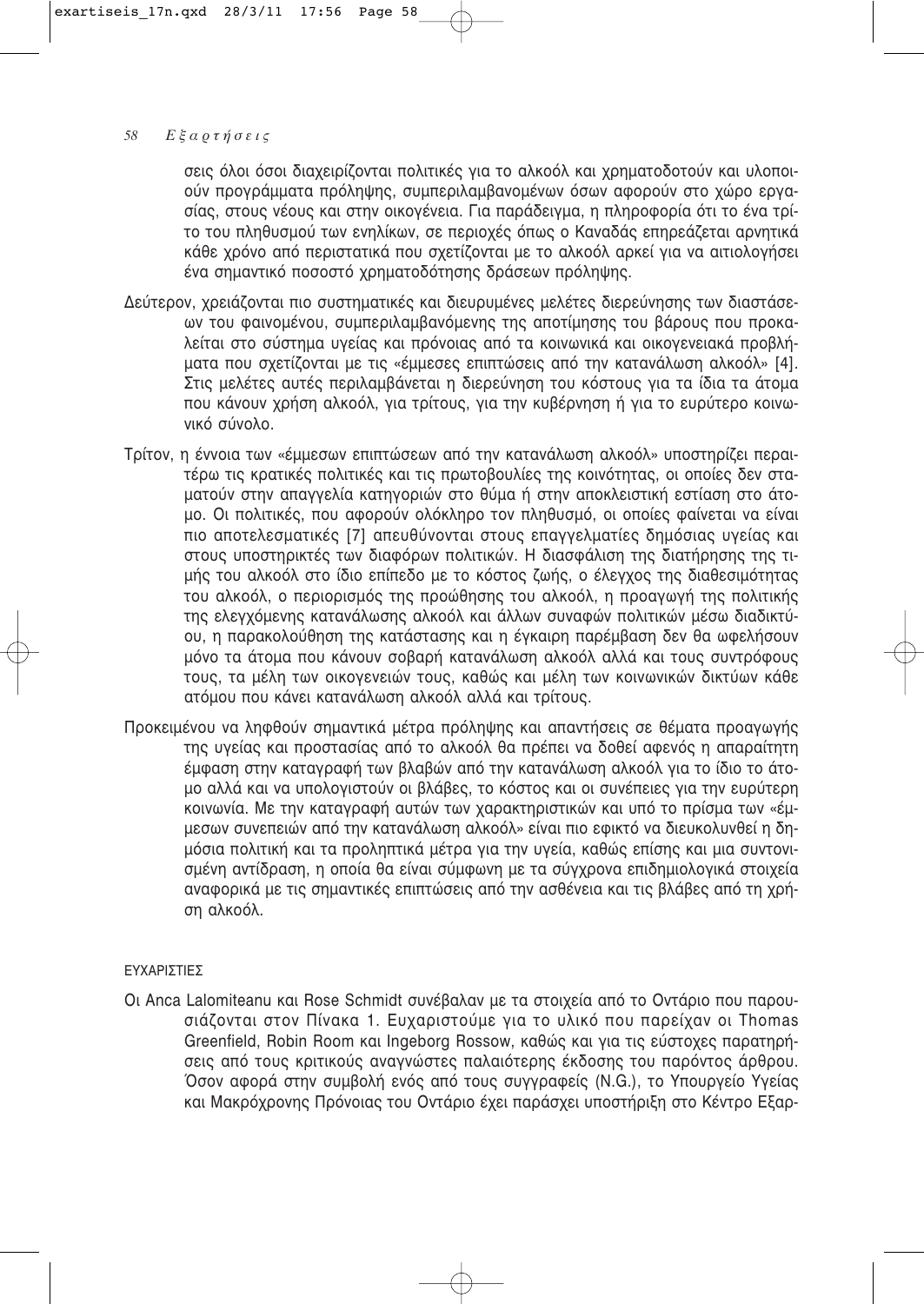τήσεων και Ψυχικής Υγείας καλύπτοντας τις δαπάνες μισθοδοσίας του επιστημονικού προσωπικού και τις λειτουργικές δαπάνες. Οι απόψεις που εκφράζονται σε αυτό το άρθρο δεν ταυτίζονται απαραίτητα με την άποψη του Υπουργείου Υγείας και Μακρόχρονης Πρόνοιας.

ΔΗΛΩΣΗ ΣΥΜΦΕΡΟΝΤΩΝ: Κανένα συμφέρον

Λέξεις κλειδιά: έμμεσες συνέπειες, κατανάλωση αλκοόλ, επικίνδυνη κατανάλωση αλκοόλ, βλάβη, πολιτική για το αλκοόλ, προτεραιότητες στην υγεία

## References

- 1. WHO. The World Health Report: Reducing Risks, Promoting Health. Geneva: World Health Organization; 2002.
- 2. Rehm J., Mathers C., Popova S., Thavorncharonensap M., Teerawattananon Y., Patra J. Global burden of disease and injury and economic costs attributable to alcohol use and alcohol-use disorders. Lancet 2009; 373: 2223-33.
- 3. Monteiro M. G. Alcohol and Public Health in the Americas: A Case for Action. Washington, DC: Pan American Health Organization; 2007.
- 4. Casswell S. Alcohol industry and alcohol policy-the challenge ahead. Addiction 2009; 104: 3-5.
- 5. Room R. International control of alcohol: alternative paths forward. Drug Alcohol Rev 2001; 25: 581-95.
- 6. Jernigan D. H. The extent of global alcohol marketing and its impact on youth. Contemp Drug Probl; in press; 2010.
- 7. Babor T., Caetano R., Casswell S., Edwards G., Giesbrecht N., Graham K. et al. Alcohol, No Ordinary Commodity: Research and Public Policy. Oxford: Oxford University Press; 2003.
- 8. Klingemann H., Gmel G., editors. Mapping the Social Consequences of Alcohol Consumption. Norwell, MA: Kluwer Academic Publishers; 2001.
- 9. Greenfield T. K., Ye Y., KerrW., Bond J., Rehm J. R., Giesbrecht N. Externalities from alcohol consumption in the 2005 National Alcohol Survey: implications for policy. Int J Environ Res Public Health 2009; 6: 3205-24.
- 10. Connor J., Casswell S. The burden of road trauma due to other people's drinking. Accid Anal Prev 2009: 41: 1099- 103.
- 11. Giesbrecht N., West P. Drinking patterns and drinking-related benefits, harm and victimization experiences: reports from community-based general population survey. Contemp Drug Probl 1997; 24: 557-79.
- 12. Rossow I., Hauge R. Who pays for the drinking? Characteristics of the extent and distribution of social harms from others' drinking. Addiction 2004; 99: 1094-102.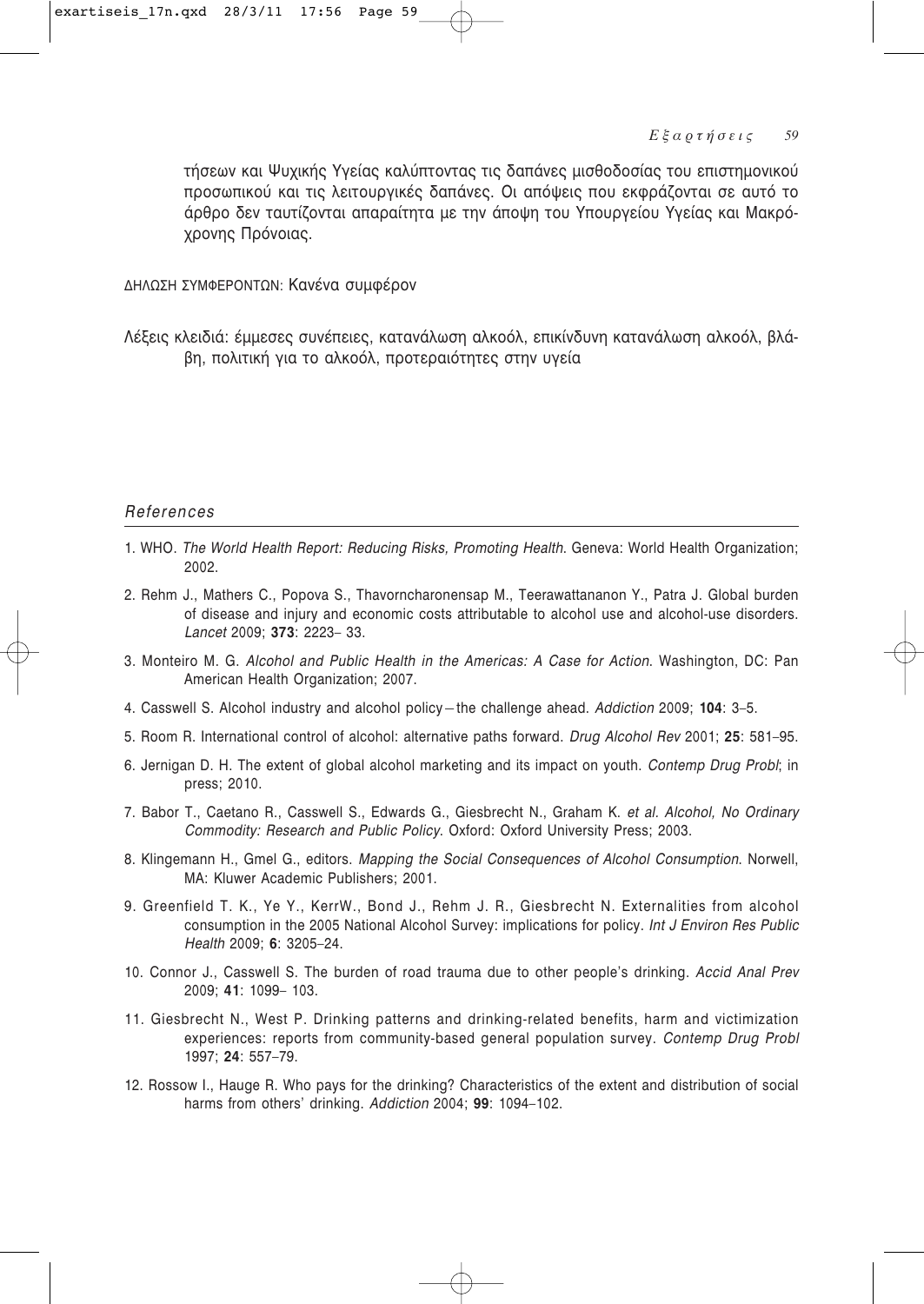- 13. Langley J. D., Kypri K., Stephenson S. C. Second hand effects of alcohol use among university students: computerized survey. *BMJ* 2003; **327**: 1023–24.
- 14. Weitzman E. Risk modifying effect of social capital on measures of heavy alcohol consumption, alcohol abuse, harms, and secondhand effects: national survey findings. *J Epidemiol Commun Health* 2005; **59**: 303.
- 15. Fell J. C., Voas R. B. Mothers Against Drunk Driving [MADD]: the first 25 years. *Traffic Inj Prev* 2006; **7**: 195– 212.
- 16. Greenfield L., Henneberg M. *Alcohol, crime, and the criminal justice system*. *Alcohol & Crime: Research and Practice for Prevention, Alcohol Policy XII Conference:* Washington, DC, 11–14 June 2000.
- 17. Kellner F. Alcohol-related problems: prevalence, incidence and distribution. In: Adlaf E., Begin P., Sawka A., editors. *Canadian Addiction Survey (CAS): A National Survey of Canadians' Use of Alcohol and Other Drugs: Prevalence of Use and Related Harms: Detailed Report*. Ottawa: Canadian Centre on Substance Abuse; 2005, p. 33–47.
- 18. Focal Research Consultants. *Culture of Alcohol Use in Nova Scotia*. Halifax: Nova Scotia Department of Health Promotion and Protection; 2008.
- 19. Ialomiteanu A., Adlaf E. M. *CAMH Monitor 2006: Technical Guide*. Toronto: Centre for Addiction and at: http://www.camh.net/Research/ Areas of research/Population\_Life\_Course\_Studies/ CAMH\_Monitor/CM2006\_TechDoc.pdf (accessed 5 July 2010).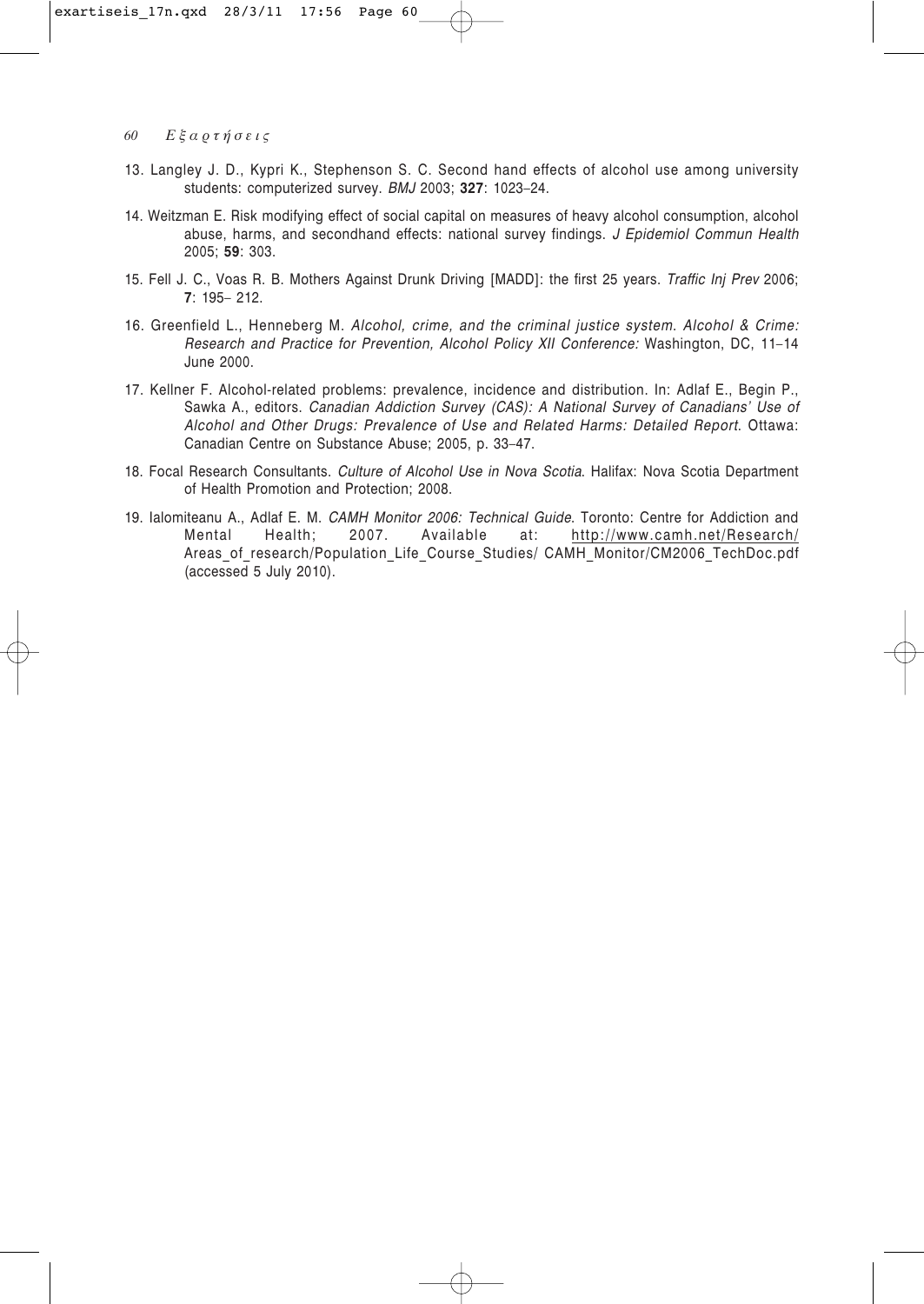$E \xi a \varrho \tau \eta \sigma \varepsilon \iota$ ς 61

## E | A | K O | A O | E P O M A<br>L E T 'S F O C U S O N M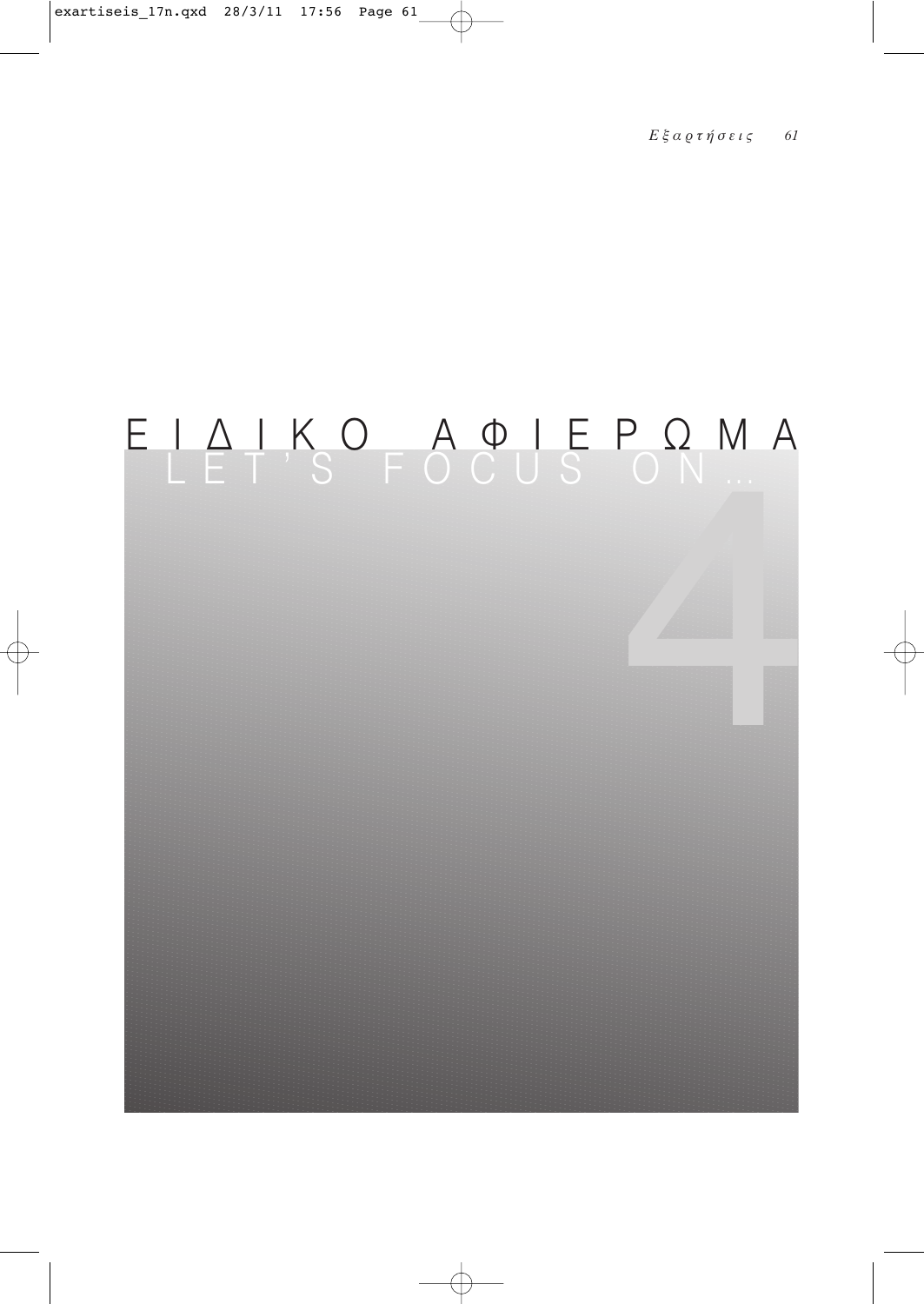62  $E$ ξαρτήσεις

**OEMATO A O FIA** 

Η Αμερικανική προσέγγιση - ημερολόγιο μιας επίσκεψης με επίκεντρο την αντιμετώπιση του προβλήματος των ναρκωτικών το 1967 Seeing America: diary of a drug-focused study tour made in 1967 GRIFFITH EDWARDS [o. 63]

Ο κόσμος του αλκοόλ: εθνικές εμπειρίες για τον έλεγχο του αλκοόλ σε 18 χώρες The world of drinking: national alcohol control experiences in 18 countries THOMAS F. BABOR & ERIN L. WINSTANLEY [o. 76]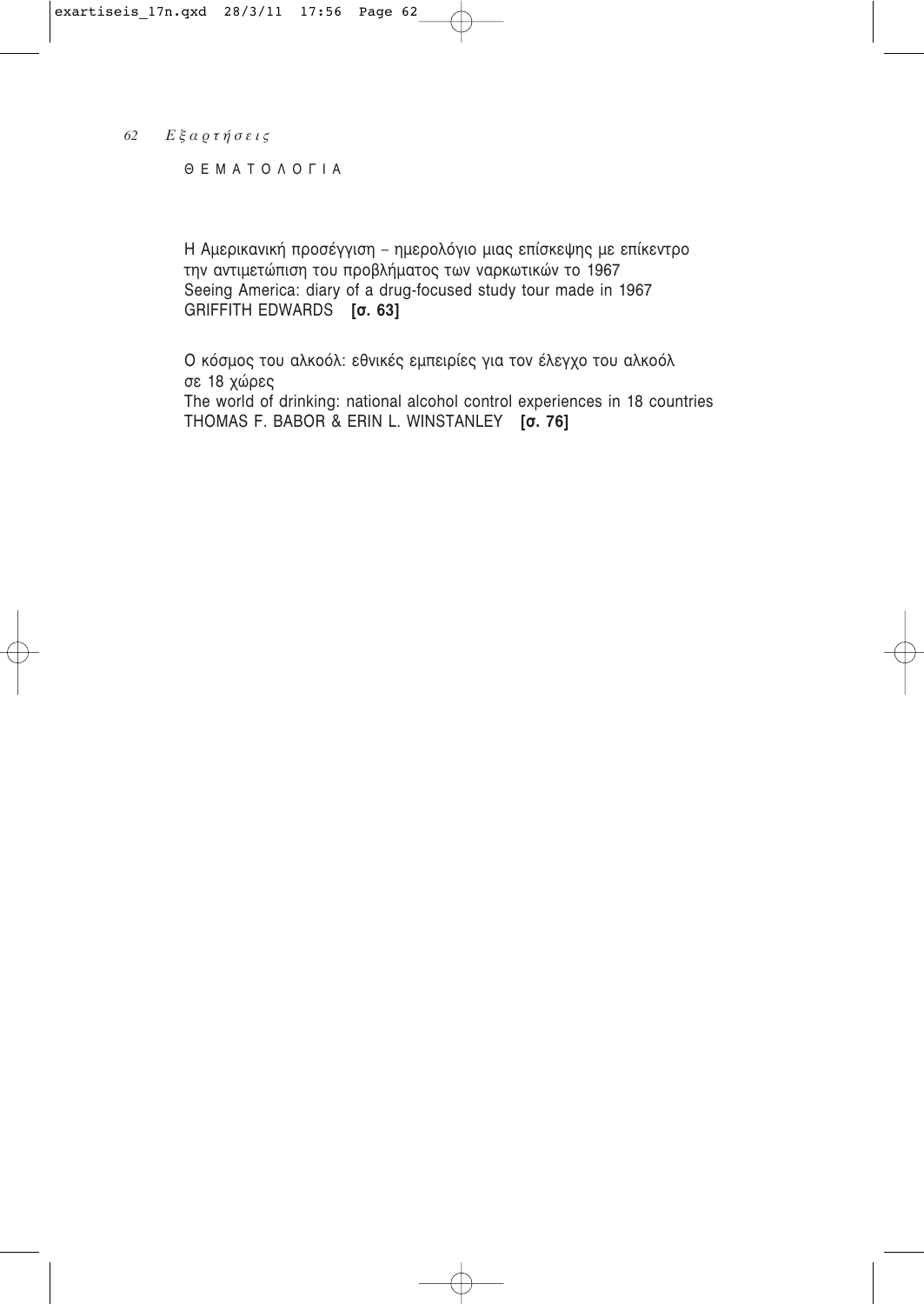*Ε ξ α ρ τ ή σ ε ι ς , τεύχος 17, 2010*

## Η ΑΜΕΡΙΚΑΝΙΚΗ ΠΡΟΣΕΓΓΙΣΗ – ΗΜΕΡΟΛΟΓΙΟ ΜΙΑΣ ΕΠΙΣΚΕΨΗΣ ΜΕ ΕΠΙΚΈΝΤΡΟ ΤΗΝ ΑΝΤΙΜΕΤΩΠΙΣΗ ΤΟΥ ΠΡΟΒΛΗΜΑΤΟΣ ΤΩΝ ΝΑΡΚΩΤΙΚΩΝ Δ√ 1967<sup>1</sup>

GRIFFITH EDWARDS<sup>2</sup>

*Μετάφραση* ΜΑΡΙΑ ΣΠΑΘΗ *Translation* MARIA SPATHI

## Περίληψη

Το 1965 η Βρετανική κυβέρνηση αναγκάστηκε να παραδεχτεί ότι η χώρα αντιμετώπιζε αυξανόμενο πρόβλημα χρήσης ηρωίνης με την αγορά να εφοδιάζεται κυρίως μέσω συνταγογράφησης από ιδιώτες γιατρούς. Ανάμεσα στις επίσημες προσπάθειες αντιμετώπισης αυτής της – όπως θεωρούσαν τότε – ιδιαίτερα ανησυχητικής κατάστασης για τη δημόσια υγεία ήταν και η απόφαση χρηματοδότησης ίδρυσης της Μονάδας Έρευνας για τις Εξαρτήσεις (Addiction Research Unit: ARU) στο Ινστιτούτο Ψυχιατρικής του Λονδί-VOU. Το Εθνικό Ινστιτούτο Ψυχικής Υγείας των Η.Π.Α. (US National Institute of Mental Health: NIMH) χρηματοδότησε γενναιόδωρα μία ερευνητική επίσκεψη του ορισθέντος Διευθυντή της Μονάδας Έρευνας για τις Εξαρτήσεις λίγο πριν από την έναρξη λειτουργίας του Βρετανικού ερευνητικού κέντρου. Εκτεταμένες σημειώσεις της επίσκεψης περιλαμβάνουν τις επαφές με διοικητές, ερευνητές, γιατρούς, ιερείς, αστυνομικούς της δίωξης ναρκωτικών αλλά και εξαρτημένους. Ένα πλήθος συχνά αντικρουόμενων συμβουλών και συστάσεων οδήγησε σε κάποια συμπεράσματα. Συγκεκριμένα, αυτά περιλαμβάνουν την ανάγκη κατανόησης του τρόπου με τον οποίο κάθε χώρα αντιμετωπίζει το πρόβλημα των ναρκωτικών ως ένα δυναμικό, πολύ-παραγοντικό συvολικό σύστημα – δηλαδή την ανάγκη για μία ολιστική «εθνική αντιμετώπιση». Ένα ακόμα συμπέρασμα ήταν οι απόψεις της ίδιας της πολιτικής ως ένα πολύπλοκο θέμα προς ανάλυση: η πολιτική αντιμετώπισης των ναρκωτικών θα πρέπει να αποτελεί αντικείμενο έρευνας όπως και η ίδια η χρήση. Πέραν των γενικών αυτών συμπερασμάτων η εμπειρία προσέφερε πολλά στοιχεία για την ανάπτυξη του Βρετανικού ερευνητικού προγράμματος για τις εξαρτήσεις, ενώ παράλληλα αποτέλεσε το έναυσμα για τη δημιουργία διαπροσωπικών σχέσεων ανεκτίμητης αξίας.

## ΕΙΣΑΓΩΓΗ

Το 1965 η δημοσίευση της Έκθεσης "Second Brain" [1] σηματοδότησε σύμφωνα με τα στοιιχεία του Υπουργείου Εσωτερικών την επίσημη αναγνώριση του γεγονότος ότι η Βρετανία βρισκόταν εν μέσω μίας απότομης αύξησης του αριθμού των ατόμων που ήταν εξαρτημένα από επικίνδυνες ναρκωτικές ουσίες. Το 1955 οι καταγεγραμμένες περι-

<sup>1</sup> Τίτλος Πρωτοτύπου: "Seeing America: diary of a drug-focused study tour made in 1967", Addiction, Vol. 105, No. 6, June 2010, pp. 984-990

<sup>2</sup> Διεύθυνση αλληλογραφίας: Griffith Edwards, National Addiction Centre, Institute of Psychiatry, King's College London, London, SE5 8AF, UK. E-mail: jean@addictionjournal.org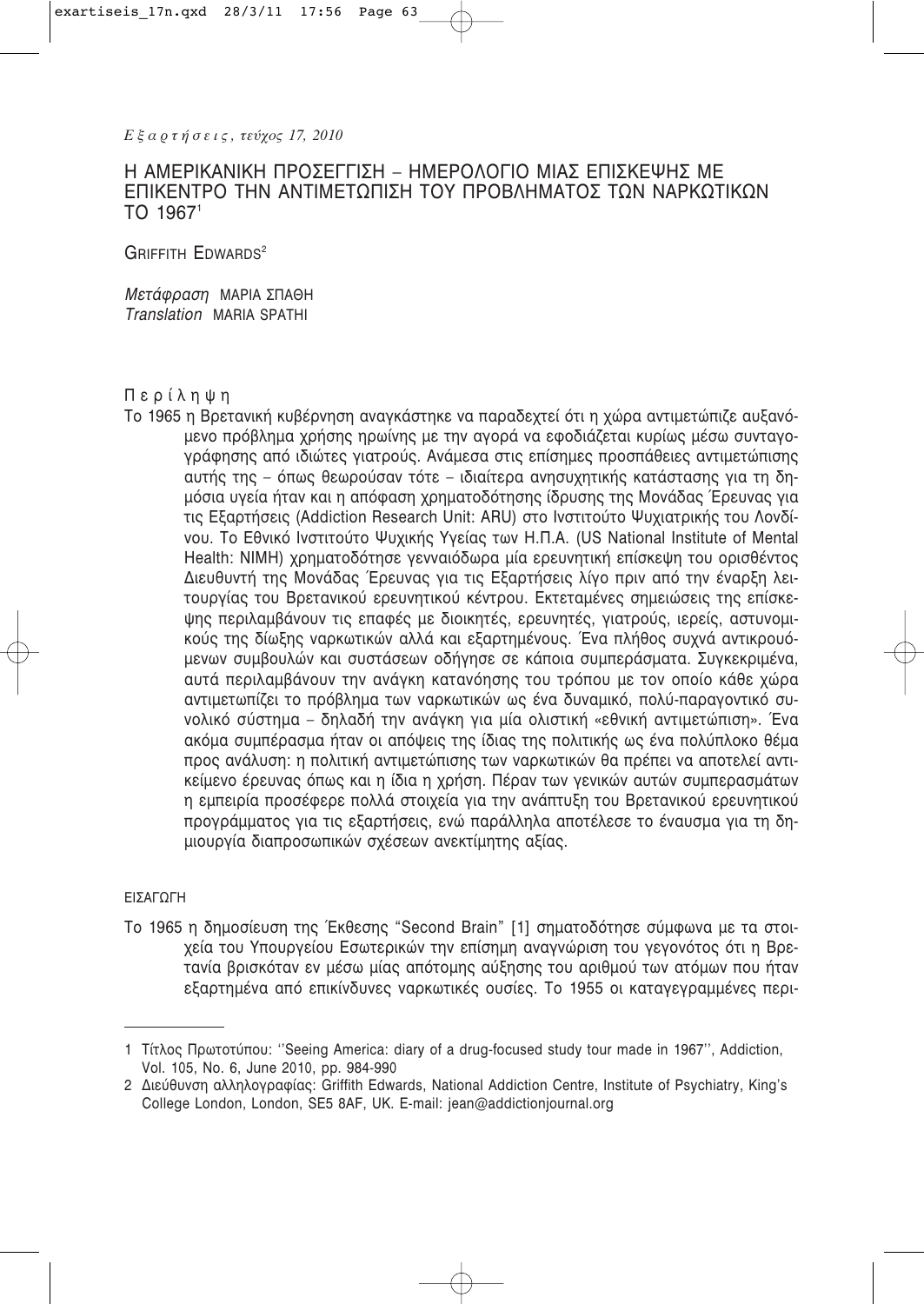πτώσεις ατόμων που έκαναν χρήση επικίνδυνων ναρκωτικών ουσιών ήταν 355, ενώ για τις 57 από αυτές τις περιπτώσεις βασική ουσία χρήσης ήταν η ηρωίνη. Έως το 1965 το σύνολο των ατόμων είχε ανέλθει σε 927 και οι περιπτώσεις χρήσης ηρωίνης σε 521 [2]. Παρόλο που οι απόλυτοι αριθμοί κυμαίνονταν ακόμη σε χαμηλά επίπεδα, υπήρχε μία διάχυτη αίσθηση απειλής και άγχους για το τι μέλλει γενέσθαι.

- Το αρμόδιο υπουργείο για την αντιμετώπιση της κατάστασης ήταν το Υπουργείο Υγείας. Σύμφωνα με την Έκθεση της Επιτροπής Rolleston από το 1926 και μετά, η εξάρτηση στη Βρετανία θεωρούνταν κυρίως ζήτημα υγείας και όχι εγκληματικότητας και οι γιατροί είχαν τη δυνατότητα να συνταγογραφούν ενέσιμα οπιούχα στους εξαρτημένους ασθενείς τους ως ουσίες συντήρησης. Μετά την Έκθεση "Second Brain", η νέα προσέγγιση εξακολουθούσε να βασίζεται στην παράδοση της λογικής Rolleston. Προβλεπόταν η ίδρυση κλινικών, όπου προκαθορισμένοι γιατροί της Εθνικής Υπηρεσίας Υγείας θα μπορούσαν να συνταγογραφούν ενέσιμα οπιούχα ως ουσίες συντήρησης [4].
- Ταυτόχρονα, το Υπουργείο Υγείας εκδήλωσε ενδιαφέρον για τη χρηματοδότηση ενός ερευνητικού κέντρου για τις εξαρτήσεις. Όπως ήταν αναμενόμενο, το 1965 δεν υπήρχε κανένα σχετικό ερευνητικό ινστιτούτο στο Ηνωμένο Βασίλειο, το οποίο να εξειδικεύεται στο πεδίο αυτό – έως τότε η έκταση του προβλήματος δεν δικαιολογούσε μία τέτοια επένδυση. Το 1967 το Ινστιτούτο Ψυχιατρικής (IOP: μεταπτυχιακό τμήμα του Πανεπιστημίου του Λονδίνου) έλαβε χρηματοδότηση από το Υπουργείο για τη δημιουργία μίας τέτοιας ομάδας, της Μονάδας Έρευνας για τις Εξαρτήσεις (ARU). Ο σχεδιασμός ξεκίνησε άμεσα. Η μονάδα θα ενσωματωνόταν σε μία ήδη υπάρχουσα μονάδα έρευνας για τον αλκοολισμό. Δημιουργήθηκαν τέσσερις νέες ερευνητικές θέσεις και η μονάδα στεγάστηκε σε ιδιαίτερο χώρο στον αριθμό 101 της οδού Denmark Hill εντός των εγκαταστάσεων του Ινστιτούτου Ψυχιατρικής.
- Οι Αμερικανοί ενδιαφέρθηκαν [5-8] για την ιατρική προσέγγιση των Βρετανών στο πρόβλημα της ηρωίνης, δηλαδή για το αποκαλούμενο «Βρετανικό σύστημα». Στα τέλη του 1966 ο Dr. Stanley Yolles, Διευθυντής του Αμερικανικού Εθνικού Ινστιτούτου Ψυχικής Υγείας (NIMH), πραγματοποίησε μία διερευνητική επίσκεψη στο Λονδίνο. Συζήτησε με τον τότε Καθηγητή Ψυχιατρικής του Ινστιτούτου Ψυχιατρικής Sir Denis Hill αλλά και με τον Griffith Edwards, τον ορισθέντα Διευθυντή του υπό ίδρυση ερευνητικού κέντρου. Ο Yolles προσέφερε μία γενναιόδωρη χρηματοδότηση για ένα ταξίδι του Edwards στην Αμερική προκειμένου να επισκεφθεί κέντρα έρευνας και θεραπείας για τις εξαρτήσεις.
- Η πρόσκληση έγινε πρόθυμα αποδεκτή. Οι Ηνωμένες Πολιτείες είχαν πολύ διαφορετική ιστορία και μέθοδο αντιμετώπισης των προβλημάτων που σχετίζονταν με τα ναρκωτικά από το Ηνωμένο Βασίλειο. Το πρόβλημα στις Ηνωμένες Πολιτείες ήταν πολύ μεγαλύτερο, πιο εκτεταμένο και όχι περιορισμένο σε μία μόνο πόλη, εν προκειμένω στο Λονδίνο, όπως στο Ηνωμένο Βασίλειο και απολάμβανε την υποστήριξη της παράνομης μαύρης αγοράς [9]. Στις Ηνωμένες Πολιτείες το πρόβλημα είχε συσχετιστεί με τις εθνικές μειονότητες [10, 11] και εμφανιζόταν κυρίως σε αστικές περιοχές χαμηλού οικονομικού επιπέδου [12]. Παρότι στις Ηνωμένες Πολιτείες υπήρχε δυνατότητα πρόσβασης στις θεραπευτικές υπηρεσίες, η ποινική δικαιοσύνη είχε έντονη παρουσία και η συνταγογράφηση ηρωίνης απαγορευόταν πλήρως.
- Παρά τις αντιθέσεις μεταξύ των δύο χωρών δεν υπήρχε αμφιβολία ότι μία επίσκεψη στην Αμερική θα ωφελούσε πάρα πολύ έναν ερευνητή που είχε επιφορτιστεί με το καθήκον ανά-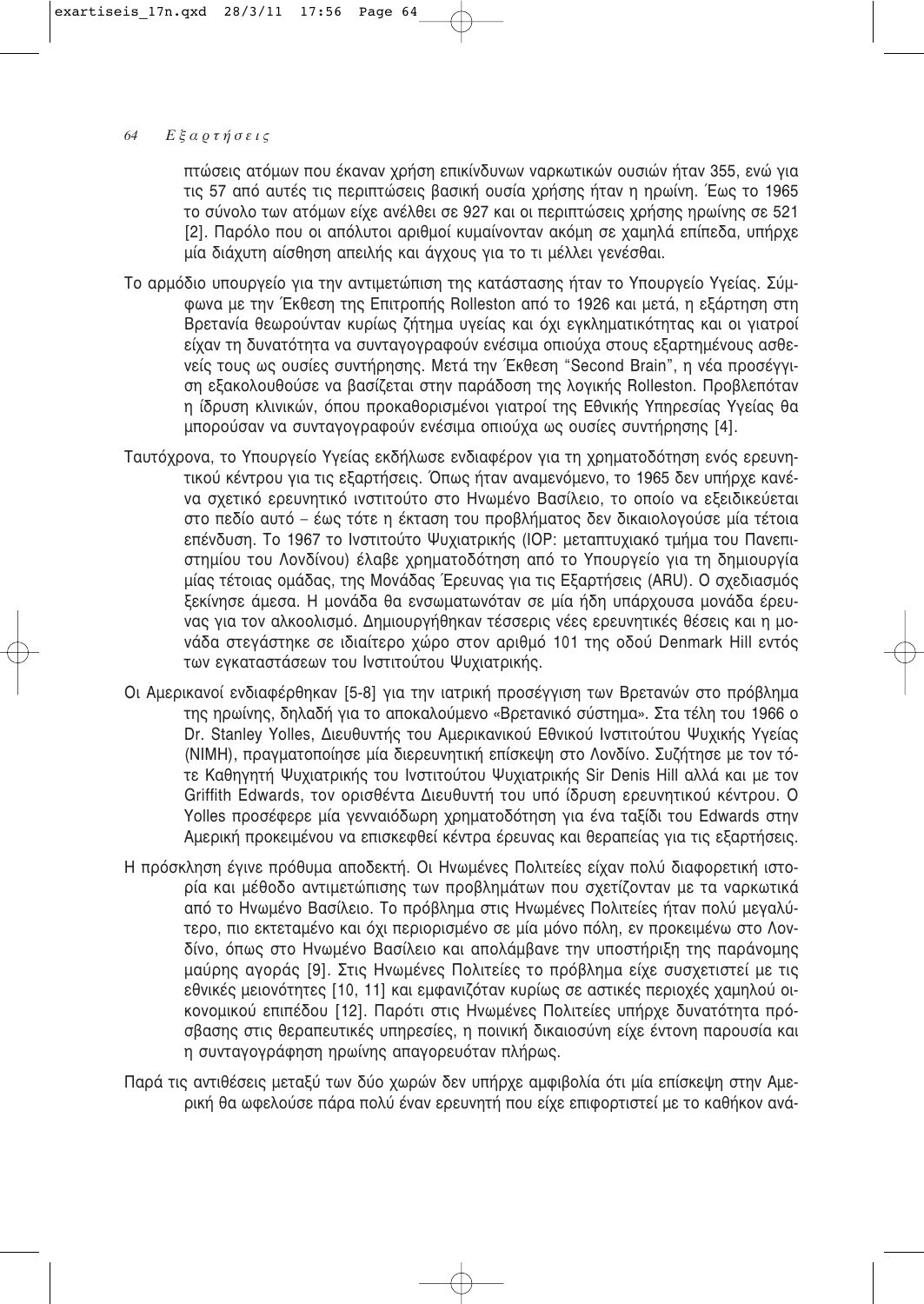πτυξης ενός ερευνητικού προγράμματος της Μονάδας Έρευνας για τις Εξαρτήσεις. Η επίσκεψη στην Αμερική πραγματοποιήθηκε από τον Μάρτιο έως τον Μάιο του 1967. Η παρακάτω περιγραφή απορρέει από εκτενείς ταυτόχρονες σημειώσεις και ηχογραφήσεις σε κασετόφωνο στο τέλος κάθε εργάσιμης ημέρας, οι οποίες αργότερα απομαγνητοφωνήθηκαν στο γραφείο μου. Αποσπάσματα που αναπαράγονται στην παρούσα έκθεση αντιπροσωπεύουν τόσο αυτούσιο όσο και επεξεργασμένο υλικό και έχουν επιλεγεί προκειμένου να παρουσιαστεί μία ισορροπημένη εικόνα του ζητήματος των ναρκωτικών την εποχή εκείνη στην Αμερική. Το πρωτότυπο κείμενο των σημειώσεων αυτών βρίσκεται στα αρχεία του Ινστιτούτου Ψυχιατρικής ενώ μία έκθεση εκδόθηκε πριν από ένα ερευνητικό ταξίδι με έμφαση στον αλκοολισμό στην Αμερική το 1961 [13].

Ο πρωταρχικός στόχος της εργασίας αυτής είναι η κοινοποίηση μιας πρωτογενούς περιγραφής της Αμερικανικής μεθόδου αντιμετώπισης του προβλήματος των ναρκωτικών σε μία αρκετά κρίσιμη περίοδο. Ταυτόχρονα, υπήρχαν πολλές παράμετροι σχετικές με τις πολιτιστικές και πολιτικές εξελίξεις. Ωστόσο η παρούσα εργασία δεν θα επιχειρήσει να χαρτογραφήσει αυτό το πλαίσιο. Επίσης, δεν θα αφιερώσει πολύ χρόνο στην ανάλυση της μεταγενέστερης επιρροής της εμπειρίας αυτής επί των εξελίξεων στην πατρίδα. Με λίγα λόγια, στόχος είναι η παρουσίαση των σημειώσεων ως παρατηρήσεων που μιλούν από μόνες τους. Η ερμηνεία τους όμως, αναπόφευκτα, απαιτεί γνώση των παραμέτρων του γενικότερου πλαισίου.

## ΗΜΕΡΩΛΩΓΙΩ

## $23-25$  Μαρτίου 1967, Bethesda, Maryland *Επικοινωνία με τον Δρ. Stanley Yolles"*

Την περίοδο εκείνη το Αμερικανικό Εθνικό Ινστιτούτο Ψυχικής Υγείας ασκούσε πιέσεις για τη χρηματοδότηση της θεραπείας απεξάρτησης μέσω των κοινοτικών κέντρων ψυχικής υγείας, πρόταση η οποία περιείχε ένα στοιχείο δογματισμού. Πραγματοποιήθηκαν συvαντήσεις με διάφορους ερευνητές, συμπεριλαμβανομένου του Dr Jack Mendelson, Διευθυντή του Εθνικού Κέντρου Πρόληψης και Ελέγχου του Αλκοολισμού με θέμα τις μελλοντικές έρευνες. Στις συζητήσεις συμμετείχε και ένα νέο μέλος του προσωπικού ο Dr Roger Meyer. Επίσης συμμετείχε και ο Dr Ira Cisin, του οποίου την ερευνητική δουλειά πάνω στον αλκοολισμό γνώριζα ήδη καλά. Εκείνη την εποχή σχεδίαζε τη διενέργεια νέων μελετών για τη χρήση των ναρκωτικών σε εθνικό επίπεδο. Η μεθοδολογική του εμπειρία ήταν εντυπωσιακή και το τρέχον πρόγραμμα των συνεντεύξεών του για τα ναρκωτικά είχε ήδη διανύσει οκτώ πιλοτικές φάσεις. Ωστόσο, όταν τον πίεσα με ερωτήσεις σχετικά με την πιθανότητα για εναλλακτικές ερευνητικές μελέτες αντί για μεγάλης κλίμακας μελέτες (π.χ. ποιοτικές αναλύσεις μικρών ομάδων) η απάντησή του ήταν «κάνουμε τη δουλειά για την οποία λαμβάνουμε χρηματοδότηση».

## 27 Μαρτίου-3 Απριλίου, Νοσοκομείο Lexington, Kentucky

<u>Το μένεθος και η πολυπλοκότητα των δραστηριοτήτων που λαμβάνουν χώρα στο νοσοκομείο</u> αυτό, η μεγάλη ποικιλία κλάδων και η συγκεντρωμένη επαγγελματική εμπειρία προκαλούν δέος. Φιλοξενούνται εκατοντάδες εξαρτημένοι ασθενείς σε υπηρεσίες διαμονής, ενώ το προσωπικό αποτελείται από 500 μέλη (λίνο πριν την επίσκεψή μου ο συνολικός αριθμός των ασθενών ανερχόταν σε 2000, αλλά τα καθήκοντα του κέντρου άλλαξαν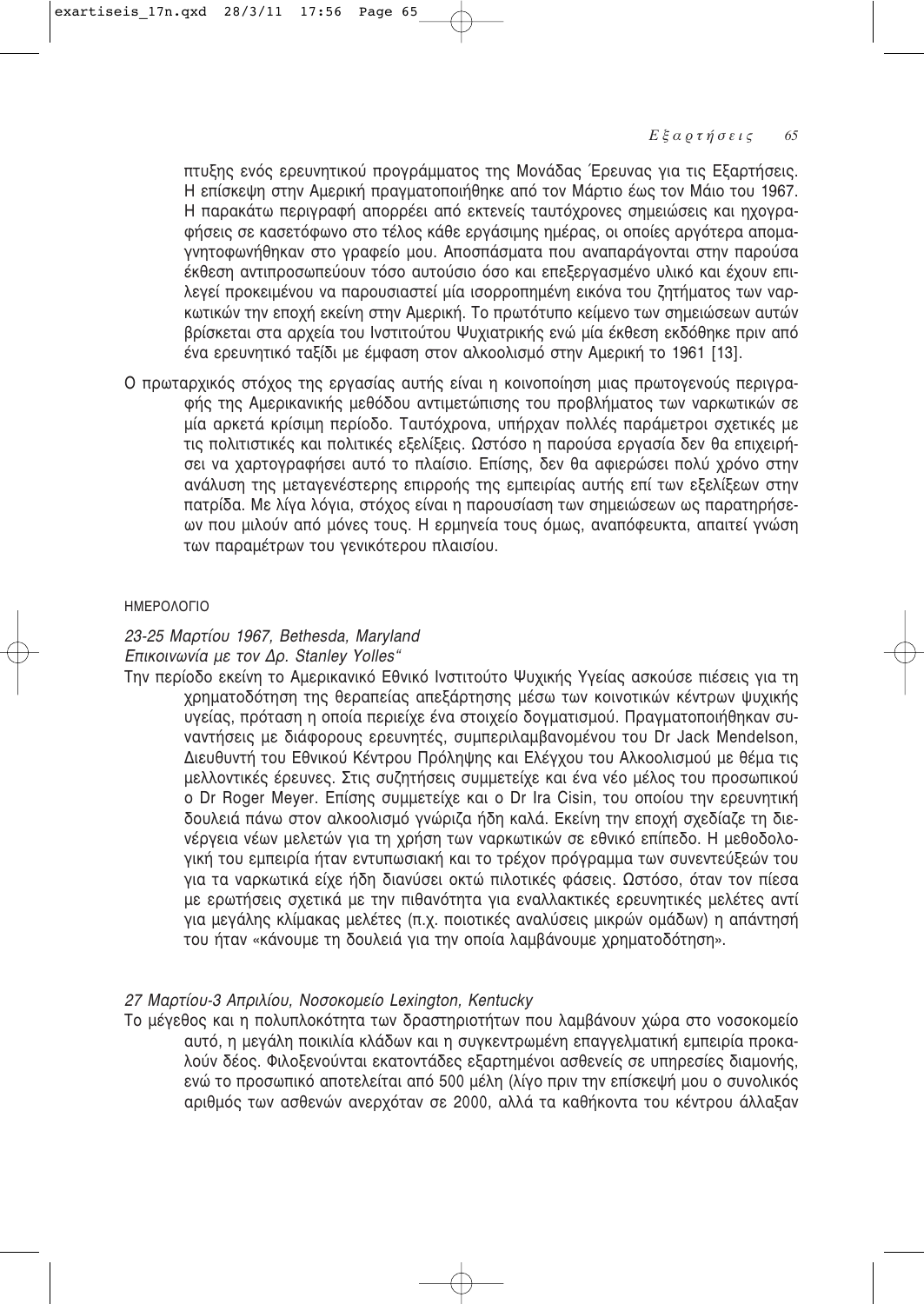με βάση τις προβλέψεις περί Εθελοντικής Εισαγωγής). Επί του παρόντος το μόνο που θα κάνω είναι να καταγράψω κάποιες βασικές εντυπώσεις.

- Το πρώτο θέμα, στο οποίο θα αναφερθώ πηνάζει από τις επανειλημμένες σύντομες παρατηρήσεις που γίνονταν στο τέλος των συναντήσεων από πολλά μέλη του προσωπικού διαφόρων επιπέδων και επαγγελματικής κατάρτισης και οι οποίες κατέληγαν στη συμβουλή «μην ακολουθήσετε τη δική μας μέθοδο θεραπείας απεξάρτησης». Ασκούσαν κριτική στη λογική που τους επέβαλε το νομικό πλαίσιο, το οποίο θεωρούσε την εξάρτηση ποινικό αδίκημα κι όχι ζήτημα ψυχικής υγείας. Σχεδόν όλοι οι εμπλεκόμενοι θεωρούσαν τη θεραπευτική μέθοδο, η οποία βασιζόταν στον εγκλεισμό των εξαρτημένων σε κάποιο ίδρυμα για πολλούς μήνες με ελάχιστη μετέπειτα παρακολούθηση ή κοινοτική φροντίδα, καταδικασμένη να αποτύχει.
- Δεύτερον, πιστεύω ότι η χρησιμοποίηση των εγκλείστων για πειραματικούς σκοπούς ενέχει ένα εφιαλτικό στοιχείο. Ένας ερευνητής αποκάλεσε αυτή την κατηγορία των ασθενών ως «πρεζάκια» και υποστήριξε ότι ανεξαρτήτως της εξέλιξης της λειτουργίας του Lexington θα υπήρχε πάντα ανάγκη να κρατηθεί έγκλειστη μια ομάδα «τέτοιου είδους» ανθρώπων για ερευνητικούς σκοπούς. Μια βιωματική εμπειρία χωρίς ναρκωτικά σε συνδυασμό με βελτιωμένες συνθήκες κράτησης και μείωση της ποινής αποτελούσαν αρκετά ισχυρό κίνητρο.
- Το τρίτο θέμα αφορά την επιστήμη υψηλού επιπέδου. Διακεκριμένοι φαρμακοποιοί, ψυχολόγοι, ψυχίατροι και κοινωνικοί επιστήμονες μου διέθεσαν μέρος του χρόνου τους με αποτέλεσμα πλήθος σημειώσεων. Ιδιαίτερα ικανοποιητικές ήταν δύο συζητήσεις με τον Dr William Martin σχετικά με την επιλογή της ηρωίνης ή της μεθαδόνης ως ουσιών συντήρησης. Χαρακτήρισε τη μεθαδόνη «ως έναν εύκολο, επιφανειακό τρόπο αντιμετώπισης της εξάρτησης», αναγνώρισε όμως αρκετά επιχειρήματα εναντίον της ενέσιμης ηρωίνης ως ουσίας συντήρησης.

## 4-7 Απριλίου, Νοσοκομείο Fort Worth, Texas

Λειτουργικά, το νοσοκομείο μοιάζει πολύ με τις θεραπευτικές εγκαταστάσεις του Lexington, χωρίς όμως να έχει τόσο ανεπτυγμένη ερευνητική μονάδα. Οι εντάσεις μεταξύ του προσωπικού ασφαλείας και του θεραπευτικού προσωπικού ήταν εμφανείς ενώ επικρατούσε η ίδια θεμελιώδης σύγχυση σχετικά με το εάν οι εγκαταστάσεις ήταν σωφρονιστικού ή θεραπευτικού χαρακτήρα. Το προσωπικό είχε την κοινή, γενική πεποίθηση ότι οι εξαρτημένοι που προέρχονταν από στερημένα περιβάλλοντα ήταν «κοινωνιοπαθείς». Πραγματοποιήθηκε σχετική συζήτηση με τον Dr J. F. Maddox, Αναπληρωτή Διευθυντή, ο οποίος θεωρούσε ότι για αυτές τις περιπτώσεις απαραίτητη προϋπόθεση ήταν ο υποχρεωτικός εγκλεισμός τους για τουλάχιστον 3 χρόνια. Ένα άλλο μέλος του προσωπικού πρότεινε την παροχή ψυχοθεραπείας στους ασθενείς μόνον εάν κάλυπταν το κόστος οι ίδιοι.

## 10-11 Απριλίου, Southmore House, Houston, Texas

Γενικός Διευθυντής αυτού του επικεντρωμένου στην κοινότητα προγράμματος χρηματοδοτούμενου από το Αμερικάνικο Εθνικό Ινστιτούτο Ψυχικής Υγείας ήταν ο κ. Μ. Carrick. Το πρόγραμμα φιλοξενούσε ανά πάσα στιγμή περίπου 12 ασθενείς ενώ βρισκόταν σε επαφή με περίπου άλλους 30 που ζούσαν στην περιοχή. Η μονάδα άνοιξε το 1964 και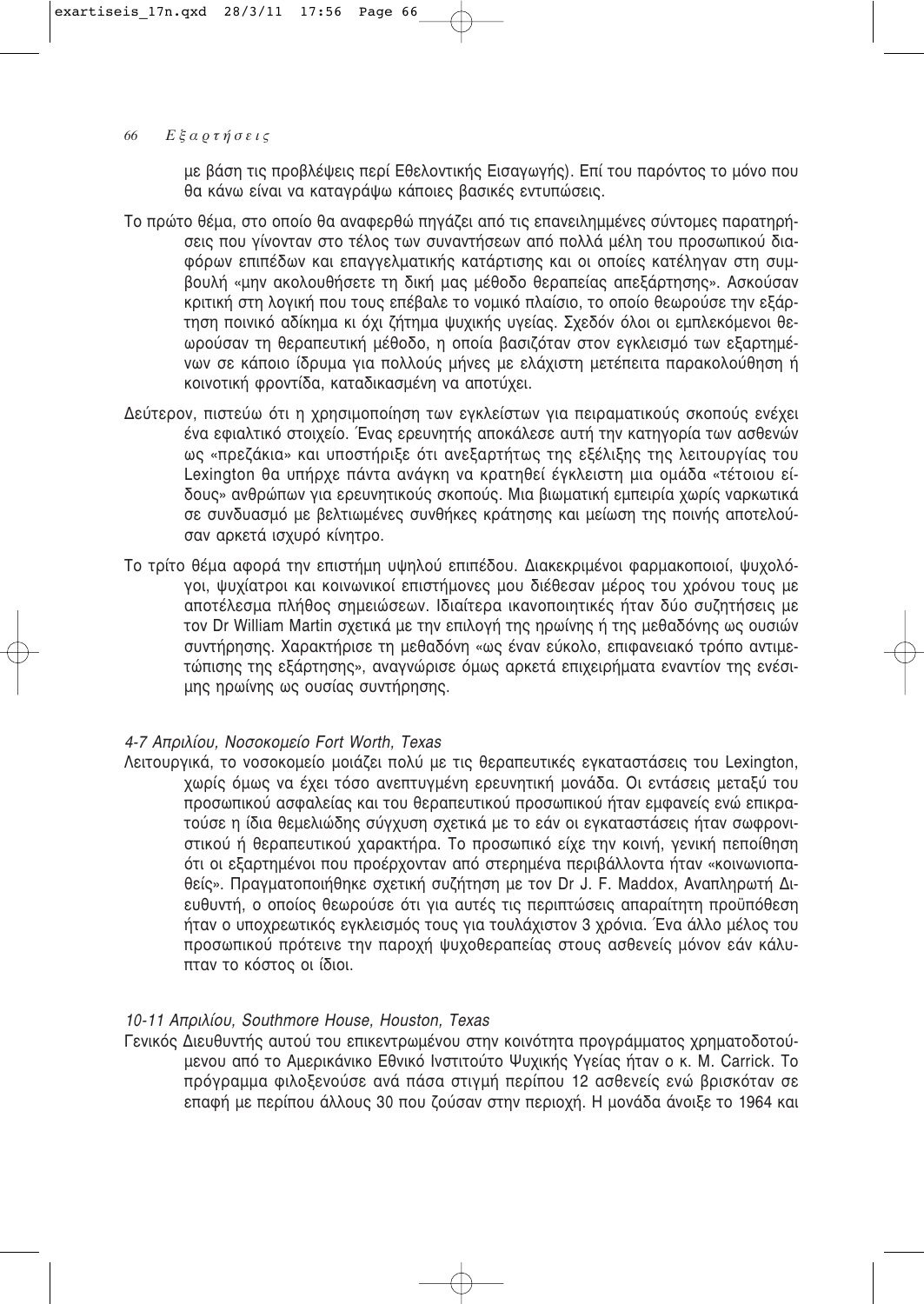exartiseis  $17n$ . qxd  $28/3/11$  17:56 Page

έκτοτε είχε αλλάξει επόπτες έξι φορές. Οι διαμένοντες ασθενείς δεν έφεραν καμία απολύτως ευθύνη για τη διαχείριση του σπιτιού, η συμμετοχή τους στις ομαδικές συνεδρίες ήταν μικρή, η χρήση ναρκωτικών ήταν ευρέως διαδεδομένη και η δεοντολογία του προσωπικού και των ασθενών είχε ελάχιστα κοινά σημεία. Εν τω μεταξύ, ένας κοινωνιολόγος χορηγούσε ερωτηματολόγια για την αλλαγή της συμπεριφοράς.

## 11-12 *Απριλίου, Μονάδα San Antonio, Texas*

Πρόκειται για πρόγραμμα του Αμερικάνικου Εθνικού Ινστιτούτου Ψυχικής Υγείας, το οποίο πραγματοποιούνταν σε συνεργασία με το Νοσοκομείο Fort Worth και θεωρητικά προσέφερε τόσο προ-θεραπευτικές όσο και μετά-θεραπευτικές υπηρεσίες. Οι περισσότεροι ασθενείς ήταν Μεξικανοί, ενώ το πρόβλημα των ναρκωτικών στην τοπική κοινωνία συσχετιζόταν με την ανέχεια και τις διακρίσεις. Στη συνέντευξη με τον Μεξικανό κοινωνικό λειτουργό κ. Samuel Brito, ο ίδιος αναφέρθηκε περιφρονητικά στην κυρίαρχη Αγγλοσαξονική κουλτούρα, κατά την άποψή του το έργο δεν προσέφερε αρκετά απτά οφέλη στους πελάτες του και η πορεία του ήταν αποτυχημένη. Κοινωνική μέριμνα σήμαινε τη διανομή χαλασμένων κονσερβών ή αλλιώς «η κλοπή αποτελούσε κοινωνική μέριμνα». Στη διάρκεια της συνέντευξης εμφανίστηκαν απροσδόκητα δύο αστυνομικοί της Δίωξης Ναρκωτικών. Ο ομοσπονδιακός αστυνομικός κ. Joseph Arpaio μου είπε ότι το Ομοσπονδιακό Γραφείο Δίωξης Ναρκωτικών «κέρδιζε τη μάχη» ενώ ο ίδιος ήταν «εκ διαμέτρου αντίθετος με το Βρετανικό σύστημα...πιστεύω ακράδαντα ότι εάν κάποιος πουλάει ναρκωτικά το θέμα δεν χρειάζεται δεύτερη σκέψη». Ο Υποδιοικητής Charles Doerre εργαζόταν στη Δίωξη της Αστυνομίας και ήταν αντίθετος σε μία πρόσφατη αλλαγή της νομοθεσίας που του είχε στερήσει το δικαίωμα να συλλαμβάνει εξαρτημένους μόνο και μόνο επειδή έκαναν χρήση. Πίστευε στην αποτελεσματικότητα των αυστηρών ποινών και επαίνεσε ένα νόμο του Ohio, ο οποίος επέτρεπε την επιβολή ποινής 20ετούς κάθειρξης για πρώτο αδίκημα σχετιζόμενο με ναρκωτικά. Πραγματοποιήθηκε επίσης σχετική σύντομη συνάντηση με τον Καθολικό ιερέα Πατέρα Dermot Bosaen, ο οποίος είπε για το πρόβλημα των ναρκωτικών: «Θα υποστήριζα πλήρως την πρόληψη». Ισχυρίστηκε ότι το ένα τέταρτο των Τεξανών ζούσαν σε συνθήκες ανέχειας και ότι αυτή ήταν η ρίζα του προβλήματος για την πλειονότητα των εξαρτημένων.

## 13 *Απριλίου, Synanon, Santa Monica, California*

Η πρώτη εντύπωση ήταν ενός οργανισμού που σφύζει από ζωή με 700 άτομα εγκατεστημένα σε έξι σπίτια. Παρότι η πλειονότητα των ατόμων ήταν πρώην εξαρτημένοι, το Synanon είχε τη διάθεση να δεχτεί και μη εξαρτημένους, θεωρώντας ως θεμελιώδη αποστολή του την αντιμετώπιση μιας υποβόσκουσας διαταραχής προσωπικότητας και όχι τόσο της εξάρτησης αυτής καθεαυτής. Τα παλαιότερα μέλη του προσωπικού, με τα οποία μίλησα, φορούσαν κοστούμια, είχαν μεγάλη αυτοπεποίθηση και ήταν ιδιαίτερα διεκδικητικοί. Εξέφρασαν ανοικτά την καχυποψία τους έναντι των ερευνητών, του ιατρικού επαννέλματος και του έξω κόσμου νενικά. Οποιοδήποτε αίτημα νια παροχή στοιχείων σχετικών με τα αποτελέσματα του κέντρου προκαλούσε θυμό. Παράλληλα, με τη θεσμική παράνοια υπήρχε και μία λατρεία προς την απόκτηση υλικών αγαθών. Τεράστια ποσά είχαν συγκεντρωθεί μέσω δημοσίων εκκλήσεων, μου έδειξαν έναν κατάλογο με τα ονόματα 10.000 δωρητών. Στο πρόγραμμα αυτό προτιμούσαν να αγοράζουν παρά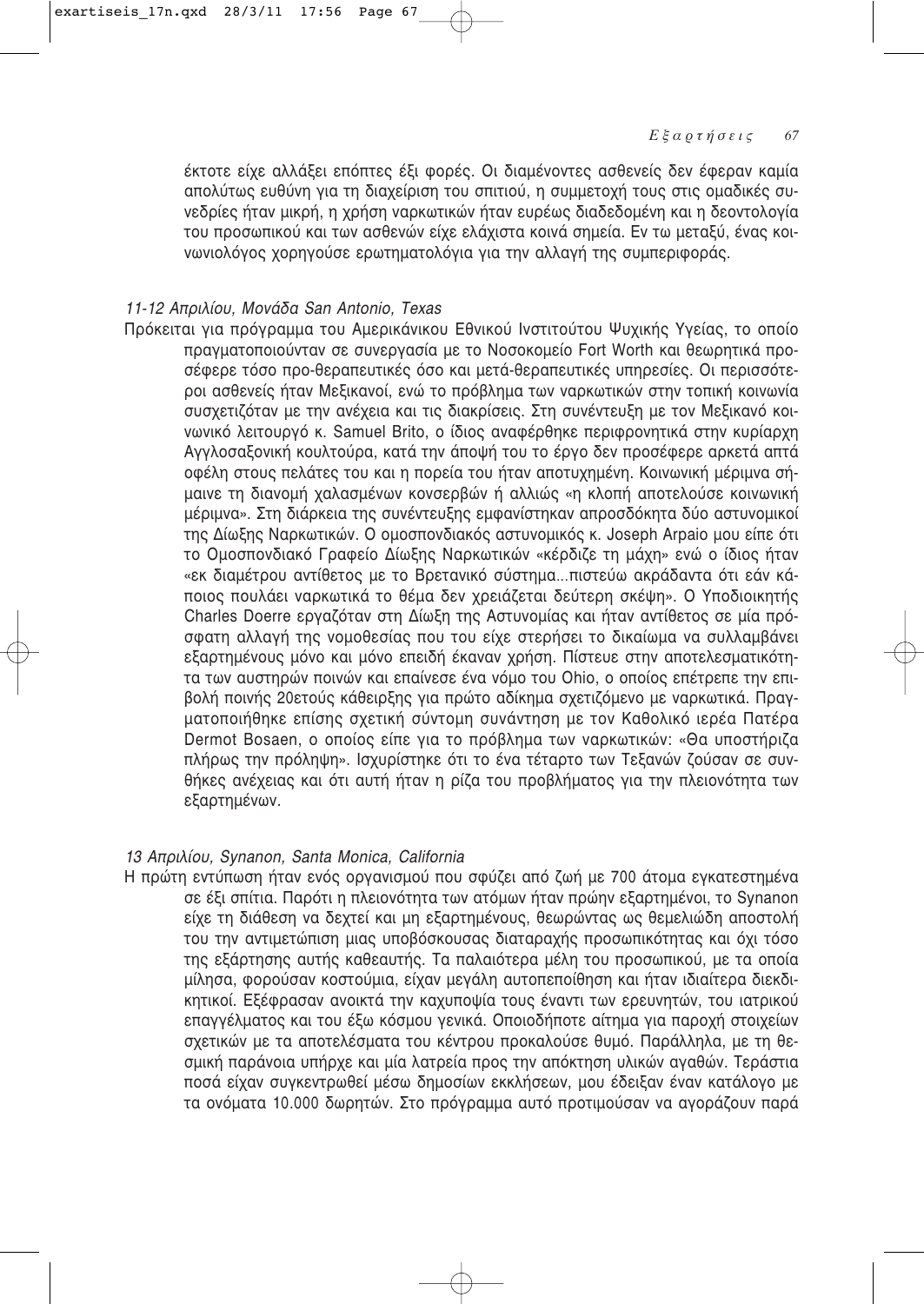να νοικιάζουν ακίνητα, διαχειρίζονταν πέντε βενζινάδικα, ενώ το συνολικό καθαρό ετήσιο εισόδημά τους από διάφορες επιχειρήσεις λιανικής πώλησης ανερχόταν σε 1εκ. δολάρια. Είχαν στην κατοχή τους 40 αυτοκίνητα και έλπιζαν σύντομα να αποκτήσουν και ένα αεροπλάνο. Τα άτομα που διέμεναν εκεί είχαν τη δυνατότητα να συμμετέχουν σε δραστηριότητες αναψυχής οι οποίες αναρτούνται σε πίνακα ανακοινώσεων και περιελάμβαναν ιππασία, ψάρεμα και σκι.

## 14-15 Απριλίου, Κέντρο Επανένταξης California, Corona

- Το κέντρο αυτό ήταν μία προσπάθεια αντιμετώπισης της κατάχρησης ηρωίνης, σε παρόμοια κλίμακα με τις διαστάσεις του προβλήματος ναρκωτικών της χώρας. Λέγεται ότι στα 18 εκατομμύρια του συνολικού πληθυσμού της Καλιφόρνια εκείνη την εποχή, υπήρχαν 18.000 εξαρτημένοι στην ηρωίνη. Το κέντρο φιλοξενούσε περίπου 2.000 άτομα, ενώ παρακολουθούσε εξωτερικά και άλλα 1.700.
- Το 6% περίπου των ασθενών βρίσκονταν εκεί με τη θέλησή τους ενώ οι υπόλοιποι λόγω δικαστικών εντολών εν' ονόματι της «Δημόσιας Δέσμευσης». Η εξάρτηση ενός ατόμου που βρισκόταν ενώπιον του δικαστηρίου μπορούσε να επιβεβαιωθεί από δύο γιατρούς και ο δικαστής είχε τη δυνατότητα να διατάξει τη συμμετοχή του ατόμου αυτού σε θεραπευτικό πρόγραμμα επταετούς διάρκειας με εγκλεισμό, τουλάχιστον κατά τους έξι πρώτους μήνες σε κλειστή μονάδα. Η διαδικασία εισανωνής ευνοούσε τους εξαρτημένους που αντιμετώπιζαν κατηγορίες για κακούργημα. Τα άτομα που ανήκαν στην κατηγορία αυτή συχνά επικαλούνταν, ψευδώς, εξάρτηση προκειμένου να αποφύγουν μεγάλης διάρκειας ποινές φυλάκισης. Αντίθετα, κάποιος που μπορεί να είχε κατηγορίες για πταίσματα, συνήθως, προτιμούσε μικρής διάρκειας ποινή φυλάκισης από τη μακρόχρονη «Δημόσια Δέσμευση». Βασικό στοιχείο της προόδου στη θεραπεία αποτελούσε στη φάση της επανένταξης η εξέταση των ασθενών με ναλοξόνη προκειμένου να διαπιστωθεί εάν υποτροπίασαν. Η υποτροπή οδηγούσε υποχρεωτικά στην επανεισαγωγή τους στο πρόγραμμα.
- Φυλακή ή νοσοκομείο; Οι εξαρτημένοι στεγάζονταν σε θαλάμους των 60 ατόμων στις τεράστιες εγκαταστάσεις ενός πρώην ναυτικού νοσοκομείου. Ο Διευθυντής ήταν ορισμένος από σωφρονιστικό σύστημα χωρίς ιατρική κατάρτιση και μου είπε ότι οι ψυχίατροι δεν ξέρουν πώς να θεραπεύσουν τους εξαρτημένους. Το ανώτερο προσωπικό, στην πλειονότητά του, έτεινε να χρησιμοποιεί μεθόδους εκφοβισμού, ενώ το κατώτερο προσωπικό αναφέρθηκε σε χαμηλά κριτήρια επιλογής προσωπικού, σε χαμηλό επίπεδο εκπαίδευσης και σε επουσιώδεις παρεμβάσεις της διοίκησης. Παρά την ύπαρξη επενδύσεων στην έρευνα αποτελεσματικότητας δυσκολεύομαι να αντιληφθώ πώς, τα αποτελέσματα των όποιων ερευνών μπορούν να ερμηνευθούν όταν δεν υπάρχει ερευνητική ομάδα ελέγχου (control groups). Οι εγκαταστάσεις περιβάλλονται από έναν ψηλό διπλό φράκτη ενώ οπλισμένοι φρουροί περιπολούν στην περίμετρο.

## 17 *Απριλίου, Ναυτικό Νοσοκομείο ΗΠΑ, Oakland, California*

Επισκέφθηκα ένα κέντρο το οποίο αποτελούσε το αναπάντεχο πνευματικό παιδί του Dr Mitchell S. Rosenthal, ενός νεαρού γιατρού του ναυτικού, που υπηρετούσε τη διετή στρατιωτική του θητεία. Έπεισε το ναυτικό να του επιτρέψει να ιδρύσει μία θεραπευτική κοινότητα για 20 ασθενείς για την αντιμετώπιση διαταραχών προσωπικότητας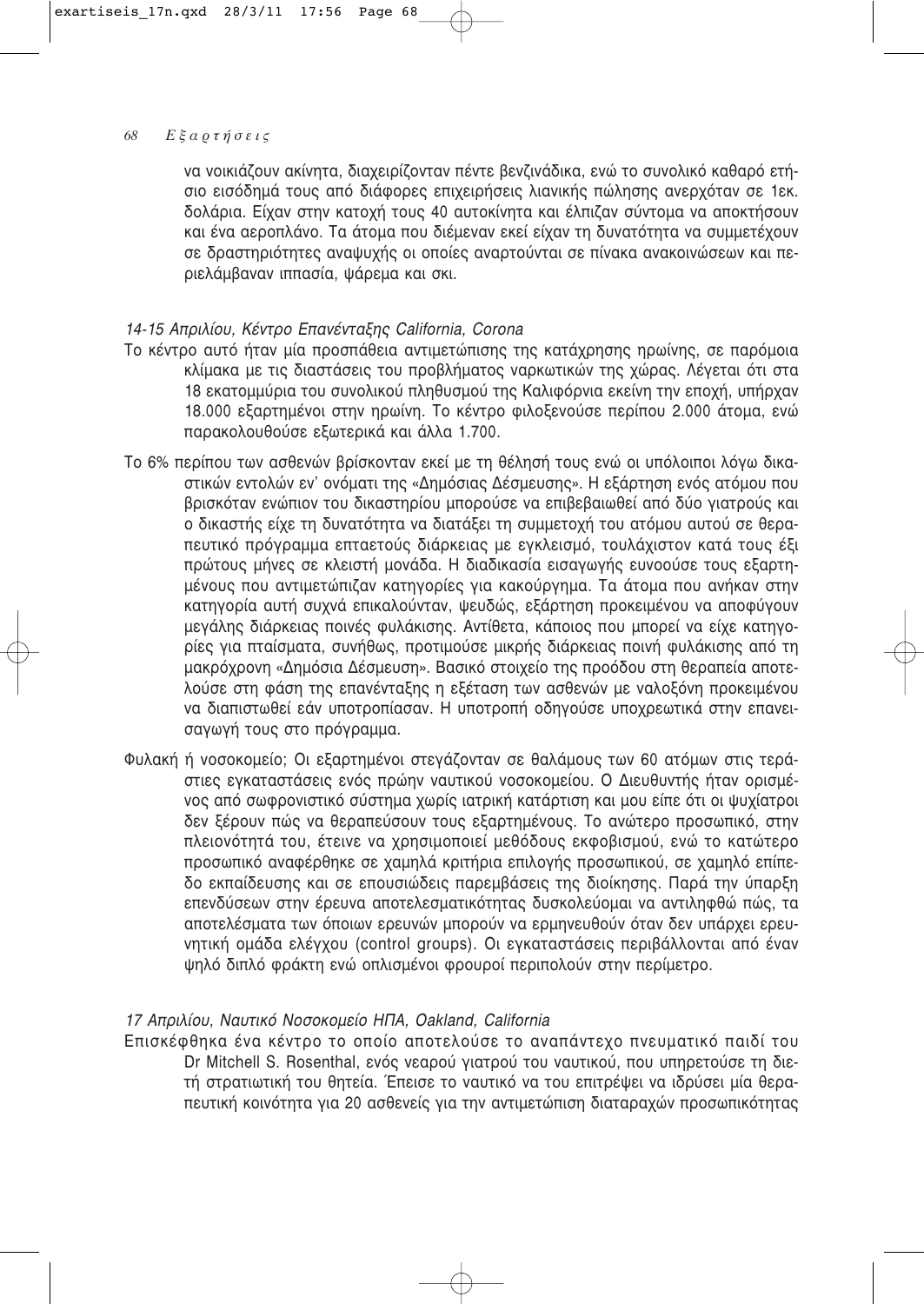exartiseis 17n.qxd 17:56  $28/3/11$ Page

> ή χρήσης ουσιών. Οι αρχές ανησυχούσαν γιατί έχαναν ανθρώπινο δυναμικό λόγω των προβλημάτων χρήσης.

- Το επίπεδο δέσμευσης των ασθενών στο πρόγραμμα ήταν αυταπόδεικτο με κατά τα άλλα σαστισμένους και στερημένους νεαρούς να μιλούν για «ωρίμανση». Παρευρέθηκα σε μία δίωρη ομαδική συνεδρία που την αποκαλούσαν «παιχνίδι». Περιελάμβανε φραστικές επιθέσεις σε μία σειρά μελών της ομάδας με χρήση ιδιαίτερα προσβλητικής γλώσσας. Σκοπός ήταν η επίτευξη απτών μεταβολών στη συμπεριφορά. Ανά διαστήματα η διαδικασία «έπεφτε» στο επίπεδο μίας θορυβώδους προσπάθειας εκφοβισμού, την περισσότερη ώρα όμως φαινόταν να έχει θετική επίδραση οδηνώντας συχνά σε μία προφανή κάθαρση. Η επιρροή του κέντρου Synanon στο πρόγραμμα αυτό ήταν πολύ εμφανής.
- 18 Απριλίου, Τμήμα Φαρμακολογίας, Ιατρικό Κέντρο του Πανεπιστημίου της California, San Francisco
- Συζήτηση με τον Dr E. L. Way. Αναφέρθηκε στη Βρετανική πεποίθηση ότι η ηρωίνη θα μπορούσε να αποτελέσει ναρκωτικό συντήρησης. Επιτέθηκε εκ βάθρων στην ιδέα αυτή προτάσσοντας αντικειμενικούς λόγους για την απόρριψή της. Πίστευε ότι τα εξαρτημένα στην ηρωίνη άτομα θα «ζητούσαν συνεχώς κι άλλο» εκτός εάν λάμβαναν πολύ υψηλές δόσεις αυτού του ναρκωτικού που έχει σχετικά μικρή διάρκεια δράσης.

## 18 Απριλίου, ψυχίατρος στο Palo Alto, California

Αυτός ο ιδιώτης ψυχίατρος φαίνεται ότι αντιπροσωπεύει την πλέον προοδευτική πλευρά του τρόπου σκέψης στην Καλιφόρνια. Χρησιμοποιούσε LSD για την αντιμετώπιση του αλκοολισμού. Μου είπε ότι ο αλκοολισμός «δεν ήταν ασθένεια αλλά αναζήτηση» και ότι σε γενικές γραμμές οι ψυχίατροι έκαναν περισσότερο κακό παρά καλό στο πλαίσιο της αντιμετώπισής του. Η θεραπεία του αποσκοπούσε σε «μία συγκλονιστική μυστικιστική εμπειρία» και η αποχή δεν αποτελούσε προαπαιτούμενο της απεξάρτησης. Όταν ζήτησα περαιτέρω λεπτομέρειες για τις μεθόδους του, αρνήθηκε οργισμένος να συνεχίσει τη συζήτηση και με διέκοψε με το σχόλιο ότι «σημασία έχουν τα αισθήματα και όχι τα γεγονότα». Μου είπε ότι ο ίδιος είχε πάρει LSD 70 φορές στο πλαίσιο αναζήτησης μίας προσωπικής ενόρασης, αλλά πλέον το είχε αντικαταστήσει με το άλμα με αλεξίπτωτο. Οδηγούσε μία Lotus Elan.

## 24 Απριλίου, Νοσοκομείο Billings, Chicago, Illinois

Συναντήθηκα με τον Dr Jerome H. Jaffe: το Αμερικανικό Εθνικό Ινστιτούτο Ψυχικής Υγείας (NIMH) μου τον είχε περιγράψει ως «το πιο λαμπρό μυαλό στο χώρο». Βρέθηκα να συζητάω με κάποιον που είχε την ικανότητα να αντιλαμβάνεται τις υπηρεσίες αντιμετώπισης των εξαρτήσεων ως ένα νενικότερο πληθυσμιακό ζήτημα. Την περίοδο εκείνη βρισκόταν στη φάση που μόλις λάμβανε τη χρηματοδότησή του, οπότε η συζήτηση περιορίστηκε σε επίπεδο προθέσεων και δεν επεκτάθηκε στις εν λειτουργία υπηρεσίες. Ήταν απόλυτος σε σχέση με την ανάγκη αντικειμενικής αξιολόγησης της αποτελεσματικότητας των διαφόρων θεραπευτικών μεθόδων, αλλά ταυτόχρονα είχε πλήρη γνώση των δυσκολιών διενέργειας ερευνών με ομάδα ελέγχου στο πεδίο αυτό. Επέμενε ότι καμία θεραπευτική προσέγγιση από μόνη της δεν επαρκεί για να καλύψει τις ανάγκες όλων των ασθενών. Αναγνώριζε για παράδειγμα την ανάγκη επέκτασης του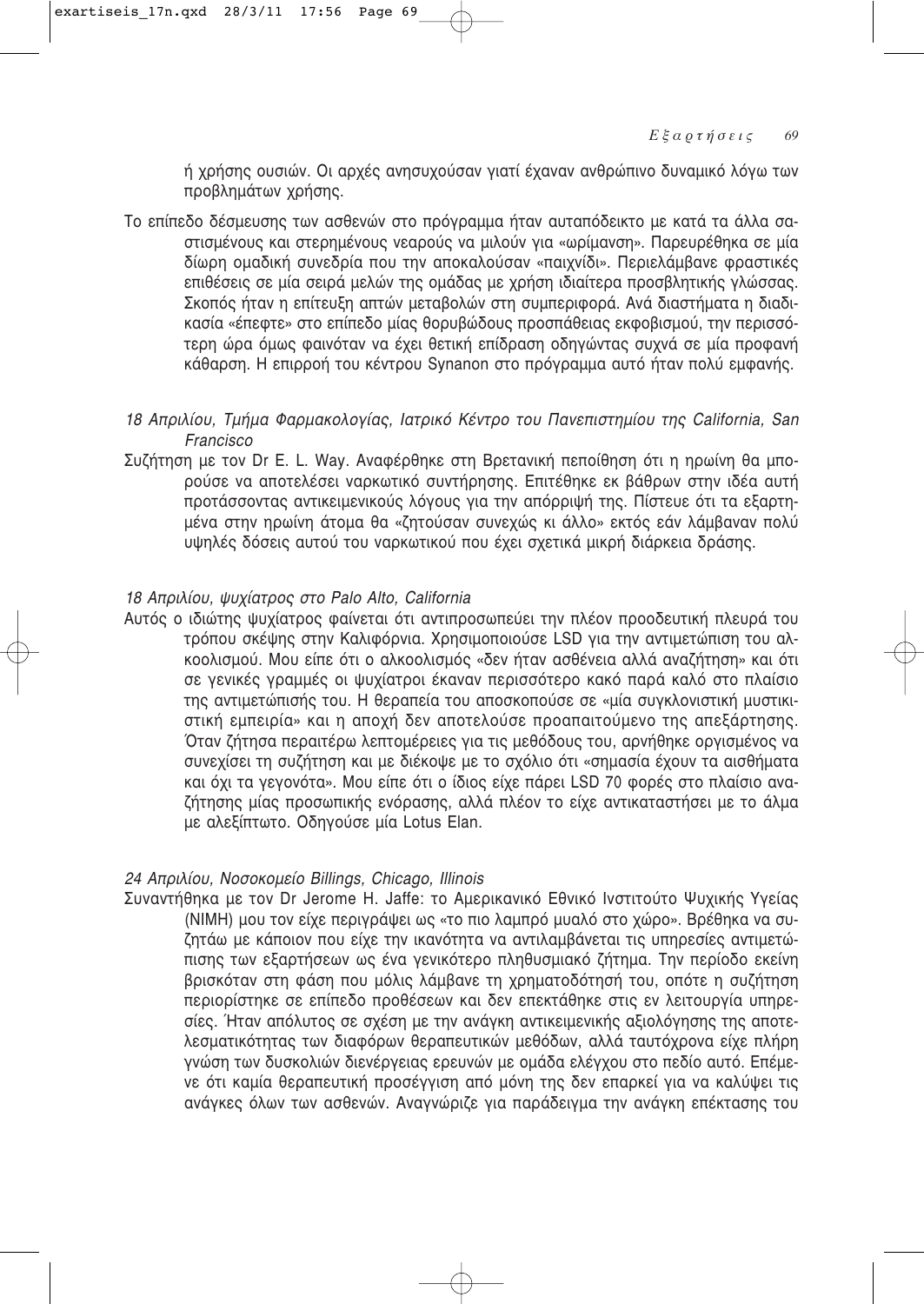προγράμματος συντήρησης με μεθαδόνη, αλλά ταυτόχρονα ήταν πρόθυμος να επενδύσει σε μία Θεραπευτική Κοινότητα. Αναγνώριζε ότι η ιατρική και η ψυχιατρική είχαν να προσφέρουν, ωστόσο επέδειξε προθυμία να συνεργαστεί και με οργανισμούς που στερούνταν επιστημονικής κατάρτισης. Ήταν ένας άνθρωπος που θα μπορούσε κάλλιστα να χρησιμοποιήσει τα στοιχεία ως εργαλείο σχεδιασμού κι όχι ως απλά διακοσμητικά στοιχεία. Μου ανέφερε ότι ο διετής προϋπολογισμός του ανερχόταν σε 2.359.300 δολάρια.

## $27$  *Aπριλίου, Cambridge, Massachusetts*

Επισκέφθηκα τον Dr George Vaillant, στο σπίτι του. Καθίσαμε στο γρασίδι κάτω από τους κέδρους. Ήταν ένας ευφυής άνθρωπος με λεπτή αίσθηση του χιούμορ. Επικεντρώθηκε στην ανάγκη δυναμικής κατανόησης της πορείας της ζωής του εξαρτημένου ατόμου. Πριν αναλάβει την ιδιαιτέρως παραγωγική έρευνα παρακολούθησης της μετά-θεραπευτικής αποτελεσματικότητας (follow-up) για την κλινική Lexington είχε μελετήσει τη σχιζοφρένεια σε διαχρονικό πλαίσιο. Η προσέγγισή του απέρρεε από μία ψυχαναλυτική θέση, αλλά στερούνταν ορολογίας και βασιζόταν σε εμπειρικά στοιχεία. Πίστευε ότι η επιτήρηση είχε υψηλότερες πιθανότητες να αλλάξει την πορεία ζωής του εξαρτημένου ατόμου από οποιαδήποτε «ποσότητα» ψυχοθεραπείας.

## 28 *Αποιλίου, Ινστιτούτο Bernstein, Νέα Υόρκη*

Συνάντηση με την Dr Marie Nyswander. Ήταν μία ενθουσιώδης, αισιόδοξη θεραπεύτρια, η δουλειά της οποίας στηριζόταν σε ένα πολύ διαφορετικό μοντέλο κατανόησης από αυτό ενός μέσου ατόμου που διευθύνει ένα πρόγραμμα αντιμετώπισης των εξαρτήσεων στις Ηνωμένες Πολιτείες. Συχνά συνέκρινε την εξάρτηση με το διαβήτη, θεωρώντας τη μεθαδόνη το αντίστοιχο της ινσουλίνης. Θεωρούσε την εξάρτηση μία σωματική ασθένεια και τους εξαρτημένους λιγότερο διαταραγμένους από ό,τι συχνά ισχυρίζονταν άλλοι. Θεωρούσε την εμφάνιση διαταραχής προσωπικότητας αποτέλεσμα και όχι αιτία της εξάρτησης. Το κέντρο παρακολουθούσε 420 εξαρτημένους στην ηρωίνη και τους παρείχε, ημερησίως, δόση μεθαδόνης 100mg χορηγούμενης από το στόμα. Δεν παρέχονταν υπηρεσίες ψυχοθεραπείας ούτε υπήρχαν κοινωνικές παρεμβάσεις. Λειτουργούσε μία ολοκληρωμένη και συνεχώς αναβαθμιζόμενη βάση δεδομένων χωρίς όμως να γίνεται καμία προσπάθεια επιβεβαίωσης της εγκυρότητας και της αξιοπιστίας της αποτελεσματικότητας. Μίλησα με κάποιους ασθενείς, οι οποίοι είχαν μεγάλη εμπιστοσύνη στην αξία της μεθαδόνης ως ουσία συντήρησης και θεωρούσαν ότι δεν τους οδηγούσε στην τοξίκωση και «τους απάλλασσε από τη μεγάλη μάχη».

## 28 Απριλίου, Νοσοκομείο Rockefeller, Νέα Υόρκη, συνάντηση με τον Dr Vincent Dole

Υποστηρίζει ότι για πολλούς εξαρτημένους η μεθαδόνη προσφέρει «την πρώτη ευκαιρία να ανακτήσουν την ανθρώπινη αξιοπρέπειά τους». Μου έδωσε την εντύπωση κάποιου που το κίνητρό του ήταν τόσο η συμπόνια όσο και η επιθυμία επιστημονικής κατανόησης. Θα μπορούσε κανείς εύκολα να απορρίψει την προσέγγισή του ως τίποτα περισσότερο από μία απλοποιημένη εκδοχή του ιατρικού μοντέλου – ήθελε οι εξαρτημένοι Vα αναπροσδιορίσουν τον εαυτό τους ως «ασθενείς και όχι ως εξαρτημένοι» και επιθυμούσε να τους δει να «αφήνονται στα χέρια του γιατρού». Σκόπευε να αποδείξει ότι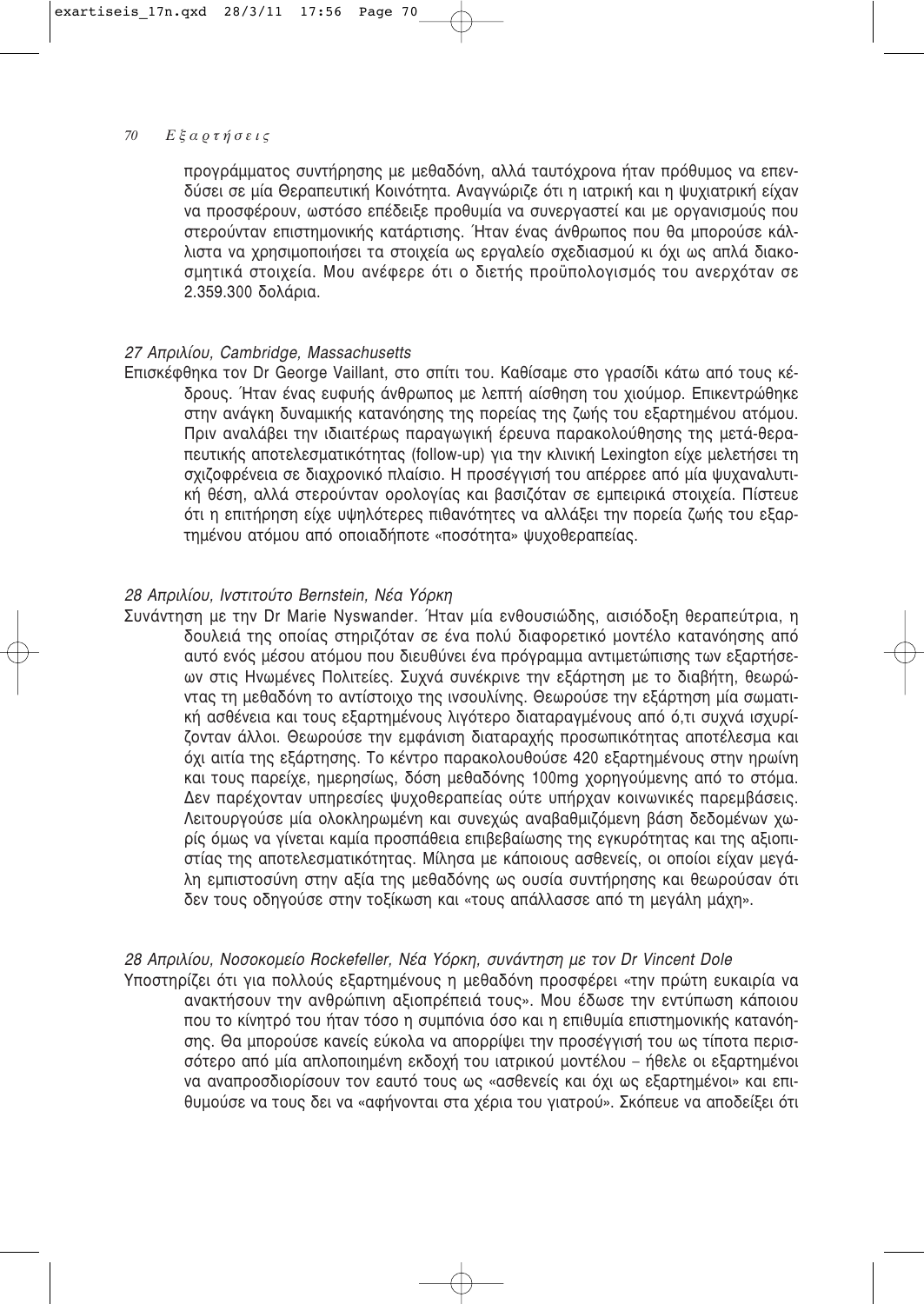exartiseis 17n.qxd 28/3/11 17:56 Page

η εξάρτηση ήταν απόρροια «ενός αναγνωρίσιμου μεταβολικού ελαττώματος». Όταν <u>όμως εμβαθύνει κανείς στο φαινόμενο γίνεται εμφανής μία βαθύτερη συνειδητοποίη-</u> ση των κοινωνικών και ψυχολογικών παραμέτρων των αιτιών και της θεραπείας της εξάρτησης.

Όσο για τη συντήρηση με μεθαδόνη, ο Dr Dole είπε «δεν υπάρχει ανάγκη περαιτέρω έρευνας σχετικά με την αποτελεσματικότητα». Η αποτελεσματικότητα της θεραπείας κατά την άποψη του ήταν πλέον αποδεδεινμένη και αυτό που χρειαζόταν ήταν να βρεθούν τρόποι επέκτασης του προγράμματος προκειμένου να ανταποκριθεί στην αυξημένη ζήτηση. Το δικό του θεραπευτικό κέντρο είχε λίστα αναμονής διάρκειας 1,5 έτους.

## *2 ª·˝Ô˘, Ô‰fi˜ 84Ë West, Û˘Ó¿ÓÙËÛË ÌÂ ÙÔÓ ¶·Ù¤Ú· James Gusweller*

Απέπνεε ένα ρεαλισμό όντας ένας ιερέας που ασχολείται με τα κοινωνικά προβλήματα της ενορίας του την τελευταία δεκαετία. Μου είπε ότι οι φυλετικές διακρίσεις δημιουργούν «τρομερά προβλήματα» στη συγκεκριμένη πόλη χωρίς να διαφαίνεται κανένα στοιχείο ουσιώδους βελτίωσης. Οι λευκοί αποσύρονταν στις κοινότητές του, έπαιρναν τα παιδιά τους από τα παρακμάζοντα δημόσια σχολεία, εκκλησιάζονταν στις δικές τους εκκλησίες και δεν ενδιαφέρονταν ιδιαίτερα για την ανέχεια που τους περιέβαλλε. Ένα έξυπνο παιδί Αφρό-Αμερικάνικης καταγωγής δεν θα είχε πολλές ευκαιρίες να αποκτήσει υψηλό επίπεδο εκπαίδευσης και θα μεγάλωνε σε «μία κατάσταση πλήρους απογοήτευσης» με αποτέλεσμα υψηλούς δείκτες εγκληματικότητας και χρήσης ναρκωτικών. Για τον ιερέα η εξάρτηση «δεν ήταν τίποτα παραπάνω από ένα σύμπτωμα βαθιά ριζωμένων κακών». Είπε ότι το 20% περίπου των Αμερικανών δεν πίστευαν ότι ανήκαν στη χώρα τους.

## 3 Μαΐου, Νέα Υόρκη, Γραφείο Συντονιστή Δίωξης Ναρκωτικών

Συνάντηση με τον Διευθυντή, Dr Efren Raimirez. Πριν έρθει στη Νέα Υόρκη είχε αποκτήσει σημαντική φήμη στο Πουέρτο Ρίκο. Ήταν θερμός υποστηρικτής της προσέγγισης των Θεραπευτικών Κοινοτήτων ως το επικρατέστερο κατάλληλο μοντέλο για την αντιμετώπιση της εξάρτησης και ισχυριζόταν ότι η συντήρηση με μεθαδόνη θα ήταν κατάλληλη στην καλύτερη περίπτωση για το 10% των περιπτώσεων. Κατά τη γνώμη του, οι σωματικές διαστάσεις της εξάρτησης ήταν «άσχετες» με την κατανόηση της εξάρτησης. Όσο για το πώς θα έπρεπε να αντιμετωπίσει η Βρετανία το πρόβλημα ναρκωτικών, η συμβουλή του ήταν απλή: η χώρα αυτή θα έπρεπε να αντιγράψει τις μεθόδους που εφάρμοζε αυτός στη Νέα Υόρκη και να επενδύσει μεγάλα κεφάλαια στη δημιουργία Θεραπευτικών Κοινοτήτων. Τα λεγόμενά του αυτά καταδεικνύουν μια άγνοια των διαφορετικών πολιτισμικών και δημογραφικών χαρακτηριστικών των εξαρτημένων στη Νέα Υόρκη και στο Λονδίνο.

## ΤΑ ΟΦΕΛΗ ΤΗΣ ΕΜΠΕΙΡΙΑΣ

Aπό όλες τις απόψεις, το ταξίδι προσέφερε μία ιδιαίτερα πλούσια και γεμάτη προκλήσεις εμπειρία. Διέσχισα τη χώρα από άκρη σε άκρη και είδα μία εικόνα της σύγχρονης Αμερικής, όχι μόνο σε σχέση με τον τρόπο που αντιμετωπίζει το πρόβλημα των ναρκωτικών αλλά και σε σχέση με τις καινοτομίες που προωθεί, την ενέργεια που έχει αλ-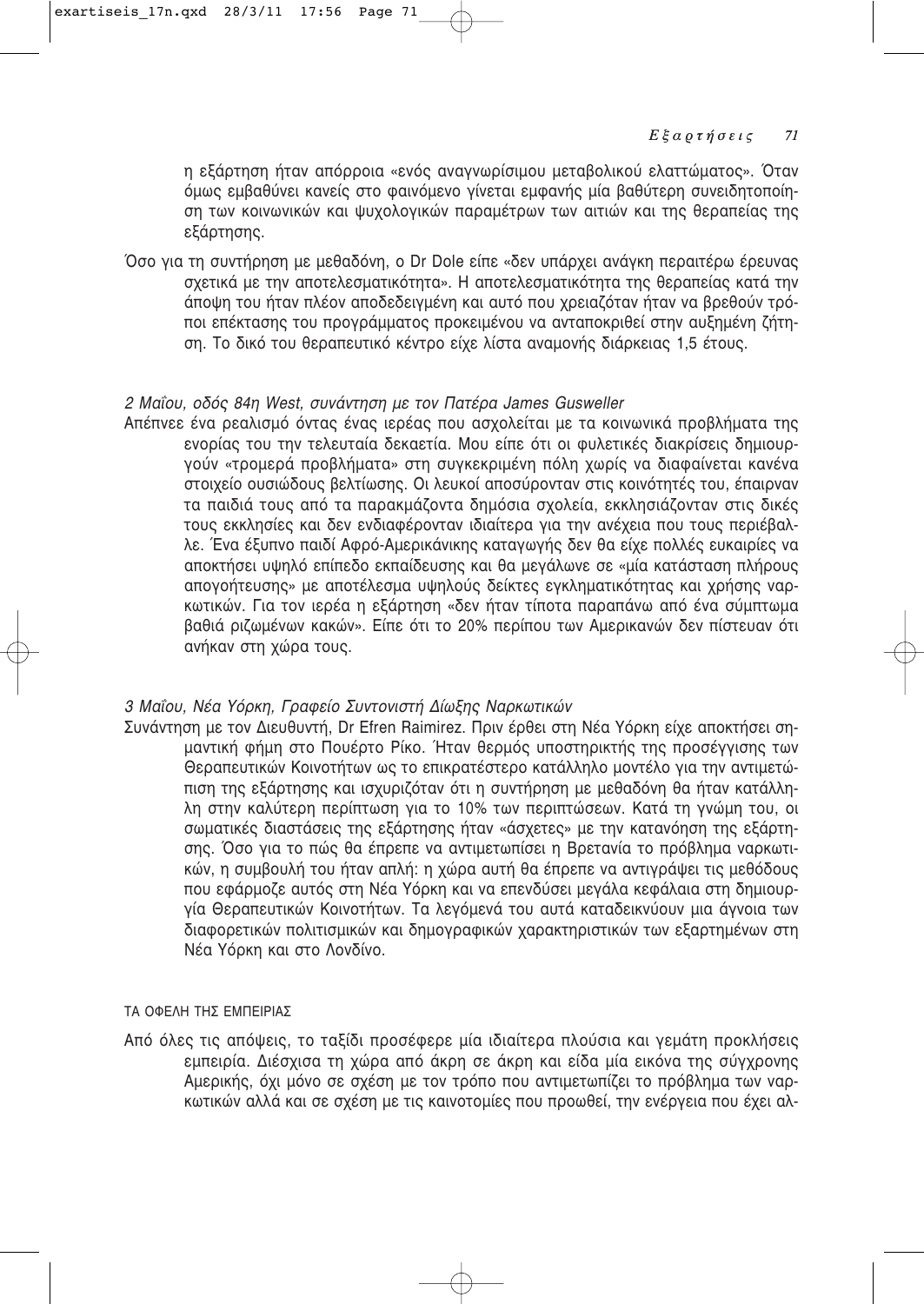λά και την ικανότητα της να ενσωματώνει αντικρουόμενες αξίες. Είχα την ευκαιρία να συναντήσω όχι μόνο διακεκριμένους επιστήμονες, αλλά και αστυνομικούς της δίωξης vαρκωτικών, κοινωνικούς λειτουργούς και κληρικούς και άκουσα μέχρι και την άποψη ότι το έγκλημα αποτελεί μέθοδο κοινωνικής πρόνοιας. Παρακολούθησα όπερα αλλά και συναυλία των Grateful Dead και απόλαυσα τη φιλοξενία στα διάφορα σπίτια που επισκέφθηκα. Συνολικά εκείνη η εμπειρία αποτέλεσε περισσότερο αφορμή για κριτική σκέψη παρά για άμεσα και εύκολα συμπεράσματα. Η αποτίμηση της συνολικής εμπειρίας στην πραγματικότητα υπήρξε μια διεργασία η οποία διήρκησε αρκετά χρόνια.

Στο τελευταίο μέρος της εργασίας αυτής δεν θα γίνει καμία απόπειρα λεπτομερούς, ενδελεχούς ανάλυσης της επιρροής του ταξιδιού αυτού στην ανάπτυξη του ερευνητικού κέ-Vτρου για τις εξαρτήσεις στο Λονδίνο. Σκοπός δεν είναι η ιστορική περιγραφή του κέντρου, καθώς μεγάλο μέρος του πρώιμου ερευνητικού έργου της μονάδας έχει ήδη εκδοθεί [14].

## Η ΑΝΑΓΚΗ ΣΤΡΑΤΗΓΙΚΗΣ ΣΚΕΨΗΣ ΓΙΑ ΤΗΝ ΠΟΛΙΤΙΚΗ ΓΙΑ ΤΑ ΝΑΡΚΩΤΙΚΑ ΚΑΙ ΠΑΝΤΑ ΣΤΟ ΠΛΑΙΣΙΟ ΤΗΣ ΕΘΝΙΚΗΣ ΑΝΤΙΜΕΤΟΠΙΣΗΣ

- Παρά την ενέργεια και την ποικιλία των προγραμμάτων που επισκέφτηκα στην Αμερική δεν υπήρχε καμία ένδειξη εκείνη την εποχή για την ύπαρξη εθνικού κεντρικού στρατηγικού σχεδιασμού. Πρέπει φυσικά να ληφθεί υπόψη η παραδοσιακή ανάγκη της Αμερικής να εξισορροπήσει τις Ομοσπονδιακές και Πολιτειακές πολιτικές. Το 1967, οι Ηνωμένες Πολιτείες και ιδιαίτερα η Καλιφόρνια, η Νέα Υόρκη και το Ιλλινόις άρχισαν να αναπτύσσουν πολιτικές αντιμετώπισης της εξάρτησης. Στις αρχές του 1970, υπό την ηγεσία του Jerome Jaffe και με τη σύσταση του Ειδικού Γραφείου Δράσης για την Πρόληψη της Χρήσης Ναρκωτικών (Special Action Office on Drug Abuse Prevention: SAODAP) θεσπίστηκε η πρώτη εθνική πολιτική, η οποία έλειπε το 1967. Παρ' όλα αυτά χρειάστηκαν άλλα 20 χρόνια για την ανάπτυξη ενός παρόμοιου εθνικού σχεδιασμού στην Αγγλία [16]. Η μοναδική προσπάθεια του Jerome Jaffe να σχεδιάσει ένα σύστημα που να καλύπτει ολόκληρη την πολιτεία του Ιλλινόις ήταν εξαιρετικού ενδιαφέροντος.
- Σε συνεργασία με τον Παγκόσμιο Οργανισμό Υγείας, λίγο μετά την επίσκεψή μου, επιχειρήθη-Κε η ανάπτυξη της ιδέας της «εθνικής απάντησης» ως πολύ-παραγοντικό, δυναμικό και διαδραστικό σύστημα. Πραγματοποιήθηκε στο Λονδίνο διεθνής σύσκεψη προκειμένου να ενισχυθεί η ανάπτυξη της παραπάνω ιδέας. Λίγο αργότερα, ο Edwards συνεργάστηκε με τον Jaffe για την περαιτέρω επεξεργασία αυτού του σχεδίου και προετοιμάστηκε ένα κείμενο πολιτικής για την Επιτροπή Εμπειρογνωμόνων της ΠΟΥ, όταν ο Jaffe ανέλαβε καθήκοντα ως πρώτος διευθυντής του SAODAP [17, 18].
- Tην περίοδο που πραγματοποιήθηκε η επίσκεψη, η Αμερική έμοιαζε να βρίσκεται μεταξύ εκ διαμέτρου αντίθετων μοντέλων αντίληψης της φύσης και της θεραπείας της εξάρτησης. Υπήρχαν κάποιοι που πίστευαν ότι η εξάρτηση είναι ένα ελάττωμα της προσωπικότητας, άλλοι που τη θεωρούσαν μεταβολική διαταραχή, αλλά και κάποιοι που θεωρούσαν ότι δεν είναι τίποτε παραπάνω από ένα σύμπτωμα της φτώχειας και της ανέχειας. Υπήρχε αμφιθυμία ως προς το εάν η τιμωρία ή η θεραπεία ήταν το πιο ουσιαστικό στοιχείο της πολιτικής. Η κατάσταση φαινόταν να καταδεικνύει ότι η Βρετανία έπρεπε να αποσαφηνίσει τις δικές της απαντήσεις στα διλλήματα αυτά εν μέσω μεταβαλλόμε-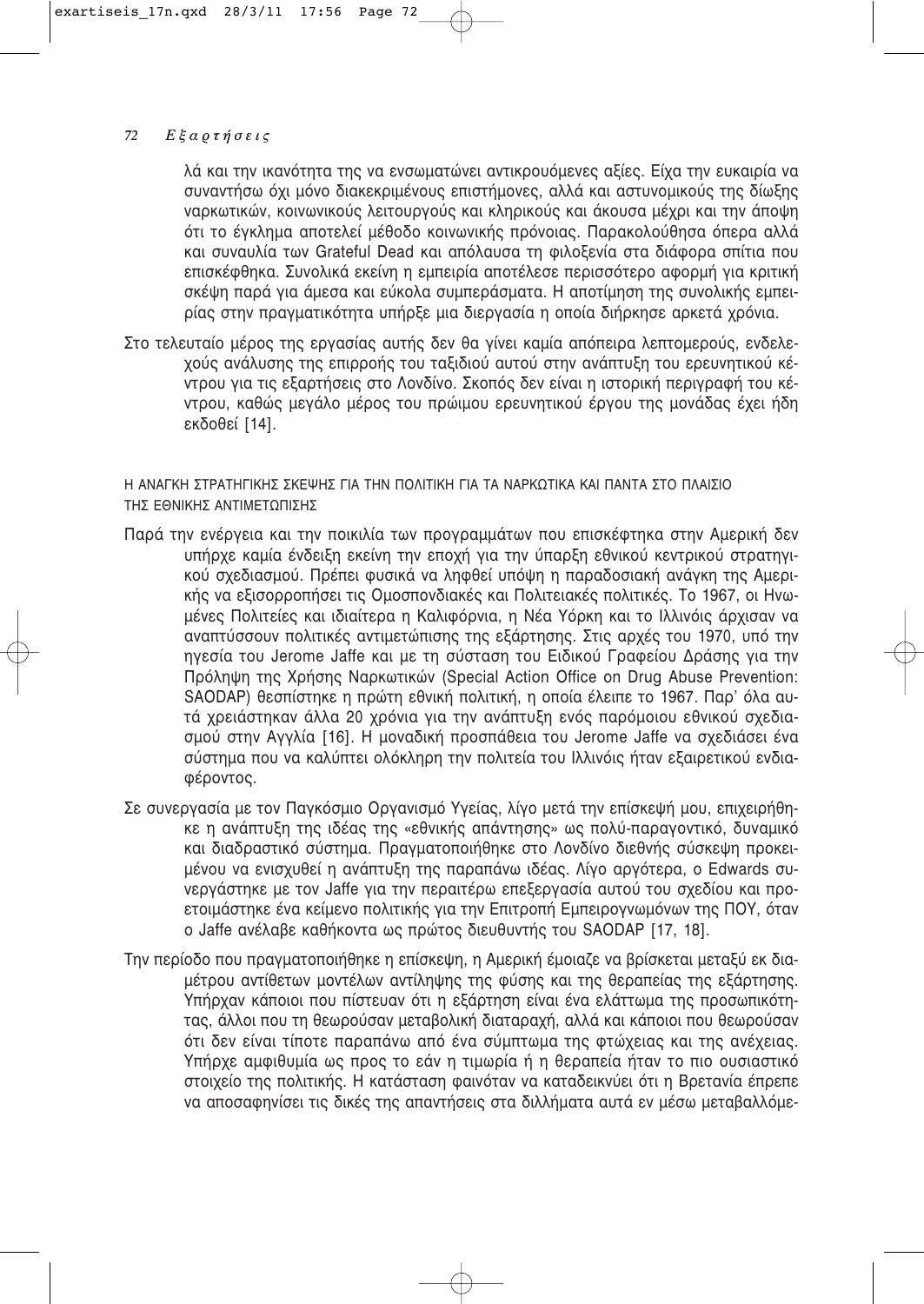νων συνθηκών, ότι υπήρχε ανάγκη έκφρασης και διαλόγου περί των παραδοχών αντί για απλή απόφαση πολιτικής προς τη μία ή την άλλη κατεύθυνση [19]. Υπό το πρίσμα μίας τέτοιας προοπτικής, η πολιτική αντιμετώπισης των ναρκωτικών και οι καθοριστικοί παράγοντες αυτής απετέλεσαν σημαντικό σημείο έμφασης προς μελέτη [20].

## Η ΑΝΑΓΚΗ ΙΣΤΟΡΙΚΗΣ ΕΠΙΓΝΩΣΗΣ

exartiseis  $17n$ .qxd  $28/3/11$  17:56 Page

Κατά τη διάρκεια του ταξιδιού εκείνου ήταν ασυνήθιστο να βρεθεί κάποιος πρόθυμος να αναφερθεί στην επίγνωση της ιστορικής ανάπτυξης των προβλημάτων που σχετίζονται με τα ναρκωτικά στην Αμερική και τους τρόπους αντιμετώπισης αυτών. Συνεπώς, δεν υπήρχε καμία αίσθηση ότι η ιστορία ήταν σε θέση να παρέχει πληροφορίες που θα μπορούσαν να χρησιμοποιηθούν στις σύγχρονες επιλογές πολιτικής ή που θα μπορούσαν να κατευνάσουν τα σύγχρονα πάθη. Η έλλειψη αυτή φυσικά καλύφθηκε σύντομα με την ανάπτυξη διακεκριμένων Αμερικανικών ιστορικών εργασιών [21, 22]. Σύντομα αναπτύχθηκε και μία αντίστοιχη ιστορική έρευνα στη Βρετανία [23] με τους Βρετανούς μελετητές να λαμβάνουν χρηματοδότηση αρχικά από το Ίδρυμα Αντιμετώπισης της Κατάχρησης Ναρκωτικών που εδρεύει στις Η.Π.Α.

# ΤΟ ΕΡΩΤΗΜΑ ΠΕΡΙ ΤΗΣ ΣΥΝΤΑΓΟΓΡΑΦΗΣΗΣ ΗΡΩΙΝΗΣ

Η δουλειά των Dole και Nyswander είχε εδραιώσει την αποτελεσματικότητα της χορηγούμενης από το στόμα μεθαδόνης ως ουσία συντήρησης. Στη Βρετανία όμως οι νεοϊδρυθείσες κλινικές αντιμετώπισης της κατάχρησης ναρκωτικών επικέντρωναν τις προσπάθειές τους στη συνταγογράφηση ενέσιμης ηρωίνης [24]. Η επιλογή αυτή μπορεί να μην είχε ιδιαίτερα πλεονεκτήματα από φαρμακολογικής άποψης, αναδρομικά όμως αντιλαμβάνεται κανείς ότι την περίοδο εκείνη δεν ήταν παράλογη αντίδραση σε ένα σχετικά περιορισμένο εθνικό πρόβλημα ναρκωτικών που δεν υποστηριζόταν από την οργανωμένη μαύρη αγορά. Έπρεπε να περάσουν αρκετά χρόνια επιμονής στο παραδοσιακό «Βρετανικό σύστημα», να αλλάξουν οι συνθήκες με την ανάδυση της εγκληματικής μαύρης αγοράς και της μετάδοσης από άτομο σε άτομο, για να εδραιωθεί στις Βρετανικές κλιvικές η χορηγούμενη από το στόμα μεθαδόνη ως η προτιμώμενη ουσία [25].

# Η ΚΑΤΑΣΤΑΣΗ ΣΤΟΥΣ ΔΡΟΜΟΥΣ

Παρά την κατά πολύ μεγαλύτερη περίοδο εκείνη ανάπτυξης της έρευνας στην Αμερική αναφορικά με το πρόβλημα των ναρκωτικών σε σχέση με οποιαδήποτε αντίστοιχη προσπάθεια στην Βρετανία δεν φαινόταν να υπάρχει μεγάλη προθυμία για αναζήτηση της σημασίας της κοινωνικής ανέχειας στη γένεση του προβλήματος των ναρκωτικών – παρά τις μαρτυρίες του κ. Brito στο San Antonio και του Πατέρα Guswell στη Νέα Υόρκη. Η δουλειά του Chein κατέδειξε ότι τέτοιου είδους έρευνα ήταν εφικτή [12]. Οι λόγοι για τους οποίους είχε παραμεληθεί ήταν μάλλον πολιτικοί; απροθυμία αντιμετώπισης της πραγματικότητας της κοινωνικής ανέχειας στην Αμερική. Κάτι τέτοιο θα ήταν ιδιαίτερα δυσάρεστο και η έρευνα βασιζόταν κυρίως σε κλινικά δείγματα στον πληθυσμό του Lexington και σε αφηρημένες έννοιες των εθνικών δημοσκοπήσεων παρά στις ίδιες τις κοινότητες. Χωρίς αμφιβολία το μάθημα ήταν ότι μία συνολική εθνική ερευνητική αντι-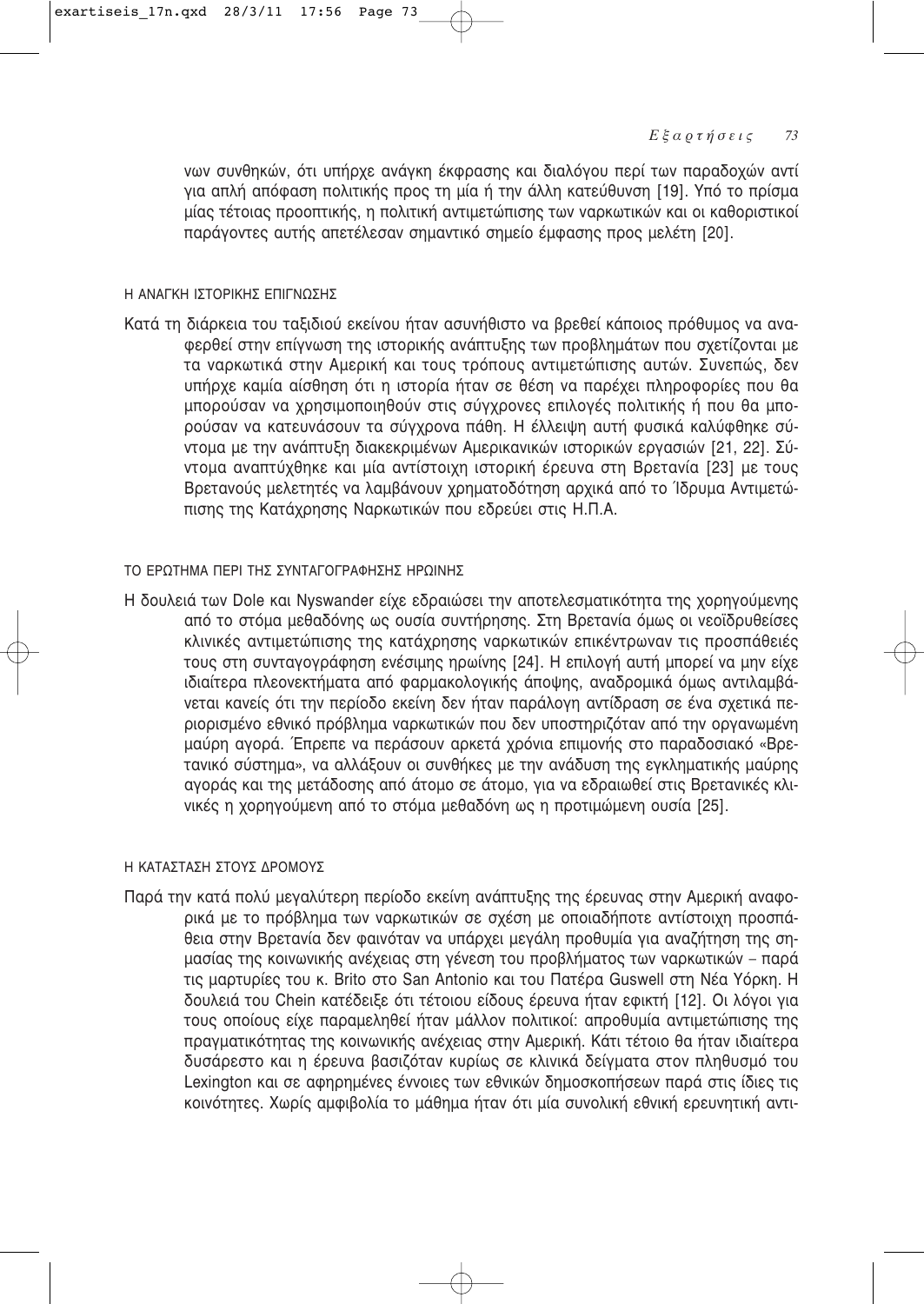μετώπιση του προβλήματος των ναρκωτικών οφείλει να έχει ένα κλινικό μέρος αλλά η έρευνα σίγουρα δεν θα πρέπει να περιορίζεται στα στενά κλινικά πλαίσια. Περίπου την περίοδο της επίσκεψης ο Lyndon Johnson ξεκίνησε τη «μάχη κατά της φτώχειας», αλλά είναι αμφίβολο εάν η πρωτοβουλία αυτή θα μπορούσε να φτάσει έως τις θεμελιώδεις ρίζες του τότε σύγχρονου προβλήματος ναρκωτικών της Αμερικής.

#### Η ΠΡΟΣΩΠΙΚΗ ΔΙΑΣΤΑΣΗ

Οφείλουμε να παραδεχτούμε κάποιους περιορισμούς αναφορικά με την εμπειρία του ταξιδιού αυτού. Παρά την ευρεία κλίμακα και την ποικιλία των εγκαταστάσεων που επισκέφθηκα και των ατόμων με τα οποία συνομίλησα, αναπόφευκτα υπήρξε επιλεκτικότητα και ένας Βρετανός επισκέπτης από τον έξω κόσμο θα μπορούσε κάποιες φορές να παρερμηνεύσει ή να παρανοήσει την Αμερικανική πραγματικότητα. Δεδομένου αυτού και πέραν των παραπάνω διαστάσεων, υπήρξε και ένα ακόμα μακρόχρονο και διάχυτα θετικό αποτέλεσμα της γενναιόδωρης χρηματοδότησης από το Εθνικό Ινστιτούτο Ψυχικής Υγείας των Η.Π.Α. που μου έδωσε την ευκαιρία να επισκεφθώ την Αμερική το 1967. Αυτό αφορά τη δημιουργία και διατήρηση μακρόχρονων επαγγελματικών επα-Φών και φιλικών σχέσεων.

# *Βιβλιογραφικές παραπομπές*

- 1. Ministry of Health and Scottish Home and Health Department. Drug Addiction: the Second Report of the Interdepartmental Committee (2nd Brain Report). London: HMSO; 1965.
- 2. Edwards G. The Home Office Index as a basic monitoring system. In: Edwards G., Busch C., editors. Drug Problems in Britain, A Review of Ten Years. London: Academic Press; 1976, p. 26–50.
- 3. Ministry of Health. Report of the Departmental Committee on Morphine and Heron Addiction (Rolleston Report). London: HMSO: 1926.
- 4. Connell P., Strang J. The creation of the clinics: clinical demand and the formation of policy. In: Strang J., Gossop M., editors. Heroin Addiction and Drug Policy: The British System. Oxford: Oxford University Press; 1994, p. 167–77.
- 5. Bishop J. A commentary on the management and treatment of drug addicts in the UK. In: Nyswander M., editor. The Drug Addict as a Patient. New York: Grune and Stratton; 1956, p. 144–50.
- 6. Lyndesmith A. B. The British system of narcotics control. Law Contemp Probl 1957; 22: 138–54.
- 7. King R. An appraisal of international, British and selected European narcotic drug laws, regulations and policies. In: Drug Addiction Crime or Disease? Report of the Journal Committee of the American Bar Association and the American Medical Association. Bloomington: Indiana University Press; 1961, p. 126–39.
- 8. Schur E. M. Narcotics in Britain and America: The Impact of Public Policy. London: Tavistock; 1963.
- 9. Edwards G. Opiates: a tale of two cities. In: Edwards G., editor. Matters of Substance. London: Allen Lane; 2004, p. 103–21.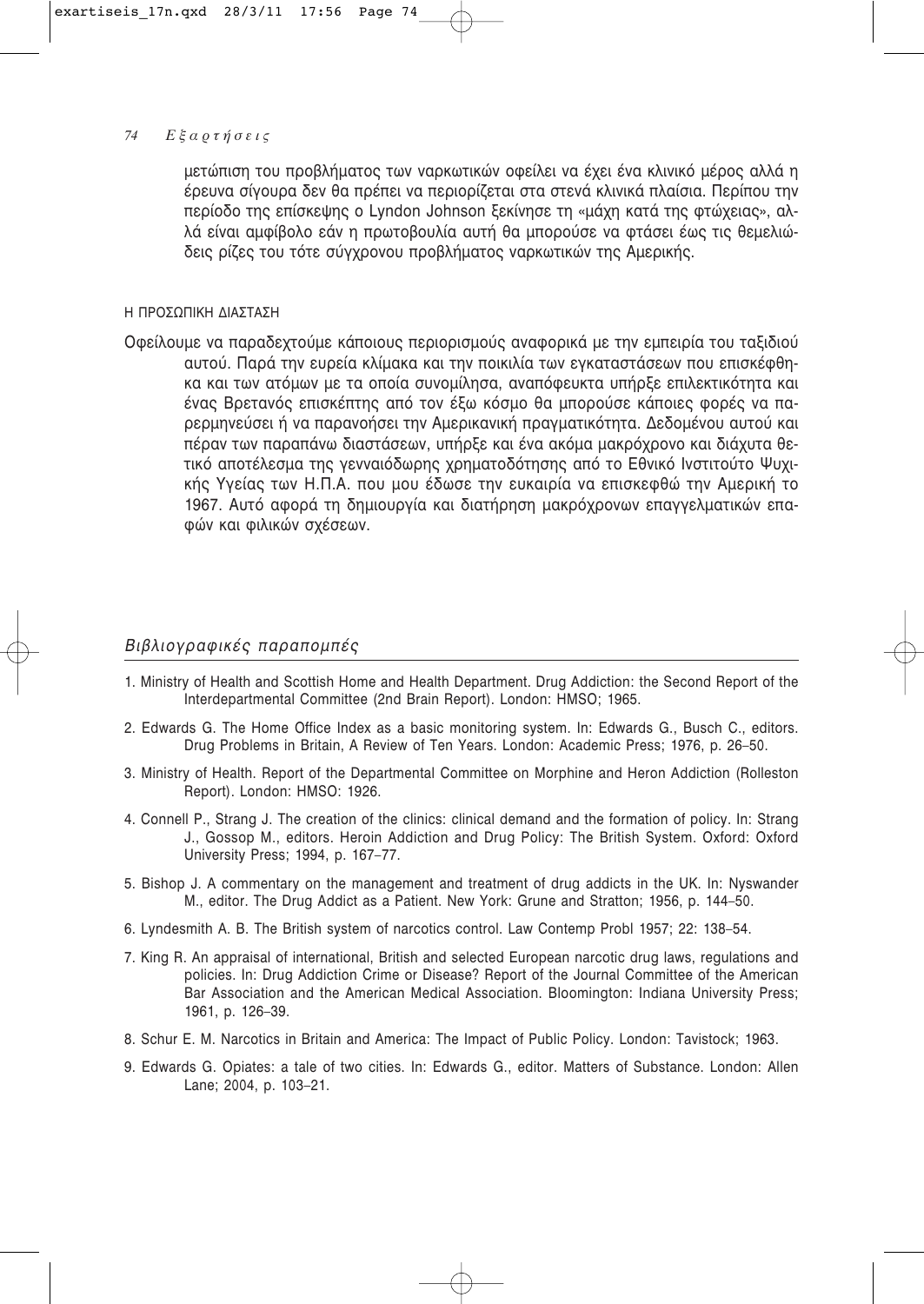- 10. Chambers C. D., Moffett A. D. Negro opiate addiction. In: Ball J. C., Chambers C. D., editors. The Epidemiology of Opiate Addiction in the United States. Springfield, IL: Charles C. Thomas; 1970, p. 178–201.
- 11. Chambers C. D., CuskeyW. R., Moffett A. D. Mexican American opiate addicts. In: Ball J. C., Chambers C. D., editors. The Epidemiology of Opiate Addiction in the United States. Springfield, IL: Charles C. Thomas; 1970, p. 202–21.
- 12. Chein I., Gerard D. L., Lee R. S., Rosenfeld E. Narcotics, Delinquency and Social Policy: The Road to H. London: Tavistock; 1964.
- 13. Edwards G. The trouble with drink: why ideas matter. Addiction 2010; in press.

exartiseis 17n.qxd 28/3/11 17:56 Page

- 14. Edwards G., Hawks D., Russell M.,MacCafferty M. Drugs and Drug Dependence. Farnborough: Saxon House; 1976.
- 15. Strategy Council on Drug Abuse. Federal Strategy for Drug Abuse and Drug Traffic Prevention. Washington, DC: US Government Printing Office; 1973.
- 16. Lord President of the Council and Leader of the House of Commons, the Secretary of State for the Home Department, the Secretary of State for Health, the Secretary of State for Education and the Paymaster General. Tackling Drugs Together: A Strategy for England 1995–1998. London: HMSO; 1995.
- 17. World Health Organization (WHO). WHO Eighteenth Report of Expert Committee on Drug Dependence, Technical Report Series no. 460. Geneva: WHO; 1970.
- 18. Jaffe J. H. Footnotes in the evolution of the American national response: some little known aspects of the first American strategy for drug abuse and drug traffic prevention. The inaugural Thomas Okey Memorial Lecture. Br J Addict 1987; 82: 587–600.
- 19. Edwards G. Unreason in An Age of Reason. London: Royal Society of Medicine; 1971.
- 20. Babor T., Caulkins J., Edwards G., Fischer B., Foxcroft D., Humphreys K. et al. Drug Policy and the Public Good. New York: Oxford University Press; 2010.
- 21. Musto D. F. The American Disease: Origin of Narcotic Control. New Haven, CT: University of Yale Press; 1973.
- 22. Courtwright D. T., Joseph H., Des Jarlais D. Addicts Who Survive. Knoxville, TN: University of Tennessee Press; 1989.
- 23. Berridge V., Edwards G. Opium and the People: Opiate Use in Nineteenth Century England. London: Allen Lane; 1981.
- 24. Connell P. H. Drug dependence in Great Britain: a challenge to the practice of medicine. In: Steinberg H., editor. Scientific Basis of Drug Dependence. London: Churchill; 1969, p. 291– 300.
- 25. Strang J., Gossop M. The 'British System': visionary anticipation or masterly inactivity. In: Strang J., Gossop M., editors. Heroin Addiction and Drug Policy: The British System. Oxford: Oxford University Press; 1994, p. 342–52.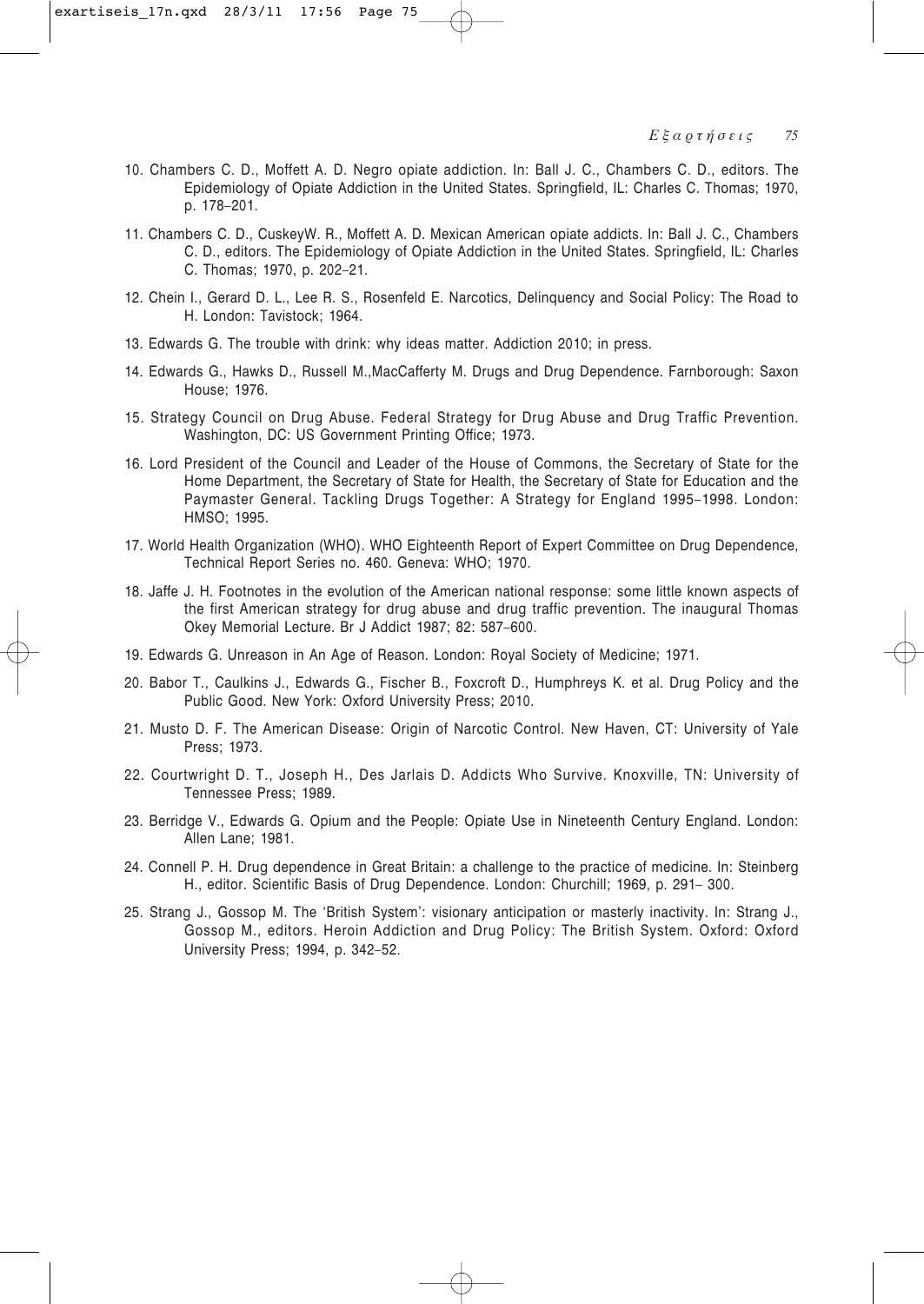*Ε ξ α ρ τ ή σ ε ι ς , τεύχος 17, 2010*

# Ο ΚΟΣΜΟΣ ΤΟΥ ΑΛΚΟΟΛ; ΕΘΝΙΚΕΣ ΕΜΠΕΙΡΙΕΣ ΓΙΑ ΤΟΝ ΕΛΕΓΧΟ ΤΟΥ AΛΚΟΟΛ ΣΕ 18 ΧΩΡΕΣ<sup>1</sup>

THOMAS F. BABOR<sup>2</sup> & ERIN L. WINSTANLEY<sup>3</sup>

*Μετάφραση* ΓΕΩΡΓΙΑ ΧΡΙΣΤΟΦΙΛΗ *Translation* GEORGIA CHRISTOFILI

# ∂π™∞°ø°∏

- Aπό το 2004 έως το 2007 κυκλοφόρησε μια σειρά άρθρων στο περιοδικό Addiction, στην κατηγορία: "National Alcohol Experiences" [1-19]. Τα άρθρα αυτά γράφτηκαν από σημαντικούς επιστήμονες από ολόκληρο τον κόσμο, εκπροσώπους συνολικά 18 χωρών. Είχε ζητηθεί από τους συγγραφείς να γράψουν για τη χρήση αλκοόλ στις αντίστοιχες χώρες και πιο συγκεκριμένα να αναφερθούν στην επιδημιολογία, στην πρόληψη, στη θεραπεία, στις έρευνες και στην πολιτική. Αυτά τα άρθρα ζητήθηκαν από τη μία πλευρά για να διευκολύνουν τη διεθνή επικοινωνία στο χώρο και από την άλλη για να δείξουν ότι «ο κόσμος του αλκοόλ εξακολουθεί να διαφέρει πολύ» [1].
- Σε έναν τυχαίο παρατηρητή αυτά τα άρθρα μπορεί να φαντάζουν ως μια ανοργάνωτη και αυθαίρετη συλλογή ποιοτικών μελετών που δεν έχουν πολλά κοινά μεταξύ τους. Ωστόσο με μια πιο προσεκτική ανάγνωση όλης της σειράς των άρθρων θα διαπιστώσει κανείς ότι υπάρχουν πολλά σημαντικά στοιχεία, όχι μόνο σε επίπεδο διαφορετικών εμπειριών με το αλκοόλ μεταξύ των χωρών, αλλά επίσης και όσον αφορά στον τρόπο με τον οποίο αντιμετωπίζεται το αλκοόλ σε επίπεδο δημόσιας υγείας. Καθώς κλείνει αυτή η σειρά δημοσιεύσεων για το Addiction με ένα άρθρο για την Ιαπωνία [19], θεωρούμε ότι είναι σωστό να συνθέσουμε όλα όσα μάθαμε ξεχωριστά και συλλογικά από αυτό το πολυποίκιλο σύνολο κειμένων.
- Aυτό το άρθρο χρησιμοποιεί μια μέθοδο σειράς-περιστατικών (case-series) για να συνθέσει την εικόνα από τα τρέχοντα προβλήματα από τη χρήση αλκοόλ σε 18 διαφορετικές χώρες. Τα επείγοντα θέματα είχαν εντοπιστεί από τους συγγραφείς σε πέντε τομείς (ιστορία, επιδημιολογία, θεραπεία, πρόληψη / πολιτική και έρευνα). Το γεγονός ότι τα άρθρα έχουν γραφτεί υπό μια ευρεία εθνική οπτική από βαθείς γνώστες του αντικειμένου αποτελεί τόσο το δυνατό σημείο όσο και την αδυναμία αυτής της σειράς. Οι πληροφορίες μπορεί να μην είναι αφενός ακριβείς και αφετέρου αντικειμενικές και τα ζητήματα που εντοπίζουν μπορεί να μην αντιπροσωπεύουν τίποτα περισσότερο από την προσωπική και επαγγελματική τους άποψη. Παρόλα αυτά οι συγγραφείς επιλέχθηκαν βάσει της εξειδίκευσης και της μεγάλης εμπειρίας τους σε διεθνές επίπεδο,

<sup>1</sup> Τίτλος πρωτοτύπου: "The world of drinking: national alcohol control experiences in 18 countries", Addiction, Vol. 103, No. 5, May 2008, pp. 721-725

<sup>2</sup> Διεύθυνση αλληλογραφίας: Department of Community Medicine and Health Care, University of Connecticut School of Medicine, 263 Farmington Avenue, Farmington, CT, USA. E-mail: babor@nso.uchc.edu

<sup>3</sup> Johns Hopkins University, School of Medicine, Baltimore, MD, USA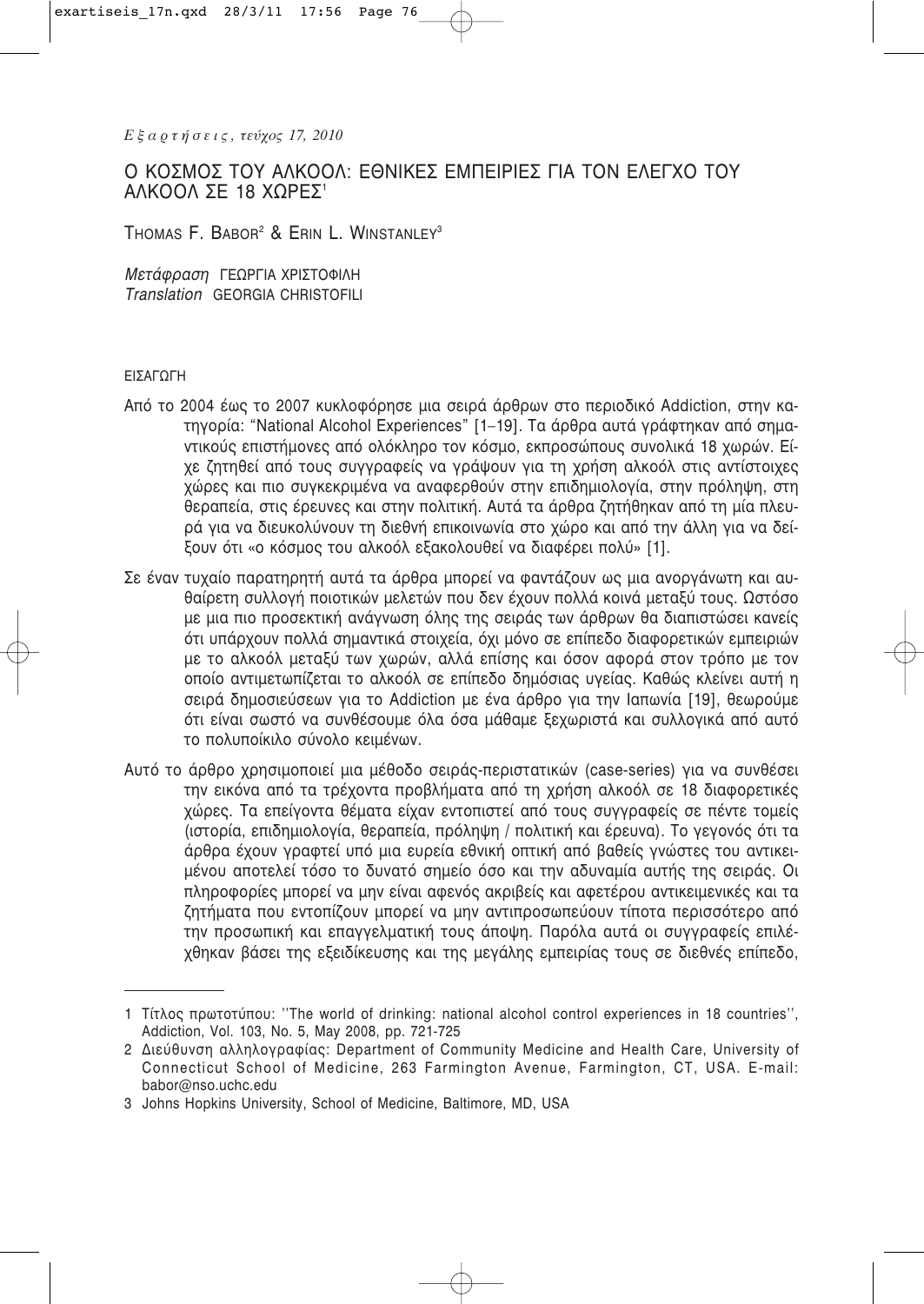το οποίο άλλωστε είναι άμεσα εμφανές ακόμη και από μια πρόχειρη ανάγνωση της καταγραφής των εμπειριών στη χώρα τους σχετικά με το αλκοόλ σε ένα συγκεκριμένο πολιτισμικό και ιστορικό πλαίσιο. Συνεπώς, ο στόχος μας με αυτό το άρθρο είναι να εντοπίσουμε τα κοινά θέματα, να συζητήσουμε τις μοναδικές εξελίξεις και να διερευνήσουμε τις επιπτώσεις στην έρευνα και στην πολιτική. Κυρίως όμως, μας ενδιαφέρουν αυτά τα άρθρα ως μελέτες περιστατικών, για να δούμε τι συμβαίνει όταν προσπαθεί κανείς να απαντήσει το ερώτημα: *ποια είναι η επίδραση από τις σύγχρονες με*θόδους ελέγχου του αλκοόλ στην υγεία του πληθυσμού που θέλει να εξυπηρετήσει; Τα κράτη επενδύουν σε συστήματα επιτήρησης, σε έρευνες για το αλκοόλ, σε θεραπευτικά προγράμματα, σε πρωτοβουλίες πρόληψης και πολιτικές ελέγχου του αλκοόλ για κάποιο λόγο. Συνήθως, ο λόγος είναι η μείωση των προβλημάτων που προκαλεί στον άνθρωπο η χρήση αλκοόλ και η πρόληψη περαιτέρω προβλημάτων. Συνοψίζοντας αυτά που έχουμε μάθει από τις αναφορές των διαφόρων χωρών στις προαναφερθείσες κατηγορίες, θα επιστρέψουμε σε αυτά τα θεμελιώδη ερωτήματα δημόσιας υγείας και κοινωνικής πρόνοιας στον επίλογο αυτής της σειράς.

## ΙΣΤΟΡΙΑ

*… στην πρώτη περίοδο της εγκατάστασης στην Αυστραλία, το αλκοόλ το χρησιμοποι*ούσαν για να εμπλέξουν τους Αβορίγινες, ως αντάλλαγμα για σεξ, ως τρόπο πληρωμής της εργασίας και για να εισάγουν την πάλη ως τρόπο διασκέδασης στους δρό- $\mu$ <sub>O</sub>υς (Midford [7], p. 891).

- Το ρητό που λέει ότι εάν αγνοείς την ιστορία θα επαναλάβεις τα ίδια λάθη, αποκτά νέο νόημα στην ιστορική και πολιτιστική περιγραφή με την οποία ξεκινά το κάθε ένα από αυτά τα κείμενα. Αρκετοί από τους συγγραφείς παρατηρούν τη συμβολική αξία που είχε το αλκοόλ σε διάφορες περιόδους. Στην Ινδία, κατά τη διάρκεια των πρώτων ετών του 20ου αιώνα [6] η κατανάλωση αλκοόλ συνδέθηκε με τους Βρετανούς αποικιοκράτες. Αυτό οδήγησε σε σημαντική τάση για αποχή από το αλκοόλ, η οποία εξακολουθεί ακόμη και σήμερα σε ορισμένα κράτη. Στη Νότιο Αφρική [13], η δημιουργία παράνομων χώρων πώλησης (shebeens) κατά τη διάρκεια του δεύτερου μισού του 20ου αιώνα συμβόλιζε την αντίσταση στο απαρτχάιντ και πιθανόν να συνέβαλε στην αύξηση του προβλήματος της χρήσης αλκοόλ. Στη Νιγηρία, το αλκοόλ πρόσφατα έγινε σύμβολο του πολυετούς θρησκευτικού διαχωρισμού μεταξύ των Μουσουλμάνων και των χριστιανών, όπου η διαθεσιμότητα αλκοόλ έγινε πηγή συγκρούσεων στο βόρειο τμήμα της χώρας [10]. Όπως και στην Ινδία, τη Νιγηρία και άλλες χώρες, η στάση του κράτους απέναντι στο αλκοόλ μπορεί να είναι πολύ αμφιλεγόμενη, ίσως μια μερίδα του πληθυσμού να είναι υπέρ της απαγόρευσης ή των περιορισμών στη διαθεσιμότητα, και άλλες να είναι υπέρ μιας πιο ελαστικής στάσης προς την κατανάλωση αλκοόλ. Σχεδόν σε όλες τις χώρες, ο πολιτισμικός συμβολισμός του αλκοόλ είναι ενταγμένος στη μυθολογία της χώρας. Για παράδειγμα, φαίνεται από ιστορικά στοιχεία ότι το αλκοόλ χρησιμοποιούνταν για τον έλεγχο των Αβορίγινων της Αυστραλίας και αυτό συνέβαλε στο στερεότυπο του «μέθυσου Αβορίγινα», ο οποίος επικρατεί ακόμη και σήμερα [7].
- Όπως φαίνεται και από αυτά τα άρθρα [6, 10, 13], η ιστορία μας διδάσκει ότι οι παράγοντες που επηρεάζουν την προσωρινή κατανάλωση αλκοόλ και τις προτιμήσεις ποτών μπορεί να είναι αρκετά πολύπλοκοι. Επίσης, μπορούν να ερμηνευθούν από ένα σύνολο παρα-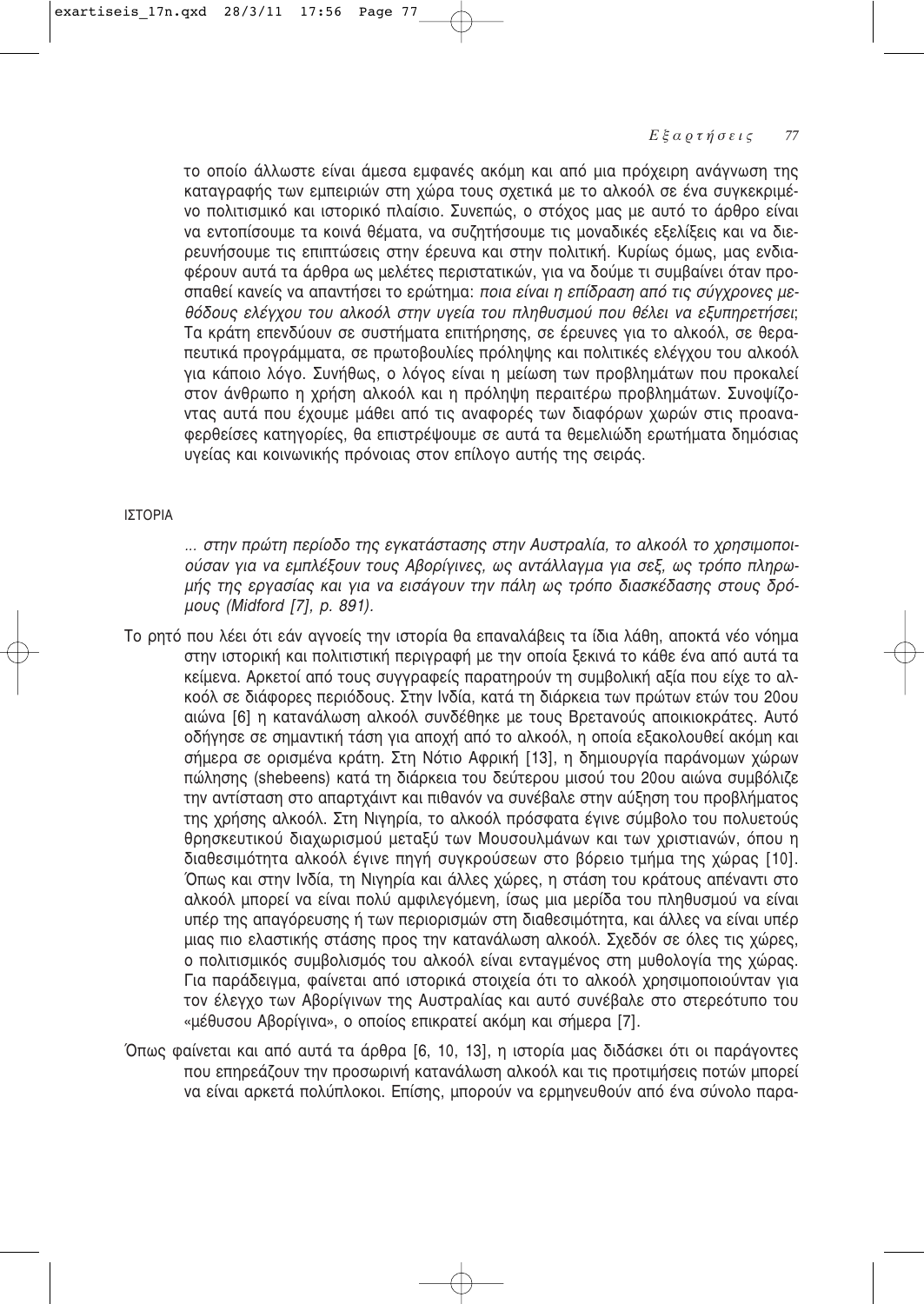γόντων, μεταξύ των οποίων περιλαμβάνονται η διαθεσιμότητα τοπικών αγροτικών προϊόντων για την παρασκευή ποτών, η ύπαρξη ή απουσία ασφαλιστικών μέτρων θρησκευτικού χαρακτήρα, το επίπεδο οικονομικής ανάπτυξης και στις χώρες χαμηλού ή μέσου οικονομικού επιπέδου, η επεκτατική επίδραση της παγκόσμιας βιομηχανίας αλκοόλ που στοχεύει ολοένα και περισσότερο στις «ανερχόμενες αγορές», όπως είναι η Ινδία, η Νιγηρία, η Κίνα και η Βραζιλία με πιο εξελιγμένες δυτικές τεχνικές διαφήμισης.

- Η ιστορία τονίζει επίσης αυτό που ονομάστηκε «μενάλα κύματα» κατανάλωσης αλκοόλ που χαρακτηρίζουν τις διακυμάνσεις στους τρόπους κατανάλωσης αλκοόλ και στην κατά κεφαλή κατανάλωση. Αυτές οι τάσεις εμφανίζονται και διαρκούν ολόκληρες δεκαετίες. κάποιες φορές σταδιακά και κάποιες άλλες με γρήγορες μεταβολές στις προτιμήσεις ή στον τρόπο κατανάλωσης. Στην Ισπανία και στη Γαλλία, δύο από τις επονομαζόμενες «wet cultures<sup>ΣτΜ</sup>», έχουν εμφανιστεί σημαντικές παρεκκλίσεις στην κατά κεφαλή κατανάλωση αλκοόλ κατά τη διάρκεια του δεύτερου μισού του 20ου αιώνα, καθώς και αλλαγές από την κατανάλωση κατά κύριο λόγο κρασιού σε ένα ευρύτερο φάσμα επιλογής ποτών [4,16]. Αυτές οι αλλαγές φαίνεται να είναι ανεξάρτητες από την πολιτική για το αλκοόλ που εφαρμόζεται στις εν λόγω χώρες και ενδεχομένως, οφείλονται περισσότερο σε αλλαγές στα δημογραφικά του πληθυσμού, καθώς και σε επιλογές του τρόπου ζωής. Οι μακροχρόνιες τάσεις κατανάλωσης αλκοόλ, επίσης, παρατηρούνται σε χώρες όπως η Ινδία, οι οποίες πριν από την ανεξαρτητοποίηση, βίωσαν μια γενική αύξηση της κατανάλωσης και των προβλημάτων με το αλκοόλ, τα οποία εξελίχθηκαν στην επιβολή αυστηρών μέτρων αποχής μετά την ανεξαρτησία το 1947. Άλλες χώρες (π.χ. Αυστραλία, Νότιος Αφρική) παρουσιάζουν παρόμοια στοιχεία για το πώς οι επιδημίες κατανάλωσης αλκοόλ επίσπευσαν την εφαρμογή διορθωτικών μέτρων ελέγχου του αλκοόλ, όπως είναι η φορολογία και οι νόμοι απαγόρευσης.
- Άλλες μεγάλες τάσεις που αναφέρονται σε αυτά τα άρθρα περιλαμβάνουν την ομογενοποίηση των τρόπων κατανάλωσης αλκοόλ σε όλες τις χώρες της βορείου και νοτίου Ευρώπης, καθώς και τη γενική αύξηση της κατανάλωσης αλκοόλ σε χώρες που γνωρίζουν ταχεία οικονομική άνθιση, όπως είναι η Ινδία και η Κίνα. Η ιστορία έχει δείξει όμως, ότι η οικονομική ανάπτυξη και η άνοδος της μέσης κοινωνικής τάξης, μπορεί να έχουν ευεργετική επίδραση στα προβλήματα με το αλκοόλ, όπως για παράδειγμα στην Αυστραλία, όπου σταδιακά επιβλήθηκαν έλεγχοι στην αρχική κουλτούρα χρήσης αλκοόλ.

#### ΕΠΙΔΗΜΙΟΛΟΓΙΑ

Η Ισπανία είναι διάσημη για τις ατελείωτες νύχτες γιορτής, όπου οι άνθρωποι μπορούν να αγοράσουν και να καταναλώσουν ποτά μέσα στα μπαρ και εκτός.

Ο λόγος είναι ότι το αλκοόλ είναι φτηνό, ο καιρός επιτρέπει την κατανάλωση αλκοόλ σε εξωτερικούς χώρους και η 'wet culture' είναι νενικά επιτρεπτική απέναντι σε αυτό. Αυτές οι νέες συνήθειες έχουν εξαπλωθεί με εξαιρετικά μεγάλη ταχύτητα σε ολόκληρη τη χώρα (Gual [16], p. 1073).

ΣτΜ: Κουλτούρα στην οποία παρότι υπάρχουν κυρώσεις για την καθημερινή χρήση αλκοόλ, ωστόσο το αλκοόλ είναι ενταγμένο στην καθημερινότητα, π.χ. στα γεύματα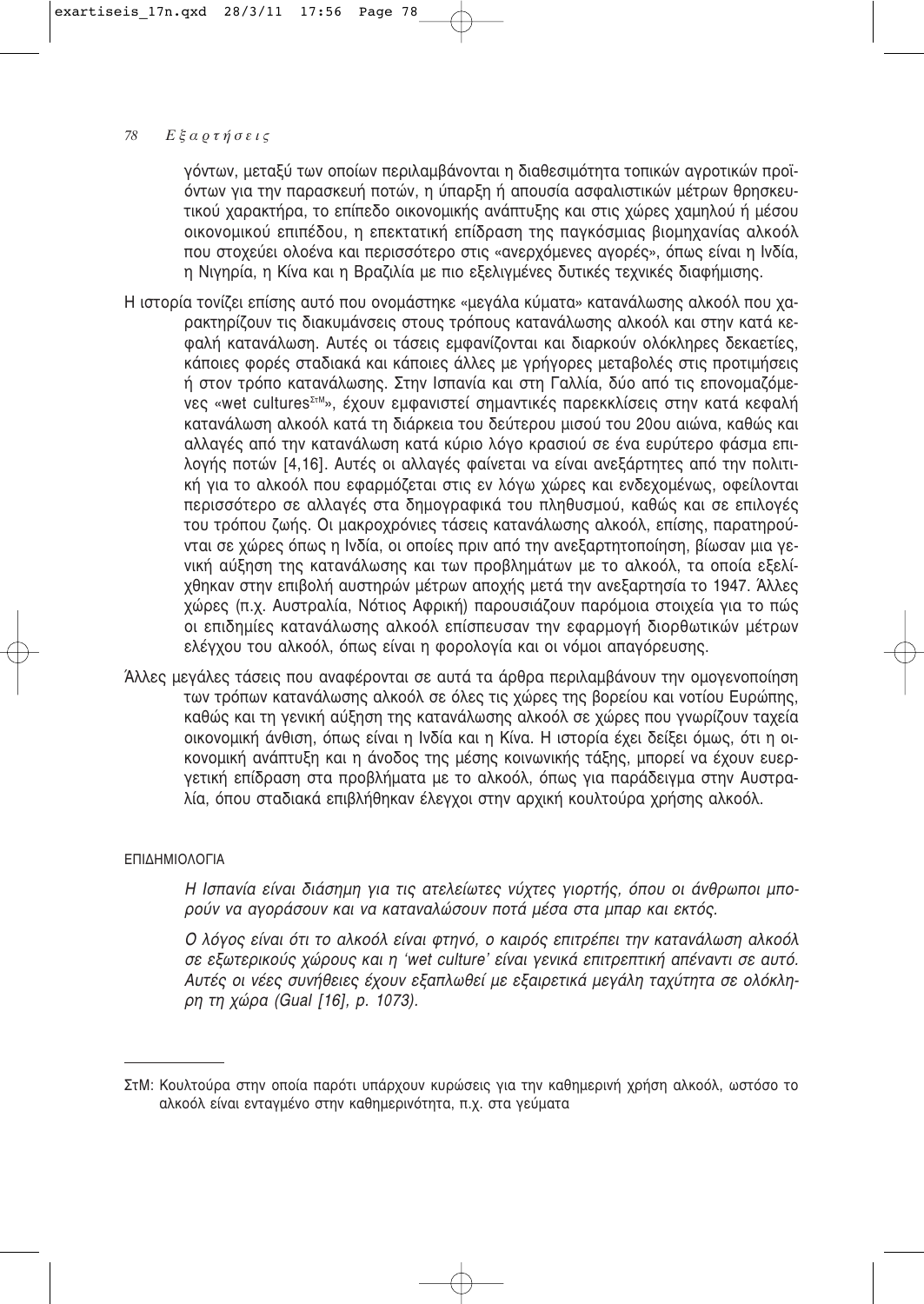Τα επιδημιολογικά στοιχεία μπορεί να παρέχουν εμπειρικά δεδομένα για την ανάπτυξη της πρόληψης, της θεραπείας και της πολιτικής σχετικά με τα θέματα του αλκοόλ, καθώς και ανάλογες μεθόδους επισκόπησης για την παρακολούθηση του βαθμού στον οποίο η πολιτική περιορίζει την επιβάρυνση από τη χρήση. Στα άρθρα που δημοσιεύτηκαν σε αυτή την ενότητα μπορούμε σαφώς να δούμε με ποιον τρόπο οι επιδημιολογικές μέθοδοι, όπως η παρακολούθηση της κατάχρησης και οι περιγραφικές αναλύσεις των τρόπων κατανάλωσης αλκοόλ καθώς κα τα προβλήματα που σχετίζονται με το αλκοόλ χρησιμοποιούνται σε εθνικό επίπεδο για την ενημέρωση των κυβερνήσεων σχετικά με την κατάσταση στο εκάστοτε κράτος. Ο ρυθμός του προβλήματος αυξάνεται ή μειώ-Vεται: Οι τρόποι κατανάλωσης αλκοόλ αλλάζουν προς το καλύτερο ή προς το χειρότερο; Επιδημιολογικά τι συμβαίνει στις "wet countries" έναντι των υπολοίπων; Στο περιγραφικό πανόραμα που συνθέτουν αυτά τα άρθρα, εμφανίζεται ένα σύνολο θεμάτων, ενώ ταυτόχρονα άξιες παρατήρησης είναι οι μοναδικές πτυχές των διαφορετικών πολιτισμών στον τρόπο κατανάλωσης του αλκοόλ.

exartiseis  $17n.qxd$   $28/3/11$   $17:56$  Page

- Το επικρατέστερο μήνυμα από αυτά τα άρθρα είναι ότι σαφώς έχει σημειωθεί πρόοδος όσον αφορά στην ικανότητά μας να συλλέξουμε τέτοιες πληροφορίες. Οι περισσότερες από τις χώρες που συμμετείχαν σε αυτό το αφιέρωμα έχουν πλέον την ικανότητα να παρακολουθούν την κατανάλωση αλκοόλ, καθώς και την κατανομή των προβλημάτων που σχετίζονται με το αλκοόλ σε εθνικό επίπεδο. Δύο κύριες επιδημιολογικές τάσεις προκύπτουν από τα στοιχεία που παρουσιάζονται σε αυτά τα άρθρα. Καταρχήν, η υπερβολική κατανάλωση αλκοόλ υπό συγκεκριμένες συνθήκες αυξάνεται και αυτό είναι πιο έντονο στη Μεγάλη Βρετανία και στην Ισπανία περισσότερο από οπουδήποτε αλλού. Το φαινόμενο αυτό στην Ισπανία περιγράφεται καλύτερα από το φαινόμενο Botellón [16]. Η κυριολεκτική ερμηνεία της λέξης Botellón είναι «μεγάλο μπουκάλι». Τα Botellón είναι ουσιαστικά πάρτυ με χρήση αλκοόλ σε ανοιχτό χώρο, όπου συγκεντρώνονται νέοι άνθρωποι για να ακούσουν μουσική και να καταναλώσουν αλκοόλ. Τα Botellón παρέχουν μια φτηνή εναλλακτική λύση από την κατανάλωση αλκοόλ σε μπαρ και παμπ. Συνδέο-Vται ιδιαίτερα με τις αργίες και συγκεντρώνουν ανθρώπους από μια μεγάλη γεωγραφική περιοχή. Το πλήθος των συμμετεχόντων μπορεί να φτάνει και τα 70.000 άτομα.
- Η υπερβολική κατανάλωση αλκοόλ σε συγκεκριμένες συνθήκες τέτοιου τύπου έχει αποκτήσει υπερβολικές διαστάσεις και στο Ηνωμένο Βασίλειο [5] ενώ οι αναφορές για δημόσια μέθη σημειώνουν αύξηση. Με βάση τις εκτιμήσεις υπάρχουν εκατομμύρια άτομα που κάνουν επικίνδυνη και επιβλαβή κατάχρηση αλκοόλ στην Αγγλία και στην Ουαλία. Aκόμη και στη Γαλλία [4], την πάλαι ποτέ χώρα του "alcoolisme sans ivresse" (του αλ**κοολισμού χωρίς μέθη) υπάρχουν αναφορές που υποδεικνύουν ότι τα περιστατικά** υπερβολικής κατανάλωσης αλκοόλ έχουν αυξηθεί, παρόλο που ενδεχομένως δε φτάνουν στα επίπεδα που αναφέρονται στην Ισπανία και στο Ηνωμένο Βασίλειο. Ενδιαφέρον παρουσιάζει στη Γαλλία, όπως αναφέρει ο Craplet [4] η μεταβολή της σημασίας της χρήσης αλκοόλ από παραδοσιακή αξία που συνόδευε το φαγητό σε μια ουσία που καταναλώνεται για τις ψυχοτρόπες δράσεις της και η οποία οδηγεί σε μέθη.
- Ένα δεύτερο επιδημιολογικό στοιχείο που περιλαμβάνεται σε αυτά τα άρθρα είναι η μείωση των διαφορών μεταξύ των δύο φύλων όσον αφορά στην κατανάλωση αλκοόλ, παρόλο που αυτή η τάση διαφέρει από χώρα σε χώρα και από υποομάδα σε υποομάδα. Για παράδειγμα, οι διαφορές στην κατανάλωση αλκοόλ ανάμεσα στα δύο φύλα, σε νεαρά άτομα φαίνεται να μειώνονται στην Ισπανία [16] και στις Ηνωμένες Πολιτείες [14], ενώ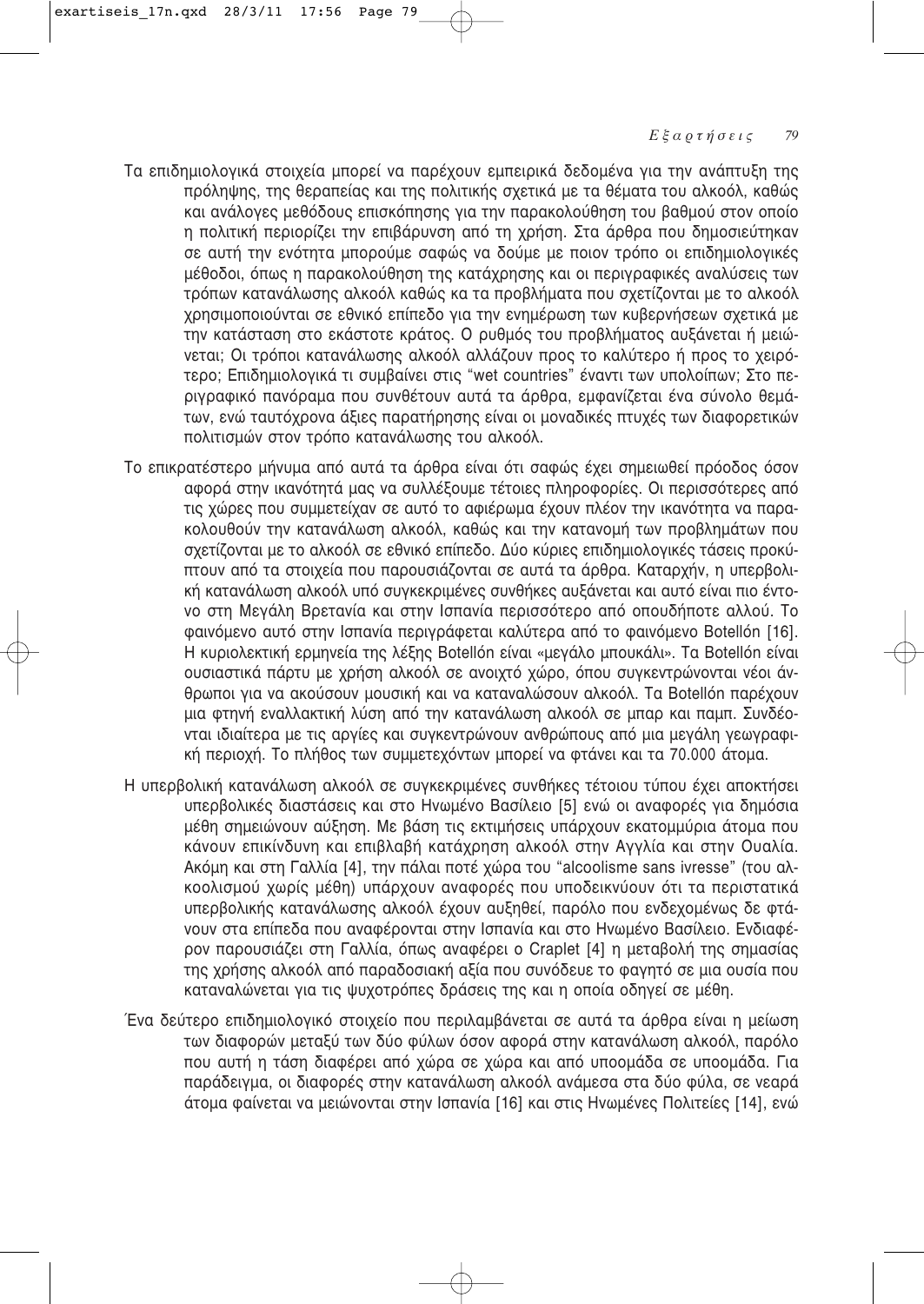τα ποσοστά κατανάλωσης αλκοόλ στις γυναίκες στη Σρι Λάνκα αυξάνονται [2]. Το Φαινόμενο 'bag-in-box' περινράφει τα αυξανόμενα ποσοστά κατανάλωσης αλκοόλ από γυναίκες άνω των 50 ετών στη Σουηδία [11]. Στην Ιαπωνία, το ποσοστό των γυναικών που έκαναν χρήση αλκοόλ το 1968 ήταν 19%. Το ποσοστό αυτό αυξήθηκε σε 64% μέχρι το 2003 [19]. Το φαινόμενο αυτό μπορούμε μόνο να υποθέσουμε ότι αποτελεί ακούσια συνέπεια των αυξανόμενων ομοιοτήτων μεταξύ των δυο φύλων. Ο Midford [7] υποστηρίζει ότι τουλάχιστον στην Αυστραλία τα αυξημένα ποσοστά κατανάλωσης αλκοόλ μεταξύ των γυναικών θα μπορούσαν να συνδεθούν με τις επιθετικές προσπάθειες της βιομηχανίας αλκοόλ να προωθήσει το αλκοόλ στις γυναίκες.

#### ΘΕΡΑΠΕΙΑ

… οι υπηρεσίες παραμένουν ανεπαρκείς στην αντιμετώπιση των αναγκών, η γεωγραφική τους κατανομή είναι περιορισμένη και διασπασμένη μεταξύ των υπηρεσιών υγείας και κοινωνικής πρόνοιας (Parry [13], p. 427).

- Η ανάπτυξη εξειδικευμένων υπηρεσιών θεραπείας συχνά είναι το πρώτο βήμα που πραγματοποιείται στη διαμόρφωση μιας εθνικής πολιτικής για τα προβλήματα που σχετίζονται με το αλκοόλ. Το μέρος αυτό αποτελεί μόλις μια σύντομη περίληψη των θεραπευτικών ζητημάτων κάθε χώρας. Παρόλα αυτά τα συγκεκριμένα άρθρα παρέχουν μια εκτίμηση του ρόλου της κυβερνητικής πολιτικής όσον αφορά στην οργάνωση και παροχή θεραπευτικών υπηρεσιών. Ορισμένες χώρες (π.χ. Σρι Λάνκα, Νιγηρία) ουσιαστικά δεν έχουν επίσημες θεραπευτικές υπηρεσίες [2, 10], ενώ άλλες (π.χ. Νότιος Αφρική, Ινδία) παλεύουν να κατανείμουν όσο καλύτερα μπορούν τους περιορισμένους πόρους για τα μέγιστα δυνατά πλεονεκτήματα [6, 13].
- Στη Νότιο Αφρική, ο ιδανικός συνδυασμός εξειδικευμένων και γενικών υπηρεσιών (δηλ. πρωτογενή φροντίδα) είναι ένα πολύ σημαντικό θέμα, όπως επίσης ο διαχωρισμός των υπηρεσιών σε κρατικές και ιδιωτικές. Σε άλλες χώρες χαμηλού και μεσαίου οικονομικού επιπέδου (π.χ. Νιγηρία), υπάρχει η τάση να δημιουργούνται, αρχικώς, προγράμματα εσωτερικής νοσηλείας σε ψυχιατρικά νοσοκομεία και στη συνέχεια θεωρείται πιθανή η επέκταση των υπηρεσιών στον τομέα της πρωτογενούς φροντίδας.
- Οι υπηρεσίες θεραπείας στη Γερμανία έχουν εξελιχθεί πολύ τον τελευταίο αιώνα με ιδιαίτερη έμφαση στα μακρόχρονα προγράμματα διαμονής [3]. Μόνο πρόσφατα υπήρξε μια αλλαγή με έμφαση προς τα προγράμματα εξωτερικής παρακολούθησης. Η Σλοβενία είναι μια ακόμη χώρα με σχετικά ανεπτυγμένο θεραπευτικό σύστημα, το οποίο περιλαμβάνει οργανωμένες ομάδες για αλκοολικούς σε διάφορες δομές, όπως στο σύστημα υγείας, στην κοινωνική πρόνοια, σε χώρους εργασίας και στην κοινότητα. Η Ρωσία έχει ένα από τα πλέον εκτενή θεραπευτικά συστήματα στον κόσμο αλλά φαίνεται ότι αυτό έχει παραμεληθεί τα τελευταία χρόνια [15].
- Κάποιες από αυτές τις αναφορές υποδεικνύουν ότι οι θεραπευτικές υπηρεσίες επεκτείνονται και συρρικνώνονται αυθαίρετα, όπως, για παράδειγμα, στην Ισπανία, στην οποία η ανάπτυξη των θεραπευτικών υπηρεσιών για το αλκοόλ πραγματοποιήθηκε μετά από την αρχική επένδυση στη θεραπεία της εξάρτησης από την ηρωίνη [16]. Αντίστοιχο φαινόμενο είναι η συρρίκνωση των τριτογενών υπηρεσιών στη Νότιο Αφρική [13] όταν η έμφαση μετατοπίστηκε από τη διαχείριση των προβλημάτων με το αλκοόλ στην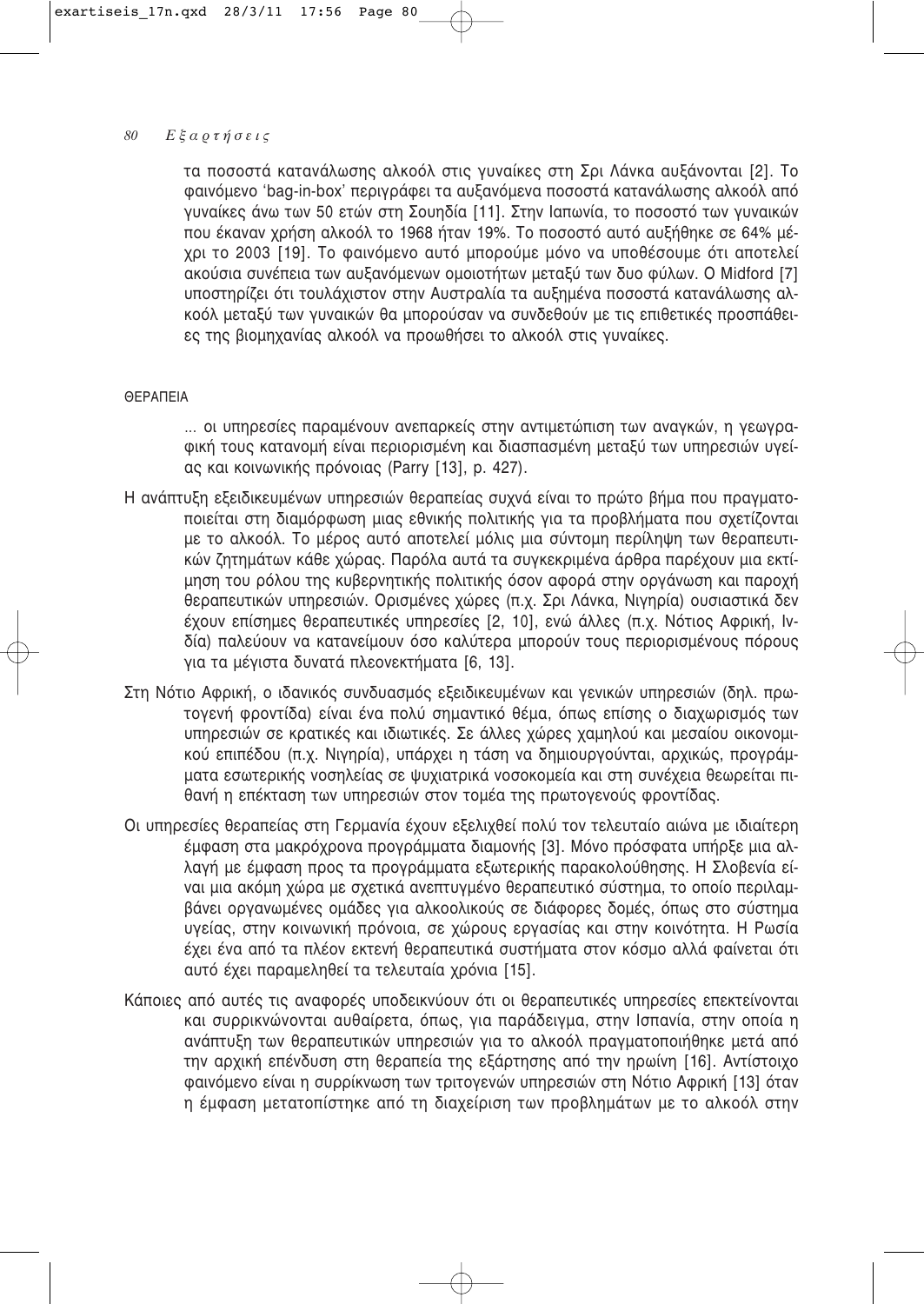πρωτογενή φροντίδα. Πρακτικά, δεν γίνεται καμία συζήτηση όσον αφορά στους στόγους θεραπευτικών υπηρεσιών για τη δημόσια υνεία ή για τον τρόπο με τον οποίο θα <u>μπορούσε το σύστημα υπηρεσιών να βελτιωθεί ώστε να καλυτερεύσουν τα προβλήμα-</u> τα από το αλκοόλ στο επίπεδο του νενικού πληθυσμού.

ΠΟΛΙΤΙΚΗ ΚΑΙ ΠΡΟΛΗΨΗ

*…η ιστορία της Ταϊλανδέζικης πολιτικής για το αλκοόλ δείχνει ότι τα οικονομικά συμ*φέροντα, ιδιαίτερα η αύξηση φόρων, υπήρξαν τα πλέον σημαντικά στον καθορισμό της πολιτικής (Thamarangsi [17], p. 783).

- Τα ζητήματα πολιτικής που αναφέρονται από τους παρατηρητές διαφέρουν από χώρα σε χώρα. Αντίθετα, με την έμφαση που δίνουν οι περισσότερες χώρες στις υπηρεσίες θεραπείας, πολλοί από τους παρατηρητές της σειράς παραδέχονται ότι υπάρχει μερική ή ολική έλλειψη συστηματικής πολιτικής για το αλκοόλ, ιδιαίτερα στις χώρες χαμηλού και μεσαίου οικονομικού επιπέδου. Σε χώρες όπως η Νιγηρία [10], «πολλά μέτρα που θεωρούνται πρόληψη αφορούν στη διανομή αφισών και εκστρατειών ενημέρωσης για νέους». Στη Νότιο Αφρική, έχουν προτεραιότητα τα προγράμματα που απευθύνονται σε εγκύους και οδηγούς, ενώ ένας νέος Νόμος, ο οποίος απαγορεύει τη χορήγηση αλκοόλ αντί μισθού αποδεικνύει ότι ορισμένα από τα ξεχασμένα παράπλευρα προβλήματα που κάποτε έπληγαν τις βιομηχανοποιημένες χώρες, εξακολουθούν να κυριαρχούν στις χώρες χαμηλού και μέσου οικονομικού επιπέδου.
- Τα προγράμματα πρόληψης στην Ιαπωνία αποτελούν, εν μέρει, ευθύνη της τοπικής αυτοδιοίκησης και ανατίθενται στην κοινωνική πρόνοια, στα κέντρα υγείας και ψυχικής υγείας, τα οποία βρίσκονται σε ολόκληρη τη χώρα. Η έγκαιρη παρέμβαση είναι ένας τομέας στον οποίο δεν φαίνεται να επενδύει πολύ το κράτος. Πρόοδος αναφέρεται επίσης και στην επιβολή του νόμου για την οδήγηση υπό την επήρεια αλκοόλ και η Αυστραλία δείχνει να βρίσκεται στο προσκήνιο για τους τυχαίους ελέγχους αλκοτέστ σε οδηγούς.
- Χώρες όπως η Σλοβενία, έχουν αρκετά ασυντόνιστες και ανοργάνωτες πολιτικές για το αλκοόλ με μερικές μικρές εξαιρέσεις, όπως είναι η πολιτική για την οδήγηση υπό την επήρεια αλκοόλ [9]. Οι λόγοι για τη χαλαρή επιβολή περιλαμβάνουν την επικράτηση της 'wet culture' και την επίδραση των λόμπυ του αλκοόλ. Η βιομηχανία ποτών αναφέρεται ως εμπόδιο στις πολιτικές για το αλκοόλ στην Ινδία, στη Νιγηρία, στο Ηνωμένο Βασίλειο, στην Ταϊλάνδη, στη Νότιο Αφρική και στο Μεξικό.
- Ένα σχετικό θέμα, το οποίο επανεμφανίζεται σε αρκετές από αυτές τις αναφορές είναι ότι τα εμπορικά και οικονομικά συμφέροντα προηγούνται της δημόσιας υγείας και των ζητημάτων κοινωνικής ασφάλειας όσον αφορά στον καθορισμό των πολιτικών για το αλκοόλ. Αυτό φαίνεται πιο ξεκάθαρα στην αναφορά της Μεγάλης Βρετανίας [5], στην οποία περιγράφεται με ποιον τρόπο ενεπλάκη μια εταιρεία δημοσίων σχέσεων, η Portman Group, ως κύριος σύμβουλος στο θέμα της αντιμετώπισης της υπερβολικής κατανάλωσης αλκοόλ σε συγκεκριμένες συνθήκες. Ταυτόχρονα, οι υπερσύγχρονες διαφημιστικές εκστρατείες που συνδέουν εμπορικά προϊόντα, όπως η μπύρα Guinness με ιδιότητες και συμπεριφορές όπως είναι η δύναμη, η περιπέτεια, η ανδρική σεξουαλικότητα και η επιτυχία αποτελούν έντονες υπενθυμίσεις ότι οι δεσμεύσεις της βιομηχανίας για αυτό-ρύθμιση των διαφημίσεών τους δεν τηρούνται.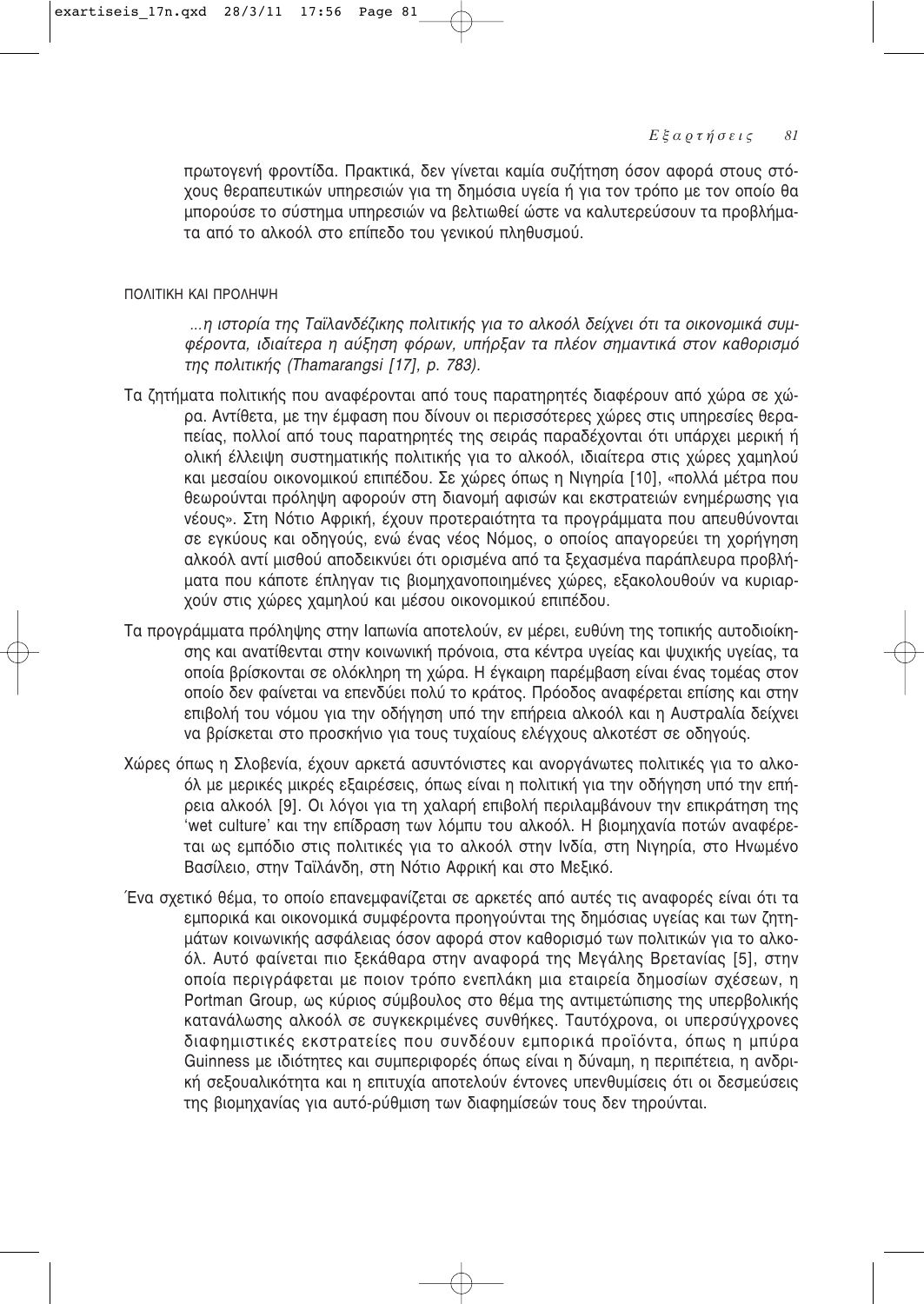- Aντίθετα με τις απαισιόδοξες αναφορές, που αφορούν τις πολιτικές για το αλκοόλ, η περίπτωση της Αυστραλίας [7] αποτελεί πηγή αισιοδοξίας. Η φορολογία που θεωρείται από αρκετούς από τους παρατηρητές μας ως πολύτιμο εργαλείο πρόληψης σχετίζεται με την πραγματική περιεκτικότητα αλκοόλ σε κάθε ποτό, ενθαρρύνοντας, συνεπώς, την κατανάλωση ποτών χαμηλών σε περιεκτικότητα αλκοόλ. Επίσης, υπάρχουν αποδείξεις ότι οι πολιτικές της Αυστραλίας που περιορίζουν το ωράριο πώλησης του αλκοόλ, καθώς και την ποσότητα που μπορεί να πουληθεί, είναι αποτελεσματικές για τη μείωση της βλάβης. Οι συμφωνίες της τοπικής κοινότητας με τους εμπόρους λιανικής πώλησης φαίνεται να μειώνουν τη βία που σχετίζεται με το αλκοόλ και τα αντίμετρα για την οδήγηση υπό την επήρεια είναι εξαιρετικά επιτυχημένα.
- Μια ακόμη χώρα, στην οποία οι πολιτικές για το αλκοόλ είναι επιτυχείς, είναι η Σουηδία. Η υψηλή φορολογία του αλκοόλ και οι περιορισμοί στη διαθεσιμότητα έχουν διατηρήσει την κατά κεφαλή κατανάλωση αλκοόλ σε χαμηλά επίπεδα. Αντιστοίχως, η χαμηλή κατανάλωση έχει μειώσει τους περισσότερους δείκτες των προβλημάτων που σχετίζονται με το αλκοόλ. Με την είσοδο της Σουηδίας στην ΕΕ, ωστόσο, αυξήθηκαν οι οικονομικές πιέσεις για την απελευθέρωση των πωλήσεων αλκοόλ κάτι που με τη σειρά του οδήγησε από τους περιορισμούς των τιμών και της διαθεσιμότητας σε μεγαλύτερη έμφαση σε εστιασμένα μέτρα πρόληψης στο επίπεδο των δήμων.
- Ένα σημαντικό ζήτημα που μαστίζει πολλές από τις χαμηλού και μέσου οικονομικού επιπέδου χώρες αλλά και κάποιες από τις πιο ανεπτυγμένες χώρες είναι η διαθεσιμότητα του παράνομου αλκοόλ που συχνά κατασκευάζεται στην «ανεπίσημη αγορά» σε τοπικό επίπεδο. Οι παρατηρητές στην Ινδία, στη Σρι Λάνκα, στο Μεξικό, στη Νιγηρία αλλά και σε άλλες χώρες τονίζουν τη δυσκολία που υπάρχει όταν ο έλεγχος της νόμιμης αγοράς οδηγεί τους καταναλωτές στην παράνομη αγορά.
- Ένα από τα εντυπωσιακότερα παραδείγματα των μεταπτώσεων των πολιτικών για το αλκοόλ αποτελεί το παράδειγμα της περιόδου του Γκορμπατσώφ στη Ρωσία [15]. Το 1985, μια ευρέος φάσματος εκστρατεία μεταρρυθμίσεων πέτυχε μείωση της κατανάλωσης aλκοόλ κατά 25%, κάτι που οδήγησε σε σημαντική αύξηση στο προσδόκιμο ζωής για τους άνδρες. Όταν αρκετά χρόνια αργότερα διακόπηκαν οι προσπάθειες μεταρρύθμισης, αυξήθηκε πάλι η κατανάλωση αλκοόλ και μαζί της η επικράτηση των χρόνιων προβλημάτων υγείας.
- Σαφώς, αυτές οι παρατηρήσεις αποδεικνύουν την αξία των πολιτικών για το αλκοόλ ως εργαλείο της δημόσιας υγείας, καθώς και τις προκλήσεις που παρουσιάζονται, όταν τα συμφέροντα ισχυρών ομάδων απειλούνται από τις πολιτικές που εφαρμόζονται.

## EPEYNA

Οι έρευνες για το αλκοόλ έχουν λάβει ελάχιστες κρατικές επιχορηγήσεις, ενώ η θερα*πευτική πτυχή του ζητήματος, ερευνάται με ουσιαστικά μηδενική επιχορήνηση (C. ebasek-Travnik [9], p. 12).* 

Η σημαντική συμβολή των άρθρων αυτής της σειράς είναι ο τρόπος που παρουσιάζεται ο δομικός ρόλος των ερευνών για το αλκοόλ, ιδιαίτερα στις χώρες με χαμηλό και μέσο οικονομικό επίπεδο. Για παράδειγμα, στη Νότιο Αφρική [13] οι ποιοτικές και ποσοτικές έρευνες έχουν περιγράψει το ρόλο του αλκοόλ στις σεξουαλικά επικίνδυνες συμπερι-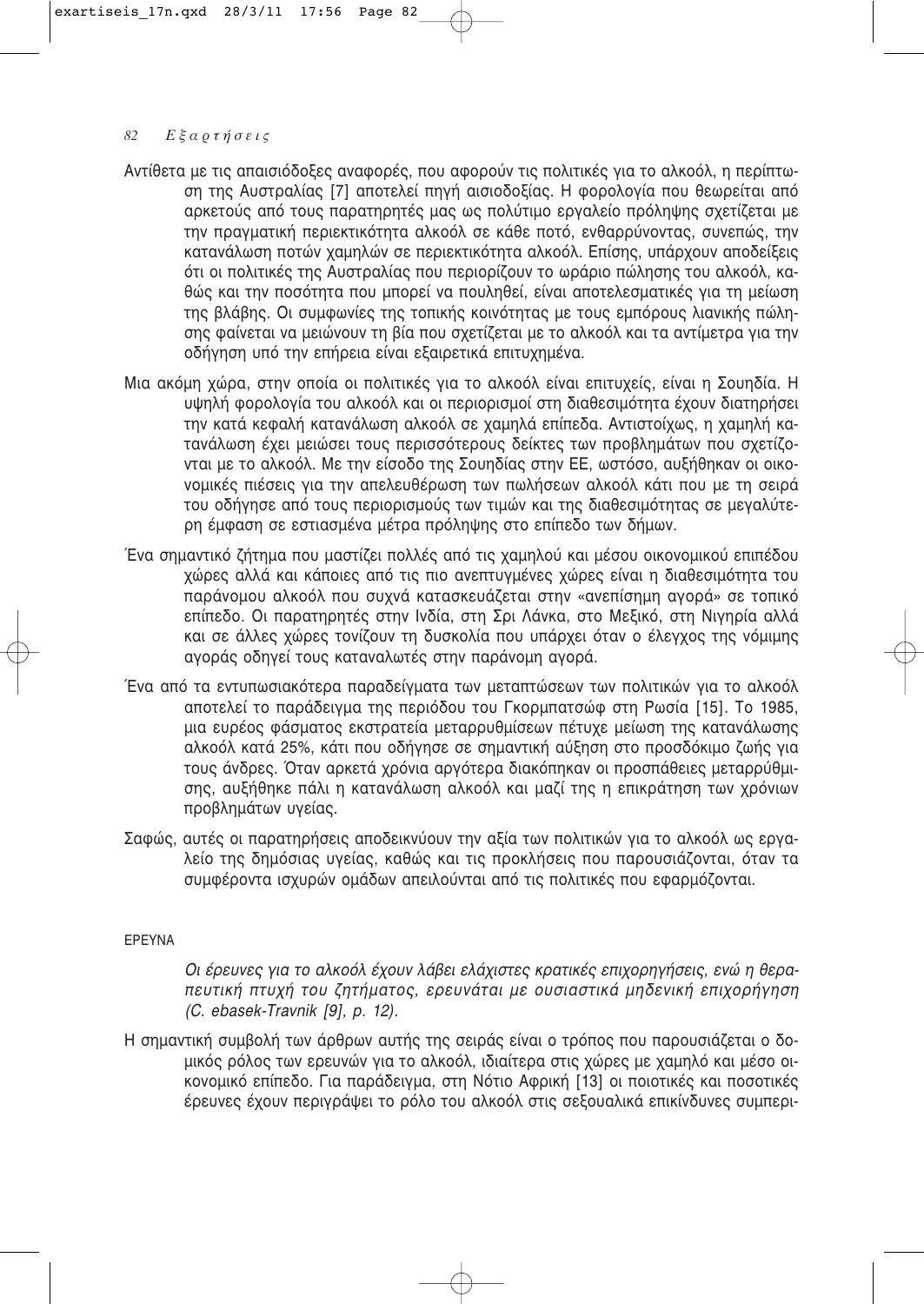ΦΟρές, ενώ επιδημιολογικές μελέτες έχουν βελτιώσει την ευαισθητοποίηση του κόσμου σχετικά με τις επιδράσεις της χρήσης αλκοόλ στα νεοννά. Χώρες όπως το Ηνωμένο Βασίλειο και η Σουηδία φαίνεται να χρησιμοποιούν όλο και περισσότερο τα ερευνητικά δεδομένα για να βελτιώσουν την κλινική πρακτική [5, 11].

- Σε πολλές από τις χώρες με χαμηλό και μέσο οικονομικό επίπεδο, η υπάρχουσα υποδομή για έρευνες που αφορούν το αλκοόλ είναι ελάχιστη ή ανύπαρκτη. Στη Νιγηρία, για παράδειγμα, υπάρχει σημαντική έλλειψη εκπαιδευμένου προσωπικού λόγω της μετακίνησής του προς τον ιδιωτικό τομέα, ενώ σε ορισμένες χώρες αυτή η έλλειψη μπορεί να διορθωθεί με τη συνεργασία μεταξύ των μη κυβερνητικών οργανισμών, των ακαδημαϊκών και διεθνών οργανισμών όπως ο Παγκόσμιος Οργανισμός Υγείας. Μια ενθαρρυ-Vτική εξέλιξη περιγράφεται στο άρθρο από τη Νότιο Αφρική [13], όπου υπογραμμίζεται ότι με την ίδρυση ερευνητικής μονάδας στο Συμβούλιο Ιατρικών Ερευνών έχει σημειωθεί σημαντική ανάπτυξη στις έρευνες για το αλκοόλ.
- Εκτός από τον όγκο των ερευνών, αρκετοί από τους παρατηρητές παρέχουν ενδιαφέρουσες πληροφορίες σχετικά με τις προτεραιότητες στο χώρο των ερευνών. Στην Ιαπωνία, όπου οι επιδημιολογικές έρευνες και οι έρευνες για θέματα πολιτικής είναι σχεδόν ανύπαρκτες [19] ιδιαίτερη έμφαση δίνεται στη διερεύνηση των γενετικών μεταβολών, στην αλκοολική αφϋδρογονάση (ADH) και αλδεϋδοδεσυδρογονάση 2 (ALDH2) ως ανασταλτικούς παράγοντες για την εξάρτηση από το αλκοόλ (το γνωστό και ως oriental flashing «κοκκίνισμα»). Η Γερμανία έχει μακρά παράδοση στις έρευνες για το αλκοόλ, αλλά μόλις τα τελευταία 15 χρόνια η ομοσπονδιακή κυβέρνηση άρχισε να χρηματοδοτεί ερευνητικά δίκτυα στους τομείς της νευροβιολογίας, της επιδημιολογίας, της έγκαιρης παρέμβασης και της θεραπείας.
- Η ανάγκη για ερευνητικές μελέτες φαίνεται να είναι ιδιαιτέρως σημαντικές σε χώρες όπως είναι η Κίνα, όπου οι αποτελεσματικοί έλεγχοι για το αλκοόλ είναι ελάχιστοι ή ανύπαρκτοι και η κατανάλωση αλκοόλ αυξάνεται δραματικά [8]. Όπως και σε άλλες χαμηλού και μέσου οικονομικού επιπέδου χώρες, η χρηματοδότηση για έρευνες για το αλκοόλ είναι μικρή, και ουσιαστικά δεν υπάρχει καμιά επένδυση στις παρεμβάσεις ή στην πολιτική που αφορά στις έρευνες.
- Εάν οι έρευνες ήταν η απάντηση στα θέματα πρόληψης ή θεραπείας για το αλκοόλ, τότε οι Ηνωμένες Πολιτείες θα ήταν η χώρα με τα υψηλότερα ποσοστά αποχής ή εγκράτειας στον κόσμο. Ωστόσο, παρά το γεγονός ότι οι ΗΠΑ αποτελούν την κυρίαρχη «μηχανή παραγωγής επιστημονικών ευρημάτων» παραμένουν το ίδιο ανίσχυρες, όπως και οι υπόλοιπες χώρες όσον αφορά στην ερμηνεία των ερευνητικών ευρημάτων και στη μετατροπή τους σε αποτελεσματικές πολιτικές πρόληψης [14].

# ΣΥΜΠΕΡΑΣΜΑΤΑ

Εεκινώντας αυτό το άρθρο θέσαμε το ακόλουθο ερώτημα: «Ποια είναι η επίδραση των σύγγρονων μέτρων ελένχου του αλκοόλ στην υνεία του πληθυσμού που έχουν σκοπό να εξυπηρετούν;» Παρόλο που τα άρθρα της σειράς National Alcohol Experiences δεν είχαν ως αρχικό στόχο να απαντήσουν αυτό το ερώτημα, είναι σαφές ότι τα περισσότερα από αυτά παρέχουν αρκετά στοιχεία σχετικά με το νόημα και το σκοπό που έχουν οι διαφορετικές αντιδράσεις των κρατών απέναντι στα προβλήματα που σχετίζονται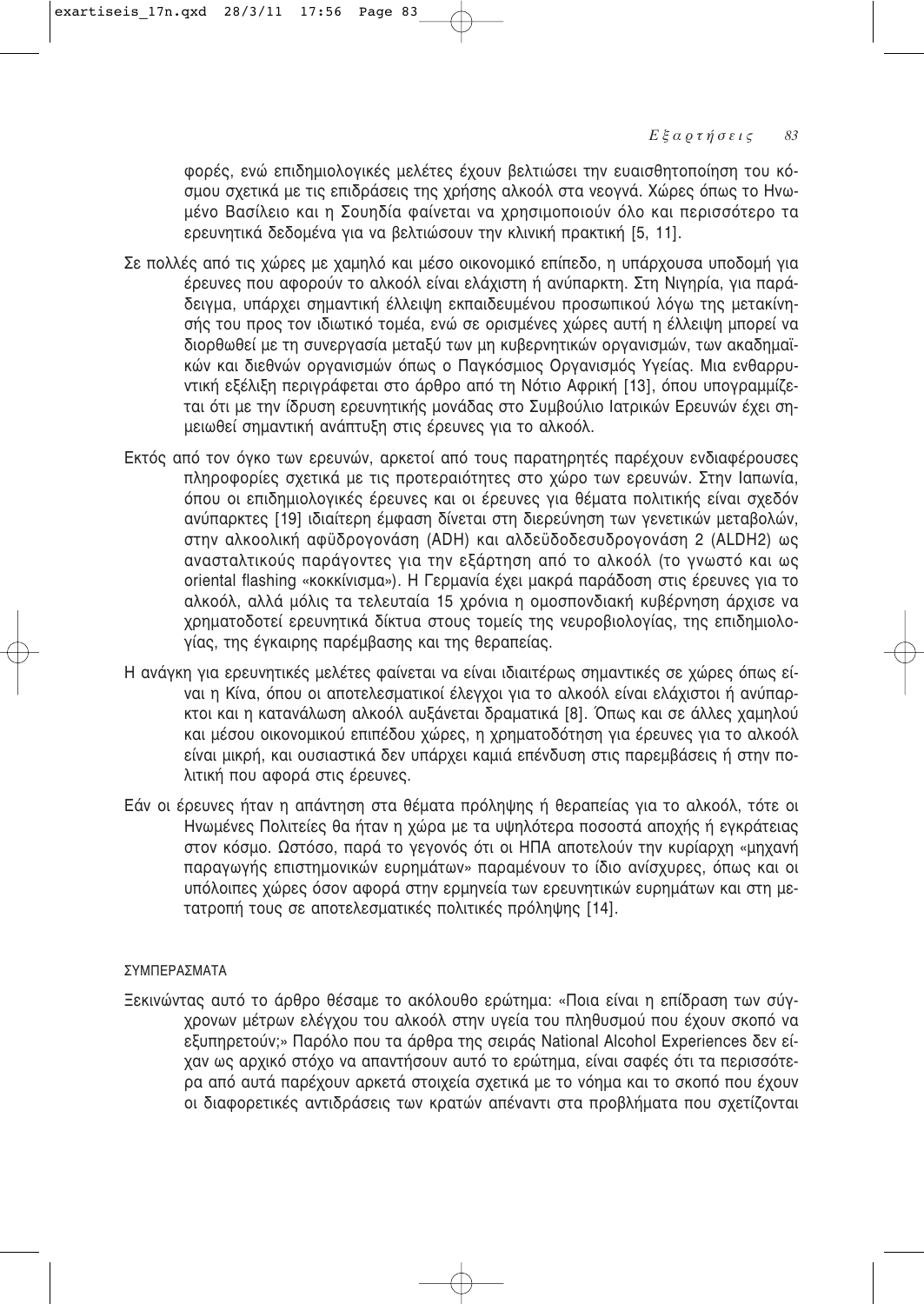με το αλκοόλ. Κάθε χώρα έχει τη δική της κουλτούρα, τη δική της ιστορία και ένα σύvολο υπό-πληθυσμών, που συμβάλλουν στη διαμόρφωση της εμπειρίας της με το αλ-ΚΟόλ και τελικά στο συνδυασμό των πολιτικών για το αλκοόλ. Επενδύοντας σε συστήματα παρακολούθησης, προγράμματα θεραπείας, πρωτοβουλίες πρόληψης, πρωτοβουλίες με στόχο τον έλεγχο του αλκοόλ και σε έρευνες για το αλκοόλ, κάθε χώρα προσπαθεί να θέσει τα θεμέλια για την αντιμετώπιση του ανθρώπινου πόνου που προκαλείται από το αλκοόλ και επίσης να προλάβει τα μελλοντικά προβλήματα.

- Οι περισσότερες χώρες έχουν αναπτύξει το δικό τους συνδυασμό υπηρεσιών θεραπείας και πρόληψης και πάλεψαν με την ενσωμάτωση των υπηρεσιών για τις εξαρτήσεις σε προγράμματα ιατρικά και κοινωνικής πρόνοιας. Ορισμένες χώρες παραδέχονται την έντονη τοπική διαφορετικότητα στον τρόπο με τον οποίο οργανώνονται οι υπηρεσίες και στον τρόπο με τον οποίο τις ελέγχουν οι κυβερνητικοί φορείς. Αυτές οι ιδιαιτερό-<u>τητες υπονραμμίζουν την ανάνκη ερευνών σύνκρισης των συστημάτων των υπηρεσιών</u> τόσο εντός της κάθε χώρας όσο και μεταξύ των διαφορετικών χωρών με στόχο όχι μόνο να περιγραφεί η φύση αυτών των θεραπειών και υπηρεσιών πρόληψης αλλά και να γίνει αξιολόγηση της αποτελεσματικότητας τους όσον αφορά στη δημόσια υγεία. Το σημαντικότερο εύρημα με βάση τις αναφορές αφορά στο ρόλο των διαφόρων ιστορικών, κοινωνικών και πολιτιστικών παραγόντων στην κατανάλωση του αλκοόλ και στα προβλήματα που σχετίζονται με το αλκοόλ μας υποδεικνύει ότι οι έρευνες που εστιάζουν αποκλειστικά στις άμεσες αιτίες και συνέπειες από την κατανάλωση αλκοόλ, ιδιαίτερα οι έρευνες γενετικής και βιοϊατρικής φύσης, θα παραβλέψουν ορισμένα πολύ σημαντικά μαθήματα που είναι απαραίτητα για την εφαρμογή αποτελεσματικών πολιτικών.
- Παρά το γεγονός ότι η πρόοδος είναι σαφής σε πολλά μέρη του κόσμου, το ερώτημα σχετικά με το εάν οι σύγχρονες υποδομές (παρακολούθησης, θεραπείας, πρόληψης και έρευνας) επηρεάζουν τον πληθυσμό παραμένει αναπάντητο. Οι Εθνικές Εμπειρίες που περιλαμβάνονται σε αυτή τη σειρά, ωστόσο, περιέχουν ενδιαφέρουσες προτάσεις. Μέχρι οι χαράσσοντες πολιτική και οι «ειδικοί» επί των θεμάτων του αλκοόλ καταφέρουν να αποκτήσουν σαφέστερη αντίληψη όσον αφορά στην αποστολή και στον σκοπό τους, τα κράτη θα εξακολουθούν να παλεύουν με το ερώτημα πώς να καταφέρουν να οργανώσουν καλύτερα μια λογική αντίδραση στα προβλήματα που σχετίζονται με το αλκοόλ.

# ΕΥΧΑΡΙΣΤΙΕΣ

Η συγγραφή αυτού του άρθρου υποστηρίχθηκε από επιχορηγήσεις του NIDA (T32 DA 07209) Kal tou National Institute on Alcohol Abuse and Alcoholism (P60AA003510-30).

National Alcohol Experiences: Closing Remarks 725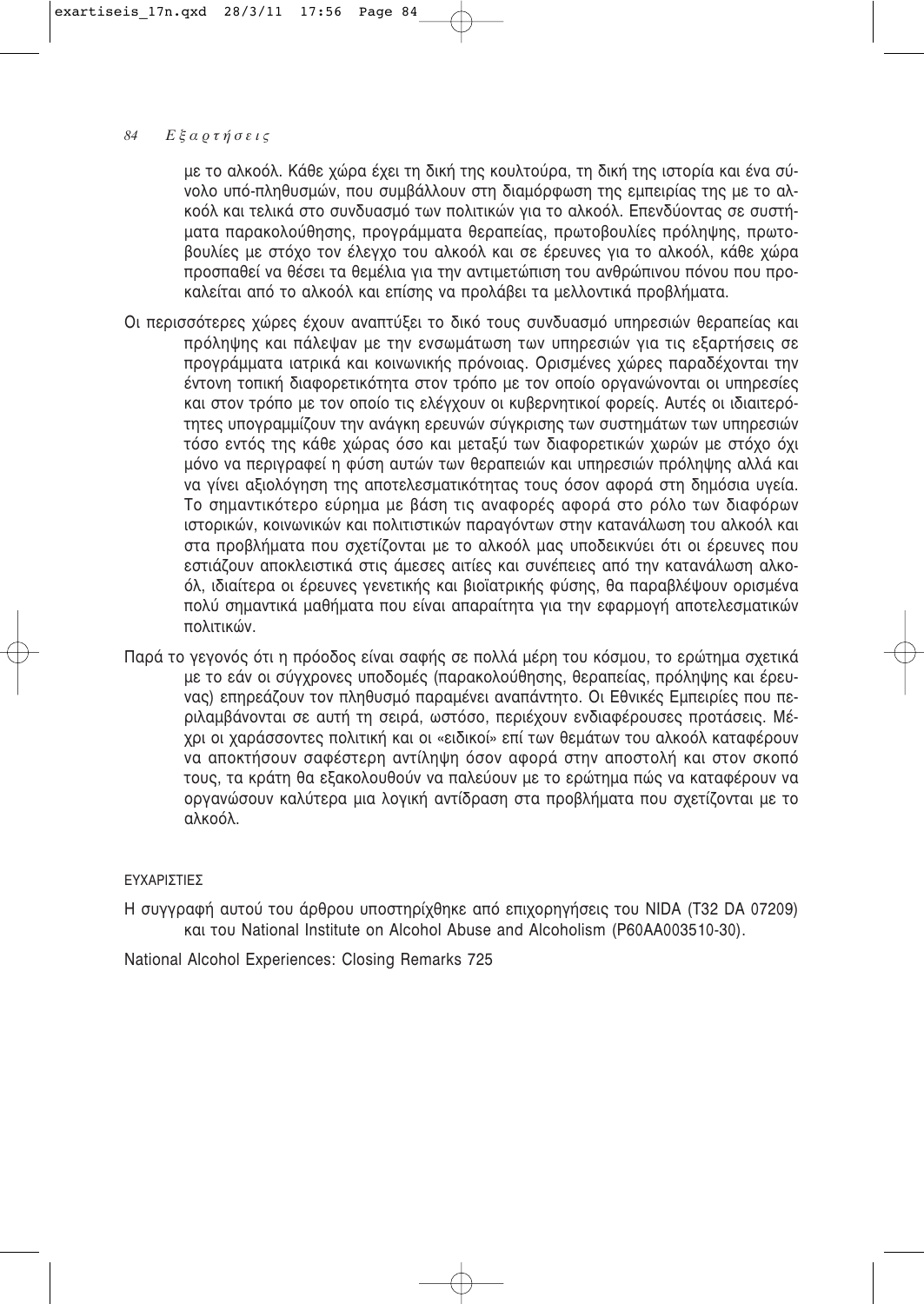#### exartiseis\_17n.qxd 28/3/11 17:56 Page 85

# *References*

- 1. Edwards G. Alcohol in the wide world: a series of commissioned editorials. Addiction 2005; 100: 145.
- 2. Samarasinghe D. Sri Lanka: then and now. Addiction 2006; 101: 626–8.
- 3. Buhringer G. Germany, alcohol and alcohol policy: oscillating between contemplation, action and relapse. Addiction 2006; 101: 477–80.
- 4. Craplet M. France: alcohol today. Addiction 2005; 100: 1398–401.
- 5. Raistrick D. The United Kingdom: alcohol today. Addiction 2005; 100: 1212–14.
- 6. Benegal V. India: alcohol and public health. Addiction 2005; 100: 1051–6.
- 7. Midford R. Australia and alcohol: living down the legend. Addiction 2005; 100: 891–6.
- 8. Hao W. China: alcohol today. Addiction 2005; 100: 737– 41.
- 9. C. ebasek-Travnik Z. Slovenia: alcohol today—could a country be addicted to alcohol? Addiction 2007; 102: 11–14.
- 10. Obot I. Nigeria: alcohol and society today. Addiction 2007; 102: 519–22.
- 11. Norstrom T., Ramstedt M. Sweden—is alcohol becoming an ordinary commodity? Addiction 2006; 101: 1543–5.
- 12. Kubic.ka L. Alcohol use in the country with the world's highest per capita beer consumption—the Czech Republic. Addiction 2006; 101: 1396–8.
- 13. Parry C. South Africa: alcohol today. Addiction 2005; 100: 426–9.
- 14. Jernigan D. The USA: alcohol and young people today. Addiction 2005; 100: 271–3.
- 15. Nemtsov A. Russia: alcohol yesterday and today. Addiction 2005; 100: 146–9.
- 16. Gual A. Alcohol in Spain: is it different? Addiction 2006; 101: 1073–7.
- 17. Thamarangsi T. Thailand: alcohol today. Addiction 2006; 101: 783–7.
- 18. Medina-Mora M. E. Mexicans and alcohol: patterns, problems and policies. Addiction 2007; 102: 1041–5.
- 19. Higuchi S., Matsushita S., Maesato H., Osaki Y. Japan: alcohol. Addiction 2007; 102: 1849–62.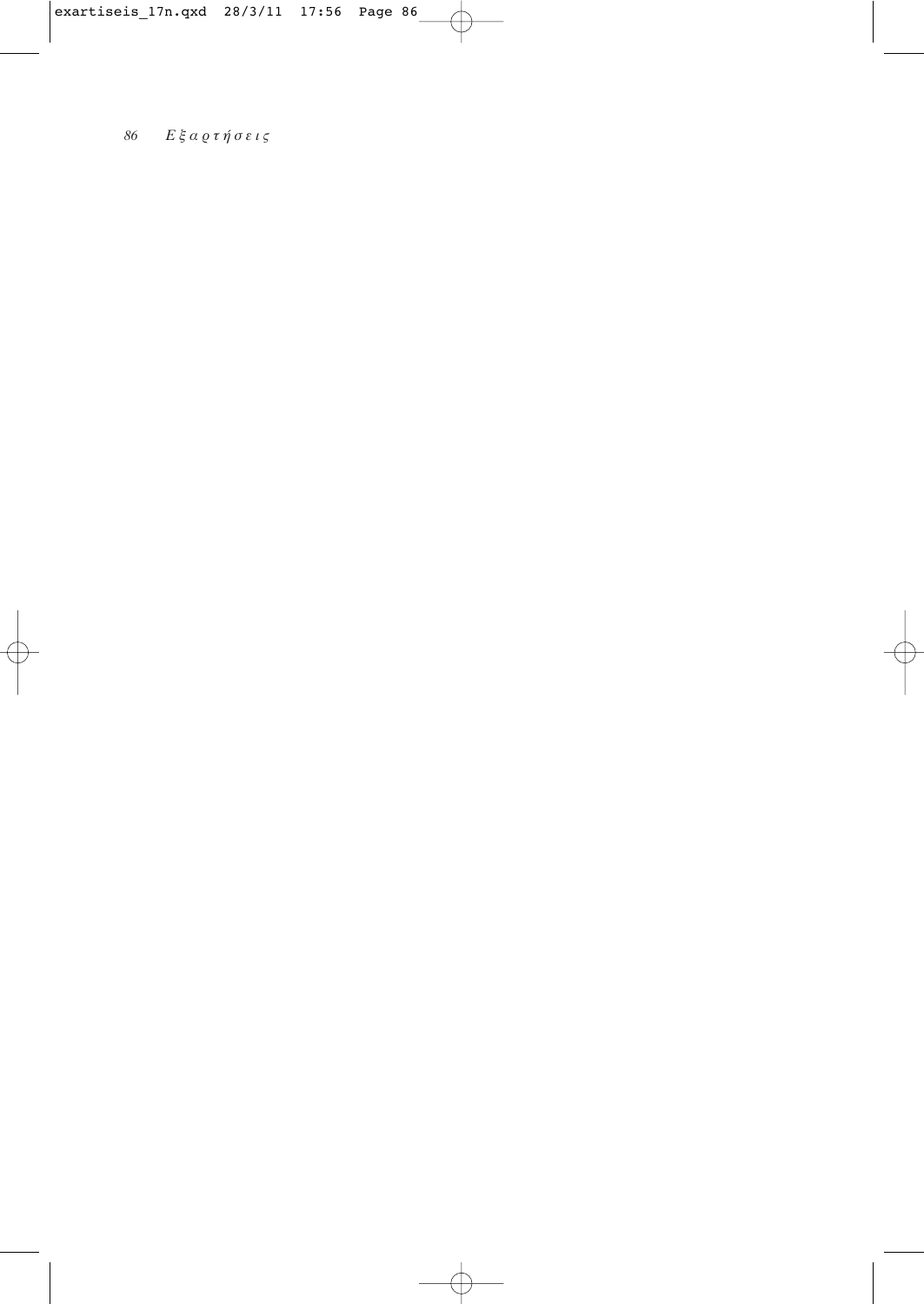$E \xi a \varrho \tau \eta \sigma \varepsilon \iota$ ς 87

# ΓΙΑ ΤΗΝ ΕΝΗΜΕΡΩΣΗ ΤΟΥ ΑΝΑΓΝΩΣΤΗ<br>FOR THE READERS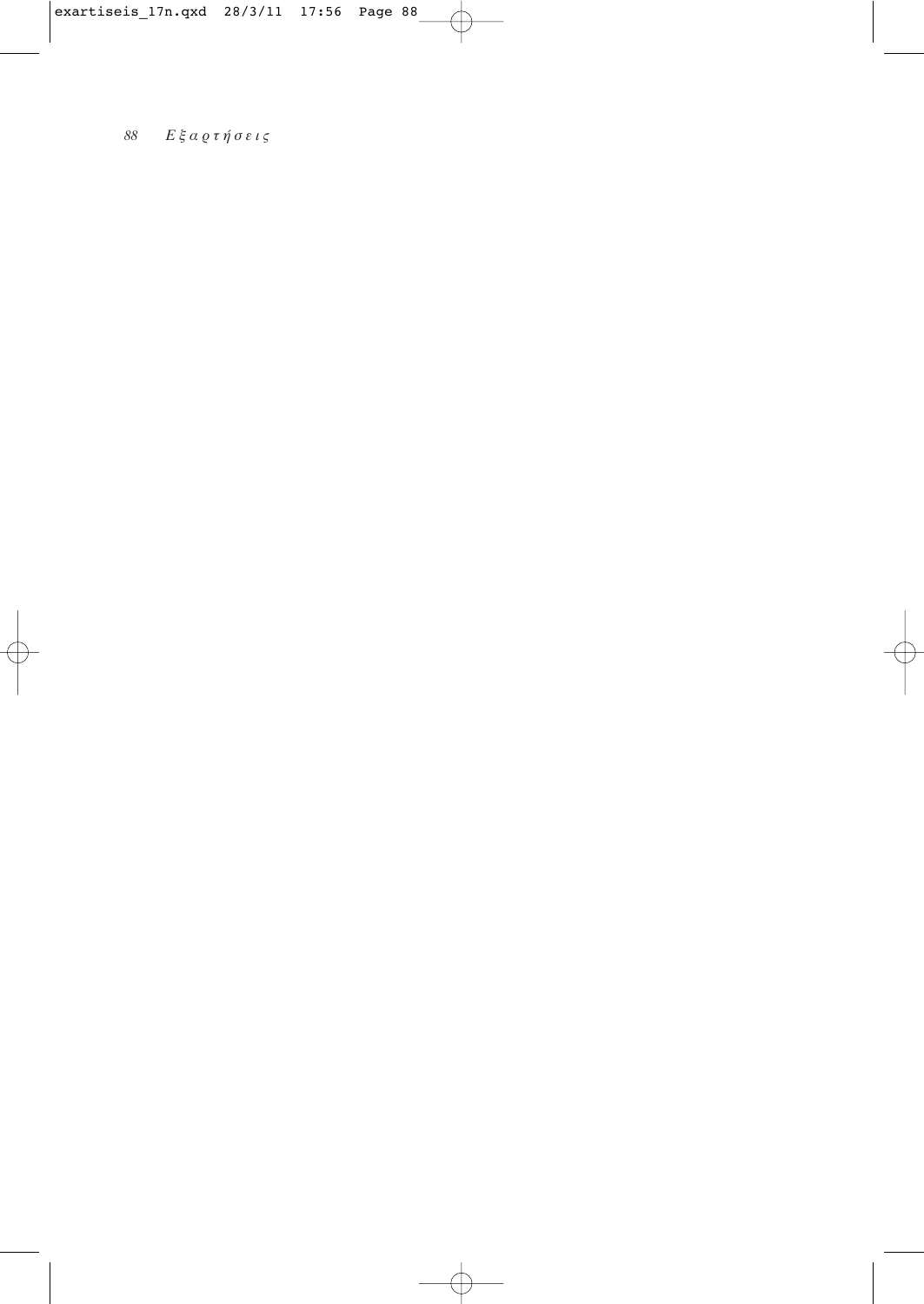# NEA KAI FEFONOTA - NEWS AND NOTES

A∏O THN KONSTANTINA Y®ANTH BY KONSTANTINA IFANTI

Στα Νέα και Γεγονότα αυτού του τεύχους μπορείτε να διαβάσετε για:

- v Την ένταξη του περιοδικού «Εξαρτήσεις» στο Scopus, τη μεγαλύτερη βάση δεδομέ-**V**ων στον κόσμο
- v Την υλοποίηση προγραμμάτων από το ΚΕΘΕΑ με χρηματοδότηση από τη Γενική Γραμματεία Νέας Γενιάς. Στα προγράμματα αυτά δραστηριοποιούνται νέοι από τα θεραπευτικά προγράμματα του οργανισμού.
- $\checkmark$  Την αναφορά της Διεθνούς Επιτροπής του ΟΗΕ για τα Ναρκωτικά και το Έγκλημα για ÙÔ 2010

# **SCOPUS**

Το περιοδικό «Εξαρτήσεις» έγινε δεκτό ως μέλος του Scopus, μιας παγκόσμιας βάσης επιστημονικών δεδομένων. Το SciVerse Scopus είναι η μεγαλύτερη βάση δεδομένων και περιλήψεων στον κόσμο με βιβλιογραφία ελεγμένη από επιστημονικούς κριτές και έγκυρες διαδικτυακές πηγές.

- 7.000 εκδότες και 200.000 κριτές επιστημονικών άρθρων χρησιμοποιούν το Scopus στο εκδοτικό τους έργο
- Τα στοιχεία του Scopus αξιοποιούνται για την αξιολόγηση των καλύτερων πανεπιστημίων στον κόσμο και εκδίδονται ετησίως στο Times Higher Education
- Περισσότερα από 1.000 ινστιτούτα στον κόσμο, μεταξύ των οποίων συγκαταλέγονται και τα Ελληνικά ΑΕΙ και ΤΕΙ έχουν πλήρη πρόσβαση στο Scopus.
- Το Scopus παρέχει καινοτόμα εργαλεία αναζήτησης τα οποία βοηθούν τους ερευνητές στην αναζήτηση συγγραφέων, παραπομπών, άρθρων και περιοδικών. Στα εργαλεία αυτά περιλαμβάνονται τα:
	- Scopus Author Identifier (αναζήτηση συγγραφέα)
	- Scopus Citation Tracker (αναζήτηση παραπομπών)
	- Document Download Manager (άμεση πρόσβαση στα άρθρα)
	- Scopus Journal Analyzer (ανάλυση για τα περιοδικά)

# ΚΕΘΕΑ & ΓΕΝΙΚΗ ΓΡΑΜΜΑΤΕΙΑ ΝΕΑΣ ΓΕΝΙΑΣ

Το ΚΕΘΕΑ με τη χρηματοδότηση από τη Γενική Γραμματεία Νέας Γενιάς κατόρθωσε να υλοποιήσει συγκεκριμένες δράσεις στις οποίες συμμετείχαν νέοι από τα θεραπευτικά προγράμματα του οργανισμού, που βρίσκονται στη διαδικασία της απεξάρτησης. Στις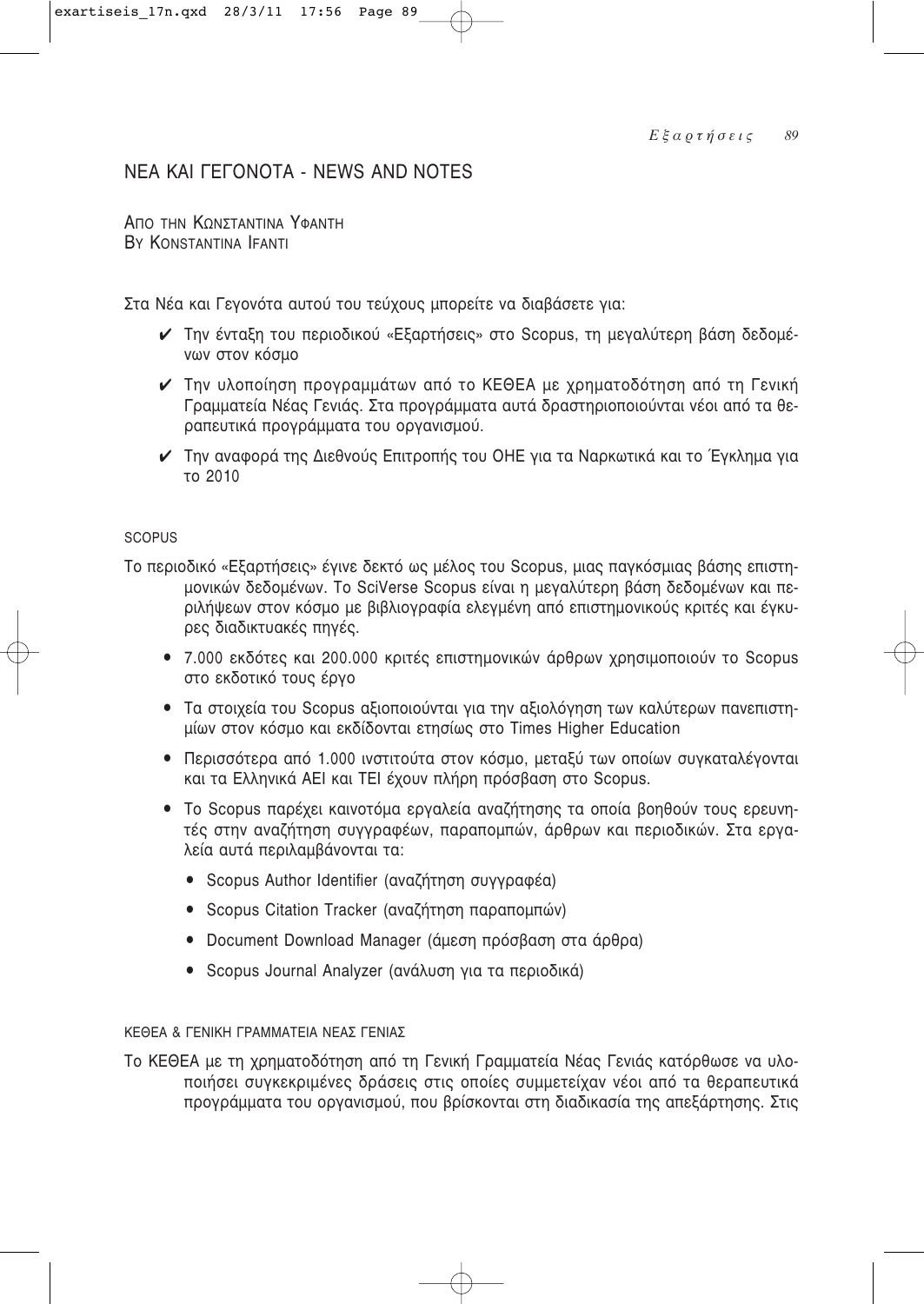δράσεις αυτές περιλαμβάνονται:

- Η έκδοση του περιοδικού *«Όταν ο άλλος γίνεται ο καθρέφτης του εαυτού μου»* από τα μέλη του ΚΕΘΕΑ ΑΡΙΑΔΝΗ. Το περιοδικό αποτελεί προϊόν της δουλειάς οκτώ νέων ανθρώπων που βρίσκονται σε φάση απεξάρτησης στο ΚΕΘΕΑ ΑΡΙΑΔΝΗ και διαπραγματεύεται το ζήτημα της καταπολέμησης των διακρίσεων και την ευαισθητοποίηση της τοπικής κοινωνίας σε θέματα μεταναστών. Στόχος της πρωτοβουλίας είναι νέοι με λινότερες ευκαιρίες να αποκτήσουν γνώσεις και διαπολιτισμικές δεξιότητες που θα συμβάλλουν στην προσωπική τους ανάπτυξη και την κοινωνική τους ένταξη, ενισχύοντας κατά αυτόν τον τρόπο την ιδιότητά του ενεργού πολίτη στην κοινωνία της παγκοσμιοποίησης και της πολυπολιτισμικότητας. (Η δράση υλοποιείται στο πλαίσιο του προγράμματος Νέα Γενιά σε Δράση: Δράση 1 – Νεολαία για την Ευρώπη: Υπο-Δράση *1.2 Πρωτοβουλίες Νέων).*
- Η Επικοινωνία εφήβων που συμμετέχουν σε πρόγραμμα απεξάρτησης του ΚΕΘΕΑ-ΣΤΡΟΦΗ μέσω Web Radio. Το Web Radio αποτελεί ένα βήμα επικοινωνίας των εφήβων του θεραπευτικού προγράμματος με την ευρύτερη κοινωνία, μέσω του οποίου επιτυγχάνονται οι στόχοι της ενημέρωσης για το πρόβλημα των ναρκωτικών, της διάδοσης μηνυμάτων πρόληψης, της άρσης των προκαταλήψεων για τους πρώην χρήστες, αλλά και η συστηματική εκπαίδευση των εμπλεκόμενων στο αντικείμενο του σχεδιασμού, της οργάνωσης, του προγραμματισμού και της λειτουργίας ενός διαδικτυα-Κού ραδιοφωνικού σταθμού. Με την ενίσχυση της Γενικής Γραμματείας νέας Γενιάς, το Web Radio του ΚΕΘΕΑ θα επιδιώξει να μεταμορφωθεί σε μια πραγματική «on line κοινότητα» εφήβων και νέων. (Η δράση υλοποιείται στο πλαίσιο του «Προγράμματος *υποστήριξης πρωτοβουλιών για νέους 2010»).*
- Ιστιοπλοϊκά τριήμερα για 89 χρήστες ψυχοτρόπων ουσιών, οι οποίοι βρίσκονται σε διαδικασία απεξάρτησης στα θεραπευτικά προγράμματα του ΚΕΘΕΑ από όλη την Ελλάδα. Η Γενική Γραμματεία Νέας Γενιάς υποστήριξε αυτή τη δράση με τη διάθεση δωρεάν θέσεων στα μέλη των θεραπευτικών προγραμμάτων του ΚΕΘΕΑ ώστε να γνωρίσουν νέους και υγιείς τρόπους διαχείρισης του ελεύθερου χρόνου, να γνωρίσουν, να ενημερωθούν και να ευαισθητοποιηθούν πάνω σε θέματα περιβάλλοντος για την προστασία των βιότοπων και τη διαχείριση των παράκτιων οικοσυστημάτων στις παραλίες της χώρας μας και να συμμετέχουν σε αθλητικές δραστηριότητες. Επίσης δόθη-Kε η δυνατότητα στους νέους να γνωρίσουν τρόπους για να ξεφύγουν από την καθημερινότητα, να απαλλαγούν έστω και για λίγο από το περιβάλλον της πόλης, αλλά και vα δημιουργήσουν φιλίες και γνωριμίες καλλιεργώντας αξίες όπως αυτές της ομαδικότητας και της ευγενούς άμιλλας.

Από τη Ματίνα Αλιφραγκή

# ΤΟ ΓΡΑΦΕΙΟ ΤΟΥ ΟΗΕ ΓΙΑ ΤΑ ΝΑΡΚΩΤΙΚΑ ΚΑΙ ΤΟ ΕΓΚΛΗΜΑ

Το Γραφείο του ΟΗΕ για τα Ναρκωτικά και το Έγκλημα εξέδωσε την αναφορά του για το 2010. Η αναφορά δείχνει ότι η χρήση ναρκωτικών αλλάζει με την προώθηση στην αγορά νέων ουσιών και το άνοιγμα νέων αγορών. Η καλλιέργεια του οπίου φαίνεται να μειώνεται στο Αφγανιστάν και της κοκαΐνης αντιστοίχως στις χώρες των Άνδεων. Η αναφορά επιπλέον δείχνει ότι η χρήση ναρκωτικών έχει σταθεροποιηθεί στον αναπτυγμένο κόσμο, παρόλο που υπάρχουν σημάδια αύξησης της χρήσης ναρκωτικών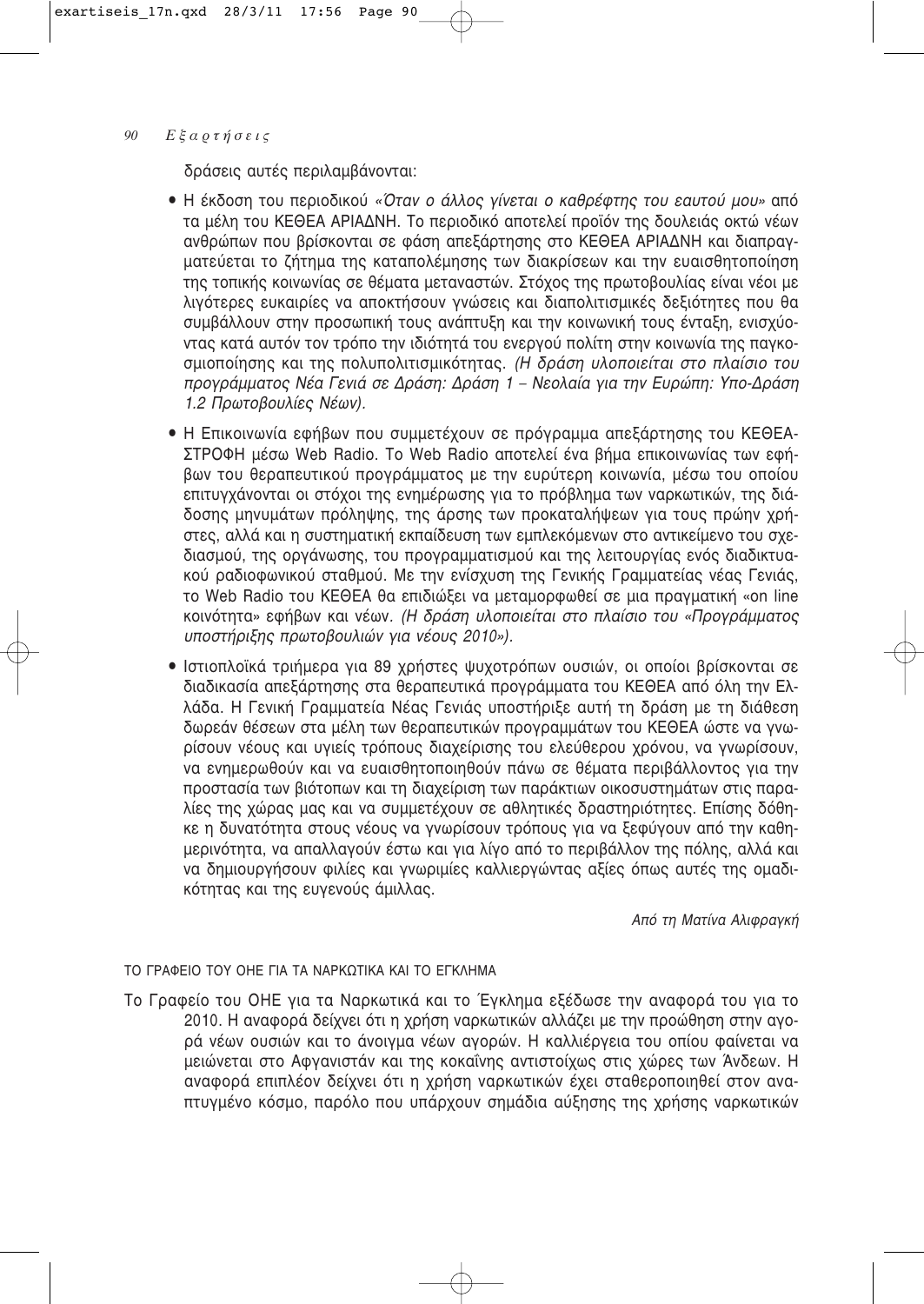στις αναπτυσσόμενες χώρες και αύξησης της χρήσης αμφεταμινών και συνταγογραφούμενων ουσιών σε ολόκληρο τον κόσμο. Παράλληλα όμως η αναφορά περιγράφει σοβαρή έλλειψη θεραπευτικών υπηρεσιών σε ολόκληρο τον κόσμο. Υπολογίζεται ότι μόνον το ένα πέμπτο από όσους κάνουν προβληματική χρήση ναρκωτικών στον κόσμο έχει λάβει θεραπευτική βοήθεια για το ζήτημα αυτό το προηγούμενο έτος από αυτό της αναφοράς της έκθεσης.

Η αναφορά περιλαμβάνει επίσης ένα κεφάλαιο για την αποσταθεροποιητική επιρροή του εμπορίου των ναρκωτικών στις διάφορες χώρες εστιάζοντας κυρίως στην κοκαΐνη. Η έκθεση αναφέρει πώς από την ανάπτυξη αυτού του φαινομένου και από την αδύναμη διακυβέρνηση αυξάνεται η εγκληματικότητα, ενώ ταυτόχρονα βαθαίνει η αποσταθεροποίηση. Η έκθεση δείχνει πώς ο πλούτος, η βία και η δύναμη του εμπορίου μπορεί να υπονομεύσουν την ασφάλεια και ακόμη και την εθνική κυριαρχία των χωρών.

Πηγή: http://www.unodc.org/unodc/en/data-and-analysis/WRD-2010.html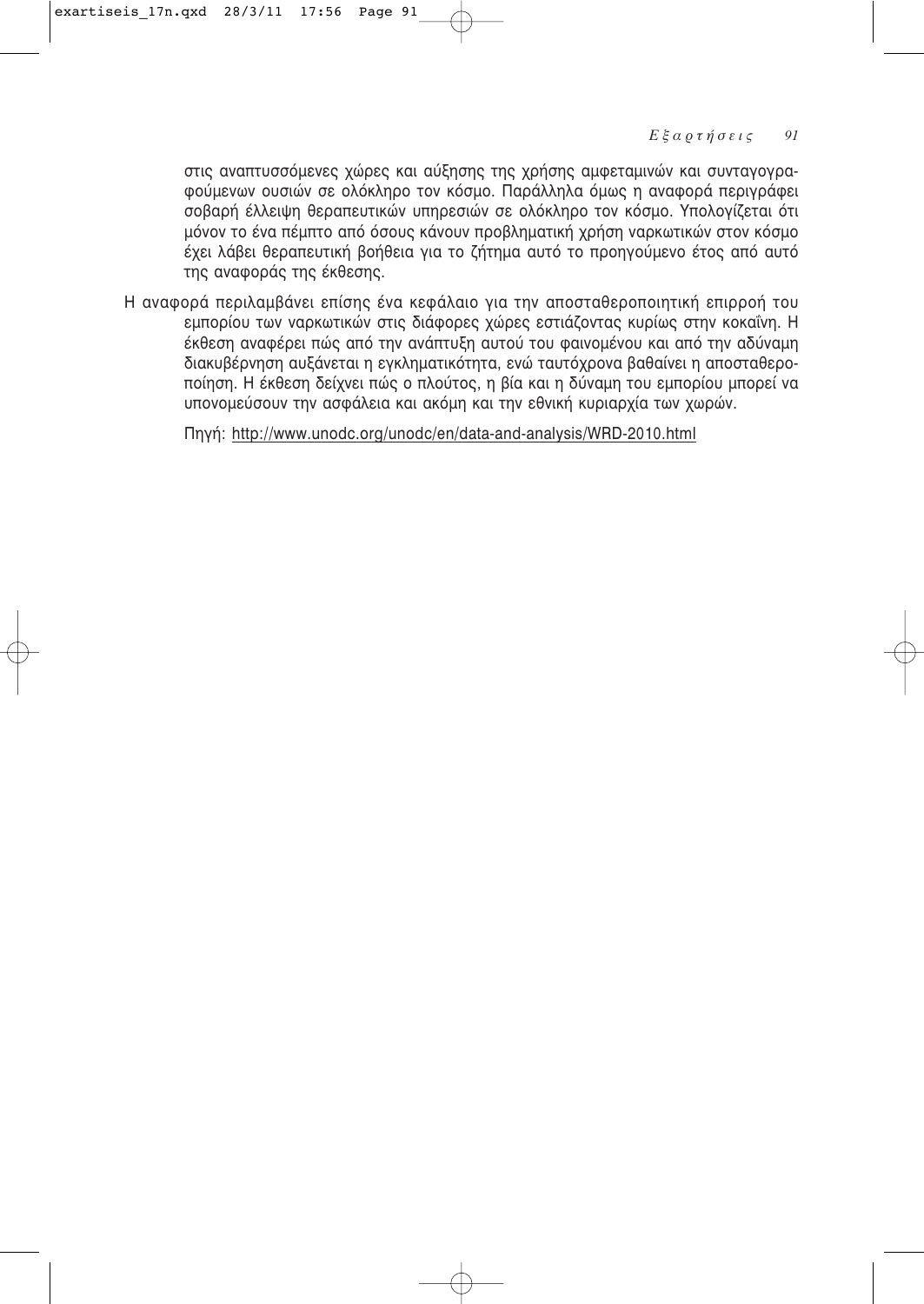# $ΗΓΙΕΣ ΠΡΩΣ ΤΩΥΣ ΣΥΓΓΡΑΦΕΙΣ$

Пριν την υποβολή του άρθρου σας, παρακαλείστε να διαβάσετε προσεκτικά τις παρακάτω οδηγίες. Οι οδηγίες αυτές ακολουθούνται από όλα τα περιοδικά τα οποία συμμετέχουν στη Διεθνή Επιτροπή των Εκδοτών Περιοδικών για τις Εξαρτήσεις (ISAJE).

Το περιοδικό Εξαρτήσεις υιοθετεί πλήρως τη "Συμφωνία του Farmington" (Addiction, 1997, 92, 1617-1618) ή βλέπε http://www.exartiseis.gr/ η Συμφωνία του Farmington http://www.exartiseis.gr/CategoryView.asp?langid=el&CategoryID=4

# ΓΕΝΙΚΑ ΘΕΜΑΤΑ

Στόχος του περιοδικού Εξαρτήσεις είναι να υπηρετήσει τη διεθνή διεπιστημονική επικοινωνία ανάμεσα σε ακαδημαϊκούς και κλινικούς, να ενδυναμώσει τους δεσμούς μεταξύ επιστήμης και πολιτικής, να ενισχύσει και να εμπλουτίσει την ποιότητα των απόψεων. Βιβλία και σημαντικές αναφορές μπορούν να υποβληθούν για ανασκόπηση ή /και παρουσίαση. Θα πρέπει, ωστόσο, να σας ενημερώσουμε εκ των προτέρων πως τα κείμενα δεν επιστρέφονται.

#### ΖΗΤΗΜΑΤΑ ΗΘΙΚΗΣ ΚΑΙ ΔΕΟΝΤΟΛΟΓΙΑΣ

Τα άρθρα γίνονται αποδεκτά με την προϋπόθεση πως υπόκεινται σε έλεγχο από τη συντακτική επιτροπή. Όλα τα υποβληθέντα άρθρα πρέπει απαραιτήτως να συνοδεύονται από δήλωση υπογεγραμμένη από όλους τους συγγραφείς στην οποία θα αναφέρεται ότι:

(α) το υλικό που συμπεριλαμβάνεται στο άρθρο δεν έχει δημοσιευθεί εξ ολοκλήρου ή τμηματικά σε άλλο έντυπο,

(β) το κείμενο που υποβάλλεται για δημοσίευση δεν βρίσκεται ήδη υπό έκδοση,

(γ) όλοι οι συγγραφείς που υπογράφουν το άρθρο έχουν συμμετάσχει προσωπικά στη διαδικασία συγγραφής του και αναλαμβάνουν εξίσου την ευθύνη για το περιεχόμενό του,

(δ) έχουν τηρηθεί όλες οι αρχές ηθικής και δεοντολογίας που αφορούν στην προστασία των πελατών ή των συμμετεχόντων στις έρευνες και στα πειράματα με ζώα.

Στη δήλωση πρέπει, επίσης, να αναφέρονται ρητώς οι πηγές χρηματοδότησης, άμεσης και έμμεσης, καθώς και οποιαδήποτε σχέση με φαρμακευτικές βιομηχανίες, καπνοβιομηχανίες και βιομηχανίες παραγωγής αλκοόλ.

Σχετικά με τα σημεία (α) και (β): εάν στοιχεία από τη συγκεκριμένη έρευνα παρουσιάζονται σε περισσότερες από μία δημοσιεύσεις, αυτό θα πρέπει να αναφερθεί στο άρθρο και/ή σε επιστολή προς τον εκδότη με σαφή επεξήγηση των διαφορών που υπάρχουν στο άρθρο και με συνημμένα αντίτυπα όλων των κειμένων στα οποία αναφέρεται η συγκεκριμένη έρευνα.

Εάν, σε οποιοδήποτε στάδιο, οι συγγραφείς αποφασίσουν να αποσύρουν το άρθρο τους, καλούνται να ενημερώσουν εγκαίρως και εγγράφως τον εκδότη.

# EΚΤΑΣΗ

Οι συγγραφείς πρέπει να είναι όσο το δυνατόν πιο *συνοπτικοί και στην περίπτωση που ο περιορισμός* του άρθρου κριθεί σκόπιμος για τη διευκόλυνση της επικοινωνίας, το θέμα θα συζητηθεί με τον εκδότη. Η συνολική έκταση του άρθρου θα πρέπει να κυμαίνεται μεταξύ 6000-8000 λέξεων. Η παρουσίαση περιστατικών είναι αποδεκτή αλλά δεν θα πρέπει σε καμία περίπτωση να υπερβαίνει τις 2000 λέξεις. Οι επιστολές δεν θα πρέπει να υπερβαίνουν τις 600 λέξεις.

#### ΥΠΟΒΟΛΗ ΚΑΙ ΜΟΡΦΗ

Η υποβολή των εγγράφων πρέπει να γίνεται σε ηλεκτρονική μορφή, δισκέτα, ή CD. Θα πρέπει να είναι με γραμματοσειρά 12 στιγμών, διπλό διάστημα και περιθώρια τουλάχιστον 25 mm. Στην πρώτη σελίδα θα πρέπει να αναγράφεται ο τίτλος του άρθρου, ο οποίος δεν πρέπει να υπερβαίνει τους 45 χαρακτήρες, τα ονόματα των συγγραφέων, ο χώρος και η διεύθυνση διεξαγωγής της εργασίας και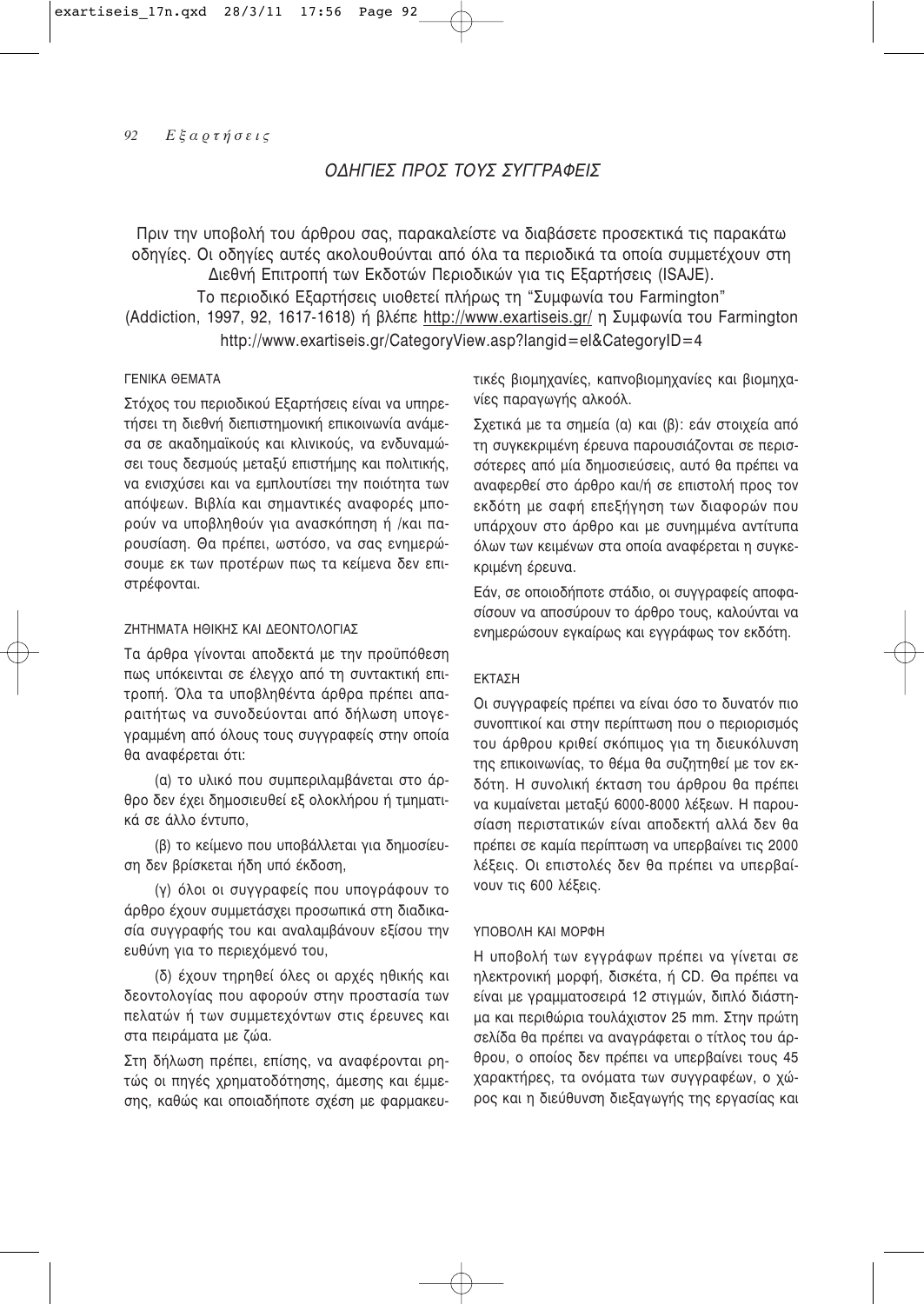η πλήρης ταχυδρομική διεύθυνση του συγγραφέα στον οποίο θα αποσταλούν τα σχόλια, η σχετική αλληλογραφία και τα αντίτυπα της έκδοσης. Στο κάτω μέρος της σελίδας του τίτλου παρακαλείστε να αναφέρετε το συνολικό αριθμό λέξεων του άρθρου. Στη δεύτερη σελίδα θα αναγράφονται μόνο ο τίτλος και τα ονόματα των συγγραφέων και η περίληψη. Ολόκληρο το άρθρο, συμπεριλαμβανομένων των παραπομπών, πινάκων, στοιχείων, και λοιπού υλικού, θα πρέπει να έχει συνεχή αρίθμηση από την πρώτη σελίδα του τίτλου ως το τέλος. Επίσης, είναι σκόπιμο να αποφεύγονται οι υποσημειώσεις, όπου είναι δυνατόν.

Μπορείτε να στείλετε το άρθρο σας ταχυδρομικά στην ακόλουθη διεύθυνση:

Για το Περιοδικό Εξαρτήσεις **KEOEA** Σορβόλου 24, 116 36 Αθήνα ή με email: exartisis@kethea.gr

#### ПЕРІЛНФН

Όταν πρόκειται για ερευνητικά άρθρα οι περιλήψεις θα πρέπει να περιλαμβάνουν τις ακόλουθες ενότητες: Στόχοι, Σχεδιασμός, Πλαίσιο/Χώρος, Συμμετέχοντες, Παρέμβαση (για τις πειραματικές δοκιμές μόνο), Μετρήσεις, Ευρήματα και Συμπεράσματα. Τα συμπεράσματα πρέπει να αναφέρονται με σαφήνεια, επειδή αυτά θα καθορίσουν σε μεγάλο μέρος την απόφαση του εκδότη. Κάθε εύρημα θα αποτιμηθεί σύμφωνα με την εγκυρότητα και την αξιοπιστία του. Όσον αφορά άλλου είδους κείμενα, δεν υπάρχουν συγκεκριμένοι κανόνες για τη δομή των περιλήψεων, αλλά πρέπει να είναι εμφανή τα συμπεράσματα της αποτίμησης, καθώς αυτά θα αποτελέσουν κεντρικό θέμα στη διαδικασία του σχολιασμού. Οι περιλήψεις δεν θα πρέπει να υπερβαίνουν συνήθως τις 250 λέξεις. Λέξεις κλειδιά θα πρέπει να αναφέρονται στο τέλος κάθε περίληψης. Οι περιλήψεις θα πρέπει να αποστέλλονται στα ελληνικά και στα αγγλικά.

#### ΒΙΒΛΙΟΓΡΑΦΙΑ ΚΑΙ ΠΑΡΑΠΟΜΠΕΣ

Η βιβλιογραφία και οι παραπομπές μπορθούν να γίνονται είτε με το σύστημα Harvard είτε με το σύ-

#### Εξαρτήσεις 93

στημα Vancouver. Όταν ακολουθείται το σύστημα Harvard, στις παραπομπές πρέπει να τηρούνται τα ακόλουθα: πρώτο το όνομα του συγγραφέα, ακολουθεί η χρονολογία δημοσίευσης σε παρένθεση π.χ. Smith (1984). Εάν οι συγγραφείς είναι έως τρεις π.χ. Smith, Green & Jones (1984), τότε στην πρώτη παραπομπή αναφέρονται και οι τρεις, ενώ στις υπόλοιπες αναφέρεται Smith et.al. (1984). Στην περίπτωση που οι συγγραφείς είναι περισσότεροι από τρεις, τότε σε όλες τις παραπομπές αναγράφεται: Smith et.al. (1984). Εάν υπάρχουν πολλές δημοσιεύσεις από τους ίδιους συγγραφείς μέσα στο ίδιο έτος, οι παραπομπές πρέπει να περιέχουν (α) (β) (γ) κ.λπ. μετά τη χρονολογία δημοσίευσης. Οι παραπομπές παρατίθενται στο τέλος του άρθρου με αλφαβητική σειρά, π.χ:

Abrams, D.B. & Wilson, G.T. (1979) Effects of alcohol on social anxiety... 88, 161-173. Blane, H.T. & Leonard, K.E. (1987) Psychological Theories.... (New York Guildford Press).

Όταν ακολουθείται το σύστημα Vancouver, οι παραπομπές αριθμούνται σύμφωνα με τη σειρά που απαντώνται στο κείμενο. Σημειώστε τις παραπομπές στο κείμενο, στους πίνακες, στις λεζάντες βάζοντας διαδοχική αρίθμηση εντός παρενθέσεως (1, 2, 3, κ.λ.π.). Οι παραπομπές που βρίσκονται μόνο μέσα σε πίνακες ή λεζάντες σχημάτων θα πρέπει να αριθμούνται σύμφωνα με τη σειρά που απαντώνται στο κείμενο.

Η αριθμητική απαρίθμηση των παραπομπών πρέπει να παρατίθεται στο τέλος του άρθρου, παράδειγμα:

- 1. Cotton, N. (1987) The familial incidence of Alcoholism, Journal of Studies on Alcohol, 40, 89-116.
- 2. Merikangas, K.R. (1989) Genetics of alcoholism: a review of Human studies...

Ανεξαρτήτως του συστήματος που θα επιλέξετε, για τους τίτλους των εφημερίδων, των περιοδικών και λοιπών εντύπων δεν πρέπει να χρησιμοποιούνται συντομογραφίες. Θα πρέπει να αναφέρονται οπωσδήποτε όλοι οι συγγραφείς. Ο κατάλογος της βιβλιογραφίας δεν πρέπει να είναι ασκόπως μακροσκελής, και πρέπει να περιλαμβάνει μόνο βι-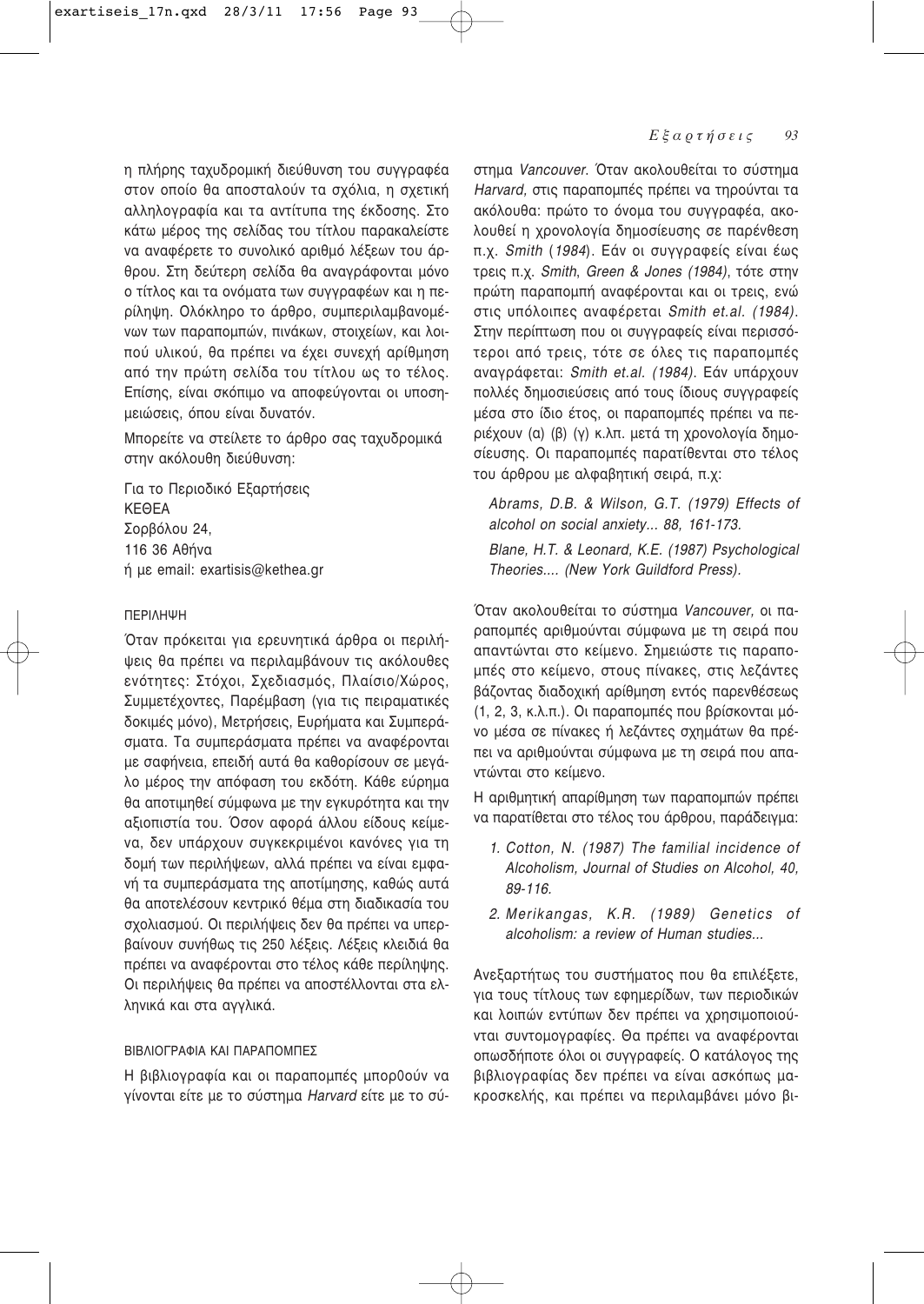#### $Q_{\mathcal{A}}$ Εξαρτήσεις

βλία και έντυπα στα οποία είναι δυνατή η πρόσβαση δια μέσου των συνηθισμένων βιβλιογραφικών πηγών. Όταν πρόκειται για ξενόγλωσσα άρθρα ή βιβλία, θα πρέπει να δίνεται ο τίτλος και στα ελληνικά σε παρένθεση μετά τον πρωτότυπο τίτλο.

## ΑΠΕΙΚΟΝΙΣΕΙΣ

Οι απεικονίσεις δεν πρέπει να είναι ενταγμένες στο κείμενο, αλλά θα πρέπει να κατατεθούν χωριστά στο τέλος με το όνομα του συγγραφέα και με σχετική αρίθμηση. Όλες οι φωτογραφίες, τα γραφήματα και τα διαγράμματα θα αναφέρονται ως «σχήματα» και θα πρέπει να έχουν διαδοχική καταχώρηση στο κείμενο με αριθμούς (π.χ. Σχήμα 1, Σχήμα 2). Η θέση των σχημάτων μέσα στο κείμενο θα πρέπει να υποδεικνύεται σαφώς. Οι τίτλοι για όλα τα σχήματα θα πρέπει να αναγράφονται σε χωριστή σελίδα. Στους τίτλους θα πρέπει, επίσης, να συμπεριλαμβάνονται και επεξηγήσεις για όλα τα σύμβολα που χρησιμοποιούνται.

#### ΠΙΝΑΚΕΣ

Οι πίνακες θα πρέπει να εκτυπώνονται σε χωριστή σελίδα και η θέση τους στο κείμενο πρέπει να υποδεικνύεται σαφώς. Οι μονάδες πρέπει να αναγράφονται εντός παρενθέσεως στην πρώτη γραμμή της εκάστοτε στήλης και όχι στο κυρίως σώμα του πίνακα. Οι λέξεις ή οι αριθμοί πρέπει να επαναλαμβάνονται σε όλες τις γραμμές, ενώ τα ομοιωματικά και λέξεις όπως: ομοίως, βλέπε, ως άνω κ.λ.π. δεν πρέπει να χρησιμοποιούνται. Ακόμη, οι πίνακες δεν θα πρέπει να έχουν διαγράμμιση.

#### ΕΠΙΜΕΛΕΙΑ

Η επιμέλεια γίνεται για έλεγχο και διευκόλυνση κάποιων βασικών διορθώσεων, όχι για γενική αναθεώρηση ή μετατροπή. Τα σχόλια επιμέλειας πρέπει να λαμβάνονται υπόψη και να επιστρέφεται το διορθωμένο κείμενο στον εκδότη μέσα σε δέκα ημέρες από την παραλαβή τους.

Τα άρθρα αποστέλλονται από τον εκδότη στον αναπληρωτή της έκδοσης για αναθεώρηση. Ο τελευταίος, αφού συμβουλευτεί τη συντακτική ομάδα, στέλνει τις προτάσεις του στον εκδότη. Ο εκδότης λαμβάνει την τελική απόφαση και επικοινωνεί με τους συγγραφείς. Εφόσον κριθεί θετικά από τη συντακτική ομάδα, το άρθρο προωθείται για επιστημονική επιμέλεια σε δύο έως τρεις σχολιαστές, μέλη της επιστημονικής επιτροπής του περιοδικού.

Ο εκδότης και ο αναπληρωτής διατηρούν το δικαίωμα να επιστρέψουν κάποιο άρθρο πριν ακόμη φτάσει στους σχολιαστές, εάν κρίνουν πως το περιεχόμενό του δεν είναι κατάλληλο για το περιοδικό εξ' αιτίας μεθοδολογικών περιορισμών, θεματολογίας ή προβλημάτων στην παρουσίαση των στοιχείων.

# ΑΝΤΙΤΥΠΑ

Ένα αντίτυπο του περιοδικού, που περιέχει το άρθρο, θα αποσταλεί στον κύριο συγγραφέα περίπου τρεις εβδομάδες μετά την έκδοση του τεύχους.

#### ΠΝΕΥΜΑΤΙΚΗ ΙΔΙΟΚΤΗΣΙΑ/ΠΝΕΥΜΑΤΙΚΑ ΔΙΚΑΙΩΜΑΤΑ

Είναι όρος της παρούσας έκδοσης οι συγγραφείς να διατηρούν τα πνευματικά δικαιώματα από τα άρθρα που προσκομίζουν. Ωστόσο ο οργανισμός διατηρεί κάθε δικαίωμα για πλήρη δημοσίευση και διάδοση του άρθρου και του περιοδικού σε όσο το δυνατόν ευρύτερο αναγνωστικό κοινό, τόσο σε έντυπη όσο και σε ηλεκτρονική μορφή. Οι συγγραφείς μπορούν να χρησιμοποιήσουν αλλού το άρθρο μετά από τη δημοσίευσή του στο περιοδικό και χωρίς να ζητηθεί έγκριση υπό τον όρο πως θα αναφερθεί ως πρωτότυπη πηγή της δημοσίευσης το παρόν περιοδικό. Οι συγγραφείς ευθύνονται αποκλειστικά για την παραχώρηση των δικαιωμάτων αναπαραγωγής στοιχείων που βρήκαν από άλλες πηγές.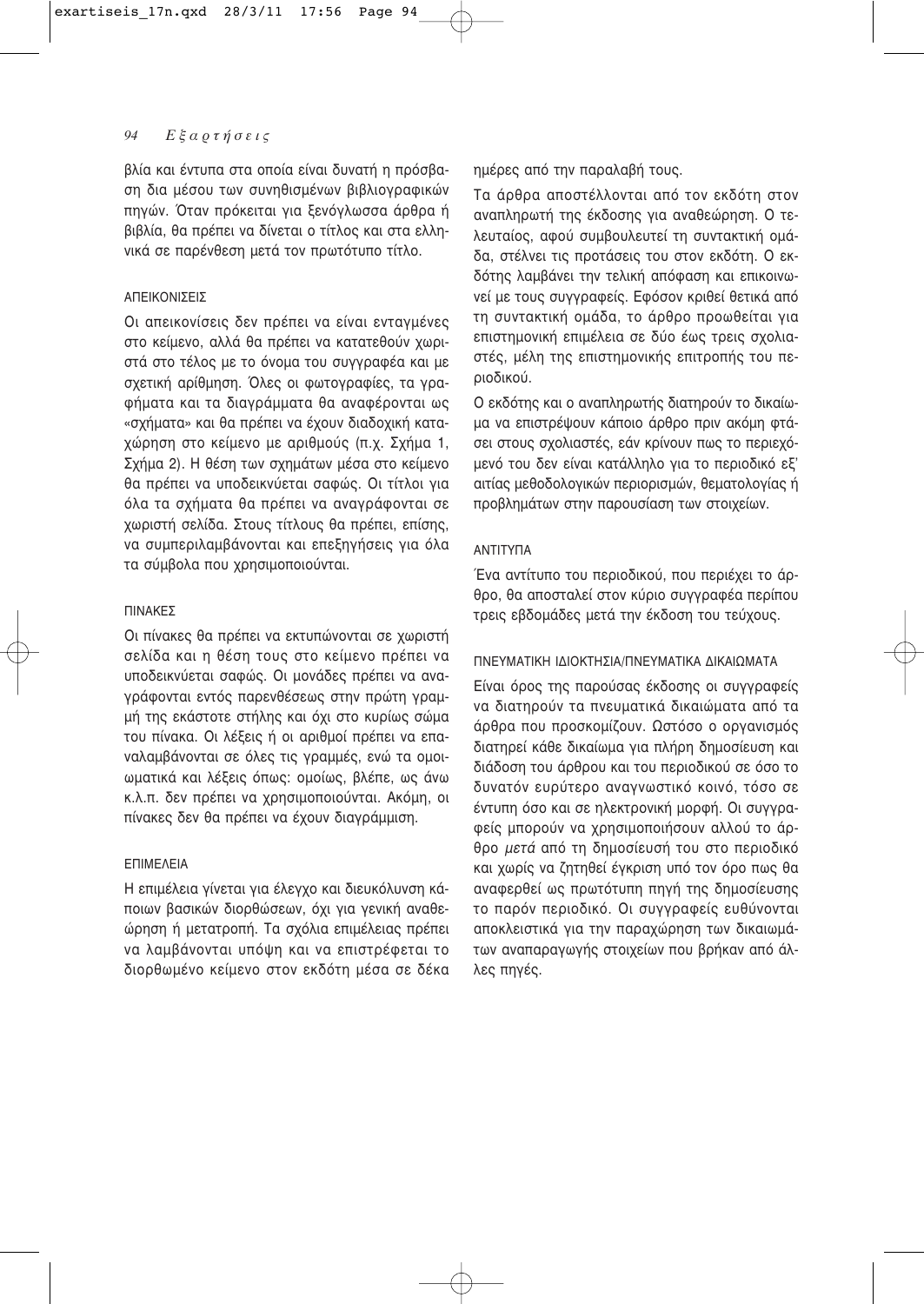exartiseis\_17n.qxd 28/3/11 17:56 Page 95

ΤΟ ΔΕΚΑΤΟΕΒΔΟΜΟ ΤΕΥΧΟΣ ΤΟΥ ΕΠΙΣΤΗΜΟΝΙΚΟΥ ΠΕΡΙΟΔΙΚΟΥ ΕΞΑΡΤΗΣΕΙΣ ΤΥΠΩΘΗΚΕ ΤΟ ΔΕΚΕΜΒΡΙΟ ΤΟΥ 2010 ΣΕ 650 ΑΝΤΙΤΥΠΑ ΑΠΟ ΤΗΝ ΠΑΡΑΓΩΓΙΚΗ ΜΟΝΑΔΑ ΤΟΥ ΚΕΝΤΡΟΥ ΘΕΡΑΠΕΙΑΣ ΕΞΑΡΤΗΜΕΝΩΝ ΑΤΟΜΩΝ  $(KE $\Theta$ E $A$ )$ ΣΧΗΜΑ ΚΑΙ ΧΡΩΜΑ

| Εποπτεία Έκδοσης Γεράσιμος ΝΟΤΑΡΑΣ       | Editing supervision Gerassimos NOTARAS  |
|------------------------------------------|-----------------------------------------|
| Αρχικός Καλλιτεχνικός Σχεδιασμός Έκδοσης | <b>Initial Layout</b>                   |
| Βουβούλα ΣΚΟΥΡΑ                          | Vouvoula SKOURA                         |
| Πληκτρολόγηση Κειμένων                   | Typing                                  |
| Τομέας Εκπαίδευσης ΚΕΘΕΑ                 | <b>KETHEA Department of Education</b>   |
| Γλωσσική επιμέλεια - Διορθώσεις          | Proofreading                            |
| Κωνσταντίνα ΥΦΑΝΤΗ                       | Konstantina YFANTI                      |
| Τυπογραφική επιμέλεια                    | Print editing                           |
| Γεωργία ΧΡΙΣΤΟΦΙΛΗ                       | Georgia CHRISTOFILI                     |
| Σχεδιασμός Λογότυπου Τέτη ΚΑΜΟΥΤΣΗ       | Logo Teti KAMOUTSI                      |
| Ηλεκτρονική Επεξεργασία - Σελιδοποίηση   | Typeset - Layout                        |
| Σταύρος ΜΠΕΛΕΣΑΚΟΣ                       | Stavros BELESSAKOS                      |
| Εκτύπωση - Βιβλιοδεσία ΣΧΗΜΑ ΚΑΙ ΧΡΩΜΑ   | Publication - Binding SCHEMA AND CHROMA |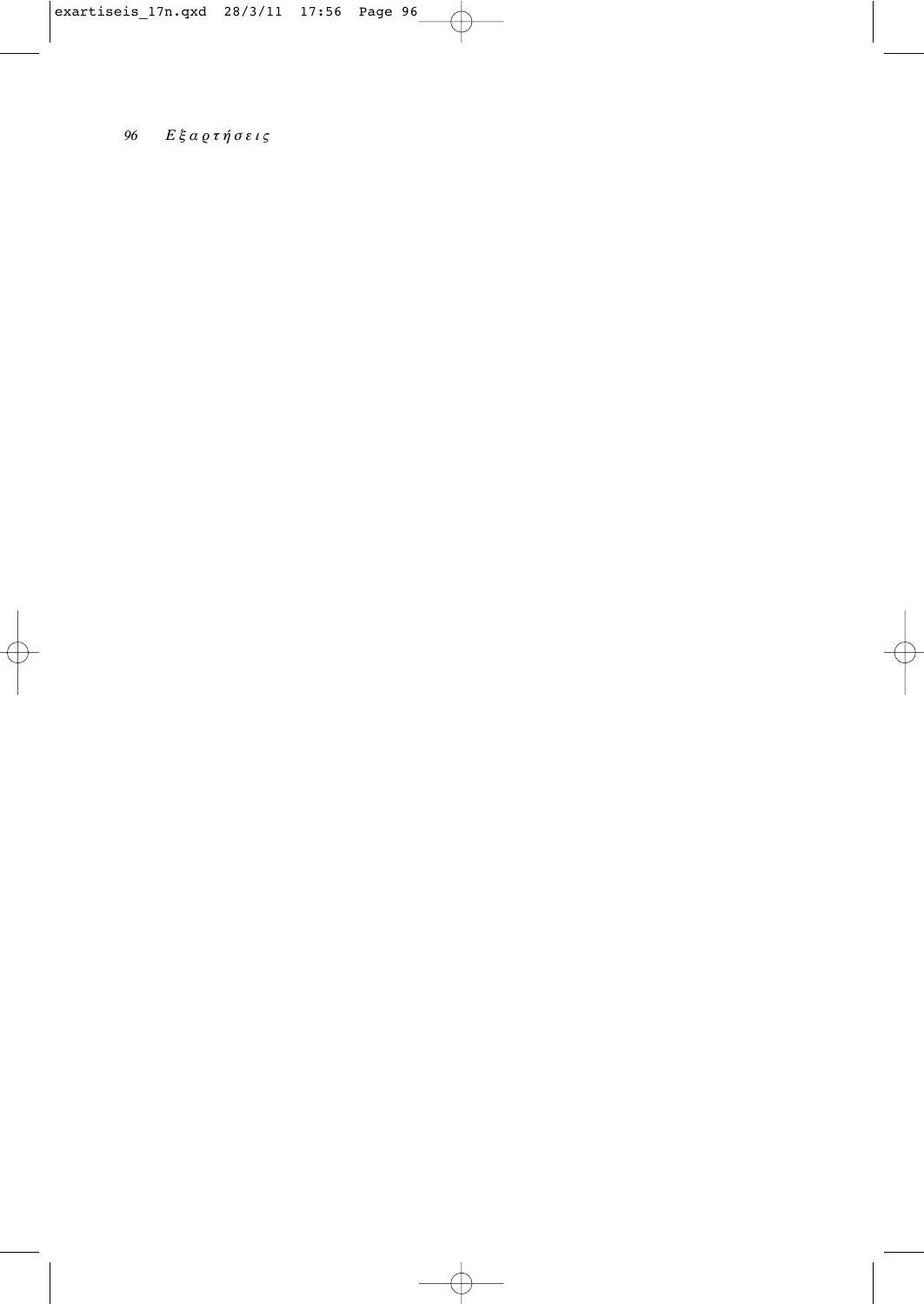# Δελτίο Παραγγελίας

ΕΠΙΣΤΗΜΟΝΙΚΗ ΠΕΡΙΟΔΙΚΗ ΕΚΔΟΣΗ ΓΙΑ ΘΕΜΑΤΑ ΕΞΑΡΤΗΣΕΩΝ PTHIE ПÍ Щ

| - Θα ηθελα συνόρομη στο περιοδικο <i>Εξαρτησεις (</i> ISSN 1109-5350) για το ετος  (2 τευχη)<br>ΣΤΟΙΧΕΙΑ ΣΥΝΔΡΟΜΗΤΗ (ΠΑΡΑΚΑΛΩ ΣΥΜΠΛΗΡΩΣΤΕ ΜΕ ΚΕΦΑΛΑΙΑ) |  |  |  |
|--------------------------------------------------------------------------------------------------------------------------------------------------------|--|--|--|
|                                                                                                                                                        |  |  |  |
|                                                                                                                                                        |  |  |  |
|                                                                                                                                                        |  |  |  |
|                                                                                                                                                        |  |  |  |
|                                                                                                                                                        |  |  |  |
|                                                                                                                                                        |  |  |  |

# ΕΙΔΟΣ ΣΥΝΔΡΟΜΗΣ

| Ετήσια ατομική συνδρομή   | $\Box$ $\in$ 15,00 |
|---------------------------|--------------------|
| Ετήσια συνδρομή φορέων    | $\Box$ $\in$ 20.00 |
| Ετήσια φοιτητική συνδρομή | $\Box$ $\in$ 10.00 |

# **ΤΡΟΠΟΣ ΠΛΗΡΩΜΗΣ**

**α** Με ταχυδρομική επιταγή

**Δ** Με τραπεζική επιταγή στο όνομα ΚΕΘΕΑ

- Δ Με τραπεζική κατάθεση στο λογαριασμό 117/296000-12 της Εθνικής Τράπεζας της Ελλάδος, όπου θα σημειώνεται η ένδειξη «για Εξαρτήσεις». Αντίγραφο της κατάθεσης όπου θα φαίνεται ευκρινώς το όνομα του καταθέτη, θα πρέπει να αποσταλεί μαζί με το παρόν δελτίο παραγγελίας στη διεύθυνση του περιοδικού.
- Μέσω Internet Banking Εθνική Τράπεζα της Ελλάδος IBAN: GR4801101170000011729600012

Το παρόν έντυπο καθώς και το αποδεικτικό πληρωμής θα πρέπει να σταλούν στην παρακάτω διεύθυνση: ΚΕΘΕΑ, Σορβόλου 24, Αθήνα, 116 36

Για περισσότερες πληροφορίες μπορείτε να απευθυνθείτε στο τηλέφωνο 210 9241993-6, να στέλνετε φαξ στο 210 9241986, ή email στο exartisis@kethea.gr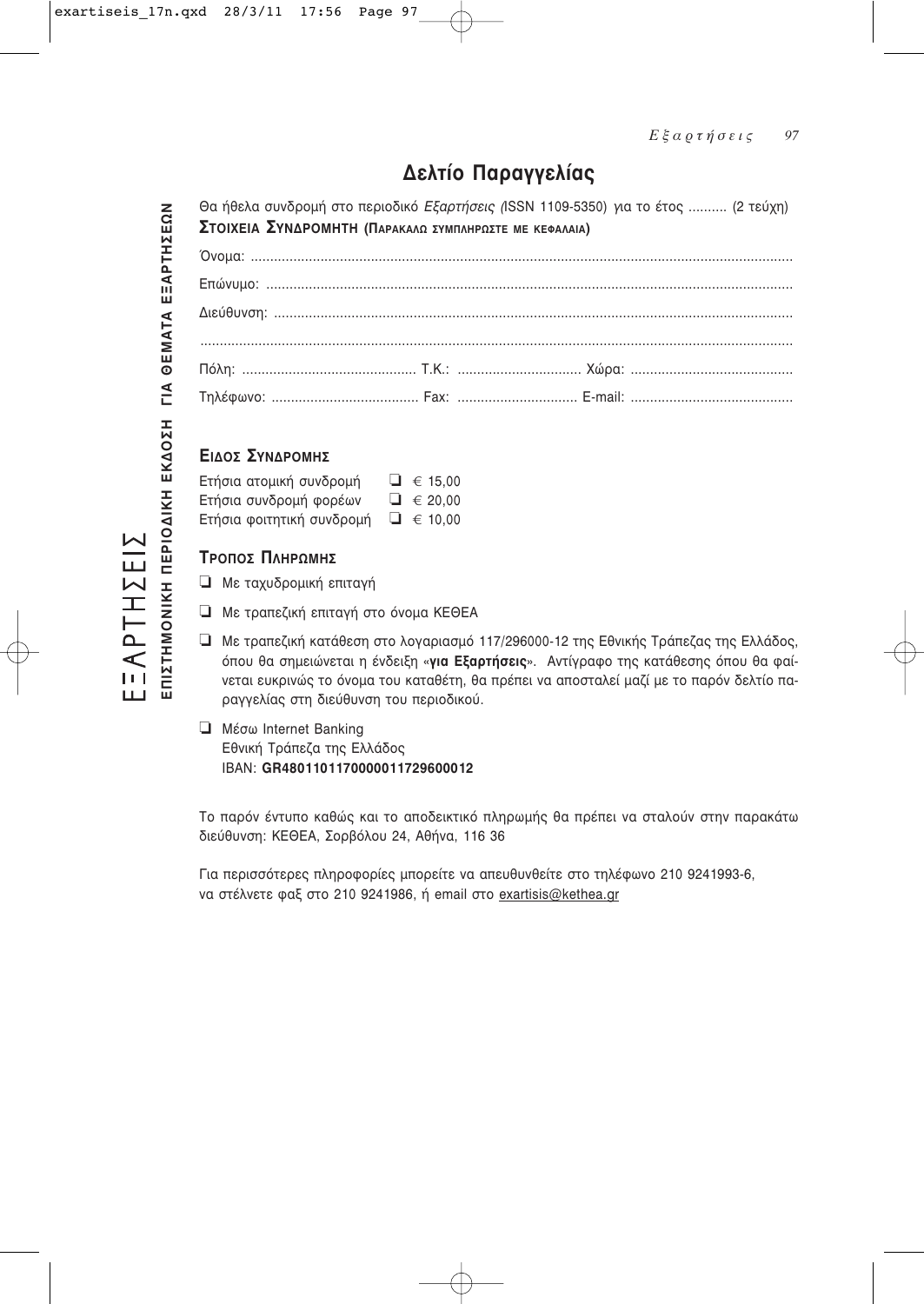# **Order Form**

Please enter my subscription to Exartisis *(*ISSN 1109-5350) for .......... (2 issues) **SUBSCRIBER DETAILS (PLEASE WRITE IN CAPITALS)** Name: ............................................................................................................................................. Address: .......................................................................................................................................... ......................................................................................................................................................... City/Town: ....................................... Postal Code: ..................... Country: ................................... Δelephone: ...................................... Fax: .................................. E-mail: ......................................

# **ORDER DETAILS**

| $\Box$ $\in$ 15.00 |
|--------------------|
| $\Box$ $\in$ 20.00 |
| $\Box$ $\in$ 10.00 |
|                    |

# **PAYMENT DETAILS**

- ❏ Payment enclosed by cheque, made payable to KETHEA.
- ❏ Remit the amount to our account 117/296000-12 with the National Bank of Greece, SWIFT CODE: **ETHNGRAA** IBAN: **GR4801101170000011729600012**.
- ❏ πnternet Banking National Bank of Greece IBAN: **GR4801101170000011729600012**

This order form as well as the receipt from the bank have to be sent to the following address: KETHEA - Exartisis, 24, Sorvolou str., Athens 116 36, Greece

For any additional information you can call at +30 210 9241993-6, send a fax at +30 210 9241986, or email: exartisis@kethea.gr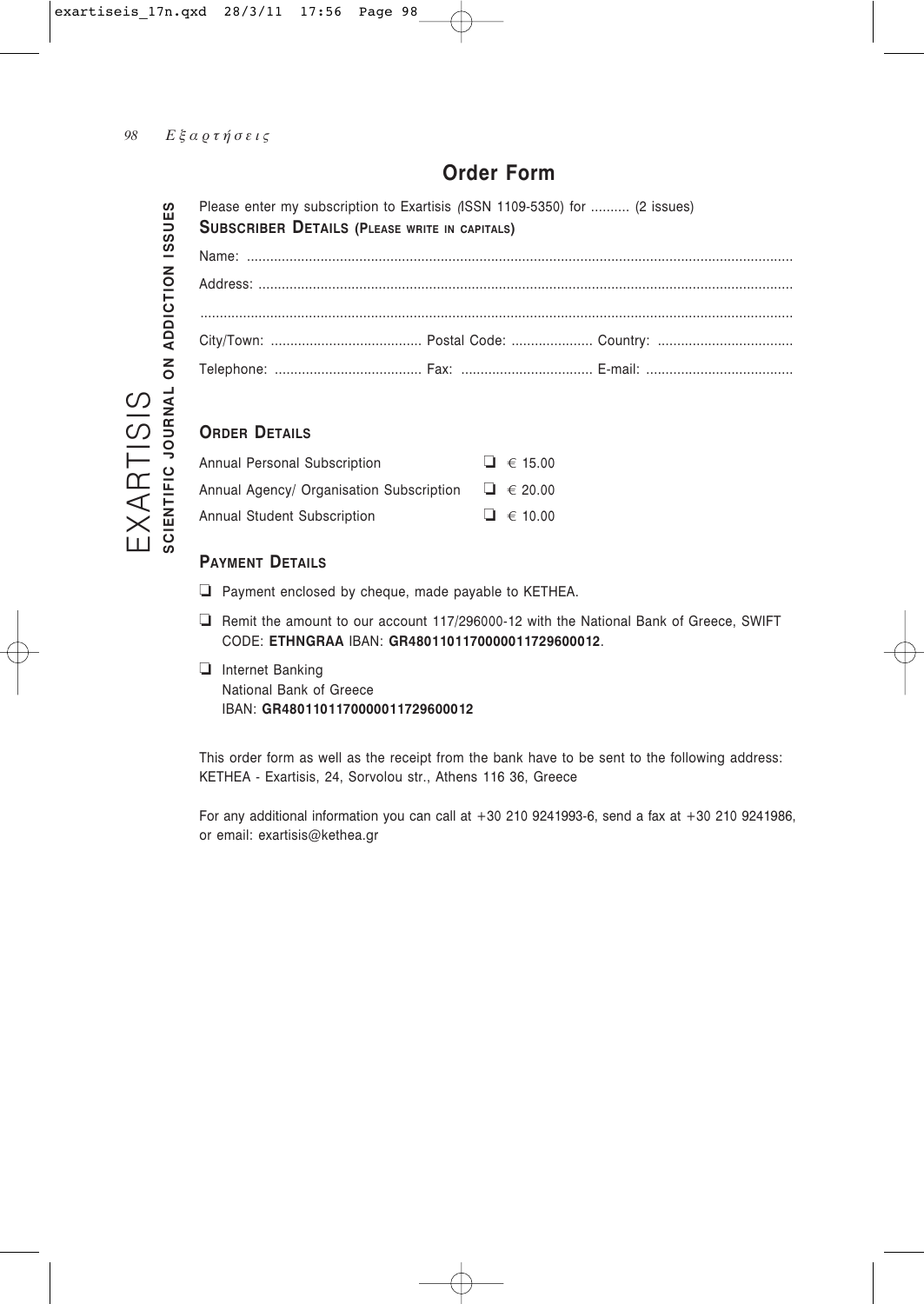$\vert$ exartiseis\_17n.qxd 28/3/11 17:56 Page 99

Œ

*Εξαρτήσεις 99*